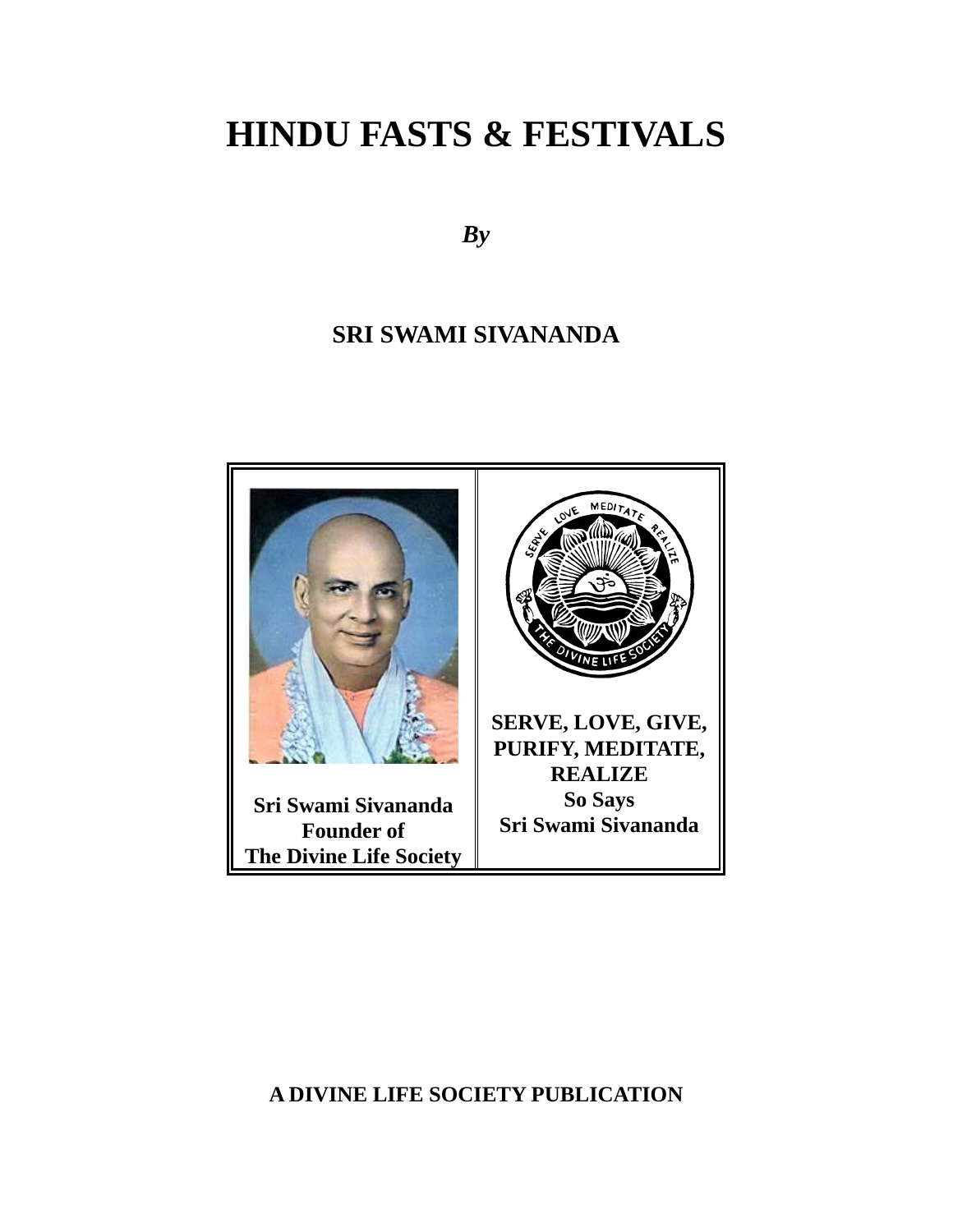### **If you would like to purchase**

**the print edition, please go to:** 

**http://www.dlshq.org/cgi-bin/store/commerce.cgi?keywords=es59**

**If you would like to contribute to the dissemination of spiritual knowledge please contact the General Secretary at: generalsecretary@sivanandaonline.org**

> Eighth Edition: 1997 (4,000 Copies)

World Wide Web (WWW) Edition: 2000

WWW site: http://www.dlshq.org/

# *This WWW reprint is for free distribution*

© The Divine Life Trust Society

# ISBN 81-7052-039-8

*Published By* THE DIVINE LIFE SOCIETY P.O. SHIVANANDANAGAR—249 192 Distt. Tehri-Garhwal, Uttar Pradesh, Himalayas, India.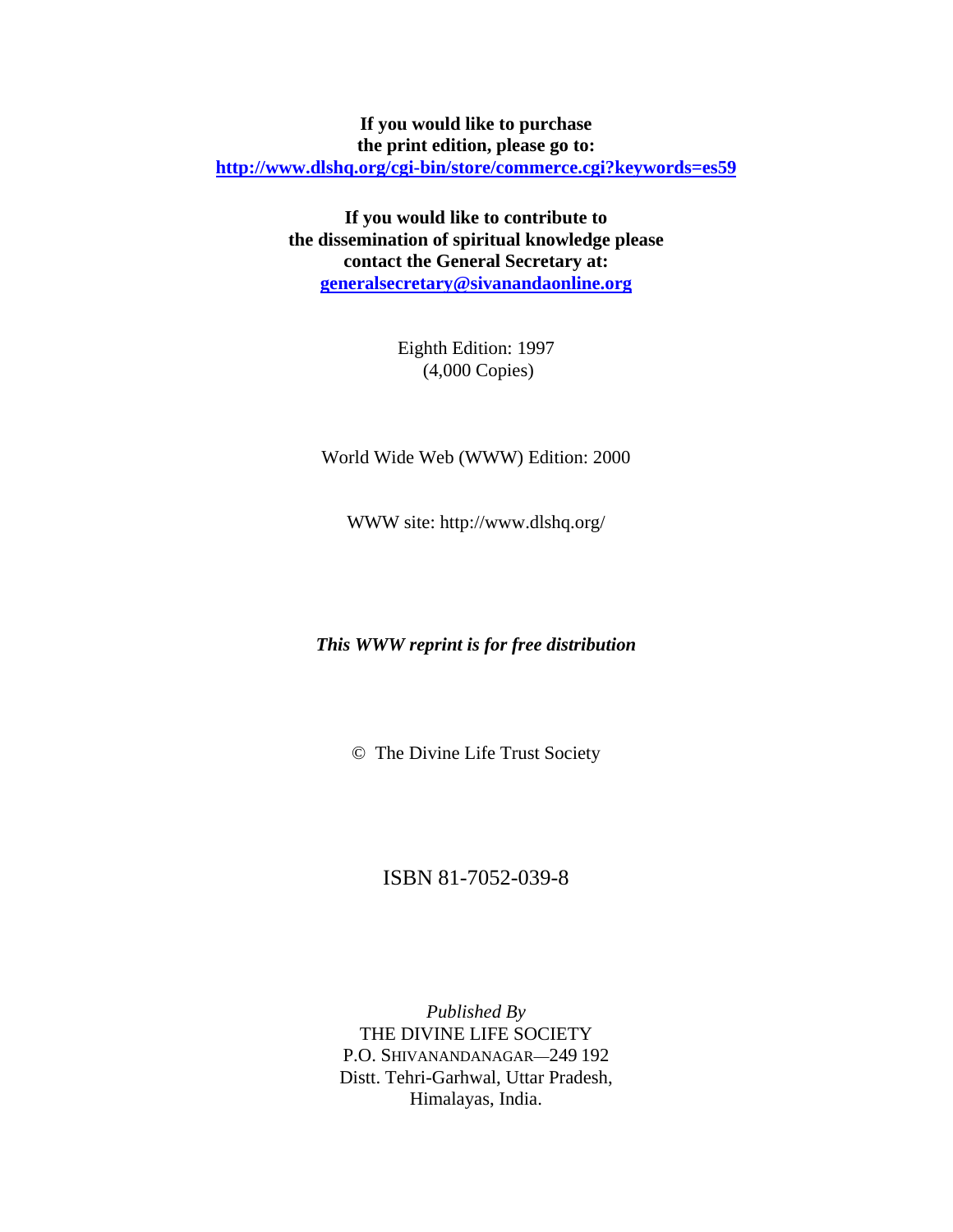# **PUBLISHER'S NOTE**

THE HINDUS are a profoundly religious people. Their goal of life is Self-realisation or the attainment of God-consciousness. A religion of some kind they must have—a religion which will stir the depths of the heart and give room for the exercise of faith, devotion and love.

All Hindu festivals have a deep spiritual import or high religious significance. All great Hindu festivals have religious, social and hygienic elements in them. In every festival there is bathing in the morning before sunrise in the river or tank or well. Every individual will have to do some Japa, prayer, Kirtan, recitation of Sanskrit verses and meditation.

Man gets tired on account of hard work or monotonous actions. He wants some change or variety. He wants relaxation. He wants something to cheer him up. These festivals make him cheerful and happy, and give him rest and peace.

In this book Gurudev has explained the significance and the philosophy of many of our fasts and festivals. In two aspects of these observances, he has always allowed the greatest freedom: (1) in the determination of the dates of the festival, which, as he has explained on page 53, vary, and (2) in the traditional ways of celebrating them. For instance, in South India during the Durga Puja they have the Kolu when various idols and toys are arranged in colourful galleries before which, every evening, girls sit and sing. Again, in some places there is fire-walking without the Kavadi (see page 109), held in honour of Draupadi Amman who was born of fire; or in Ceylon, according to Yogi Satchidananda of Ceylon, in honour of Kannaki Amman. Gurudev never disturbs anyone's good beliefs and customs.

The way in which the most important festivals are observed at the Sivananda Ashram, Rishikesh, in India is also given in this volume. If we have no precedent, we can as well adopt that. On the particular day, it would be even enough to read the chapter relating to that day, to remind ourselves of the spirit of the occasion.

Gurudev observes in his Ashram not only the festivals of the Hindus but those of the Christians and the Muslims, too: an example for us to copy. In his eyes, there are no distinctions. The New Year's Day according to the English calendar has the same significance to him as the Tamil or the Telugu New Year's Day. Hence, when he talks of the Telugu New Year's Day in this book, it can well be read Tamil New Year's Day or Gujarati New Year's Day.

*—The Divine Life Society*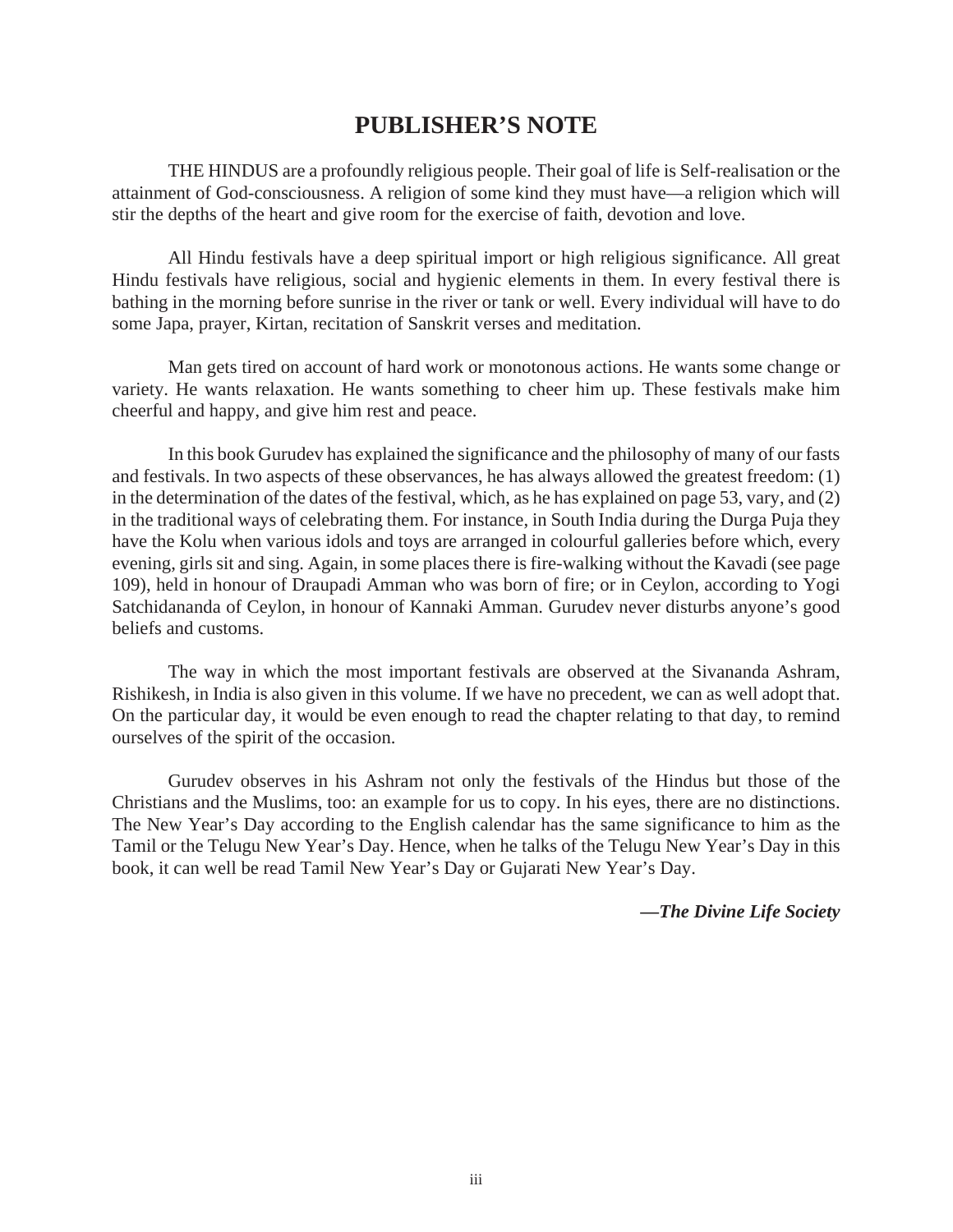# **PRAYERS FOR ALL OCCASIONS**

Devotees and followers of Sri Gurudev Sivananda in South Africa and elsewhere, follow Gurudev's invariable custom of commencing all functions with the following invocatory Kirtans, and concluding them with the peace chants that follow.

#### **Invocatory Kirtans**

*Jaya Ganesha Jaya Ganesha Jaya Ganesha paahimaam Sri Ganesha Sri Ganesha Sri Ganesha rakshamaam Jaya Saraswati Jaya Saraswati Jaya Saraswati paahimaam Sri Saraswati Sri Saraswati Sri Saraswati rakshamaam Saravanabhava Saravanabhava Saravanabhava paahimaam* Subramanya Subramanya Subramanya rakshamaam *Sivananda Sivananda Sivananda paahimaam Sivananda Sivananda Sivananda rakshamaam Jaya Guru Shiva Guru Hari Guru Ram Jagad Guru Param Guru Sat Guru Shyam Adi Guru Advaita Guru Ananda Guru Om Chit Guru Chitgana Guru Chinmaya Guru Om Jaya Siya Ram Jaya Jaya Siya Ram (2) Jaya Radhe Shyam Jaya Jaya Radhe Shyam (2) Jaya Hanuman Jaya Jaya Hanuman (2) Hare Rama Hare Rama Rama Rama Hare Hare, Hare Krishna Hare Krishna Krishna Krishna Hare Hare (3)* Sivananda Sivananda Sadguru Natha Sivananda

### **Maha Mrityunjaya Mantra**

*Om trayambakam yajaamahe sugandhim pushtivardhanam Urvaarukamiva bandhanaan mrityor muksheeya maamritaat.*

### **Concluding Peace Chants**

*Sarveshaam swasti bhavatu, sarveshaam shaantir bhavatu, Sarveshaam poornam bhavatu, sarveshaam mangalam bhavatu; Sarve bhavantu sukhinah, sarve santu niraamayah, Sarve bhadraani pashyantu, maakaschid duhkhabhaagbhavet; Asato maa sad gamaya Tamaso maa jyotir gamaya Mrityor maa amritam gamaya; Om poornamadah poornamidam poornaatpoornamudachyate, Poornasya poornamaadaaya poornamevaavashishyate. Om shaantih shaantih shaantih!*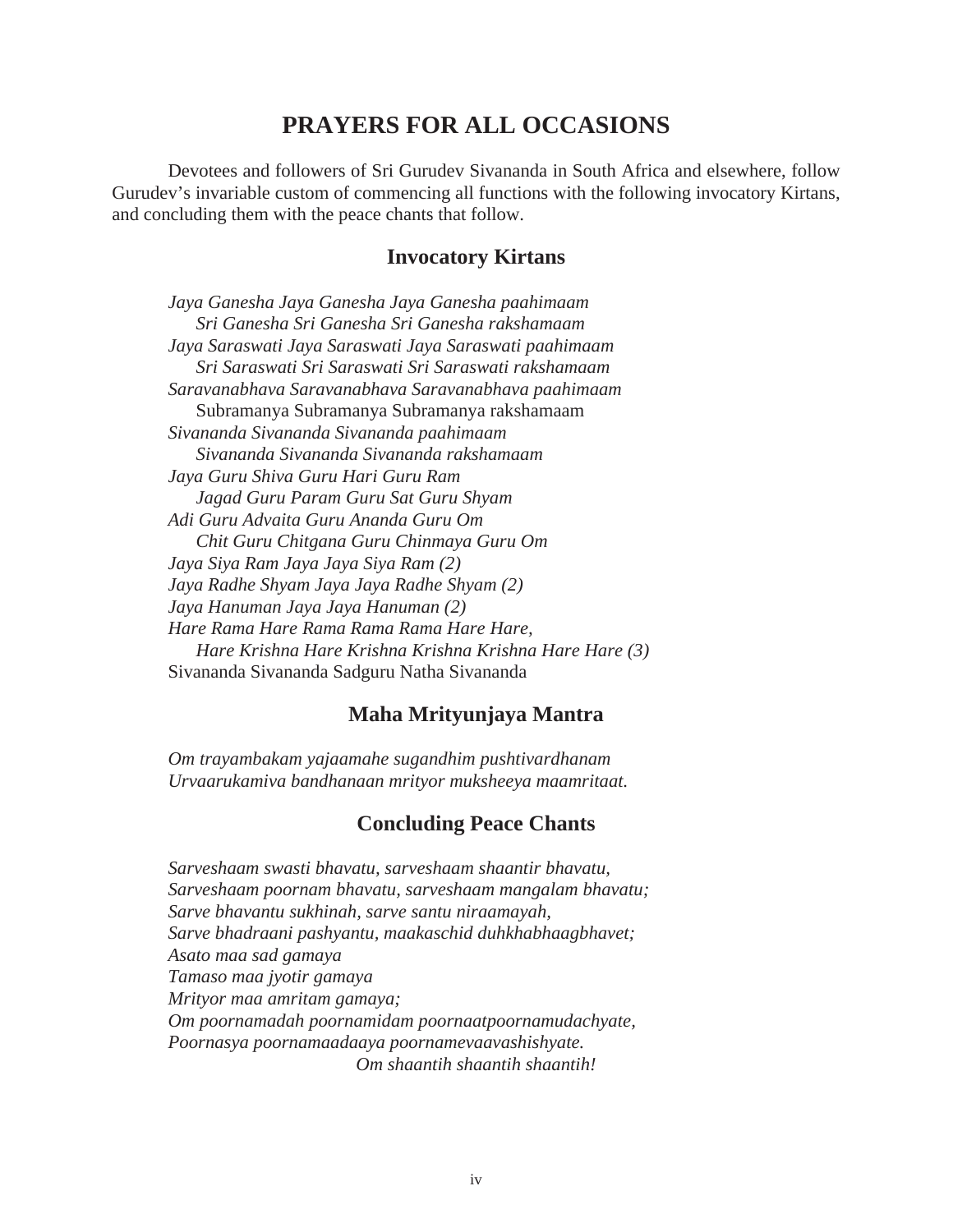### **Meditation On Lord Shiva**

*Shaantam padmaasanastham shashadharamakutam panchavaktram trinetram, Shoolam vajram cha khadgam parashumabhayadam dakshinaange vahantam; Naagam paasham cha ghantaam damaruka sahitam chaankusham vaamabhaage, Naanaalankaara deeptam sphatika maninibham paarvateesham namaami.*

**MEANING:** I prostrate myself before the five-faced Lord of Parvati, who is adorned with various ornaments, who shines like the crystal jewel, who is seated peacefully in the lotus pose, with moon-crested crown, with three eyes, wearing trident, thunderbolt, sword and axe on the right side, who holds the serpent, noose, bell, *damaru* and spear on the left side, and who gives protection from all fear to His devotees.

### **Meditation On Sri Shankaracharya**

*Padmaaseenam prashantam yamaniratamaanan gaari tulya prabhaavam, Phaale bhasmaankitaam bhasmita rujira mukhaam bhojanindeevaraaksham; Kambugreevam karaabhyaam avidtamurulasat pustakam jnaanamudraam, Vandyam geervaana mukhyair natajana varadam bhaavaye shankaraaryam*.

**MEANING:** I meditate on Sri Shankaracharya who is seated in the lotus posture with Jnanamudra, who is calm, endowed with virtues like Yama, Niyama, etc., whose glory is as great as that of Lord Shiva, who wears the sacred ashes on the forehead, whose face resembles the blossomed lotus, with lotus-like eyes, possessing sacred books in hand, who is ever adored by people of high learning and wisdom, and who fulfils the desires of his devotees (who prostrate themselves before him).

### **Meditation On Lord Dattatreya**

*Maalaakamandalu dharah karapadmayugme Madhyastha paaniyugale damarutrishoolam; Adhyastha urdhva karayoh shubha shankhachakre Vande tamatrivaradam bhujashatkayuktam.*

**MEANING:** I meditate on Lord Dattatreya, the son of Atri, who has six hands, who holds the rosary and water-vessel in two hands, with *damaru* and spear in the other two hands, and with conch and discus in the upper two hands.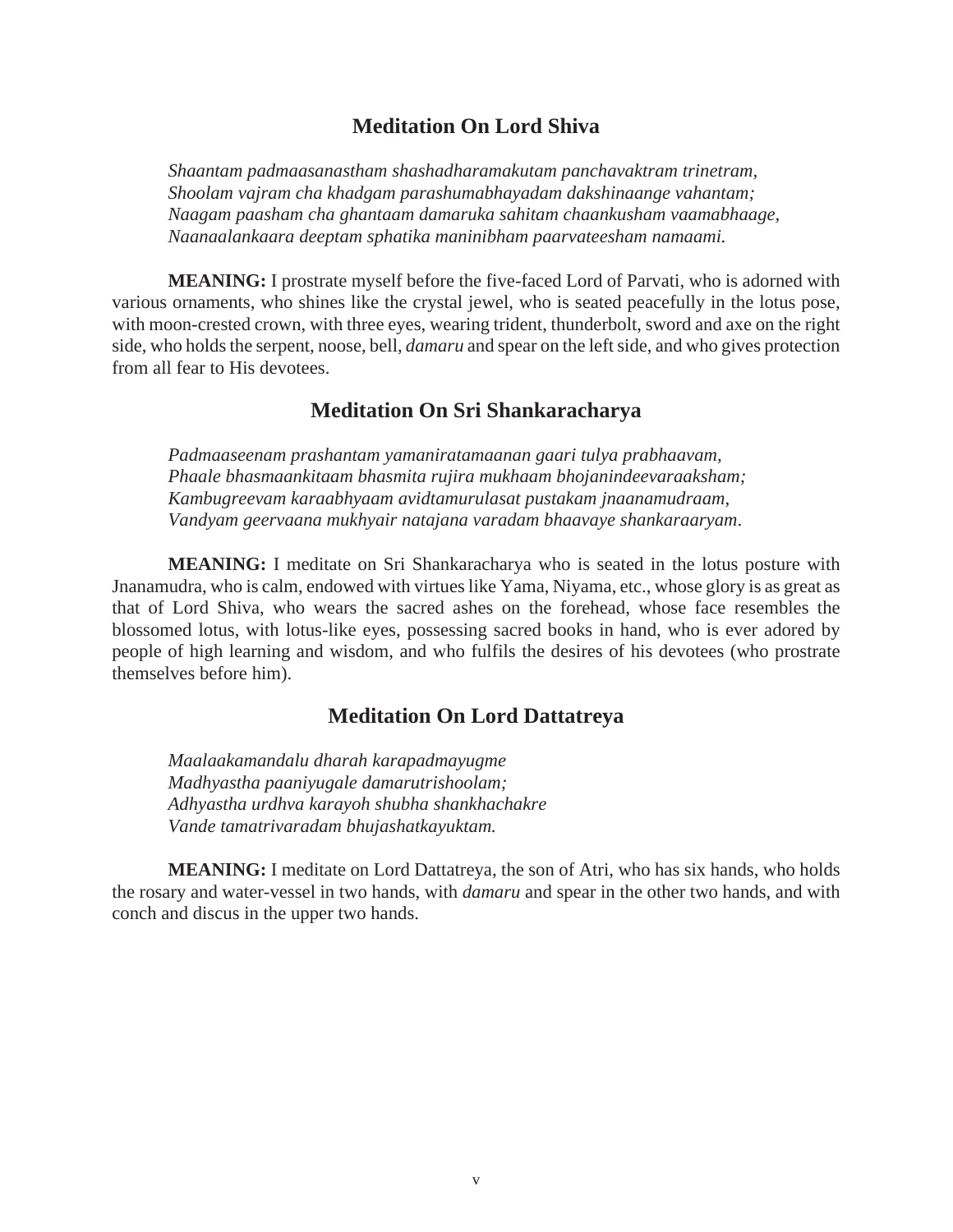### **Meditation On Lord Ganesha**

*Gajaananam bhootaganaadisevitam Kapittha jamboophala saara bhakshitam; Umaasutam shoka vinaasha kaaranam Namaami vighneshwara paada pankajam.*

**MEANING:** I worship the lotus feet of Ganesha, the son of Uma, the destroyer of all sorrows, who is served by the host of gods and elementals, and who takes the essence of the *kapittha-jarnbu* fruit (fruit resembling the *bilwa* fruit).

### **Meditation On Lord Subramanya**

*Shadaananam kumkumaraktavarnam Mahaa matim divya mayoora vaahanam; Rudrasya soonum sura sainyanaatham Guham sadaaham sharanam prapadye.*

**MEANING:** I always take refuge in Lord Guha (Lord Subramanya) of six faces, who is of deep red colour and infinite knowledge, who has the divine peacock to ride on, the son of Lord Shiva and the leader of the army of the Devas.

### **Meditation On Sri Krishna**

*Vamshee vibhooshita karaan navaneeradaabhaat Peetaambaraadaruna bimbaphalaa dharoshthaat; Poornendusundara mukhaad aravinda netraat Krishnaat param kimapi tattwam aham na jaane.*

**MEANING:** I know not any other Reality than the lotus-eyed Krishna with hands adorned with flute, looking like a heavy-laden cloud in lustre, wearing a yellow silk garment, with His lower lip like a ruddy *bimba* fruit, and with face shining like the full moon.

### **Meditation On Sri Rama**

*Dhyaayedaajaanubaaham dhritasharadhanusham baddhapadmaasanastham, Peetam vaaso vasaanam navakamala dala spardhinetram prasannam; Vaamaankaaroodhaseetaa mukhakamala milal lochanam neeradaabham, Naanaalankaara deeptam dadhatamuru jataa mandalam raamachandram.*

**MEANING:** One should meditate on Sri Ramachandra, with hands reaching the knees, holding the bow and arrows, seated in the locked-up lotus posture, wearing a yellow garb, with eyes vying with the newly-blossomed lotus petals, with a pleasant gait, who has Sita seated on His left thigh, who is blue like the clouds, who is adorned with all kinds of ornaments and having a big circle of Jata on the head.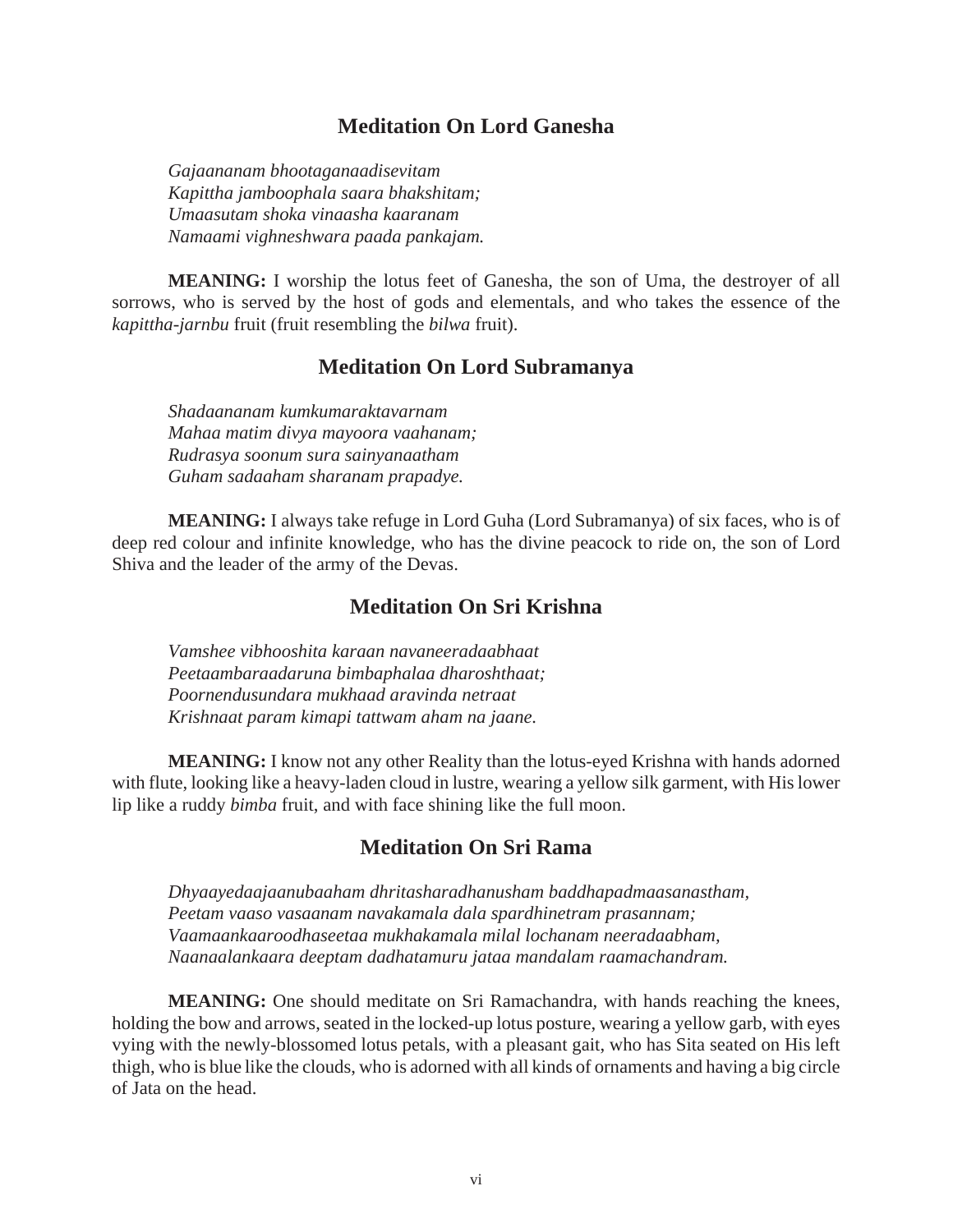# **CONTENTS**

# **FESTIVALS**

# **JAYANTHIS (BIRTHDAYS)**

### **VRATA (VOWS)**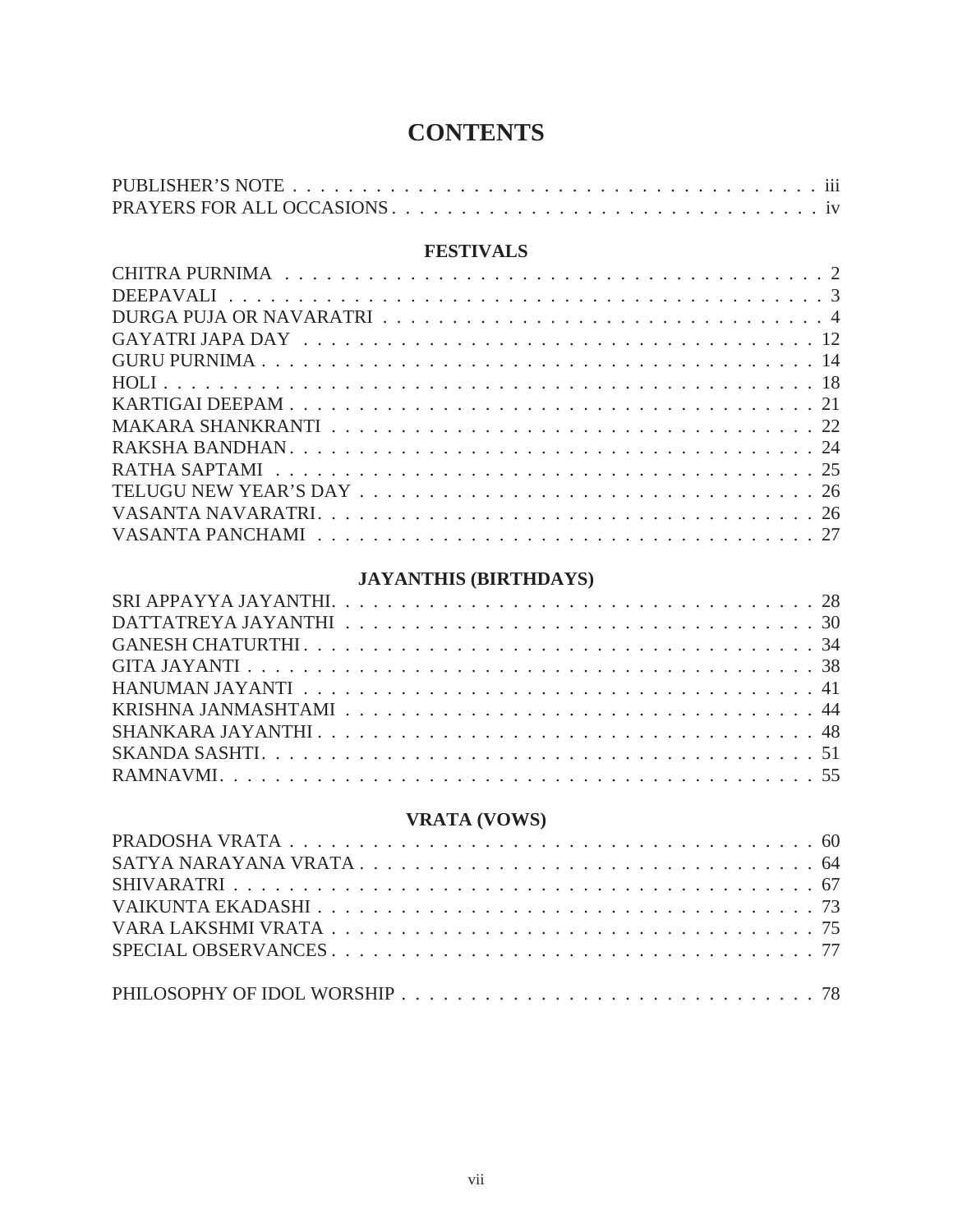

### **LORD VISHNU**

His Mantra is: *Om Namo Narayanaya Suklambharadharam visnum sasi varnam caturbhujam Prasanna vadanam dhyayet sarvavighnopasantaye*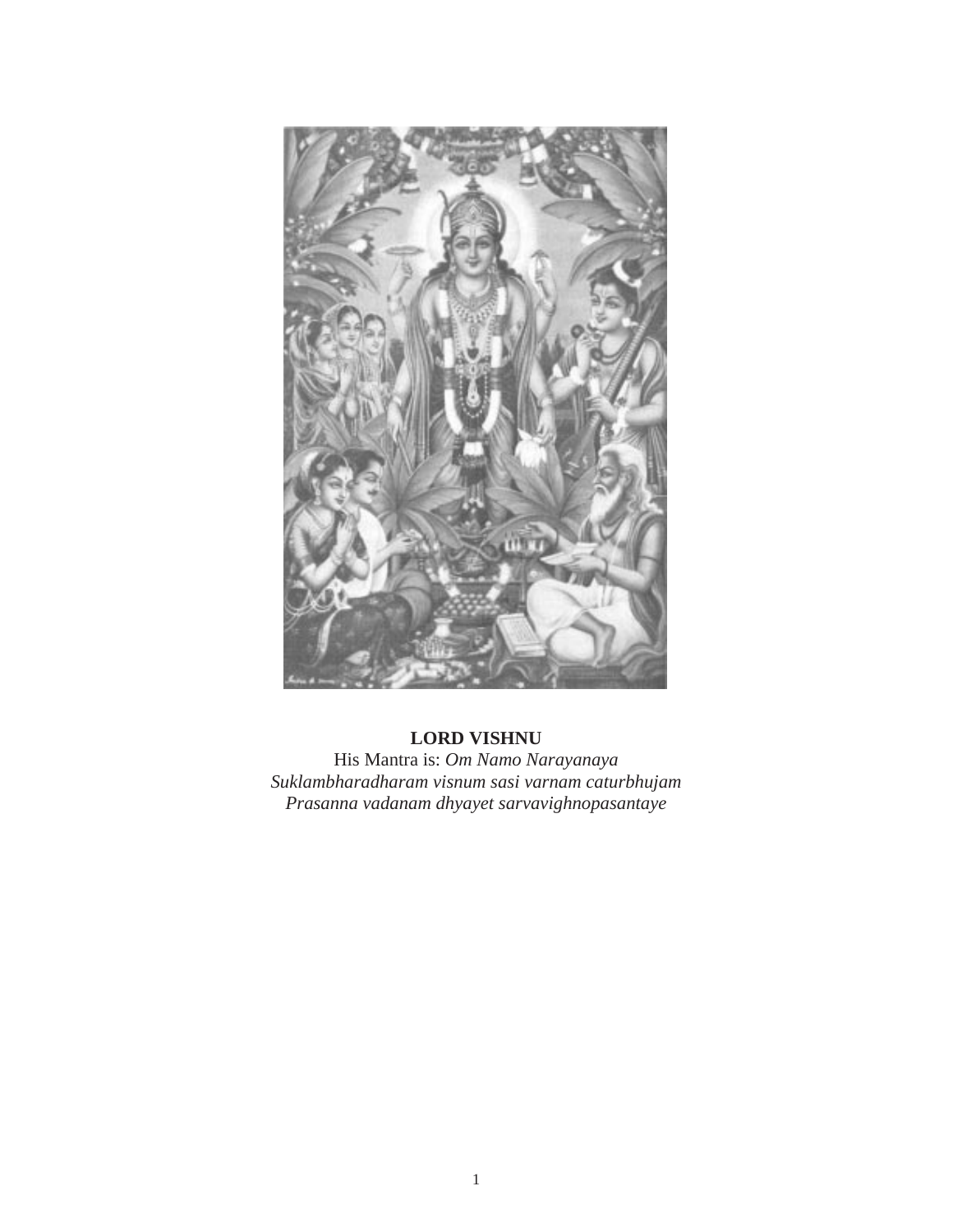#### CHITRA PURNIMA

# **CHITRA PURNIMA**

THE TWELVE months of the Hindu year, based on the lunar calendar, are named after that star during whose ascendency the full moon of that month occurs. The full moon day of Chaitra month, that is, the Purnima during the ascendency of the Chitra star is particularly sacred to the Chitra Guptas, the recording angels of the Hindu pantheon. A special worship is offered to these celestial representatives of the god of death, and an offering of spiced rice is prepared and later distributed as *prasad* or holy sacrament. A fire worship is done at the close of the ritualistic worship. By the performance of this religious observance annually, these angels of the other world are greatly pleased and judge man's actions with more sympathy.

The psychological effect of this worship, done on the very first full moon day of every year (Chaitra is the first of the twelve months), is to vividly remind us of the higher power that maintains a constant watch over every act of ours on this earth-plane. This memory serves as an invisible check on one's conduct. The conception of the Chitra Guptas as located within each shoulder is a powerful inducement to keep oneself engaged in constantly doing good actions only.

The term Chitra Gupta means "hidden picture". A true picture of all our good and evil actions is preserved in the ethereal records. The Hindu personifies it for the sake of worship. The real significance of the worship of the Chitra Guptas is beautifully brought out in the following story connected with it.

Brihaspati is the Guru or preceptor of Indra, the king of the gods. Indra disobeyed Brihaspati on one occasion and the Guru relinquished his task of instructing Indra in what he should and should not do. During the period of the Guru's absence, Indra did many evil deeds. When the compassionate Guru resumed his duty again, Indra wanted to know what he should do to expiate the wrongs he had done in his Guru's absence. Brihaspati asked Indra to undertake a pilgrimage.

While Indra was on pilgrimage, he suddenly felt the load of sins taken off his shoulders at a certain place (near Madurai in South India), and he discovered a Shiva Lingam there. He attributed the miracle to this Lingam and wanted to build a temple for it. He had this constructed immediately. Now he wished to perform the worship of the Lingam; the Lord Himself caused golden lotuses to appear in a nearby pond. Indra was greatly pleased and blessed. The day on which he thus worshipped the Lord was Chitra Purnima.

When you perform worship on the Chitra Purnima day, remember this story. If you have intense faith, if you feel with a contrite heart that you have committed sins on account of ignorance, if you pray with faith and devotion to the Lord to forgive your sins, if you resolve never to commit them in the future, and if you resolve to be obedient to your Guru and never to flout his counsel, then your sins will be forgiven. There is no doubt about this. This is the significance of the above story of Indra. Meditate on this story on Chitra Purnima day.

The Hindu scriptures prescribe elaborate worship of the Chitra Guptas on this day. The Deity is invoked in an image or a *kalasa* (vessel filled with water) and then worshipped with all the rituals and formalities of the worship offered to God's image. Meditate on Chitra Gupta, reciting the following verse: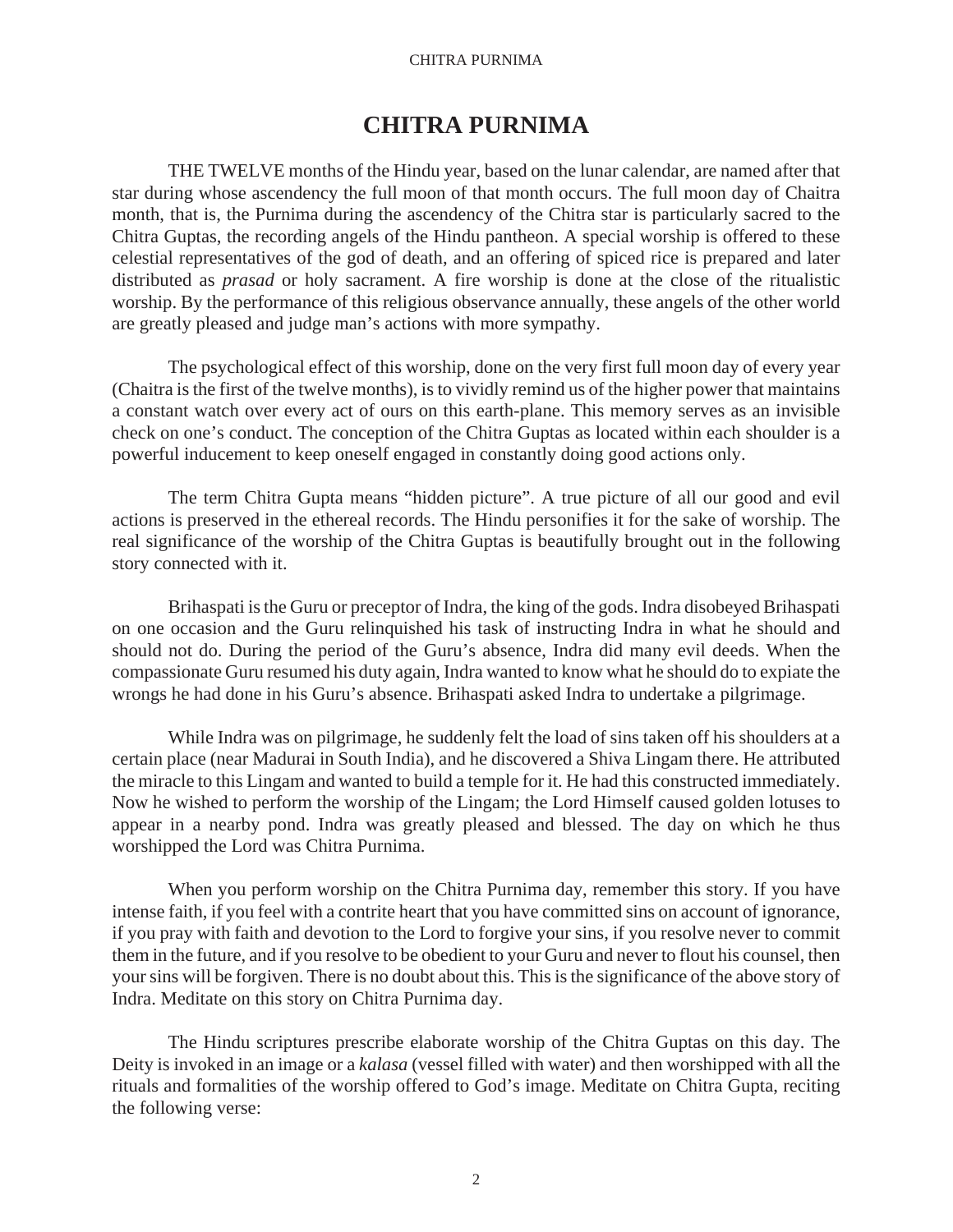*Chitra guptam mahaa praajnam lekhaneepatra dhaarinam; Chitra-ratnaambara-dhaararn madhyastham sarvadehinaam.*

Then offer ritualistic worship with incense, camphor, flowers, etc. Feed some Brahmins, the poor and the needy. Give bountifully in charity and receive the Lord's blessings.

# **DEEPAVALI**

DEEPAVALI or Diwali means "a row of lights". It falls on the last two days of the dark half of Kartik (October-November). For some it is a three-day festival. It commences with the Dhan-Teras, on the 13th day of the dark half of Kartik, followed the next day by the Narak Chaudas, the 14th day, and by Deepavali proper on the 15th day.

There are various alleged origins attributed to this festival. Some hold that they celebrate the marriage of Lakshmi with Lord Vishnu. In Bengal the festival is dedicated to the worship of Kali. It also commemorates that blessed day on which the triumphant Lord Rama returned to Ayodhya after defeating Ravana. On this day also Sri Krishna killed the demon Narakasura.

In South India people take an oil bath in the morning and wear new clothes. They partake of sweetmeats. They light fireworks which are regarded as the effigies of Narakasura who was killed on this day. They greet one another, asking, "Have you had your Ganges bath?" which actually refers to the oil bath that morning as it is regarded as purifying as a bath in the holy Ganges.

Everyone forgets and forgives the wrongs done by others. There is an air of freedom, festivity and friendliness everywhere. This festival brings about unity. It instils charity in the hearts of people. Everyone buys new clothes for the family. Employers, too, purchase new clothes for their employees.

Waking up during the Brahmamuhurta (at 4a.m.) is a great blessing from the standpoint of health, ethical discipline, efficiency in work and spiritual advancement. It is on Deepavali that everyone wakes up early in the morning. The sages who instituted this custom must have cherished the hope that their descendents would realise its benefits and make it a regular habit in their lives.

In a happy mood of great rejoicing village folk move about freely, mixing with one another without any reserve, all enmity being forgotten. People embrace one another with love. Deepavali is a great unifying force. Those with keen inner spiritual ears will clearly hear the voice of the sages, "O Children of God! unite, and love all". The vibrations produced by the greetings of love which fill the atmosphere are powerful enough to bring about a change of heart in every man and woman in the world. Alas! That heart has considerably hardened, and only a continuous celebration of Deepavali in our homes can rekindle in us the urgent need of turning away from the ruinous path of hatred.

On this day Hindu merchants in North India open their new account books and pray for success and prosperity during the coming year. The homes are cleaned and decorated by day and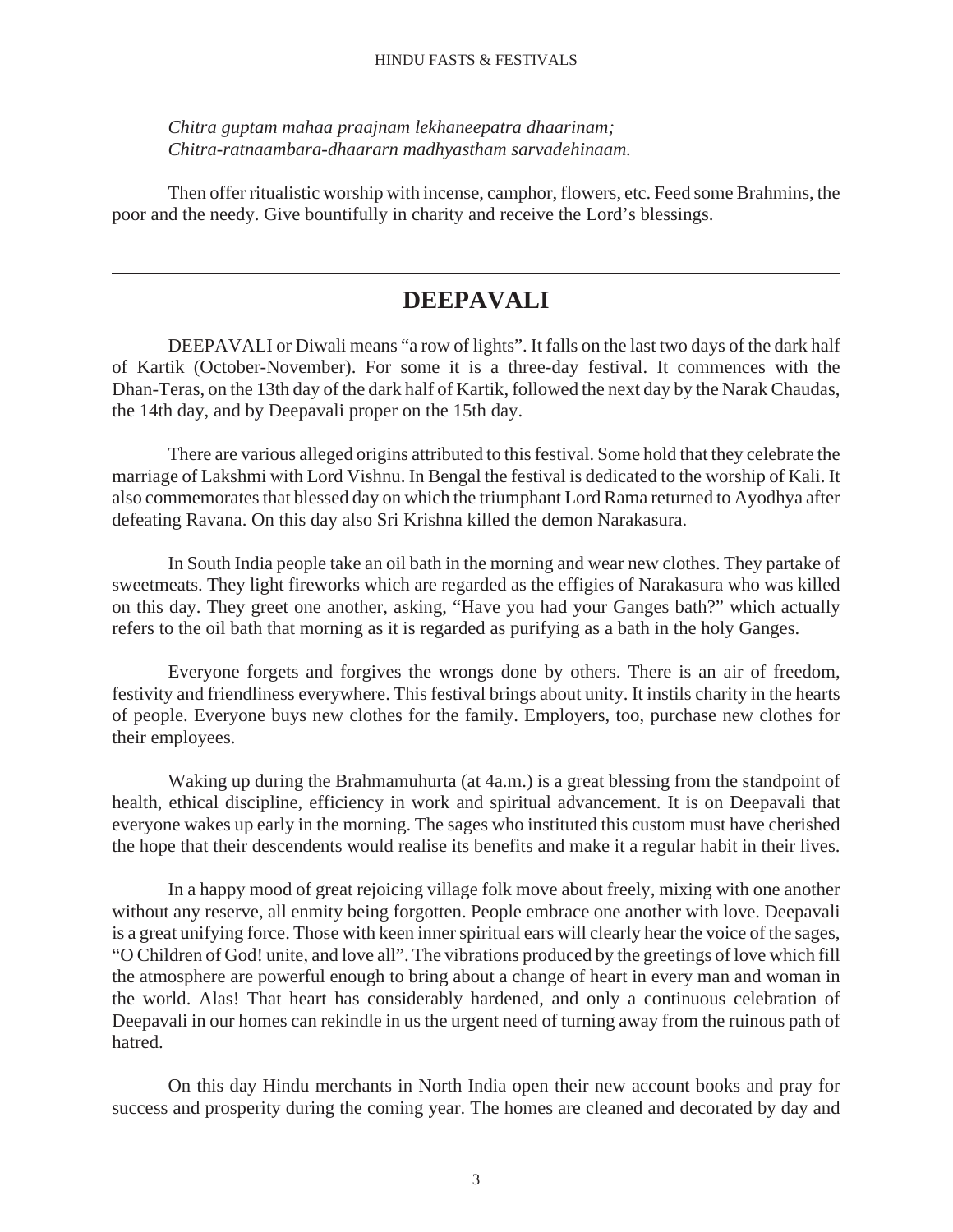illuminated by night with earthern oil-lamps. The best and finest illuminations are to be seen in Bombay and Amritsar. The famous Golden Temple at Amritsar is lit in the evening with thousands of lamps placed all over the steps of the big tank. Vaishnavites celebrate the Govardhan Puja and feed the poor on a large scale.

O Ram! The light of lights, the self-luminous inner light of the Self is ever shining steadily in the chamber of your heart. Sit quietly. Close your eyes. Withdraw the senses. Fix the mind on this supreme light and enjoy the real Deepavali, by attaining illumination of the soul.

He who Himself sees all but whom no one beholds, who illumines the intellect, the sun, the moon and the stars and the whole universe but whom they cannot illumine, He indeed is Brahman, He is the inner Self. Celebrate the real Deepavali by living in Brahman, and enjoy the eternal bliss of the soul.

The sun does not shine there, nor do the moon and the stars, nor do lightnings shine and much less fire. All the lights of the world cannot be compared even to a ray of the inner light of the Self. Merge yourself in this light of lights and enjoy the supreme Deepavali.

Many Deepavali festivals have come and gone. Yet the hearts of the vast majority are as dark as the night of the new moon. The house is lit with lamps, but the heart is full of the darkness of ignorance. O man! wake up from the slumber of ignorance. Realise the constant and eternal light of the Soul which neither rises nor sets, through meditation and deep enquiry.

May you all attain full inner illumination! May the supreme light of lights enlighten your understanding! May you all attain the inexhaustible spiritual wealth of the Self! May you all prosper gloriously on the material as well as spiritual planes!

# **DURGA PUJA OR NAVARATRI**

SALUTATIONS to the Divine Mother, Durga, who exists in all beings in the form of intelligence, mercy, beauty, who is the consort of Lord Shiva, who creates, sustains and destroys the universe.

This festival is observed twice a year, once in the month of Chaitra and then in Aswayuja. It lasts for nine days in honour of the nine manifestations of Durga. During Navaratri (the word literally means "nine nights") devotees of Durga observe a fast. Brahmins are fed and prayers are offered for the protection of health and property.

The beginning of summer and the beginning of winter are two very important junctions of climatic and solar influence. These two periods are taken as sacred opportunities for the worship of the Divine Mother. They are indicated respectively by the Rama-Navaratri in Chaitra (April-May) and the Durga Navaratri in Aswayuja (September-October). The bodies and minds of people undergo a considerable change on account of the changes in Nature. Sri Rama is worshipped during Ramnavmi, and Mother Durga during Navaratri.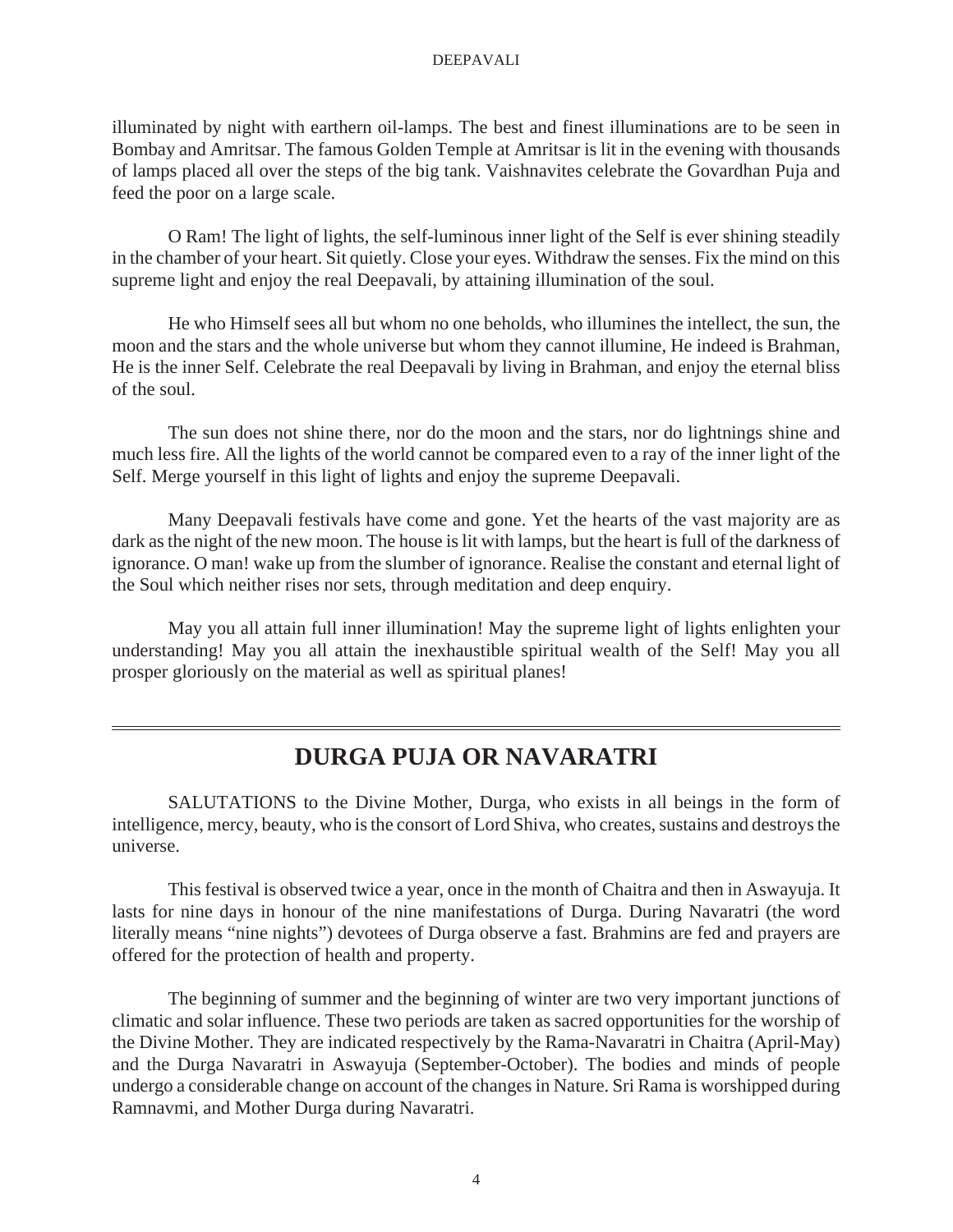

### **MOTHER DURGA** The Saviour from all Sorrows and Dangers

The Durga Puja is celebrated in various parts of India in different styles. But the one basic aim of this celebration is to propitiate Shakti, the Goddess in Her aspect as Power, to bestow upon man all wealth, auspiciousness, prosperity, knowledge (both sacred and secular), and all other potent powers. Whatever be the particular or special request that everyone may put before the Goddess, whatever boon may be asked of Her, the one thing behind all these is propitiation, worship and linking oneself with Her. There is no other aim. This is being effected consciously or unconsciously. Everyone is blessed with Her loving mercy and is protected by Her.

Durga Puja or Navaratri commences on the first and ends on the tenth day of the bright half of Aswayuja (September-October). It is held in commemoration of the victory of Durga over Mahishasura, the buffalo-headed demon. In Bengal Her image is worshipped for nine days and then cast into water. The tenth day is called Vijaya Dasami or Dussera (the "tenth day"). Processions with Her image are taken out along the streets of villages and cities.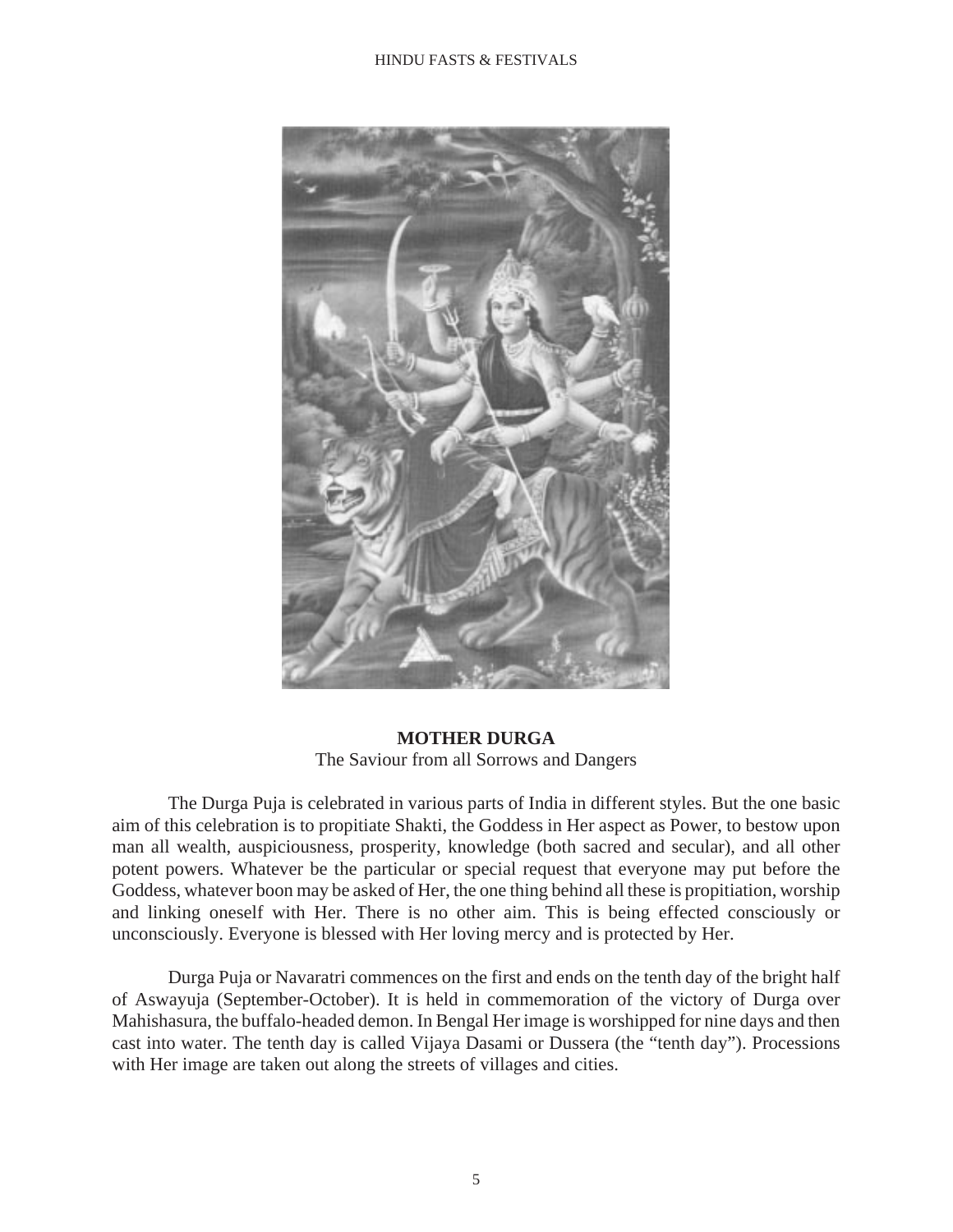#### DURGA PUJA OR NAVARATRI

The mother of Durga (that is, the wife of the King of the Himalayas) longed to see her daughter. Durga was permitted by Lord Shiva to visit her beloved mother only for nine days in the year. The festival of Durga Puja marks this brief visit and ends with the Vijaya Dasami day, when Goddess Durga leaves for Her return to Mount Kailas. This is the view of some devotees.

In Bengal, Durga Puja is a great festival. All who live away from home return during the Puja days. Mothers reunite with their sons and daughters, and wives with their husbands.

The potter shows his skill in making images, the painter in drawing pictures, the songster in playing on his instrument, and the priest in reciting the sacred books. The Bengalis save money throughout the year only to spend everything during the Puja days. Cloth is freely distributed to the Brahmins.

The woman of Bengal welcomes the Goddess with a mother's love and sends away the image on the last day, with every ceremony associated with a daughter's departure to her husband's home and with motherly tears in her eyes. This signifies the parting of Durga from Her beloved mother.

Durga Puja is the greatest Hindu festival in which God is adored as Mother. Hinduism is the only religion in the world which has emphasised to such an extent the motherhood of God. One's relationship with one's mother is the dearest and the sweetest of all human relations. Hence, it is proper to look upon God as mother.

Durga represents the Divine Mother. She is the energy aspect of the Lord. Without Durga, Shiva has no expression and without Shiva, Durga has no existence. Shiva is the soul of Durga; Durga is identical with Shiva. Lord Shiva is only the silent witness. He is motionless, absolutely changeless. He is not affected by the cosmic play. It is Durga who does everything.

Shakti is the omnipotent power of the Lord, or the Cosmic Energy. The Divine Mother is represented as having ten different weapons in Her hands. She sits on a lion. She keeps up the play of the Lord through the three attributes of Nature, namely, Sattwa, Rajas and Tamas. Knowledge, peace, lust, anger, greed, egoism and pride, are all Her forms.

You will find in the Devi Sukta of the *Rig Veda Samhita* that Vak, symbolising speech, the daughter of the sage Anbhirna, realised her identity with the Divine Mother, the Power of the Supreme Lord, which manifests throughout the universe among the gods, among men and beasts and among the creatures of the deep ocean.

In the *Kena Upanishad*, you will find that the Divine Mother shed wisdom on Indra and the gods and said that the gods were able to defeat the demons only with the help of the power of the Supreme Lord.

The worship of Devi, the universal Mother, leads to the attainment of knowledge of the Self. The story in the *Kena Upanishad* known as the "Yaksha Prasna", supports this view. It tells how Uma, the Divine Mother, taught the Truth to the gods. Goddess Shakti thus sheds wisdom on Her devotees.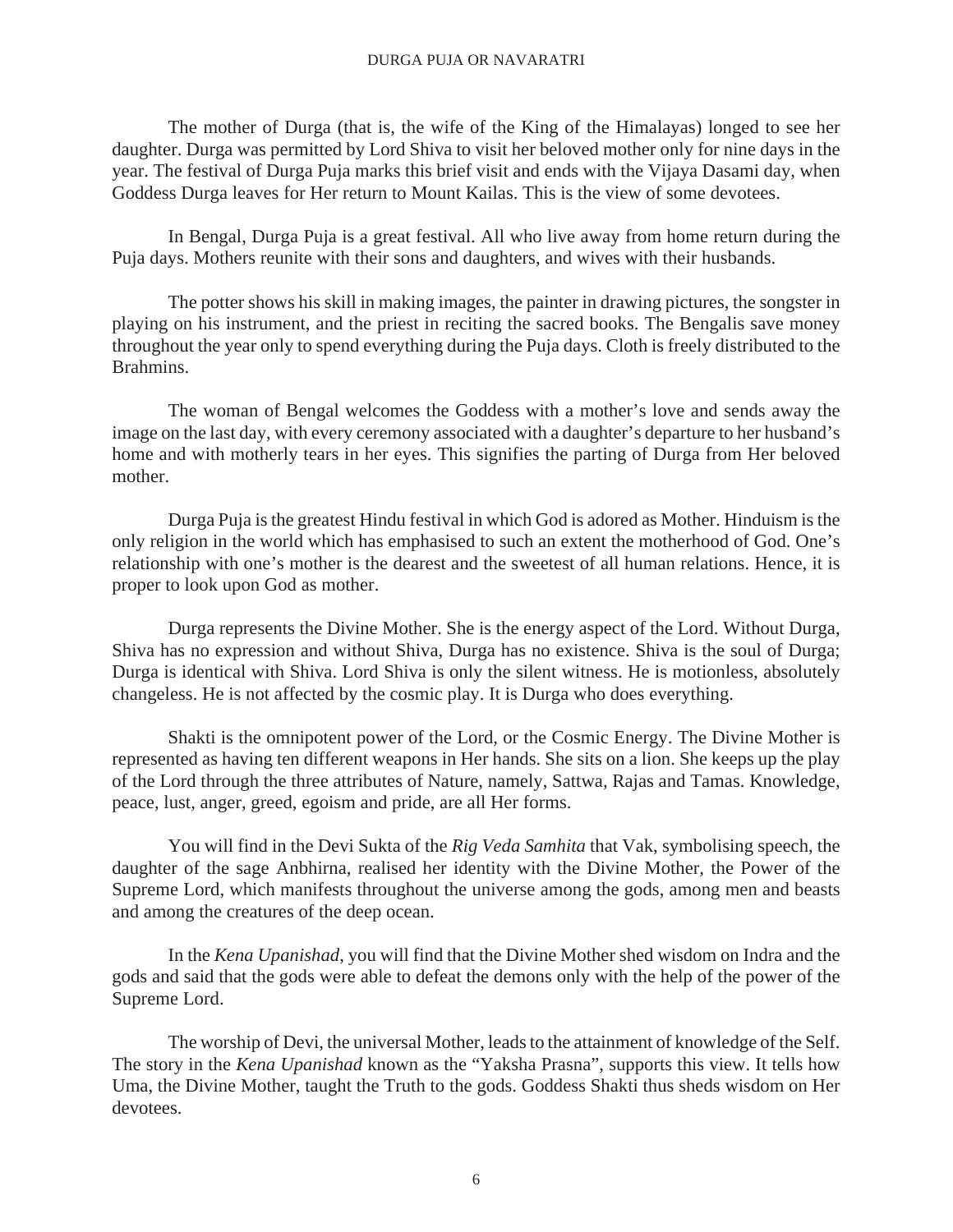

### **MOTHER KALI** The Destroyer of Demoniac Attributes

Devi worship is, therefore, worship of God's glory, of God's greatness and supremacy. It is adoration of the Almighty. It is unfortunate that Devi is ignorantly understood by many as a mere blood-thirsty Hindu Goddess. No! Devi is not a vicious demoness nor is She the property of the Hindus alone. Devi does not belong to any religion. Devi is that conscious power of God. The words Devi, Shakti, etc., and the ideas of different forms connected with these names are concessions granted by the sages due to the limitations of the human intellect; they are by no means the ultimate definitions of Shakti.

The original or Adi Shakti is beyond human comprehension. Bhagavan Krishna says in the *Gita*: "This is only My lower nature. Beyond this is My higher nature, the life-principle which sustains the universe".

The *Upanishad* also says: "The supreme power of God is manifested in various ways. This power is of the nature of God, manifesting as knowledge, strength and activity".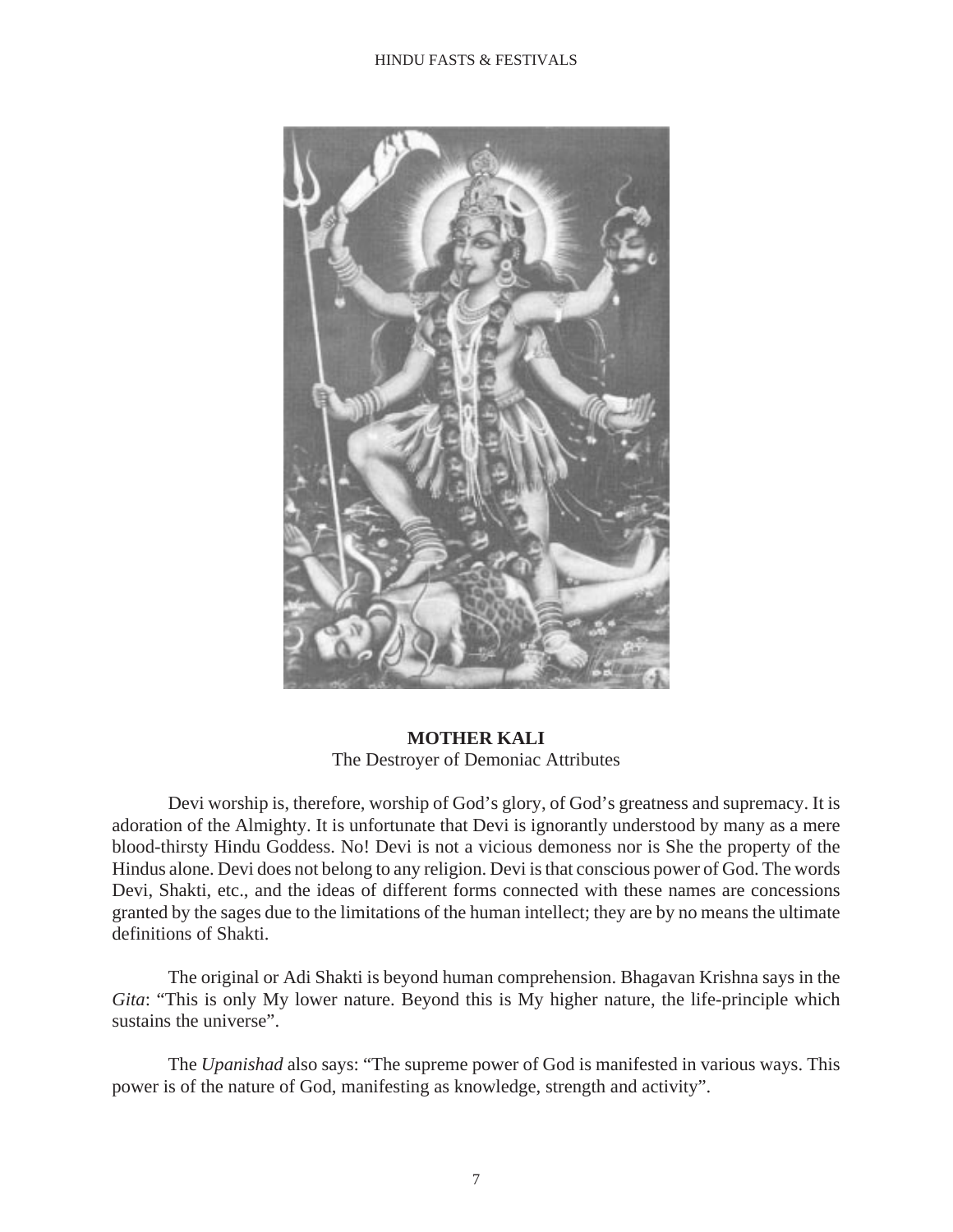#### DURGA PUJA OR NAVARATRI

Truly speaking, all beings in the universe are Shakti-worshippers, whether they are aware of it or not, for there is no one who does not love and long for power in some form or other. Physicists and scientists have now proved that everything is pure, imperishable energy. This energy is only a form of divine Shakti which exists in every form.

A child is more familiar with the mother than with the father, because the mother is very kind, loving, tender and affectionate and looks after the needs of the child. In the spiritual field also, the aspirant or the devotee—the spiritual child—has an intimate relationship with the Mother Durga, more than with the Father Shiva. Therefore, it behoves the aspirant to approach the Mother first, who then introduces Her spiritual child to the Father for his illumination.

The Mother's Grace is boundless. Her mercy is illimitable; Her knowledge infinite; Her power immeasurable; Her glory ineffable; and Her splendour indescribable. She gives you material prosperity as well as spiritual freedom.

Approach Her with an open heart. Lay bare your heart to Her with frankness and humility. Be as simple as a child. Kill ruthlessly the enemies of egoism, cunningness, selfishness and crookedness. Make a total, unreserved, and ungrudging self-surrender to Her. Sing Her praise. Repeat Her Name. Worship Her with faith and unflinching devotion. Perform special worship on the Navaratri days. Navaratri is the most suitable occasion for doing intense spiritual practices. These nine days are very sacred to the Divine Mother. Plunge yourself in Her worship. Practise intense repetition of the Divine Name, having a regular "quota" of repetitions per day, and the number of hours spent on it.

Devi fought with Bhandasura and his forces for nine days and nine nights. This Bhandasura had a wonderful birth and life. When Lord Shiva burnt Cupid with the fire of His "third eye", Sri Ganesha playfully moulded a figure out of the ashes, and the Lord breathed life into it! This was the terrible demon Bhandasura. He engaged himself in great penance and on account of it obtained a boon from Lord Shiva. With the help of that boon, he began harassing the worlds. The Divine Mother fought with him for nine nights (the demons have extraordinary strength during the night), and killed him on the evening of the tenth day, known as the Vijaya Dasami. The learning of any science is begun on this highly auspicious day. It was on this day that Arjuna worshipped Devi, before starting the battle against the Kauravas on the field of Kurukshetra.

Sri Rama worshipped Durga at the time of the fight with Ravana, to invoke Her aid in the war. This was on the days preceding the Vijaya Dasami day. He fought and won through Her Grace.

In days of yore, kings used to undertake ambitious expeditions on the day of the Vijaya Dasami. Those kings who did not go on such expeditions used to go out hunting in the deep forests. In Rajputana, India, even up to this date, people arrange mock attacks on some fort on Vijaya Dasami.

This day, however, has much to do with the life of Sri Rama. Nowhere in the history of the world can we find a parallel to the character of Sri Rama as a man, son, brother, husband, father or king. Maharishi Valmiki has exhausted the entire language in describing the glory of Sri Rama. And, we shall be rightly celebrating the Dussera if we make honest efforts to destroy the demon of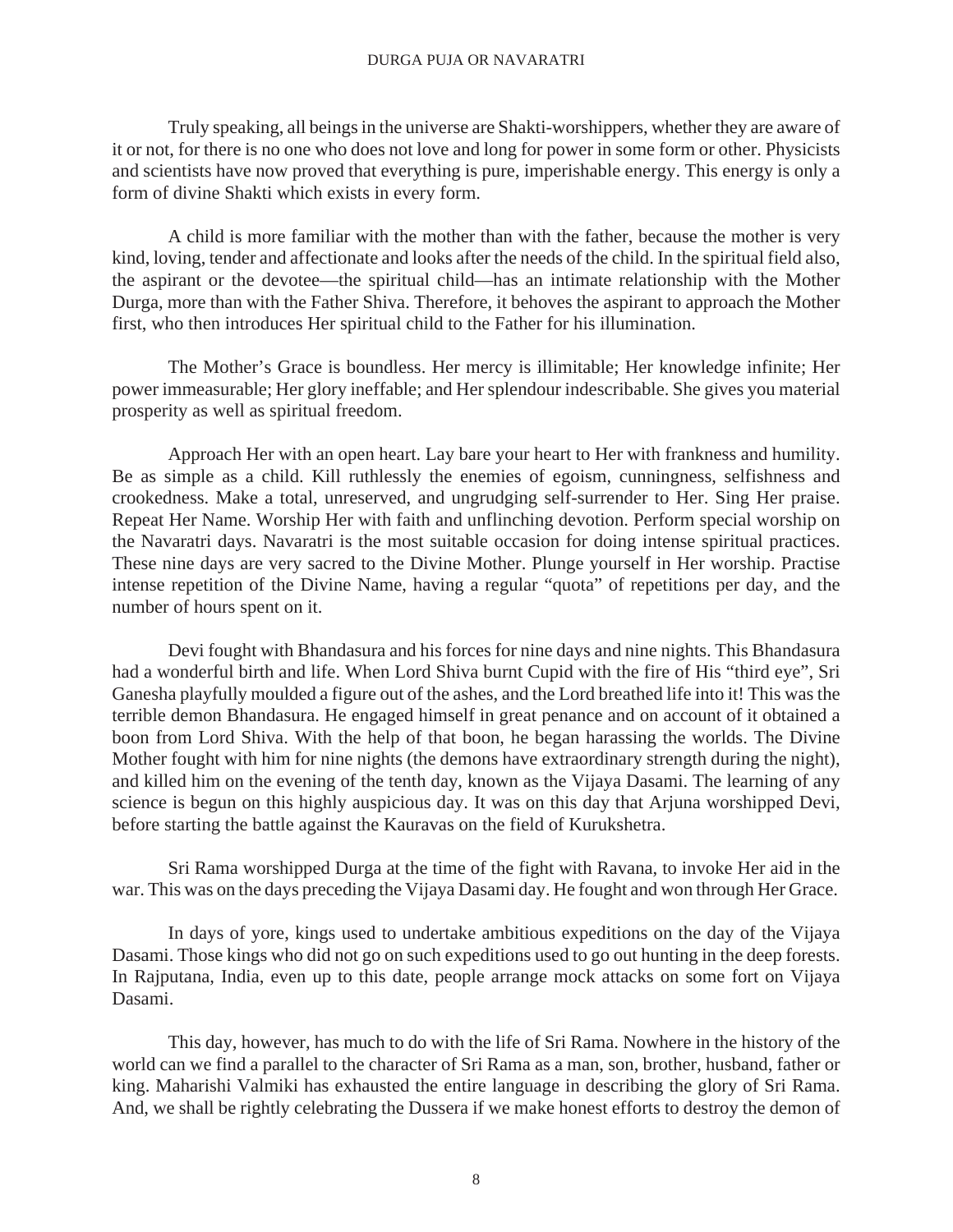our ego, and radiate peace and love wherever we go. Let us all resolve to become men of sterling character. Let us resolve and act. The story of Sri Rama is known in almost all parts of the globe, and if we but succeed in following even a hundredth part of His teachings, we shall make our lives more fragrant than the rose and more lustrous than gold!

Dussera can also be interpreted as "Dasa-Hara", which means the cutting of the ten heads of Ravana. So, let us resolve today to cut the ten heads—passion, pride, anger, greed, infatuation, lust, hatred, jealousy, selfishness and crookedness—of the demon, Ego, and thus justify the celebration of Dussera.

Religious observances, traditional worship and observances at times have more than one significance. Apart from being the adoration of the Divine, they commemorate stirring events in history, they are allegoric when interpreted from the occult standpoint and, lastly, they are deeply significant pointers and revealing guides to the individual on his path to God-realisation.

Outwardly, the nine-day worship of Devi is a celebration of triumph. This nine days' celebration is offered to the Mother for Her successful struggle with the formidable demons led by Mahishasura. But, to the sincere spiritual aspirant, the particular division of the Navaratri into sets of three days to adore different aspects of the Supreme Goddess has a very sublime, yet thoroughly practical truth to reveal. In its cosmic aspect, it epitomises the stages of the evolution of man into God, from Jivahood (the state of individualisation) to Shivahood (the state of Self-realisation). In its individual import, it shows the course that his spiritual practice should take.

Let us, therefore, examine in detail the spiritual significance of Navaratri.

The central purpose of existence is to recognise your eternal identity with the supreme Spirit. It is to grow into the image of the Divine. The supreme One embodies the highest perfection. It is spotless purity. To recognise your identity with That, to attain union with That, is verily to grow into the very likeness of the Divine. The aspirant, therefore, as his initial step, has to get rid of all the countless impurities, and the demoniacal elements that have come to cling to him in his embodied state. Then he has to acquire lofty virtues and auspicious, divine qualities. Thus purified, knowledge flashes upon him like the brilliant rays of the sun upon the crystal waters of a perfectly calm lake.

This process demands a resolute will, determined effort, and arduous struggle. In other words, strength and infinite power are the prime necessity. Thus it is the Divine Mother who has to operate through the aspirant.

Let us now consider how, on the first three days, the Mother is adored as supreme power and force, as Durga the Terrible. You pray to Mother Durga to destroy all your impurities, your vices, your defects. She is to fight with and annihilate the baser animal qualities in the spiritual aspirant, the lower, diabolical nature in him. Also, She is the power that protects your spiritual practice from its many dangers and pitfalls. Thus the first three days, which mark the first stage or the destruction of impurity and determined effort and struggle to root out the evil tendencies in your mind, are set apart for the worship of the destructive aspect of the Mother.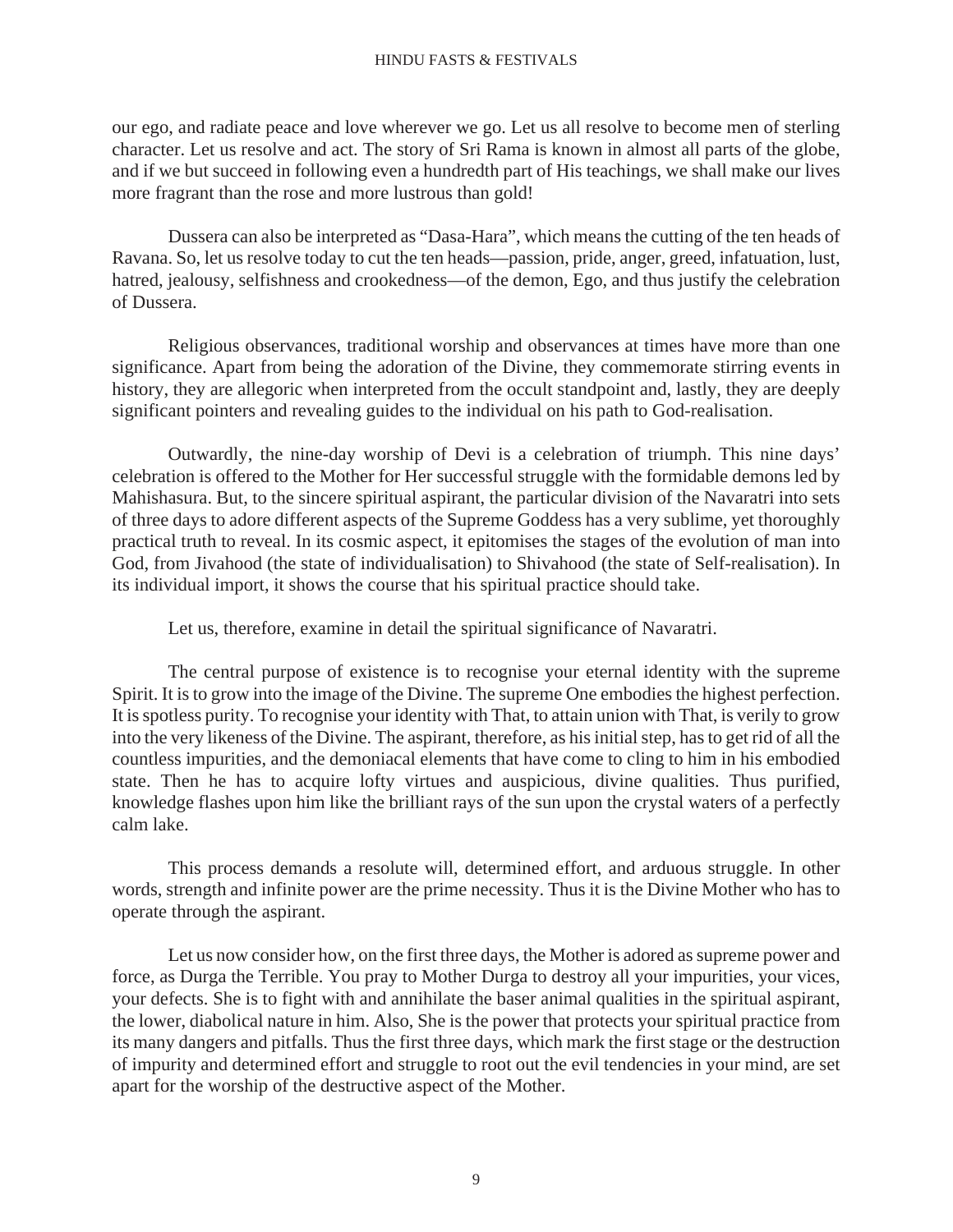#### DURGA PUJA OR NAVARATRI



**MOTHER SARASWATHI** The presiding Deity over Creation and Dissolution

Once you have accomplished your task on the negative side, that of breaking down the impure propensities and old vicious habits, the next step is to build up a sublime spiritual personality, to acquire positive qualities in place of the eliminated demoniacal qualities. The divine qualities that Lord Krishna enumerates in the Gita, have to be acquired. The aspirant must cultivate and develop all the auspicious qualities. He has to earn immense spiritual wealth to enable him to pay the price for the rare gem of divine wisdom. If this development of the opposite qualities is not undertaken in right earnest, the old demoniacal nature will raise its head again and again. Hence, this stage is as important in an aspirant's career as the previous one. The essential difference is: the former is a ruthless, determined annihilation of the filthy egoistic lower self; the latter is an orderly, steady, calm and serene effort to develop purity. This pleasanter side of the aspirant's Sadhana is depicted by the worship of Mother Lakshmi. She bestows on Her devotees the inexhaustible divine wealth or Deivi Sampath. Lakshmi is the wealth-giving aspect of God. She is purity itself. Thus the worship of Goddess Lakshmi is performed during the second set of three days.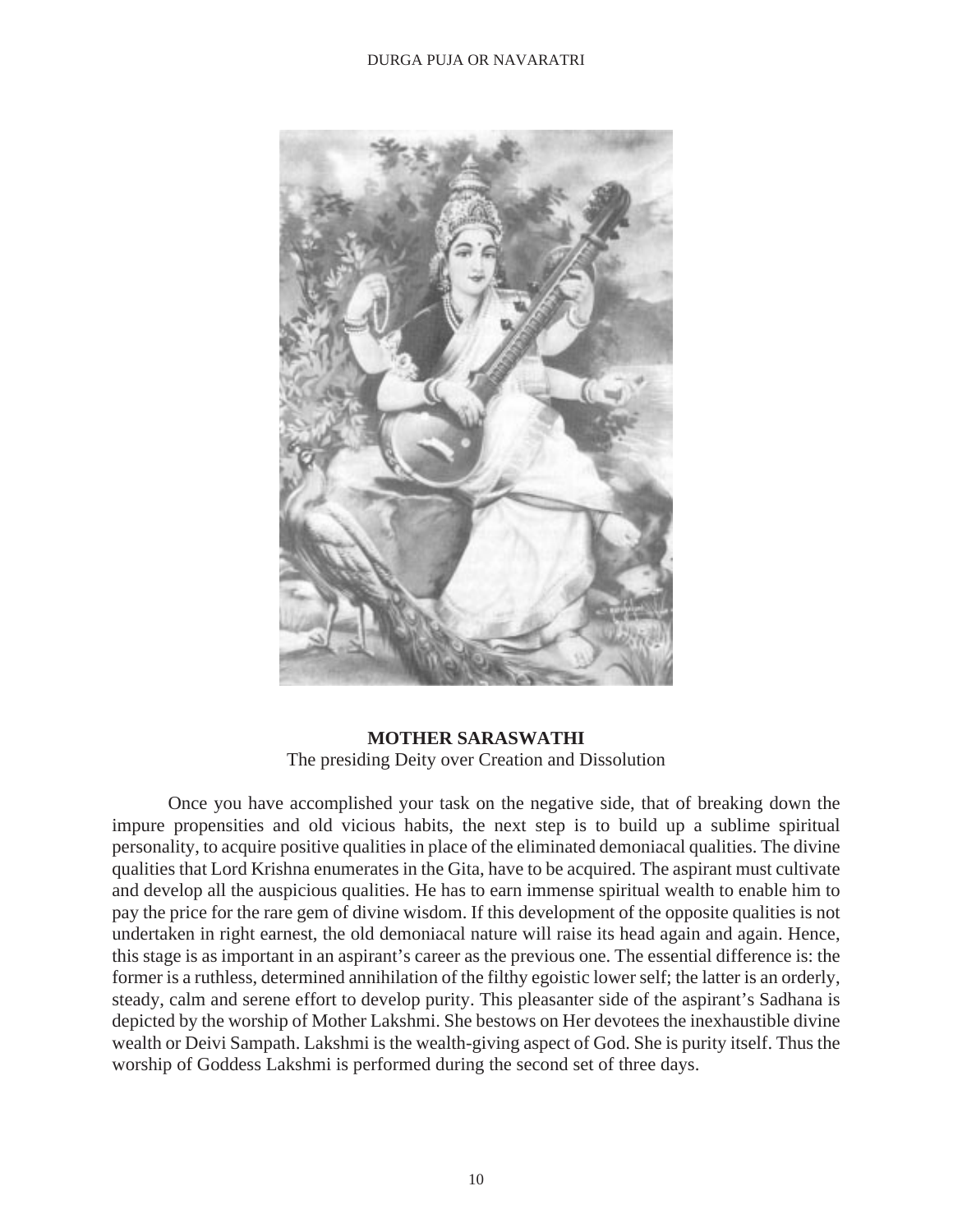Once the aspirant succeeds in routing out the evil propensities, and develops Sattwic or pure, divine qualities, he becomes competent to attain wisdom. He is now ready to receive the light of supreme wisdom. He is fit to receive divine knowledge. At this stage comes the devout worship of Mother Saraswathi, who is divine knowledge personified, the embodiment of knowledge of the Absolute. The sound of Her celestial veena awakens the notes of the sublime utterances of the Upanishads which reveal the Truth, and the sacred monosyllable, Om. She bestows the knowledge of the supreme, mystic sound and then gives full knowledge of the Self as represented by Her pure, dazzling snow-white apparel. Therefore, to propitiate Saraswathi, the giver of knowledge, is the third stage.

The tenth day, Vijaya Dasami, marks the triumphant ovation of the soul at having attained liberation while living in this world, through the descent of knowledge by the Grace of Goddess Saraswathi. The soul rests in his own Supreme Self or Satchidananda Brahman. This day celebrates the victory, the achievement of the goal. The banner of victory flies aloft. Lo! I am He! I am He!

This arrangement also has a special significance in the aspirant's spiritual evolution. It marks the indispensable stages of evolution through which everyone has to pass. One naturally leads to the other; to short-circuit this would inevitably result in a miserable failure. Nowadays many ignorant seekers aim straight at the cultivation of knowledge without the preliminaries of purification and acquisition of the divine qualities. They then complain that they are not progressing on the path. How can they? Knowledge will not descend until the impurities have been washed out, and purity is developed. How can the pure plant grow in impure soil?

Therefore adhere to this arrangement; your efforts will be crowned with sure success. This is your path. As you destroy one evil quality, develop the virtue opposite to it. By this process you will soon bring yourself up to that perfection which will culminate in identity with the Self which is your goal. Then all knowledge will be yours: you will be omniscient, omnipotent and you will feel your omnipresence. You will see your Self in all. You will have achieved eternal victory over the wheel of births and deaths, over the demon of worldliness. No more pain, no more misery, no more birth, no more death! Victory, victory be yours!

Glory to the Divine Mother! Let Her take you, step by step to the top of the spiritual ladder and unite you with the Lord!

At the Sivananda Ashram, Rishikesh, the following are the regular features during the Durga Puja celebrations:

1. A special ritualistic worship of the Mother is conducted daily, which includes the recitation of the *Durga Saptashati*.

2. Laksharchana for the Mother in the temple, with recitation of the *Sri Lalita Sahasranama*, is also conducted.

3. All are exhorted to do the maximum number of Japa of the Navarna Mantra, *Aim hreem kleem chaamundaayai vichche*, or the Mantra of their own tutelary Deity.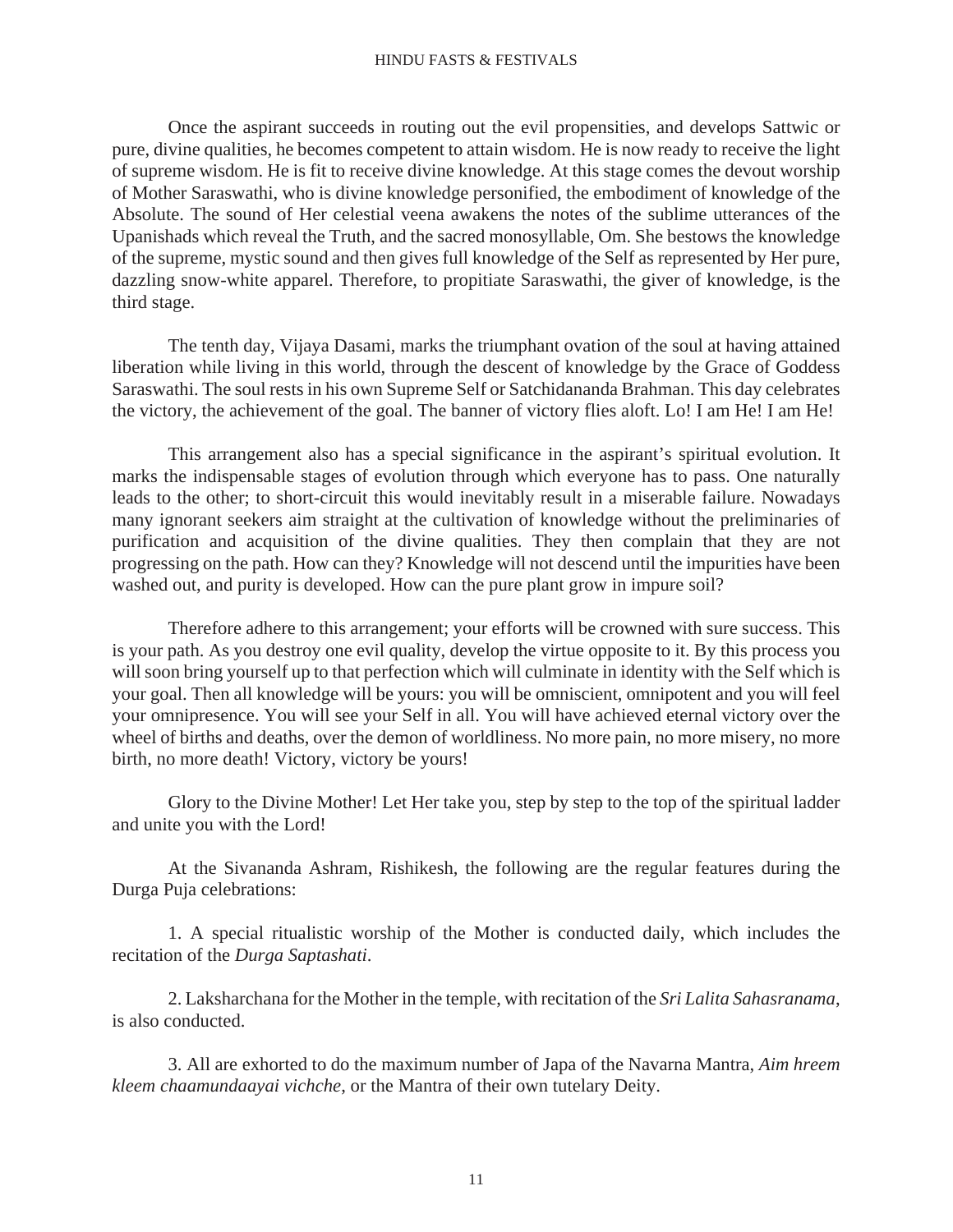#### DURGA PUJA OR NAVARATRI

4. An elaborately decorated altar is set up for the evening Satsangs, with the picture of Mother Durga for the first three days, Mother Lakshmi for the next three days, and Mother Saraswathi for the last three days. Many sacred verses from the scriptures are recited and many Kirtans are sung. The *Durga Saptashati* or the *Devi Mahatmya* is recited and explained in discourses. The function concludes with the formal floral worship and Arati. Sometimes scenes from the Devi Mahatmya are also enacted.

5. Earnest spiritual aspirants fast with milk and fruits only on all the nine days, or at least once in each of the three three-day periods.

6. Besides the books representing Saraswathi, all instruments and implements like typewriters, printing machinery, etc., are also worshipped on the ninth day.

7. On the Vijaya Dasami day, all aspirants *en masse* are given initiation into various Mantras according to their tutelary Deities. Deserving aspirants are initiated into the holy order of Sannyas. Initiation in the study of the alphabets is given to young children, and to the old children also! New students commence their lessons in music, etc. During the morning Satsang the books which were worshipped on the ninth day are again worshipped and a chapter from each of the principal scriptures like the *Gita, Upanishads, Brahma Sutras, Ramayana,* and *Srimad Bhagavatam* is recited.

8. On the Vijaya Dasami day, there is Kanya Puja also. Nine girls below the age of ten are worshipped as the embodiment of the Divine Mother. They are fed sumptuously and, amongst other things, presented with new clothes.

9. On this last day a grand *havan* is conducted in the temple, with recitation of the *Durga Saptashati* and other verses in praise of the Divine Mother.

# **GAYATRI JAPA DAY**

TO BRING to one's mind repeatedly the inspiring lives of great personalities, the wise men of all the ancient religions had set apart particular days in the year, as specially sacred and auspicious on their account. On these days, nations and races glorify these lofty personalities, they re-live the spirit of the great events to perpetuate the memory of these great men. Thus we find that the calendar of the Hindus is marked by birthdays of divine incarnations, saints and sages, the Gita Jayanthi, Guru Purnima, Shivaratri, Vaikunta Ekadashi, and many more auspicious occasions. The Gayatri Japa Day is one such very holy and glorious day intended to remind all of the greatest and most glorious of all Mantras, the sacred Gayatri Mantra.

The Gayatri is the life and support of every true Hindu. It is the impregnable spiritual armour, the veritable fortress, that guards and protects its votary. In fact, that is the very meaning of the word Gayatri—"that which protects one who sings it".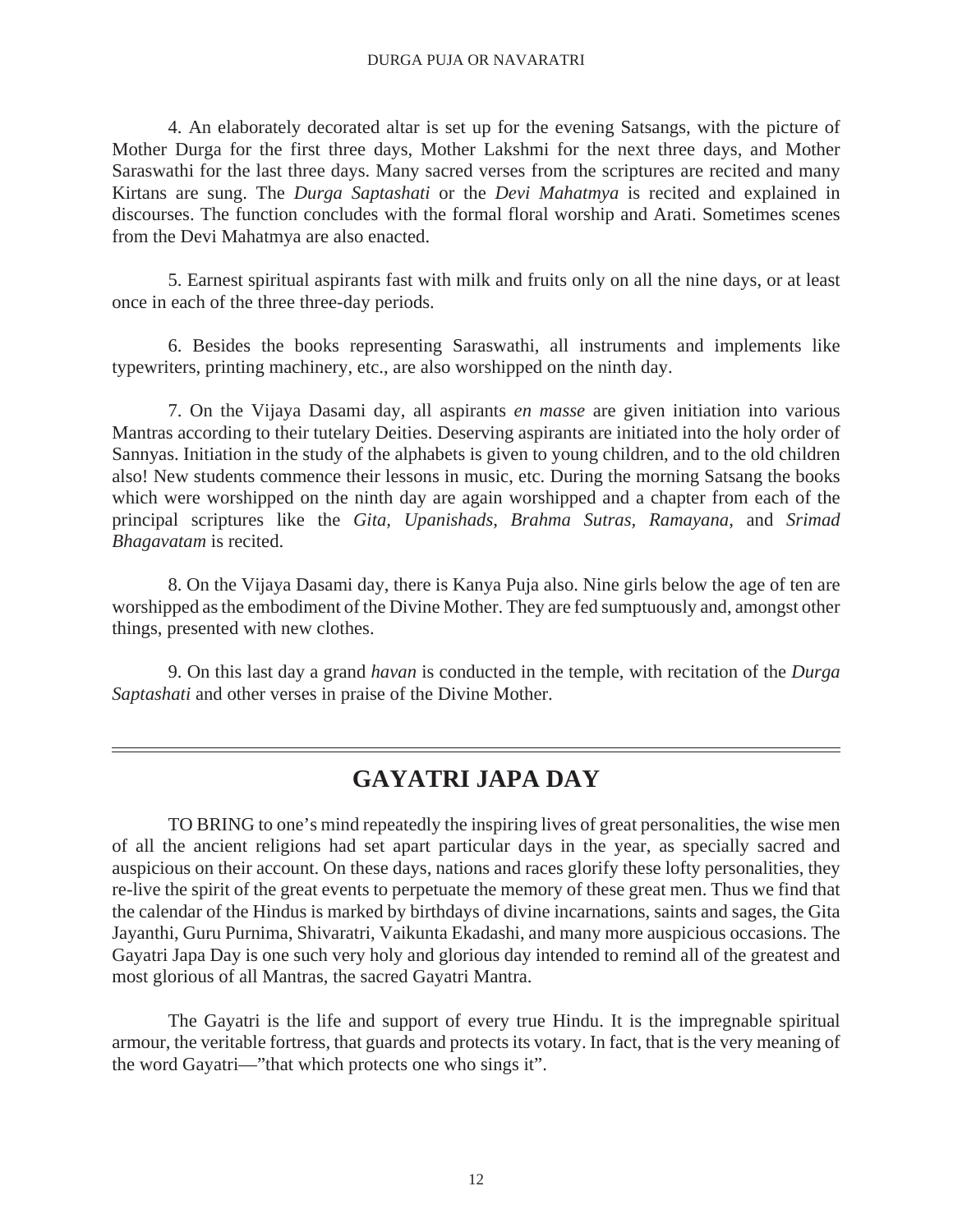The Gayatri is the divine power that transforms the human into the Divine and blesses man with the brilliant light of the highest spiritual illumination. Whoever may be one's favourite Deity, the regular repetition of a few *malas*(rosary of a hundred and eight beads) of Gayatri Japa every day will shower upon one incalculable benefits and blessings. It is universally applicable, being purely an earnest prayer for light addressed to the Almighty Supreme Spirit. The Para Brahma Gayatri Mantra is the most important of all Mantras. For every Brahmin of any creed or order of life, this has been prescribed as being the sole transcendental guiding light. The Brahmachari or celibate, the Grihastha or householder, and the Vanaprastha or one who is retired, must repeat this Mantra every day; the Sannyasin or renunciate is asked to repeat Om instead of this Mantra.

The nature of the Gayatri Mantra is such that you can repeat it while meditating on any form you like. It is generally conceived of as a female Deity by the majority of devotees. One who worships God as Mother adheres to this belief. But, in its true light, the Gayatri never speaks of a female at all. You cannot find a single word in the entire Gayatri Mantra, which speaks of a female. The feminine form of the word "Gayatri" cannot make its Deity a female. It is only the name of its metre and not the Deity.

Some people think that the Gayatri Mantra is presided over by the sun. In fact, even this idea is to be modified a little. The sun that it speaks of is not that which shines over this earth before our physical eyes, but *tat savituh* or "that Sun", the great Sun which this sun or moon does not illumine, and which is the impersonal, absolute Brahman.

Therefore, this is the greatest of all Mantras as its presiding Deity is none other than Para Brahman Himself. Hence, why hanker after other Mantras? The Gayatri itself is the crest-jewel or the king of all Mantras. It is the most powerful of all Mantras. *Na gayatryah paro mantrah—*"There is no Mantra greater than the Gayatri".

Each word, each letter of the Gayatri bears on its head the highest Vedantic concept of the absolute, supreme Truth. Do Japa of the Gayatri—it will give you the most excellent fruit, the fruit of immortality! The Mantra is as follows:

*Om bhur bhuvah svah Tat savitur varenyam Bhargo devasya dheemahi Dhiyo yo nah prachodayaat.*

*Om:* symbol of Para Brahman. *Bhuh:* Bhu Loka or the physical plane. *Bhuvah:* the astral plane. *Svah:* the celestial plane. *Tat:* That; the transcendental Paramatma; God. *Savituh:* the Creator. *Varenyam:* fit to be worshipped. *Bhargah:* remover of sins and ignorance; glory, effulgence. *Devasya:* resplendent, shining. *Dheemahi:* we meditate.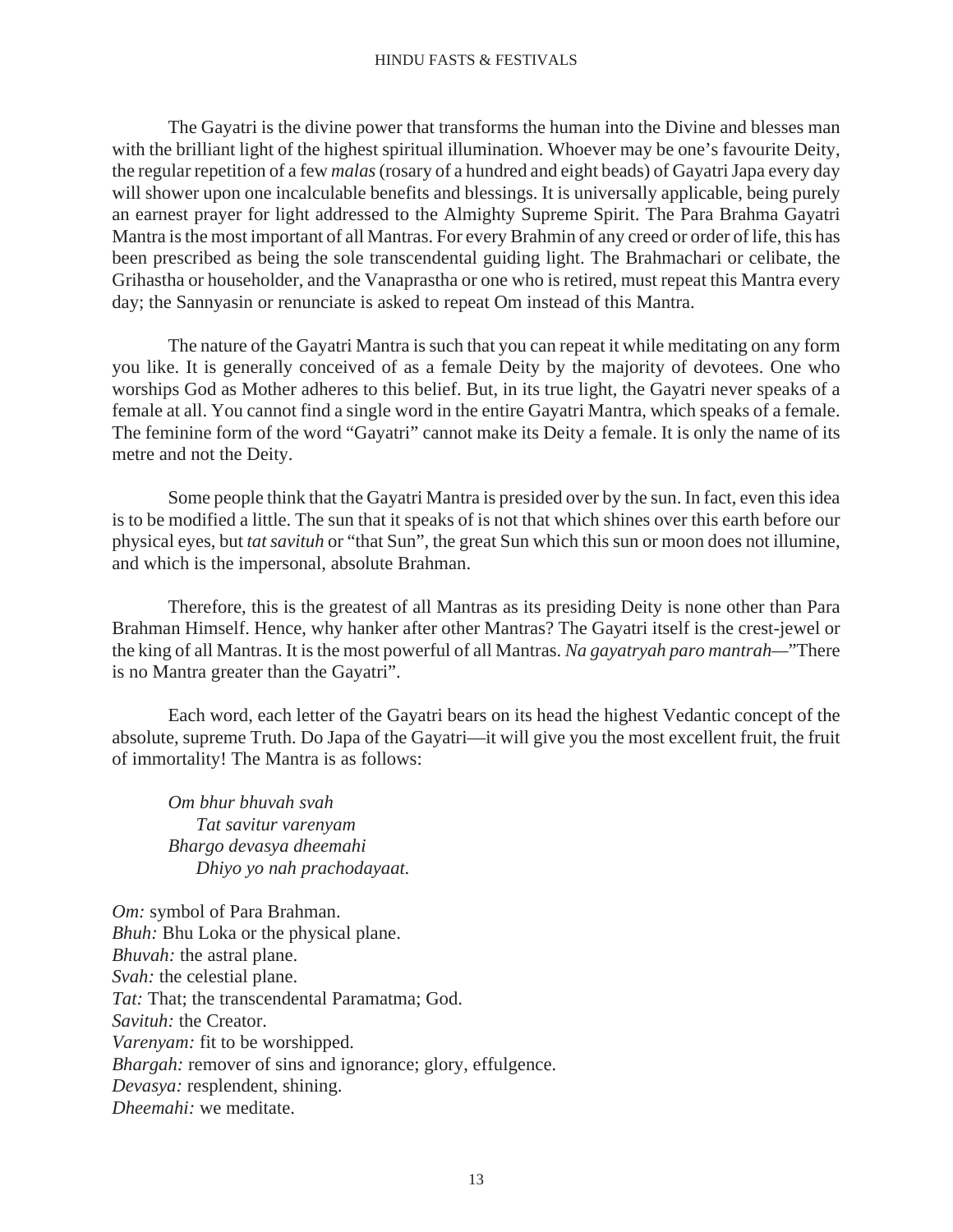#### GAYATRI JAPA DAY

*Dhiyah:* the intellect, understanding. *Yo:* who. *Nah: our. Prachodayaat:* enlighten, guide, impel.

**MEANING**: "We meditate on the glory of the Creator who has created the universe, who is fit to be worshipped, who is the embodiment of knowledge and light, who is the remover of all sins and ignorance. May He enlighten our intellect!"

Herein there are five parts: *Om* is the first part; *Bhur bhuvah svah* is the second; *Tat savitur varenyam* is the third; *Bhargo devasya dheemahi* is the fourth; and *Dhiyo yo nah prachodayaat* is the last. While chanting the Mantra you should pause after every part.

This rare and most precious divine treasure of the Gayatri Mantra is neglected by the youth of the present day. This is a very serious lapse indeed. Open your eyes now on this sacred day and start in right earnest the Japa of the Gayatri. Repeat it at least 108 times (1,008 is better!) on the Gayatri Japa day. Then continue it (at least 108 times daily) without missing even a single day.

May the whole world be made Gayatri-conscious through the inspiration of the auspicious Gayatri Japa Day! May you all be thrice blessed by taking the vow of daily Gayatri Japa right from this very moment! May you realise the inner Truth of the Gayatri Mantra!

Gayatri Japa is observed on the day after the Raksha Bandhan or Avani Avittam (July-August).

# **GURU PURNIMA**

THE FULL moon day in the month of Ashad (July-August) is an extremely auspicious and holy day of Guru Purnima. On this day, sacred to the memory of the great sage, Bhagavan Sri Vyasa, Sannyasins settle at some place to study and discourse on the thrice-blessed *Brahma Sutras* composed by Maharishi Vyasa, and engage themselves in Vedantic, philosophical investigation.

Sri Vyasa has done unforgettable service to humanity for all times by editing the four *Vedas,* writing the eighteen *Puranas,* the *Mahabharata* and the *Srimad Bhagavata.* We can only repay the deep debt of gratitude we owe him, by constant study of his works and practice of his teachings imparted for the regeneration of humanity in this iron age. In honour of this divine personage, all spiritual aspirants and devotees perform Vyasa Puja on this day, and disciples worship their spiritual preceptor. Saints, monks and men of God are honoured and entertained with acts of charity by all the householders with deep faith and sincerity. The period Chaturmas (the "four months") begins from this day; Sannyasins stay at one place during the ensuing four rainy months, engaging in the study of the *Brahma Sutras* and the practice of meditation.

Mark fully the deep significance of this great day. It heralds the setting in of the eagerly awaited rains. The water drawn up and stored as clouds in the hot summer now manifests in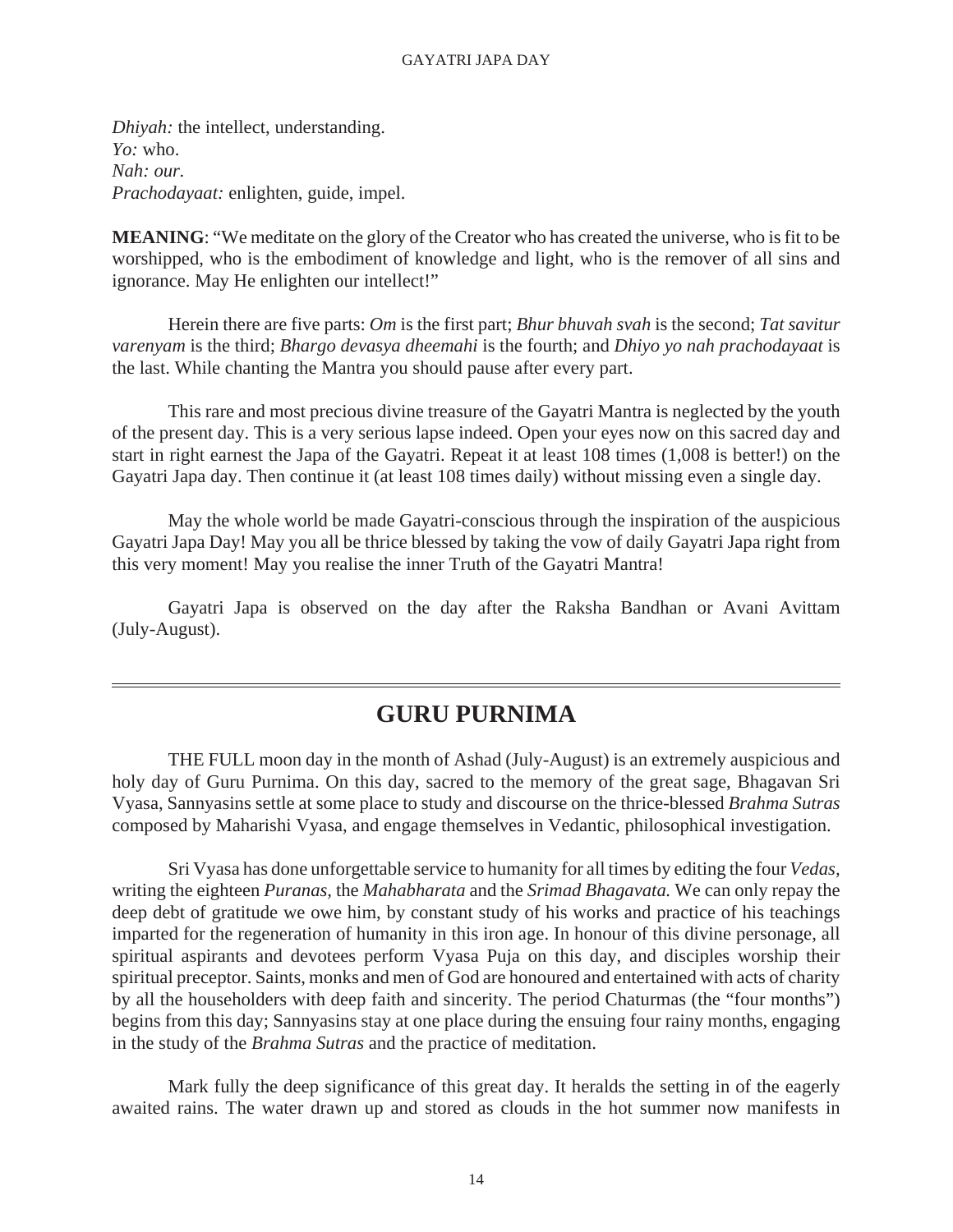plentiful showers that usher in the advent of fresh life everywhere. Even so, all begin seriously to put into actual practice all the theory and philosophy that have been stored up in them through patient study. Aspirants commence or resolve to intensify with all earnestness, their practical spiritual Sadhana right from this day.

Generate fresh waves of spirituality. Let all that you have read, heard, seen and learnt become transformed, through Sadhana, into a continuous outpouring of universal love, ceaseless loving service, and continuous prayer and worship of the Lord seated in all beings.

Live on milk and fruit on this day and practise rigorous Japa and meditation. Study the *Brahma Sutras* and do Japa of your Guru Mantra, during the four months following the Guru Purnima. You will be highly benefited.

The day of worship of one's preceptor, is a day of pure joy to the sincere spiritual aspirant. Thrilled by the expectation of offering his reverent homage to the beloved Guru, aspirants await this occasion with eagerness and devotion. It is the Guru alone that breaks the binding cords of attachment and releases the aspirant from the trammels of earthly existence.

The *Srutis*say: "To that high-souled aspirant, whose devotion to the Lord is great and whose devotion to his Guru is as great as that to the Lord, the secrets explained herein become illuminated". Guru is Brahman, the Absolute, or God Himself. He guides and inspires you from the innermost core of your being. He is everywhere.

Have a new angle of vision. Behold the entire universe as the form of the Guru. See the guiding hand, the awakening voice, the illuminating touch of the Guru in every object in this creation. The whole world will now stand transformed before your changed vision. The world as Guru will reveal all the precious secrets of life to you, and bestow wisdom upon you. The supreme Guru, as manifested in visible nature, will teach you the most valuable lessons of life.

Worship daily this Guru of Gurus, the Guru who taught even the Avadhuta Dattatreya. Dattatreya, regarded as God and the Guru of Gurus, considered Nature Herself as His Guru, and learnt a number of lessons from Her twenty-four creatures, and hence he is said to have had twenty-four Gurus. The silent, all-enduring earth with its lofty forbearance, the shady fruit-bearing tree with its willing self-sacrifice, the mighty banyan tree reposing with patience in the tiny seed, the drops of rain whose persistence wears away even the rocks, the planets and the seasons with their orderly punctuality and regularity were all divine Gurus to him. They who will look and listen, will learn.

Become a personification of receptivity. Empty yourself of your petty ego. All the treasures locked up in the bosom of Nature will become yours. You will progress and attain perfection in an amazingly short time. Become pure and unattached as the mountain breeze. As the river flows continuously, steadily and constantly towards its goal, the ocean, so also let your life flow ceaselessly towards the supreme state of absolute Existence-Knowledge-Bliss, by letting all your thoughts, all your words and all your actions be directed only towards the goal.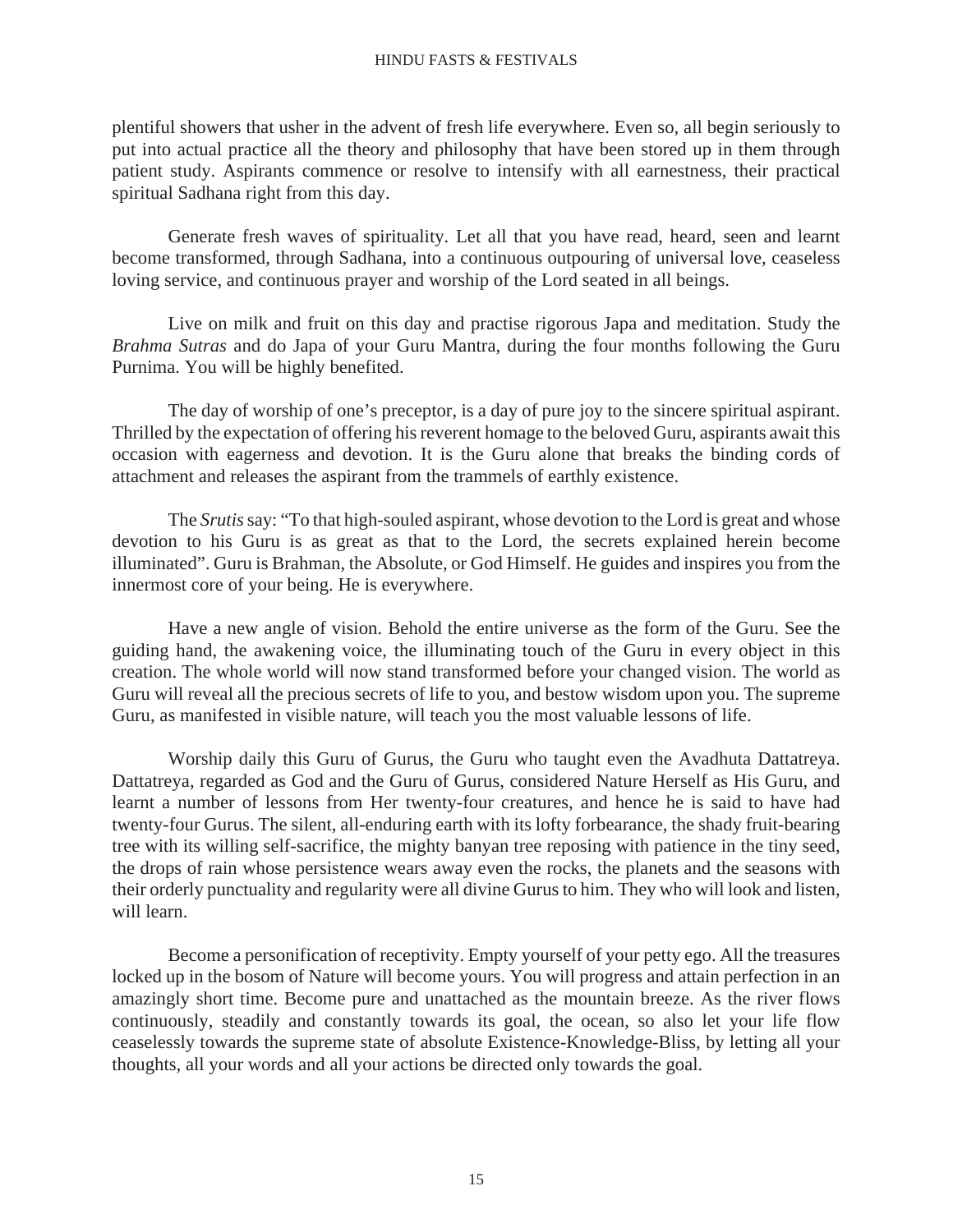#### GURU PURNIMA

The moon shines by reflecting the dazzling light of the sun. It is the full moon on the Purnima day that reflects in full splendour the glorious light of the sun. It glorifies the sun. Purify yourself through the fire of selfless service and Sadhana, and like the full moon, reflect the glorious light of the Self. Become the full reflectors of Brahmic splendour, the light of lights. Make this your goal: "I will be a living witness to divinity, the brilliant Sun of suns!"

The Supreme Self alone is real. He is the Soul of all. He is all-in-all. He is the essence of this universe. He is the unity that never admits of a duality under all the varieties and diversities of nature. Thou art this immortal, all-pervading, all-blissful Self. Thou art That! Realise this and be free.

Remember these four important lines of the *Brahma Sutras*:

1*. Athatho brahma jijnasaa*—Now, therefore, the enquiry of Brahman.

2. *Janmasya yathah*—From which proceed the origin, etc.

3. *Sastra yonitwat*—The scriptures are the means of right knowledge.

4. *Tat tu samanvayat*—For, That is the main support (of the universe).

*Jaya Guru Shiva Guru Hari Guru Ram; Jagad Guru Param Guru Sat Guru Shyam.*

It is through the medium of the preceptor that the individual can raise himself to Cosmic-Consciousness. It is through that medium that the imperfect can become perfect, the finite can become infinite and the mortal can pass into the eternal life of blessedness. The Guru is verily a link between the individual and the Immortal. He is a being who has raised himself from *this*to *That* and thus has a free and unhampered access to both realms. He stands, as it were, upon the threshold of immortality, and, bending down, he raises the struggling individuals with his one hand, and with the other, lifts them up into the kingdom of everlasting joy and infinite Truth-Consciousness.

Do you realise now the sacred significance and the supreme importance of the Guru's role in the evolution of man? It was not without reason that the India of the past carefully tended and kept alive the lamp of Guru-Tattva. It is therefore not without reason that India, year after year, age after age, commemorates anew this ancient concept of the Guru, adores it and pays homage to it again and again, and thereby re-affirms its belief and allegiance to it. For, the true Indian knows that the Guru is the only guarantee for the individual to transcend the bondage of sorrow and death, and experience the Consciousness of the Reality.

Give up the delusive notion that to submit to the preceptor, to obey him and to carry out his instructions, is slavish mentality. Only the ignorant man thinks that it is beneath his dignity and against his freedom to submit to another man's command. This is a grave blunder. If you reflect carefully, you will see that your individual freedom is in reality an absolute abject slavery to your own ego and vanity. It is the vagary of the sensual mind. He who attains victory over the mind and the ego is the truly free man. He is the hero. It is to attain this victory that a man submits to the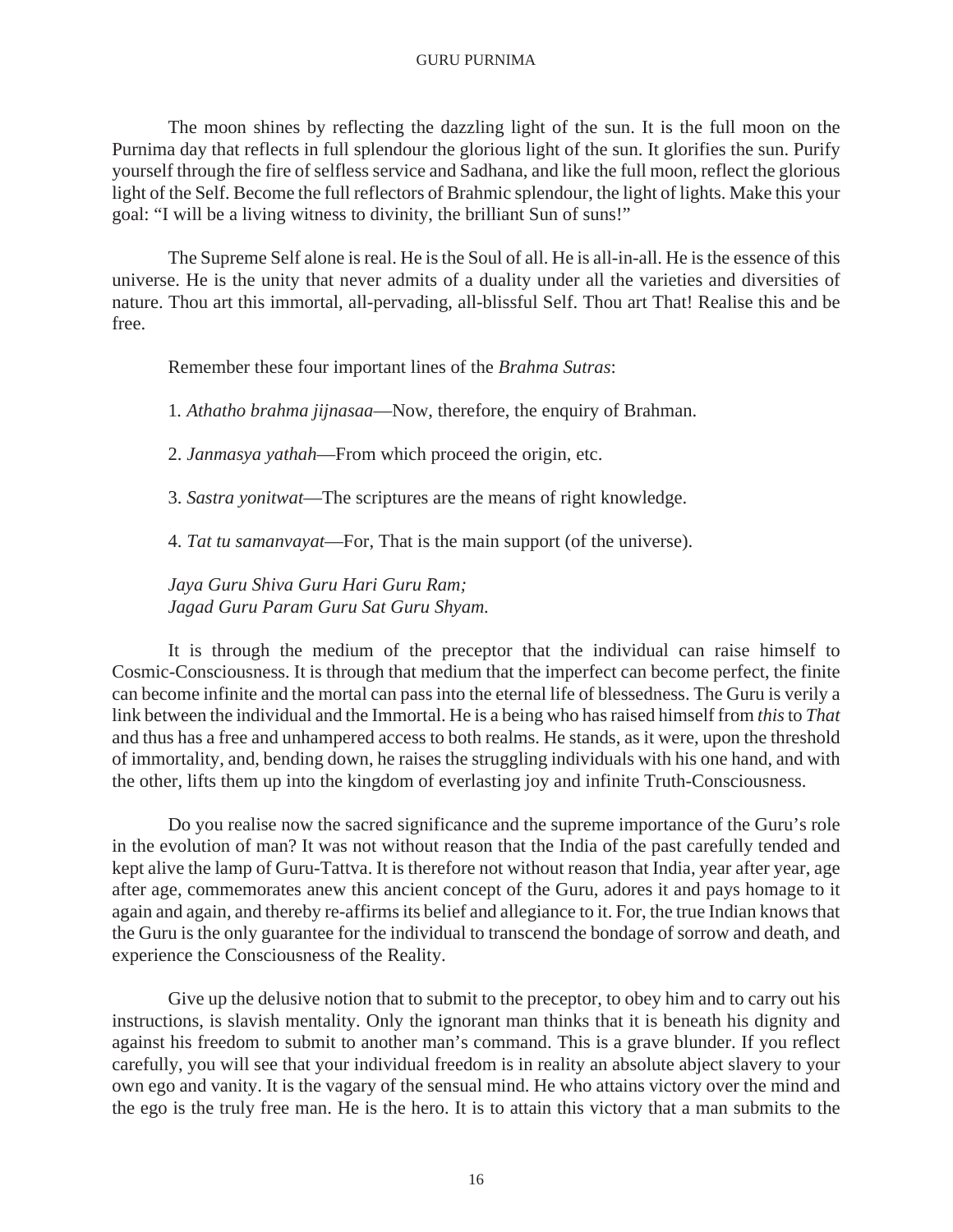higher, spiritualised personality of the Guru. By this submission he vanquishes his lower ego and realises the bliss and freedom of the infinite Consciousness.

To strengthen and affirm the faith of the wavering man and to guarantee the attitude that is necessary for the fruition of all worship, the ancients have deified the personality of the Guru. To adore the Guru is indeed to adore the Supreme. In this world of mortality, the Guru is verily like an ambassador in an alien court. Just as an ambassador represents fully the nation to which he belongs, even so, the Guru is one who is the representative of the sublime transcendental state which he has attained. Just as to honour the ambassador is to honour the nation that he hails from, even so to worship and to offer adoration to the visible Guru is verily the direct worship and adoration of the Supreme Reality. Even as a distant tree though it cannot be seen is nevertheless known by the fragrance its fully-bloomed flowers waft far and wide, so also, the Guru is the divine flower who disseminates the Atmic aroma of divinity in this world, and thus proclaims the immortal Lord who is invisible to the physical eye. He is the standing witness to the Supreme Self, the counterpart of the Lord on earth, and through worship of him one attains the Self.

Remember and adore Sri Vyasa and the Gurus who are fully established in knowledge of the Self. May their blessings be upon you! May you cut asunder the knot of ignorance and shine as blessed sages shedding peace, joy and light everywhere!

At the Sivananda Ashram, Rishikesh, the Guru Purnima is celebrated every year on a grand scale. Many devotees and aspirants come from all parts of the country.

1. All aspirants awake at Brahmamuhurta, at 4 o'clock. They meditate on the Guru and chant his prayers.

2. Later in the day, the sacred worship of the Guru's Feet is performed. Of this worship it is said in the *Guru Gita:*

*Dhyaana moolam guror murtih; Pooja moolam guror padam; Mantra moolam guror vakyam; Moksha moolam guror kripa*

"The Guru's form should be meditated upon; the feet of the Guru should be worshipped; his words are to be treated as a sacred Mantra; his Grace ensures final liberation".

3. Sadhus and Sannyasins are then worshipped and fed at noon.

4. There is continuous Satsang during which discourses are held on the glory of devotion to the Guru in particular, and on spiritual topics in general.

5. Deserving aspirants are initiated into the Holy Order of Sannyas, as this is a highly auspicious occasion.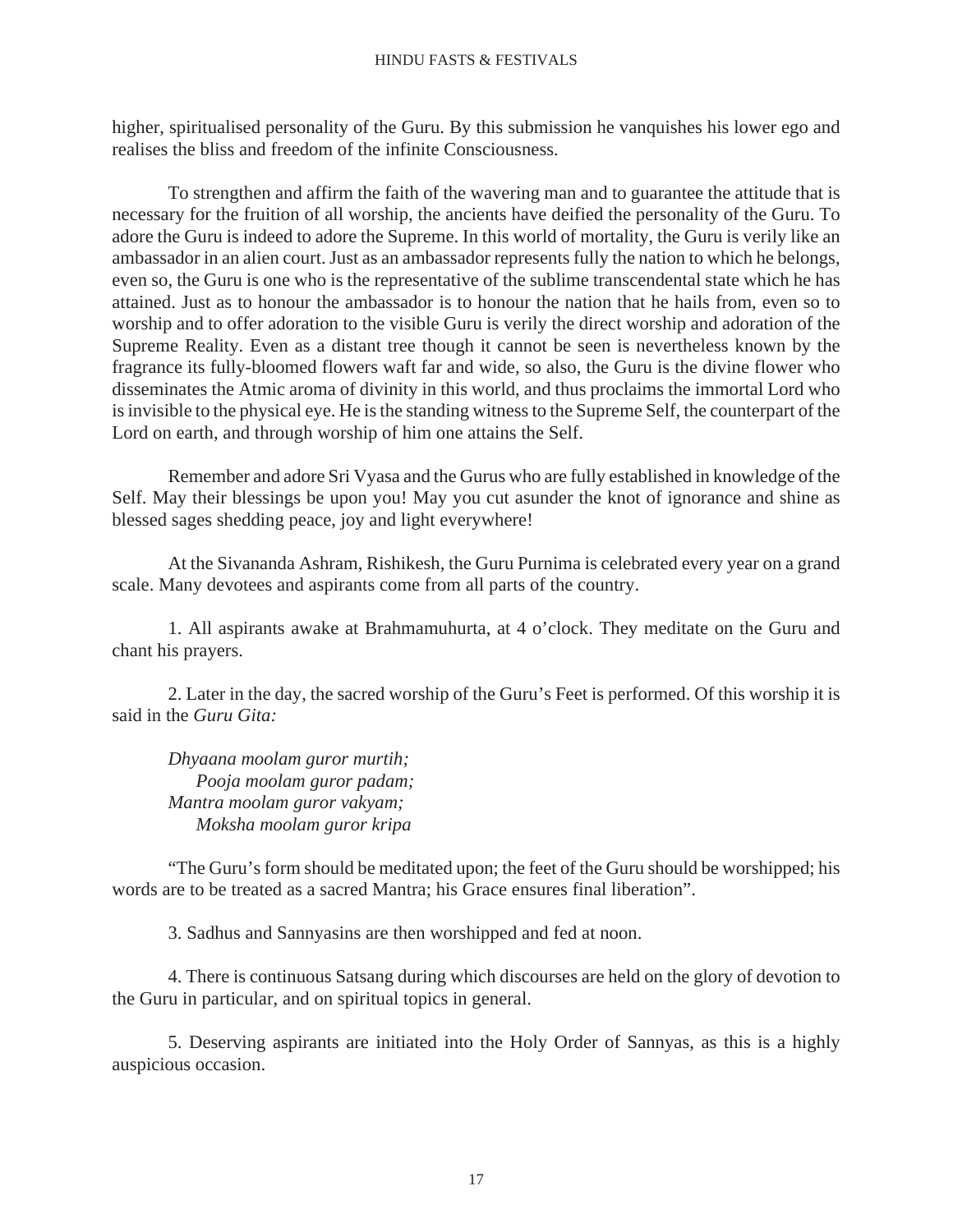6. Devout disciples fast and spend the whole day in prayer. They also take fresh resolves for spiritual progress.

Wake up at Brahmamuhurta (at 4 a.m.) on this most holy day. Meditate on the lotus feet of your Guru. Mentally pray to him for his Grace, through which alone you can attain Self-realisation. Do vigorous Japa and meditate in the early morning hours.

After bath, worship the lotus feet of your Guru, or his image or picture with flowers, fruits, incense and camphor.

Fast or take only milk and fruits the whole day.

In the afternoon, sit with other devotees of your Guru and discuss with them the glories and teachings of your Guru.

Alternatively, you may observe the vow of silence and study the books or writings of your Guru, or mentally reflect upon his teachings.

Take fresh resolves on this holy day, to tread the spiritual path in accordance with the precepts of your Guru.

At night, assemble again with other devotees, and sing the Names of the Lord and the glories of your Guru.

The best form of worship of the Guru is to follow his teachings, to shine as the very embodiment of his teachings, and to propagate his glory and his message.

# **HOLI**

IN DAYS of yore, there were communities of cannibals in India. They caused much havoc. They threatened the lives of many innocent people. One of them was Holika or Putana. She took immense delight in devouring children. Sri Krishna destroyed her and thus saved the little children. Even today, the effigy or figure of Holika is burnt in the fire. In South India, the clay figure of Cupid is burnt. This is the origin of the great festival of Holi.

It begins about ten days before the full moon of the month Phalgun (February-March), but is usually only observed for the last three or four days, terminating with the full moon. This is the spring festival of the Hindus. In the spring season all the trees are filled with sweet-smelling flowers. They all proclaim the glory and everlasting beauty of God. They inspire you with hope, joy and a new life, and stir you on to find out the creator and the Indweller, who is hiding Himself in these forms.

Holi is known by the name of Kamadahana in South India, the day on which Cupid was burnt by Lord Siva.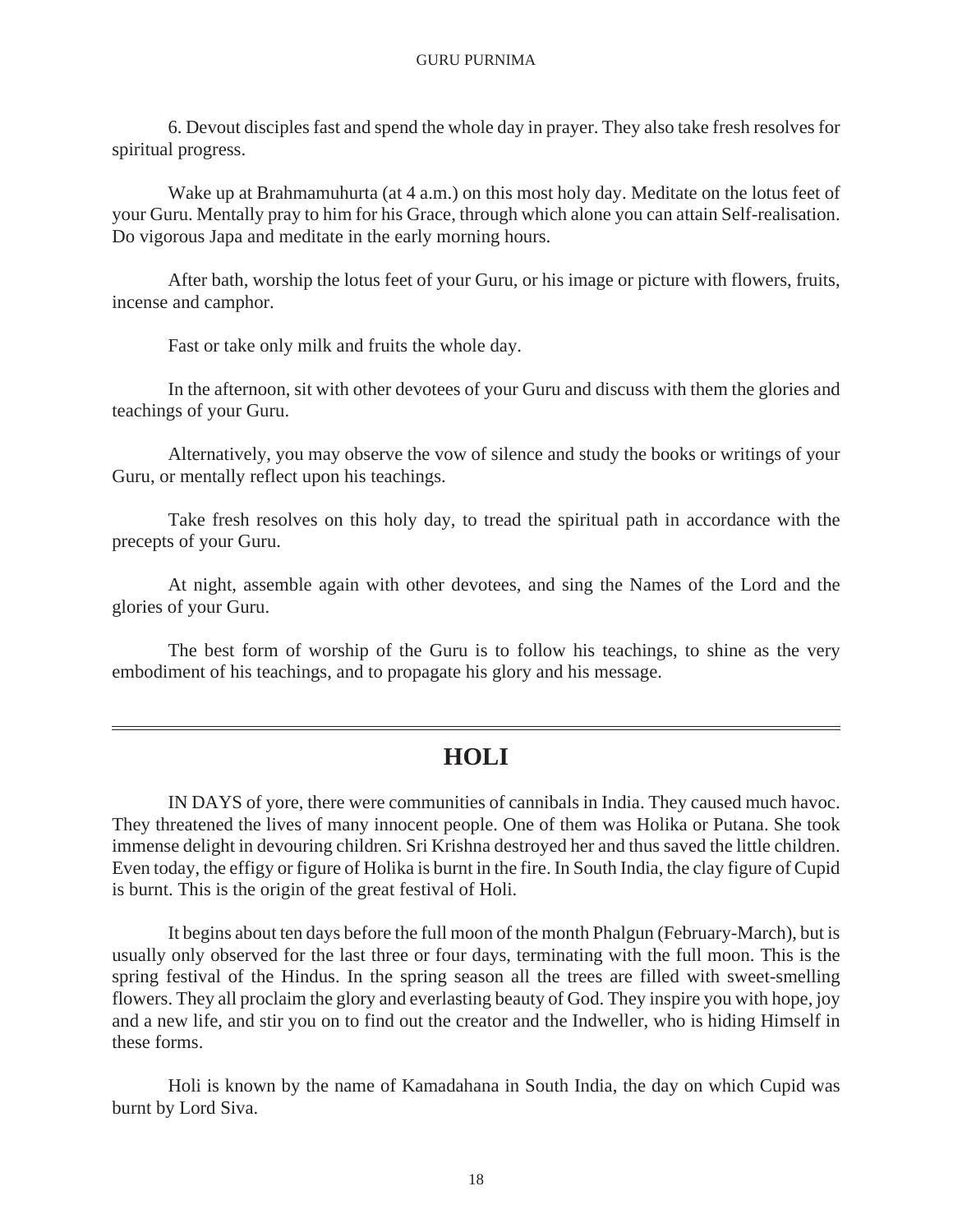Another legend has it that once upon a time an old woman's grandchild was to be sacrificed to a female demon named Holika. A Sadhu advised that abuse and foul language would subdue Holika. The old woman collected many children and made them abuse Holika in foul language. The demon fell dead on the ground. The children then made a bonfire of her remains.

Connected to this legend of the demon Holika is Bhakta Prahlad's devotion to Lord Narayana, and his subsequent escape from death at the hands of Holika. Prahlad's father, Hiranyakashipu, punished him in a variety of ways to change his devotional mind and make him worldly-minded. He failed in his attempts. At last he ordered his sister, Holika, who had a boon to remain unburnt even in fire, to take Prahlad on her lap and enter into the blazing flames. Holika did so. She vanished, but Prahlad remained untouched and laughing. He was not affected by the fire on account of the Grace of Lord Narayana.

This same scene is enacted every year to remind people that those who love God shall be saved, and they that torture the devotee of God shall be reduced to ashes. When Holika was burnt, people abused her and sang the glories of the Lord and of His great devotee, Prahlad. In imitation of that, people even today use abusive language, but unfortunately forget to sing the praises of the Lord and His devotee!

In North India, people play joyfully with coloured water. The uncle sprinkles coloured water on his nephew. The niece applies coloured powder on her aunt's face. Brothers and sisters and cousins play with one another.

Huge bundles of wood are gathered and burnt at night, and everywhere one hears shouts of "Holi-ho! Holi-ho!" People stand in the streets and sprinkle coloured water on any man who passes by, be he a rich man or an officer. There is no restriction on this day. It is like the April Fool's Day of the Europeans. People compose and sing special Holi songs.

On the festival day, people clean their homes, remove all dirty articles from around the house and burn them. Disease-breeding bacteria are thereby destroyed. The sanitary condition of the locality is improved. During the festival, boys dance about in the streets. People play practical jokes with passers-by. A bonfire is lit towards the conclusion of the festival. Games representing the frolics of the young Krishna take place joyously around a fire.

On the last day of Holi, people take a little fire from this bonfire to their homes. They believe that their homes will be rendered pure, and their bodies free from disease.

Nowadays, people are found indulging in all sorts of vices in the name of the Holi festival. Some drink intoxicating liquor like toddy and fall unconscious on the roads. They indulge in obscene speech as a result of drinking. They lose respect for their elders and masters. They waste their money in drink and dice-play. These evils should be totally eradicated.

Festivals like Holi have their own spiritual value. Apart from the various amusements, they create faith in God if properly observed. Hindu festivals always have a spiritual significance. They wean man away from sensual pleasures and take him gradually to the spiritual path and divine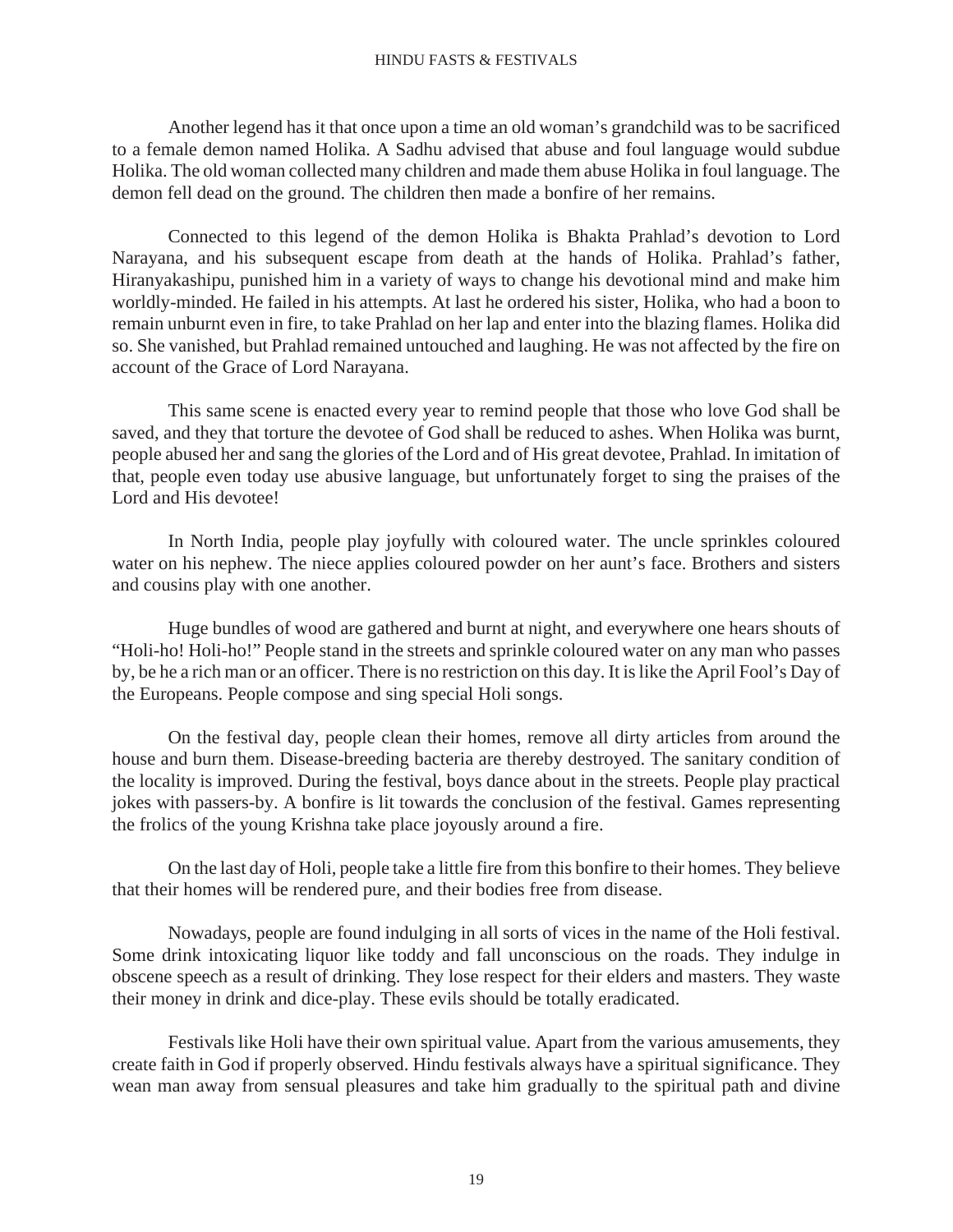communion. People perform *havan* and offer the new grains that are harvested to the gods before using them.

There should be worship of God, religious gatherings and Kirtan of the Lord's Names on such occasions, not merely the sprinkling of coloured water and lighting of bonfires. These functions are to be considered most sacred and spent in devotional prayers, visiting holy places, bathing in sacred waters, and Satsang with great souls. Abundant charity should be done to the poor. Then only can Holi be said to have been properly celebrated. The devotees of the Lord should remember the delightful pastimes of the Lord on such happy occasions.

All great Hindu festivals have religious, social and hygienic elements in them. Holi is no exception. Every season has a festival of its own. Holi is the great spring festival of India. Being an agricultural country, India's two big festivals come during the harvest time when the barns and granaries of our farmers are full and they have reason to enjoy the fruits of their hard labour. The harvest season is a festive season all over the world.

Man wants relaxation and change after hard work. He needs to be cheered when he is depressed on account of work and anxieties. Festivals like Holi supply him with the real food and tonic to restore his cheer and peace of mind.

The religious element in the Holi festival consists of worship of Krishna. In some places it is also called the Dol Yatra. The word *dol* literally means "a swing". An image of Sri Krishna as a babe is placed in a little swing-cradle and decorated with flowers and painted with coloured powders. The pure, innocent frolics of little Krishna with the merry milkmaids (Gopis) of Brindavan are commemorated. Devotees chant the Name of Krishna and sing Holi-songs relating to the frolics of little Krishna with the Gopis.

The social element during Holi is the uniting or "embracing" of the great and the small, of the rich and the poor. It is also the uniting of equals. The festival teaches us to "let the dead bury the dead". We should forget the outgoing year's ill-feelings and begin the new year with feelings of love, sympathy, co-operation and equality with all. We should try to feel this oneness or unity with the Self also.

Holi also means "sacrifice". Burn all the impurities of the mind, such as egoism, vanity and lust, through the fire of devotion and knowledge. Ignite cosmic love, mercy, generosity, selflessness, truthfulness and purity through the fire of Yogic practice. This is the real spirit of Holi. Rise from the mire of stupidity and absurdity and dive deep into the ocean of divinity.

The call of Holi is to always keep ablaze the light of God-love shining in your heart. Inner illumination is the real Holi. The spring season is the manifestation of the Lord, according to the *Bhagavad Gita*. Holi is said there to be His heart.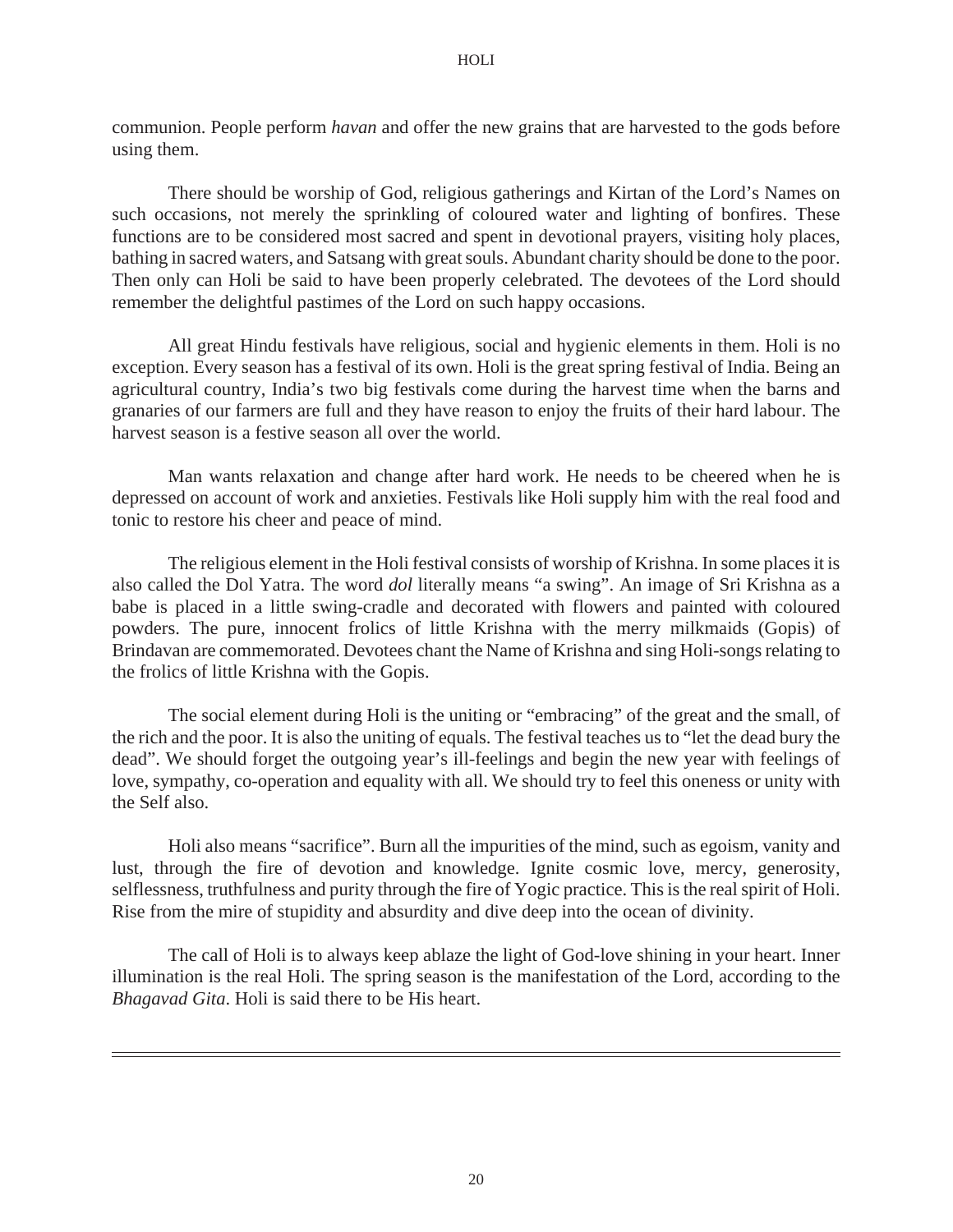# **KARTIGAI DEEPAM**

ON THE full moon day of the month of Kartigai (November-December) which falls on the ascension of the Kritigai star, the Hindus celebrate the Kartigai Deepam. It is on this day that the huge beacon is lit on the holy hill Arunachala, in South India.

Once Lord Shiva assumed the form of a hill at Tiruvannamalai in South India. Here He quelled the pride of Brahma and Vishnu who were quarelling as to their relative greatness. One day, when Lord Shiva was in meditation, Parvati left Him and went to the hill of Arunachala. There She performed penance. She was the guest of the sage Gautama. It was during Her penance here that Mahishasura was killed by Durga hidden by Parvati. Parvati saw Shiva as Arunachalesvara. She was taken back by the Lord to His side, and made His Ardhangini once more, that is, She occupied half of the body of the Lord.

Arunachalesvara is Tejo Lingam. Arunachala or the Tiruvannamalai Hill is the place that represents the fire element. (The five elements are represented by five holy places in India.)

When the light on the top of the Tiruvannamalai Hill is unveiled on the Kartigai Deepam day, people see the big light and worship it. They recite again and again in a loud voice "Harohara". The esoteric meaning is that he who sees the light of lights that is burning eternally in the chambers of his heart through constant meditation attains immortality. The light on the Arunachala brings the message to you that the Self or Lord Shiva is self-effulgent, He is the light of lights.

On the Kartigai Deepam day in South India, people make bonfires in front of temples in the evening. It is said that Lord Shiva burnt the chariots of several demons who were torturing sages and celestials. This bonfire symbolises this legend.

People place rows of earthen lamps in front of their houses on the evening of Kartigai Deepam and worship the Lord. They also light a variety of fireworks.

Annihilate the three impurities, namely, egoism, selfish action and delusion. Burn the mind, senses and the desires in the fire of knowledge of the Self or Shiva-Jnanam. Attain full illumination and behold the light of lights, which illumines the mind, intellect, sun, moon, stars, lightning and the fire. This is real Kartigai Deepam.

May the light of lights illumine you all! May Lord Shiva bless you with more light! May you merge in this supreme light and attain the eternal abode of bliss and immortality!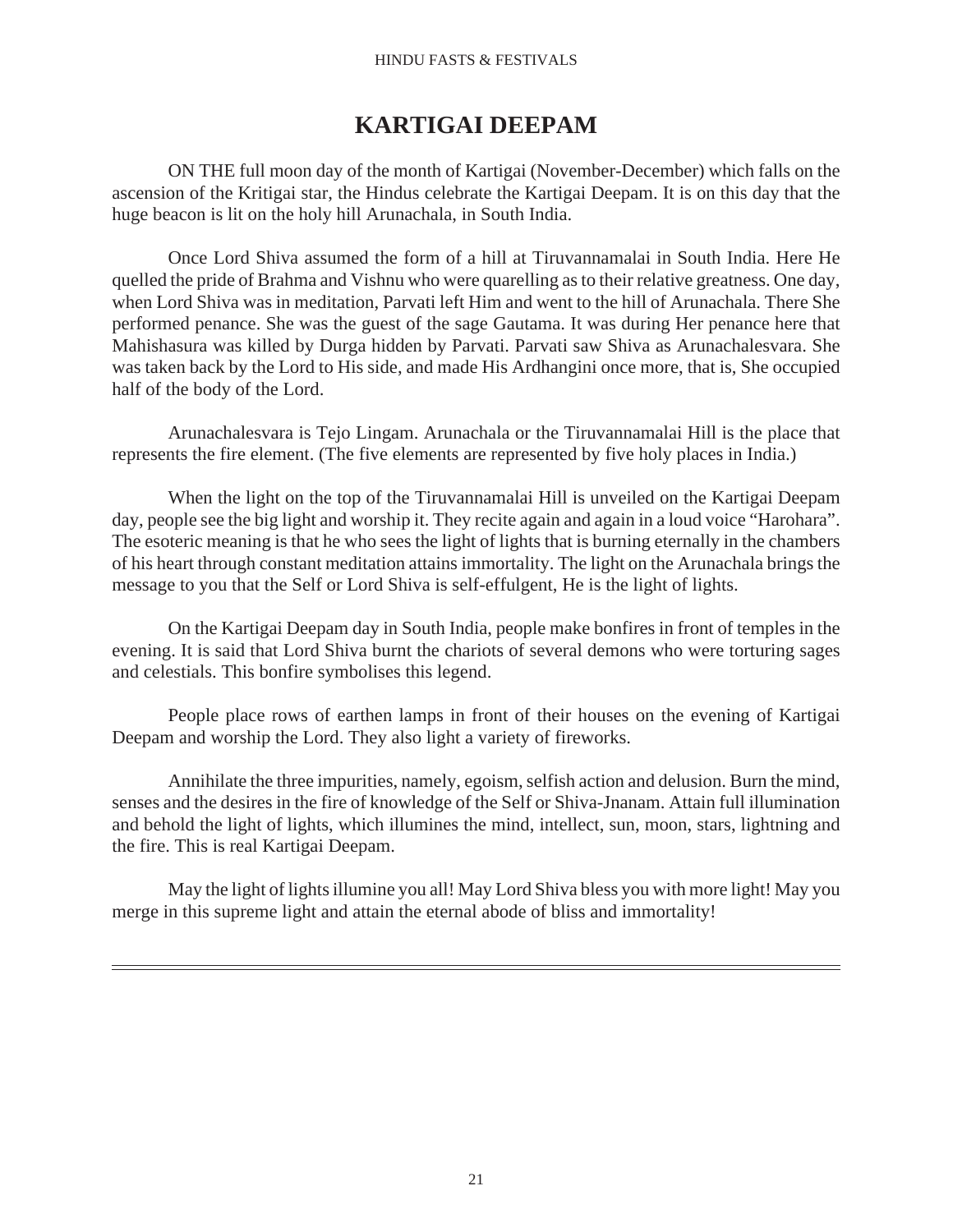#### MAKARA SHANKRANTI

# **MAKARA SHANKRANTI**

SALUTATIONS and adorations to the Supreme Lord, the primordial power that divided the year into the four seasons. Salutations to Surya, the Sun-God, who on this great day embarks on his northward journey.

The Sanskrit term "Shankramana" means "to begin to move". The day on which the sun begins to move northwards is called Makara Shankranti. It usually falls in the middle of January.

Among the Tamilians in South India this festival is called the Pongal.

To many people, especially the Tamilians, Makara Shankranti ushers in the New Year. The corn that is newly-harvested is cooked for the first time on that day. Joyous festivities mark the celebration in every home. Servants, farmers and the poor are fed and clothed and given presents of money. On the next day, the cow, which is regarded as the symbol of the Holy Mother, is worshipped. Then there is the feeding of birds and animals.

In this manner the devotee's heart expands slowly during the course of the celebrations, first embracing with its long arms of love the entire household and neighbours, then the servants and the poor, then the cow, and then all other living creatures. Without even being aware of it, one develops the heart and expands it to such proportions that the whole universe finds a place in it.

As Shankranti is also the beginning of the month, Brahmins offer oblations to departed ancestors. Thus, all the great sacrifices enjoined upon man find their due place in this grand celebration. The worship of the Cosmic Form of the Lord is so well introduced into this, that every man and woman in India is delightfully led to partake of it without even being aware of it.

To the spiritual aspirants this day has a special significance. The six-month period during which the sun travels northwards is highly favourable to them in their march towards the goal of life. It is as though they are flowing easily with the current towards the Lord. Paramahamsa Sannyasins roam about freely during this period, dispelling gloom from the hearts of all. The Devas and Rishis rejoice at the advent of the new season, and readily come to the aid of the aspirant.

The great Bhishma, the grandfather of the Pandavas, was fatally wounded during the war of the Mahabharata, waited on his deathbed of nails for the onset of this season before finally departing from the earth-plane. Let us on this great day pay our homage to him and strive to become men of firm resolve ourselves!

As already mentioned, this is the Pongal festival in South India. It is closely connected with agriculture. To the agriculturalist, it is a day of triumph. He would have by then brought home the fruits of his patient toil. Symbolically, the first harvest is offered to the Almighty—and that is Pongal. To toil was his task, his duty, but the fruit is now offered to Him—that is the spirit of Karma Yoga.

The master is not allowed to grab all the harvest for himself either. Pongal is the festival during which the landlord distributes food, clothes and money among the labourers who work for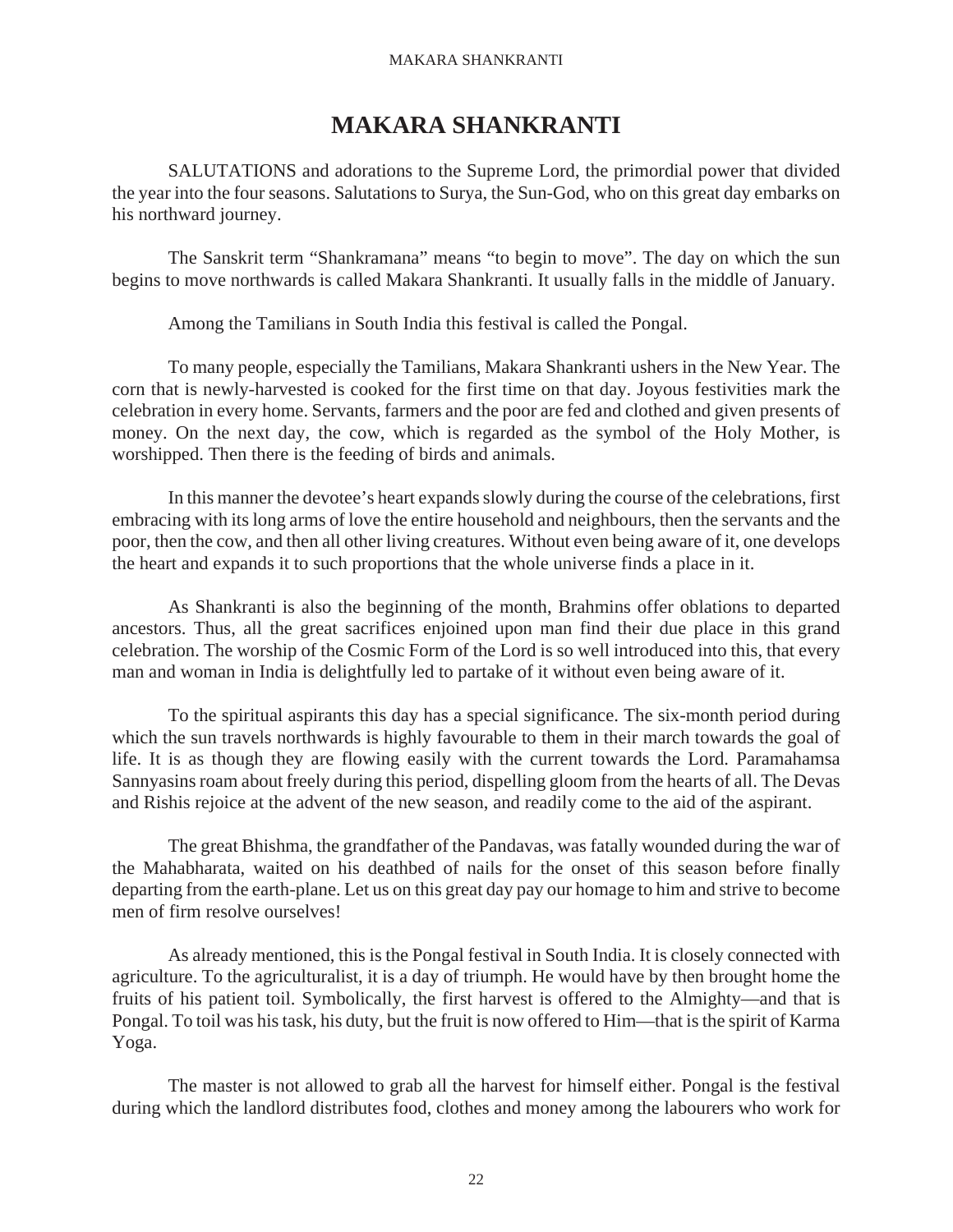him. What a noble act!—It is an ideal you should constantly keep before you, not only ceremoniously on the Pongal day, but at all times.

Be charitable. Be generous. Treat your servants as your bosom-friends and brother workers. This is the keynote of the Pongal festival. You will then earn their loyalty and enduring love.

The day prior to the Makara Shankranti is called the Bhogi festival. On this day, old, worn-out and dirty things are discarded and burnt. Homes are cleaned and white-washed. Even the roads are swept clean and lovely designs are drawn with rice-flour. These practices have their own significance from the point of view of health. But, here I remind you that it will not do to attend to these external things alone. Cleaning the mind of its old dirty habits of thought and feeling is more urgently needed. Burn them up, with a wise and firm resolve to tread the path of truth, love and purity from this holy day onwards. This is the significance of Pongal in the life of the spiritual aspirant.

If you do this, then the Makara Shankranti has a special significance for you. The sun, symbolising wisdom, divine knowledge and spiritual light, which receded from you when you revelled in the darkness of ignorance, delusion and sensuality, now joyously turns on its northward course and moves towards you to shed its light and warmth in greater abundance, and to infuse into you more life and energy.

In fact, the sun itself symbolises all that the Pongal festival stands for. The message of the sun is the message of light, the message of unity, of impartiality, of true selflessness, of the perfection of the elements of Karma Yoga. The sun shines on all equally. It is the true benefactor of all beings. Without the sun, life would perish on earth. It is extremely regular and punctual in its duties, and never claims a reward or craves for recognition. If you imbibe these virtues of the sun, what doubt is there that you will shine with equal divine lustre!

He who dwells in the sun, whom the sun does not know, whose body the sun is, and by whose power the sun shines—He is the Supreme Self, the Indweller, the immortal Essence. *Tat Twam Asi*—"That thou art". Realise this and be free here and now on this holy Pongal or Makara Shankranti day. This is my humble Pongal prayer to you all.

On the Shankranti day, sweets, puddings and sweet rice are prepared in every home, especially in South India. The pot in which the rice is cooked is beautifully adorned with tumeric leaves and roots, the symbols of auspiciousness. The cooking is done by the women of the household with great faith and devotion, feeling from the bottom of their hearts that it is an offering unto the Lord. When the milk in which the rice is being cooked boils over, the ladies and the children assemble round the pot and shout "Pongalo Pongal!" with great joy and devotion. Special prayers are offered in temples and houses. Then the people of the household gather together and partake of the offerings in an atmosphere of love and festivity.

There is family re-union in all homes. Brothers renew their contacts with their married sisters by giving them presents.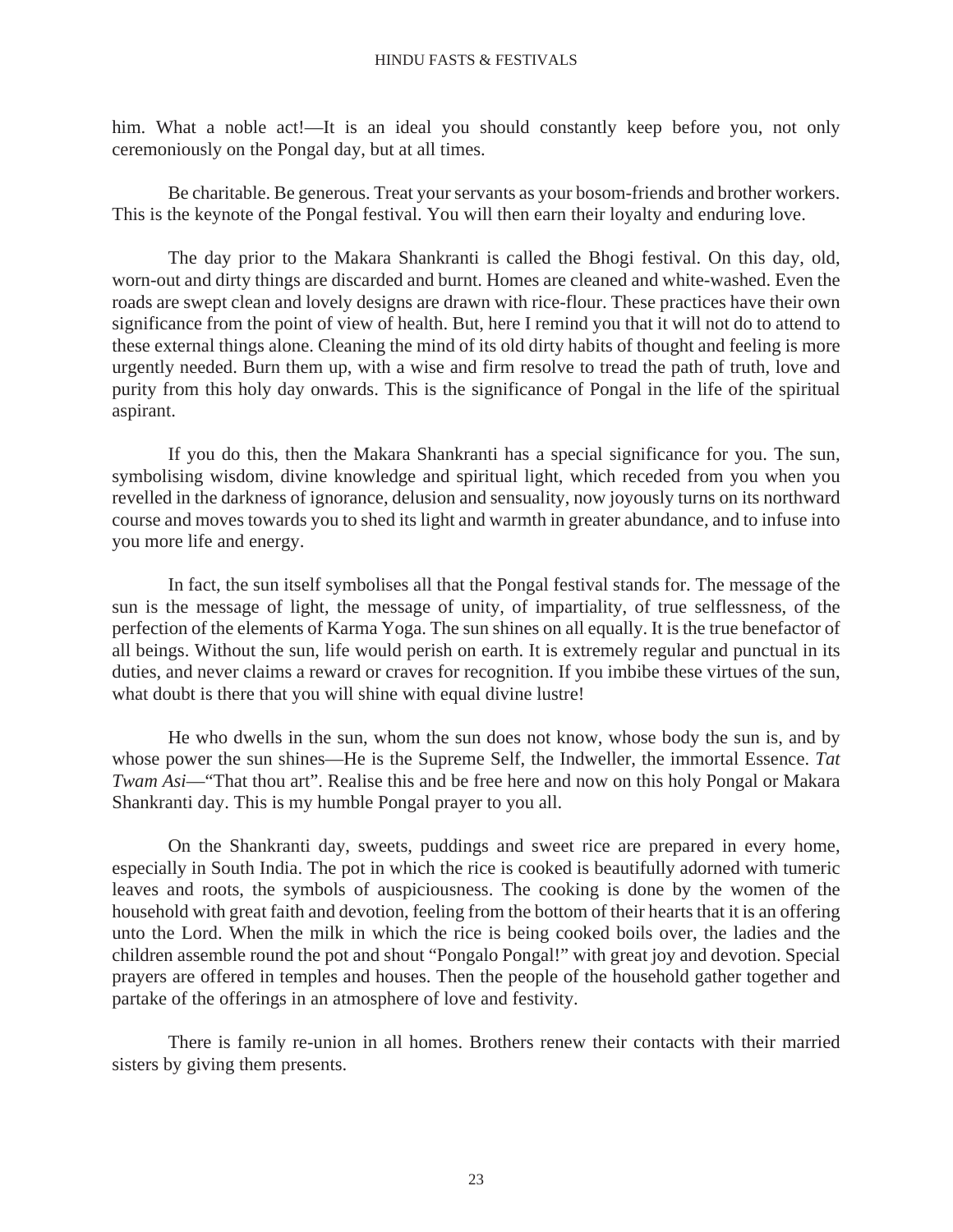#### MAKARA SHANKRANTI

The farmer is lovingly greeted by the landlord and is given presents of grain, clothes and money.

On the next day, the herds of cows are adorned beautifully, fed and worshipped. In some villages the youth demonstrate their valour by taking "the bull by the horn" (and often win their brides thereby!). It is a great day for the cattle.

On the same day, young girls prepare various special dishes—sweet rice, sour rice, rice with coconut—and take them to the bank of a river or tank. They lay some leaves on the ground and place on them balls of the various preparations for the fish, birds, and other creatures. It is an extremely colourful ceremony. The crows come down in large numbers and partake of the food. All the time a valuable lesson is driven into our minds—"Share what you have with all". The crow will call others before beginning to eat.

Both these days, which are family re-union days, are regarded as being inauspicious for travel. This is to prevent us from going away from home on those days.

When you celebrate the Shankranti or Pongal in this manner, your sense of value changes. You begin to understand that your real wealth is the goodwill and friendship of your relatives, friends, neighbours and servants; that your wealth is the land on which your food grows, the cattle which help you in agriculture, and the cow which gives you milk. You begin to have greater love and respect for them and for all living beings—the crows, the fish and all other creatures.

In Maharashtra and in North India, spiritual aspirants attach much importance to Makara Shankranti. It is the season chosen by the Guru for bestowing his Grace on the disciple. In the South, too, it should be noted that it was about this time that Mahadeva favoured several of the Rishis by blessing them with His beatific vision.

# **RAKSHA BANDHAN**

RAKSHA BANDHAN is called Avani Avittam in South India. This falls on the full moon day of the month of Sravan (August-September). It is an important Hindu festival. Hindus wear a new holy thread and offer libations of water to the ancient Rishis on this day.

Recitation of the *Vedas* on this great day is highly beneficial. This festival is also known as Upakarmam, and is specially sacred to the Brahmins, who have been invested with the sacred thread. When the Brahmin boy is invested with this holy thread, symbolically his third eye, or the eye of wisdom, is opened. This festival of Upakarmam reminds the wearer of the sacred thread of its glorious spiritual significance. Brahmins also offer libations of water to their ancestors to whom they owe their birth and to the great Rishis to whom they are highly indebted for their spiritual knowledge and the *Vedas* themselves. The true Hindu never forgets his benefactors!

The followers of the four different *Vedas* have their Upakarmam on different days.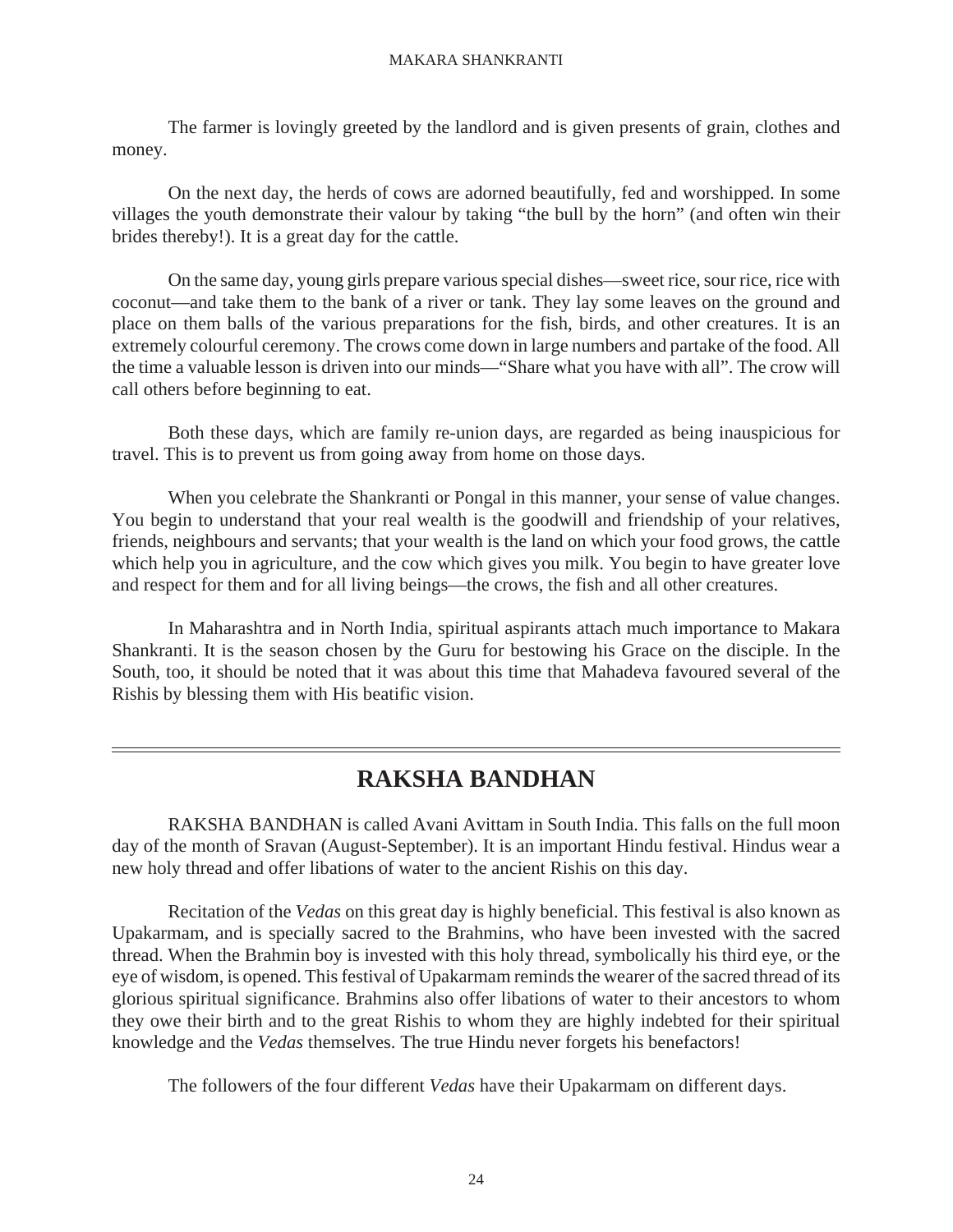On this day, Sachi, the consort of Indra, tied a holy thread or amulet around the wrist of Indra, when he was defeated by the demons. Then Indra, the king of gods, gained victory over the demons by the power of this protection (Raksha means "protection") and recovered the lost city of Amaravati.

In North India, on this day, an amulet known as a Raksha or Rakhi, is tied round the wrist of brothers by the sisters as a protection from evil during the coming year. Brahmins and Purohits similarly tie amulets round the wrists of their patrons and receive gifts. A Mantra is recited when the Rakhi or the silken thread is tied. The silken thread is charged with the power of the Mantra, which is as follows:

*Yena baddho balee raajaa daanavendro mahaabalah; Tena twaam anubadhnaami rakshey maa chala maa chala.*

"I am tying on your hand this Raksha, with which the most powerful and generous King Bali himself was bound; O Raksha, don't go away; don't go away."

The power of this Mantra protects the wearer from evil influences.

# **RATHA SAPTAMI**

This falls on the 7th day of the bright fortnight of the month of Margaseersha (December-January). People worship the sun in the early morning and recite the *Surya Sahasranama.* Good actions done on this day give manifold results. Brahmins become celestials if they fast on this day and worship God; Kshatriyas, that is, people of the warrior caste, become Brahmins; Vaishyas, the merchants, become Kshatriyas: and Sudras or men of the servant caste, become Vaishyas. If women fast on this day, they attain knowledge and derive virtues. If widows fast on this day, they get rid of widowhood from the next birth onwards. Even the sin of slaying a Brahmin is expiated by the power of fasting on this day. He who takes a bath at the time of sunrise is purified like Mother Ganges. He can never become a poor man.

Fast on this day. Observe the vow of silence. Remain in a solitary place. Do Japa. Practise intense meditation with faith and devotion. You are sure to attain God-realisation on this very day!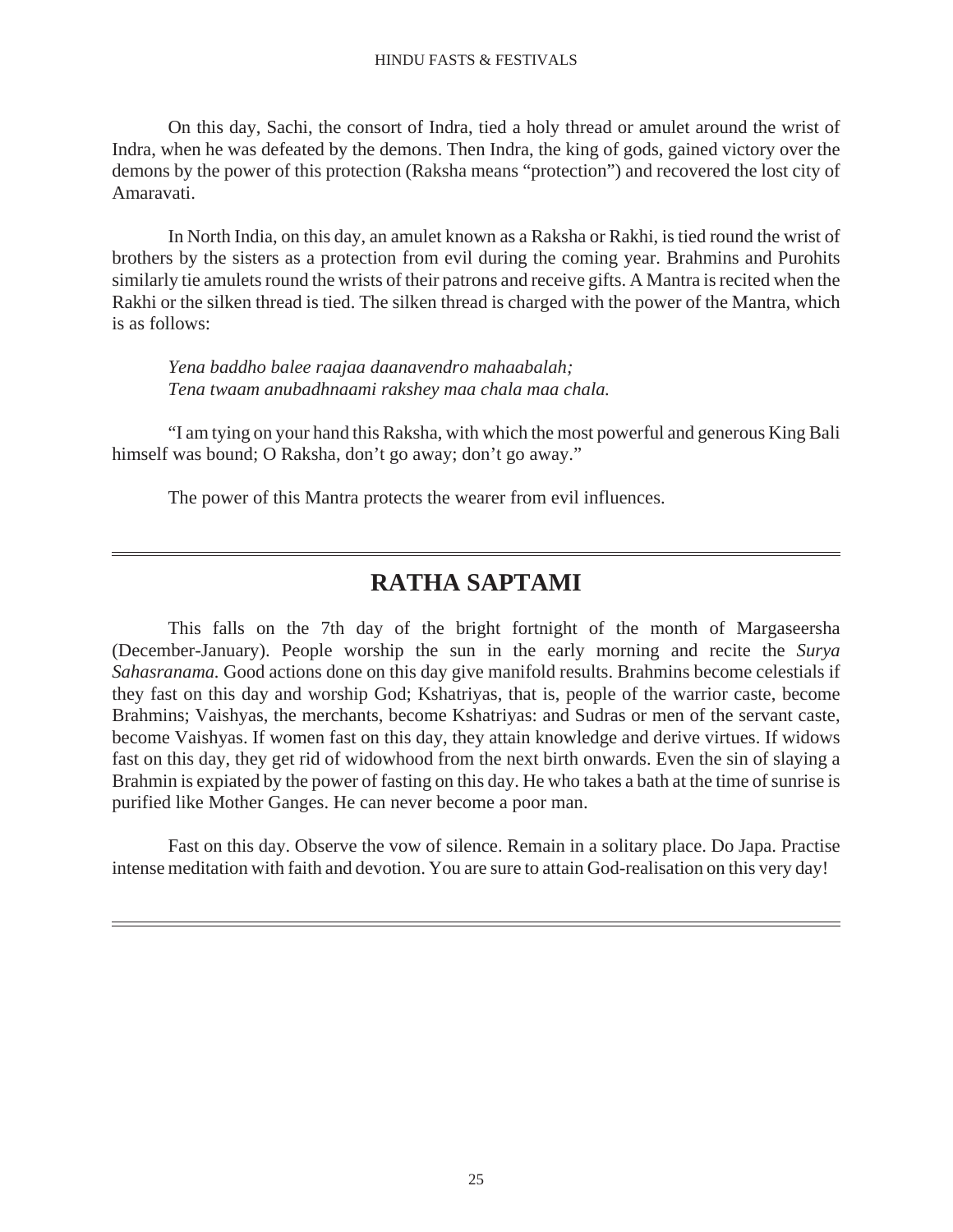# **TELUGU NEW YEAR'S DAY**

THIS FALLS on the first day of the month of Chaitra (March-April) according to Chandramana. This is a day of rejoicing. This is new year's day for the people of Andhra Pradesh and also the Telugu people all over the world.

Those who live north of the Vindhya hills observe Barhaspatyamana. Those living south of the Vindhya hills observe Sauramana or Chandramana.

There is a peculiarity about the practices of the various sects of Brahmins; one who is not conversant with them finds it difficult to understand their meaning. Even though they are all Brahmins, certain differences in their lineage may be traced among them. These become manifest in their distinctive calendars where the dates and months vary. Some have calculations according to the solar system, and others according to the lunar system, with the result that despite all being Brahmins, the New Year differs among different sects. Thus there is a Telugu New Year's Day; a Tamil New Year's Day, and a New Year's Day distinct from these in the almanac of North India.

# **VASANTA NAVARATRI**

THE DIVINE MOTHER or Devi is worshipped during the Vasanta Navaratri. This occurs during the spring. She is worshipped by Her own command. You will find this in the following episode in the *Devi Bhagavata.*

In days long gone by, King Dhruvasindu was killed by a lion when he went out hunting. Preparations were made to crown the prince Sudarsana. But, King Yudhajit of Ujjain, the father of Queen Lilavati, and King Virasena of Kalinga, the father of Queen Manorama, were each desirous of securing the Kosala throne for their respective grandsons. They fought with each other. King Virasena was killed in the battle. Manorama fled to the forest with Prince Sudarsana and a eunuch. They took refuge in the hermitage of Rishi Bharadwaja.

The victor, King Yudhajit, thereupon crowned his grandson, Satrujit, at Ayodhya, the capital of Kosala. He then went out in search of Manorama and her son. The Rishi said that he would not give up those who had sought protection under him. Yudhajit became furious. He wanted to attack the Rishi. But, his minister told him about the truth of the Rishi's statement. Yudhajit returned to his capital.

Fortune smiled on Prince Sudarsana. A hermit's son came one day and called the eunuch by his Sanskrit name Kleeba. The prince caught the first syllable *Kli* and began to pronounce it as *Kleem.* This syllable happened to be a powerful, sacred Mantra. It is the Bija Akshara (root syllable) of the Divine Mother. The Prince obtained peace of mind and the Grace of the Divine Mother by the repeated utterance of this syllable. Devi appeared to him, blessed him and granted him divine weapons and an inexhaustible quiver.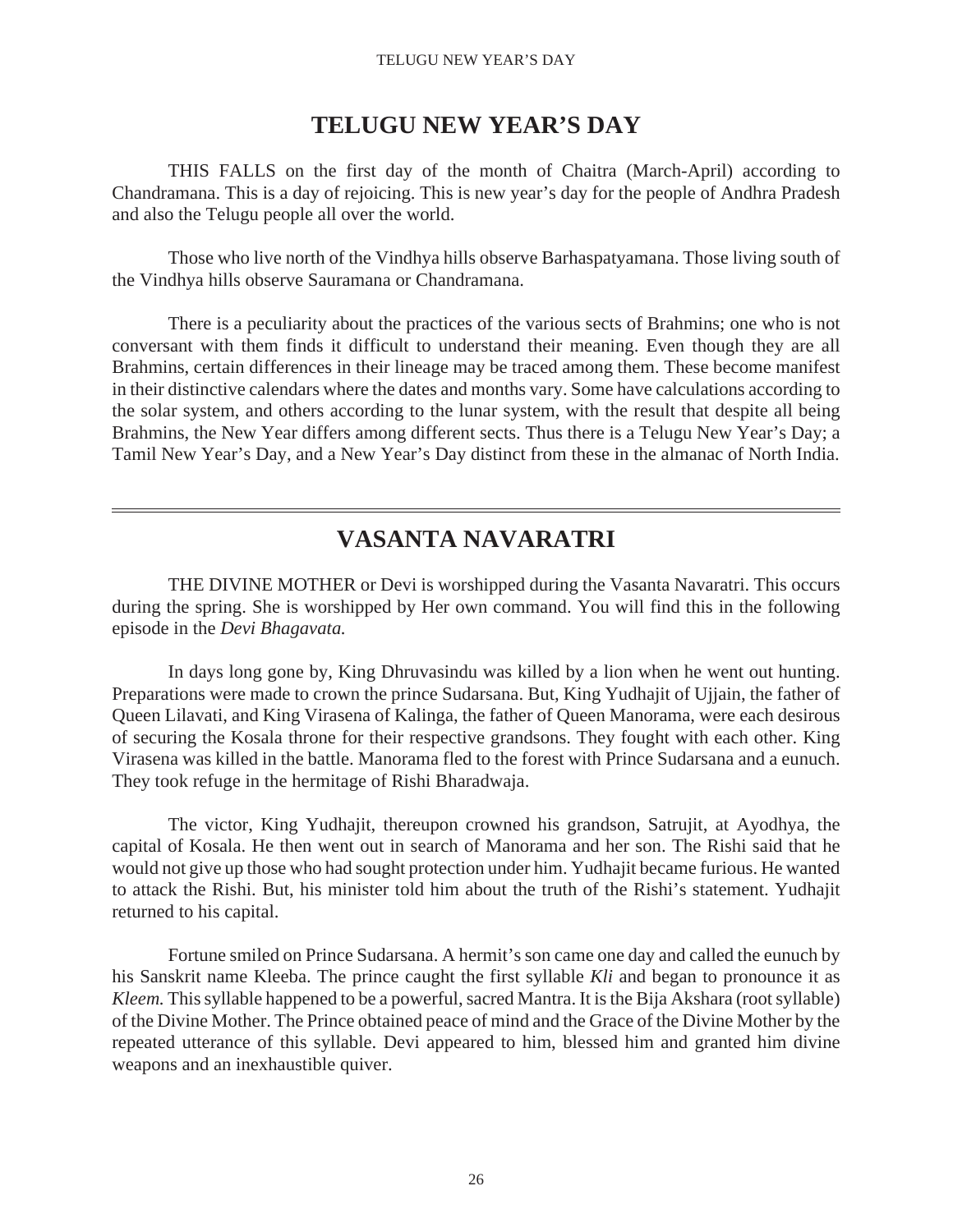The emissaries of the king of Benares passed through the Ashram of the Rishi and, when they saw the noble prince Sudarsana, they recommended him to Princess Sashikala, the daughter of the king of Benares.

The ceremony at which the princess was to choose her spouse was arranged. Sashikala at once chose Sudarsana. They were duly wedded. King Yudhajit, who had been present at the function, began to fight with the king of Benares. Devi helped Sudarsana and his father-in-law. Yudhajit mocked Her, upon which Devi promptly reduced Yudhajit and his army to ashes.

Thus Sudarsana, with his wife and his father-in-law, praised Devi. She was highly pleased and ordered them to perform Her worship with *havan* and other means during the Vasanta Navaratri. Then She disappeared.

Prince Sudarsana and Sashikala returned to the Ashram of Rishi Bharadwaja. The great Rishi blessed them and crowned Sudarsana as the king of Kosala. Sudarsana and Sashikala and the king of Benares implicitly carried out the commands of the Divine Mother and performed worship in a splendid manner during the Vasanta Navaratri.

Sudarsana's descendants, namely, Sri Rama and Lakshmana, also performed worship of Devi during the Vasanta Navaratri and were blessed with Her assistance in the recovery of Sita.

It is the devout Hindu's duty to perform the worship of Devi for both material and spiritual welfare during the Vasanta Navaratri and follow the noble example set by Sudarsana and Sri Rama. He cannot achieve anything without the Divine Mother's blessings. So, sing Her praise and repeat Her Mantra and Name. Meditate on Her form. Do worship. Pray and obtain Her eternal Grace and blessings. May the Divine Mother bless you with all divine wealth!

# **VASANTA PANCHAMI**

This is an important bathing day. All Hindus observe it. It is also known as Magh Sukla Panchami as it falls in the month of Magh (January-February). This is the festival that marks the first day of spring.

Vasanta means the spring season, which is very congenial for doing vigorous Yoga Sadhana.

Men, women and girls wear yellow cloth. The yellow colour is a sign of auspiciousness and spirituality. It represents the ripening of the spring crops. Even the food is coloured yellow by using saffron. All the folk get together and sing songs connected with spring.

All get up in the early morning, take bath and worship the sun, Mother Ganga, the Deity of the sacred river Ganges, and the earth.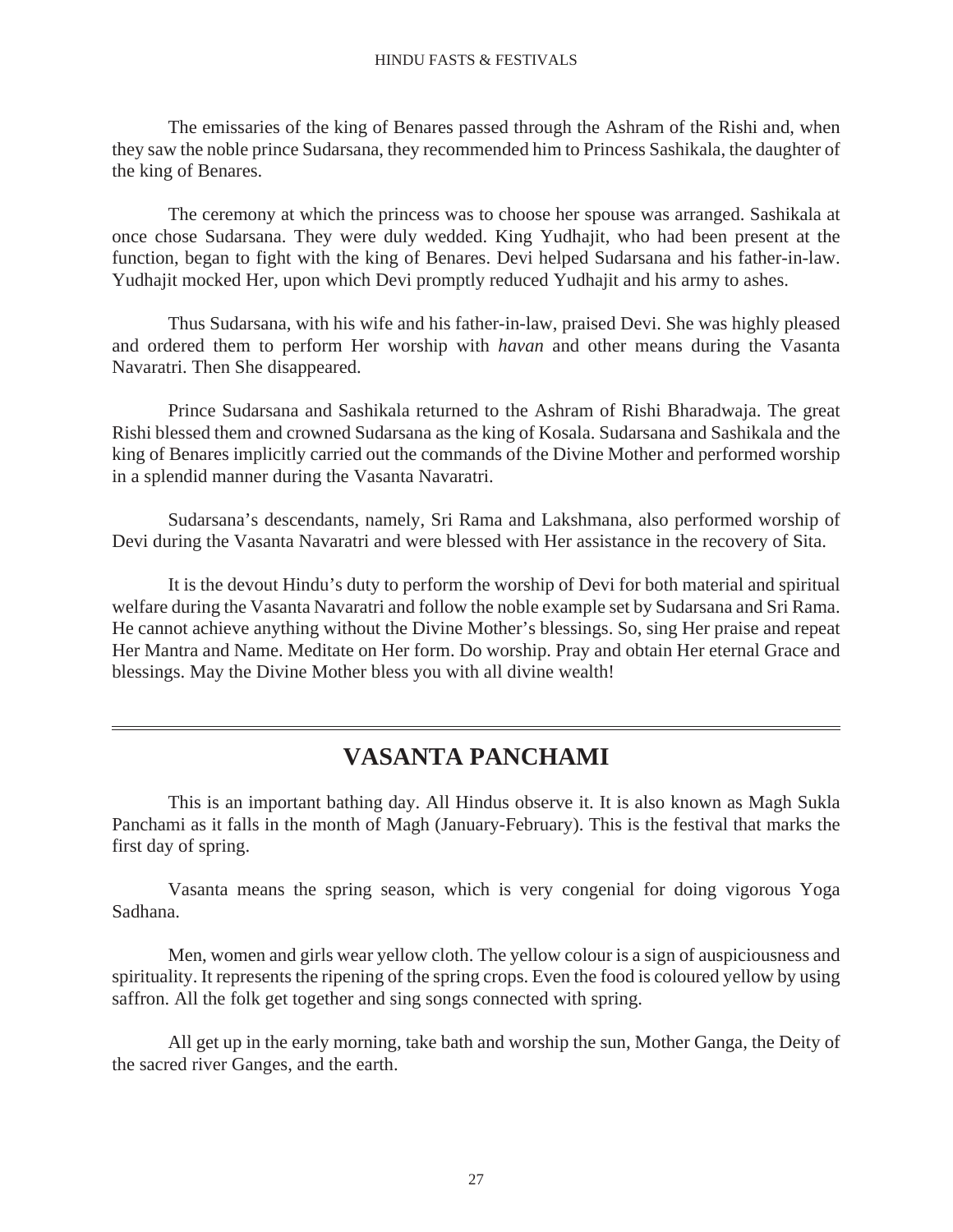#### VASANTA PANCHAMI

On this memorable day, Lord Shiva burnt the god of love, Cupid. The gods had sent Cupid to tempt the Lord while he was absorbed in Samadhi, in order to beget a powerful son who would be able to destroy the wicked demon Tarakasura. Cupid discharged an arrow at Lord Shiva from behind a tree. Shiva became very greatly enraged. He opened His third eye and reduced Cupid to ashes. More details of this story are given in the chapter on Skanda Sashti.

The Bengalis call this festival Saraswathi Puja. They worship the Goddess Saraswathi on this day. The image of the Goddess is taken in procession and immersed in the holy Ganges.

# **SRI APPAYYA JAYANTHI**

SRI APPAYYA Dikshita was born in the Krishna Paksha of the Kanya month of Pramateecha Varsha 1544 A.D.) on the auspicious hour and day under the Uttaraproshtapada constellation. His Jayanthi is celebrated every year on 2nd October.

Sri Appayya, the greatest name in the 16th century annals of South India, is the reputed author of more than 104 books, representative of all branches of knowledge in Sanskrit literature. He attained greatness mainly by his works on Vedanta. All the schools of Vedanta have drawn unique and unrivalled authority and support from his pen.

Of his Vedantic work, the *Chaturmata Sara Sangrah* is justly famous for the impartial justice with which he has expounded the tenets of the four great schools, namely, the Dwaita, Visishtadwaita, Shivadwaita and the Adwaita. This exposition is given in his *Nyaya Muktavali, Nyaya Mukhamalika, Nyaya Manimala, and Nyaya Manjari* (all these together form the *Chaturmata Sara Sangrah*).

In almost all branches of Sanskrit learning and literature—poetry, rhetoric, philosophy—his name was peerless among his contemporaries, or for that matter, for decades after him and till today. His *Kuvalayananda* is generally the first work of rhetoric that is taken up for study. As is usual, Pundit Jagannatha, his contemporary and rival, levelled some criticism on it in his *Rasagangadhara*

His poems in praise of Lord Shiva are great favourites among the worshippers of Shiva. He has also written a learned commentary entitled *Parimalam* on Vedanta; this is an outstanding monument of his philosophic erudition.

He had a gigantic intellect. Great was the reverence paid to him in his own lifetime; even today he is greatly revered. Once he went to the village which was the birthplace of his wife. A grand reception was accorded to him by the villagers who were proud of calling him one of themselves. There was great excitement. All hailed him with the words, "The great Dikshita is coming amongst us!". There was no other talk among the villagers for days before the event. The day came, and the distinguished guest, Appayya Dikshita, was greeted by crowds of people who flocked to have a sight of the grand lion of learning.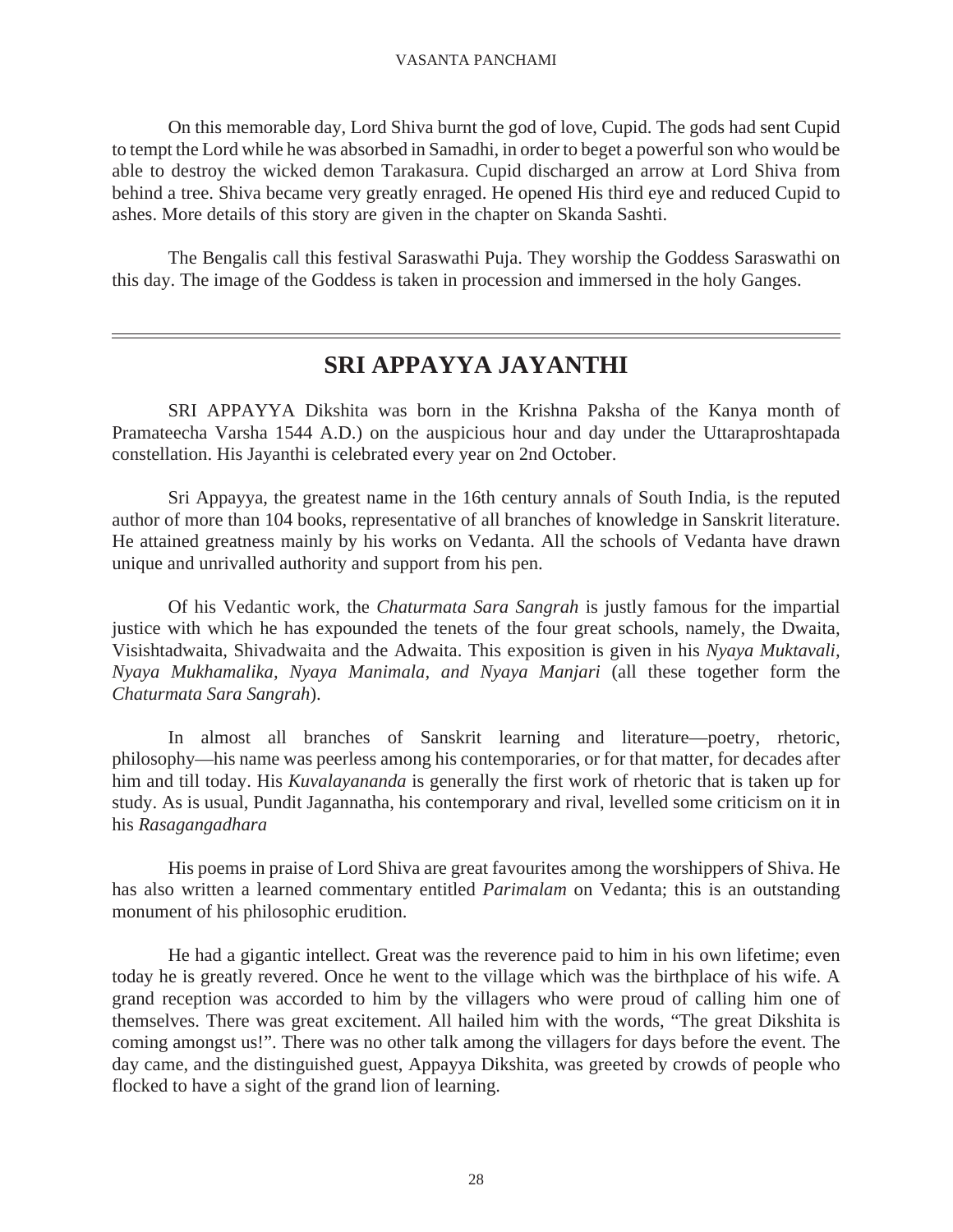An old lady, curious to a degree, came out, staff in hand, to see the phenomenon; with the freedom that is conceded to one of her age, she made her way easily through the crowd and looked at him steadily for some minutes. Dim recollections of a face, floated in her mind.

Definitely recalling the face, she exclaimed, "I have seen this face somewhere. Wait. Oh yes! are you not the husband of Achha?"

The great scholar confirmed her surmise with a smile.

The good old lady was disappointed. With her face and spirits fallen, she retraced her steps homeward, remarking, "What ado to make—just over Achha's husband!"

Appayya summarised a world of wisdom when he perpetuated the incident in a half verse: "Asmin grame achha prasiddha—In this village the name and precedence are Achha's!"

Appayya is considered as an Avatara of Lord Shiva. When he went to Tirupati temple in South India, the Vaishnavas refused him admission. The next morning they found the Vishnu *murti* in the temple changed into a Shiva *murti. The* spiritual head of the temple was most astonished and startled. He begged pardon and prayed to Appayya to restore the original form of Vishnu.

Appayya flourished in the middle of the 16th century. He was a great rival of Pundit Jagannatha in the field of poetry. Appayya had no independent views on the doctrinal side of Shankara's Vedanta, but carried on fierce controversies with the followers of Vallabha at Jaipur and other places. He summarised his views in the *Siddhantalesha,* which is the most admirable digest of the doctrinal differences among the followers of Shankara.

No doubt, he is among the greatest of the spiritual luminaries that India has produced. Though a detailed account of the history of his life is lacking, his works are sufficient testimony of his greatness.

On this great day (2nd October) when you celebrate the birthday of Appayya Dikshita, pray and worship the Lord and your Guru. Study Appayya's works, especially his great devotional work, *Atmarpana Stuthi*.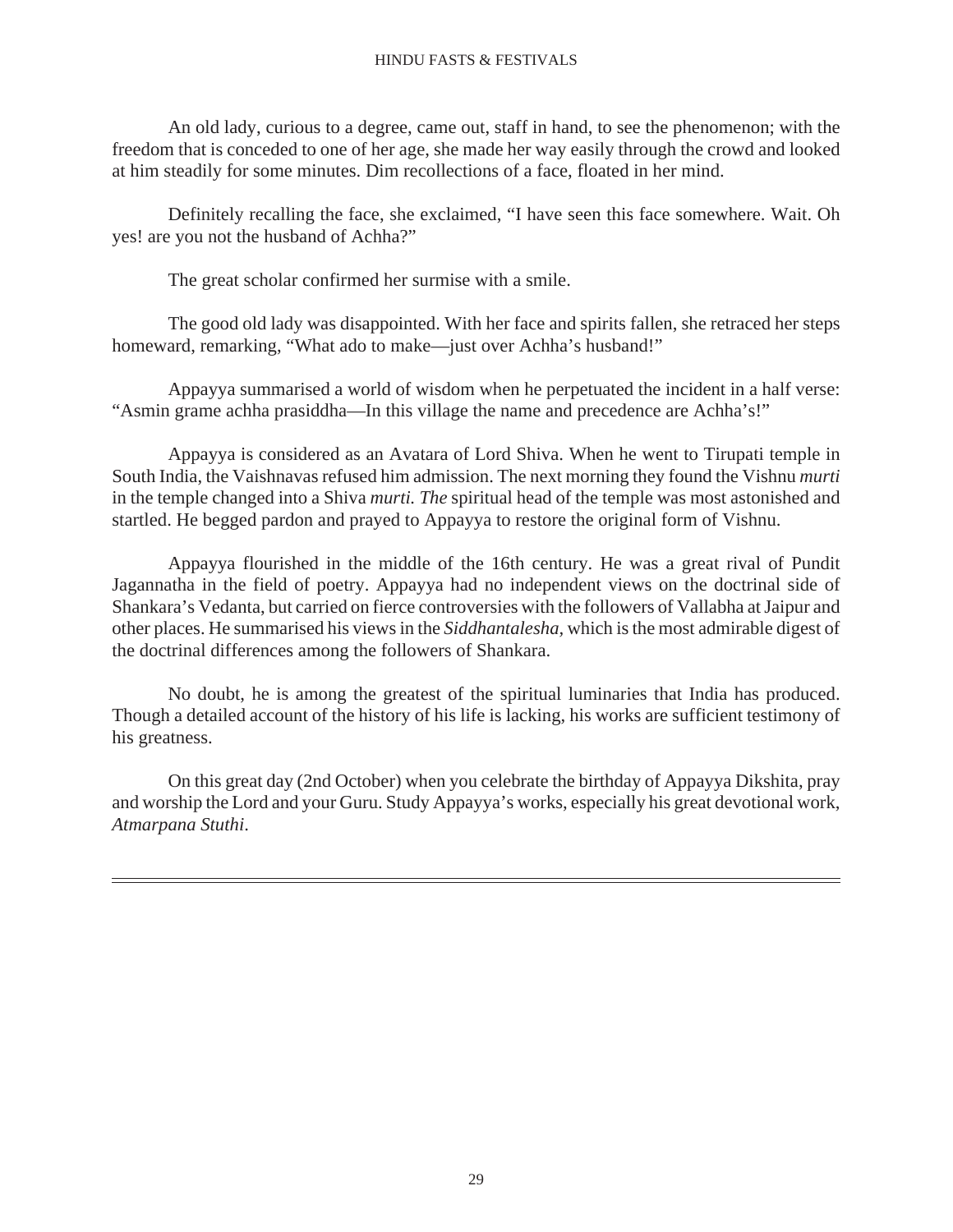### DATTATREYA JAYANTHI

# **DATTATREYA JAYANTHI**

### *Om Namo Bhagavate Dattatreyaya*

DATTATREYA Jayanthi falls during December-January on the full moon day of the month of Margaseersha. His story is told as follows.

Anusuya is quoted as the model of chastity. She was the wife of Atri Maharishi, a great sage and one of the seven foremost seers and sages. She was well established in the Pativrata Dharma, the main elements of which are devotion to husband and regard of him as God Himself. She did severe austerities for a very long time in order to beget sons equal to Brahma, Vishnu and Shiva, the Hindu Trinity.

Once, Saraswathi, Lakshmi and Parvati requested their husbands (the Trimurtis) to test the Pativrata Dharma of Anusuya, by asking her to give them alms with an unclothed body.

Brahma, Vishnu and Shiva came to know of the austerity and desire of Anusuya. So, they agreed to their wives' request, as they knew that by agreeing to it, they would also be fulfilling Anusuya's wish. They put on the garb of Sannyasins and appeared before Anusuya, asking her to give them alms as specified by their wives. Anusuya was in a great dilemma. She could not say "No" to the Sannyasins. And she had to maintain her Pativrata Dharma also, which she would be violating if she appeared naked before men other than her own husband. She meditated on the form of her husband, took refuge at his feet and sprinkled over the three Sannyasins a few drops of water used for washing the feet of her husband. Immediately the Trimurtis were transformed into three babies on account of the glory of her chastity. At the same time, there was accumulation of milk in her breast. She thought that these children were her own and fed them with the milk, in a nude state and cradled them. She was eagerly expecting the arrival of her husband who had gone to have a bath.

As soon as Atri Rishi returned home, Anusuya related all that had happened during his absence, placed the three children at his feet and worshipped him. But, Atri knew all this already through his divine vision. He embraced all the three children. They became one child, with two feet, one trunk, three heads and six hands. Atri Rishi blessed his wife and informed her that the Trimurtis themselves had assumed the forms of the three children to gratify her wish.

In the meantime, Narada went to Saraswathi, Lakshmi and Parvati and informed them that their husbands had been turned into children through the power of the Pativrata Dharma of Anusuya and that they would not return unless they asked for their husbands as alms from Rishi Atri. Thus Saraswathi, Lakshmi and Parvati assumed the form of ordinary women, appeared before Atri and asked for their own husbands as alms. Atri duly honoured the three ladies and, with folded palms, prayed to them that his wish and the wish of Anusuya should be fulfilled.

Then, the Trimurtis appeared in their true form before Atri and said, "This child will be a great sage according to your word and will be equal to us, according to the wish of Anusuya. The child will bear the name of Dattatreya." Saying this they disappeared.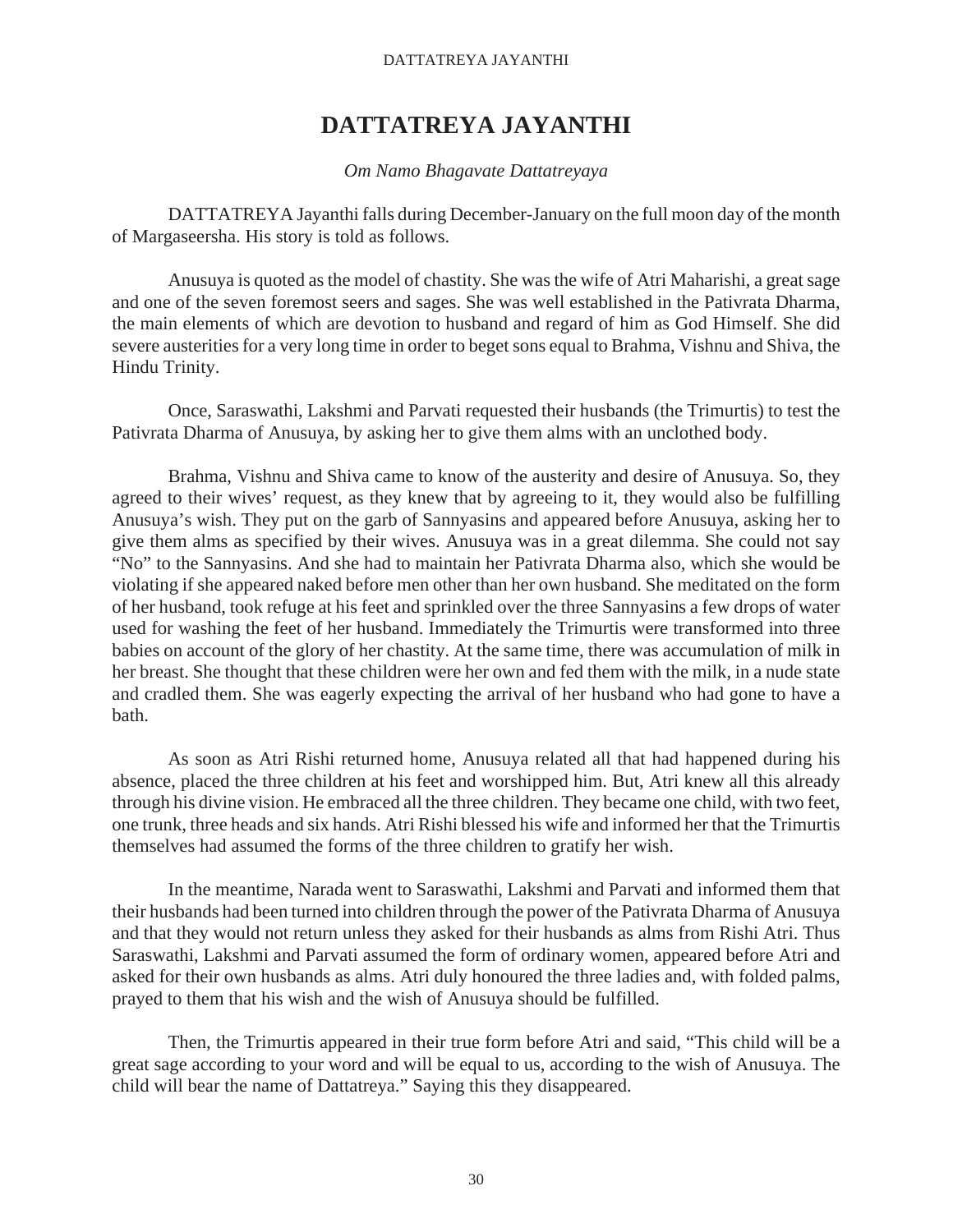### HINDU FASTS & FESTIVALS



LORD DATTATREYA Who is regarded as an Incarnation of the Trinity.

The child Dattatreya soon attained manhood. As he had the rays of the Trimurtis and as he was a great man of the highest wisdom, all the Rishis and ascetics worshipped him. He was gentle, peaceful and amiable. He was an Avadhuta—an ascetic who always remains naked. He preached the Truth of Vedanta. Dattatreya taught his *Avadhuta Gita* to Lord Subramanya. This is a wonderful book which contains the truths and secrets of Vedanta and the experiences of Self-realisation.

Once, while he was roaming happily in a forest, he met King Yadu, who, on seeing Dattatreya so happy, asked him the secret of his happiness and the name of his Guru.

Dattatreya said, "The Self alone is my Guru. Yet, I have learnt wisdom from twenty-four other individuals and objects. So they, too, are also my Gurus."

Dattatreya then mentioned the names of his twenty-four Gurus and spoke of the wisdom that he had learnt from each as follows: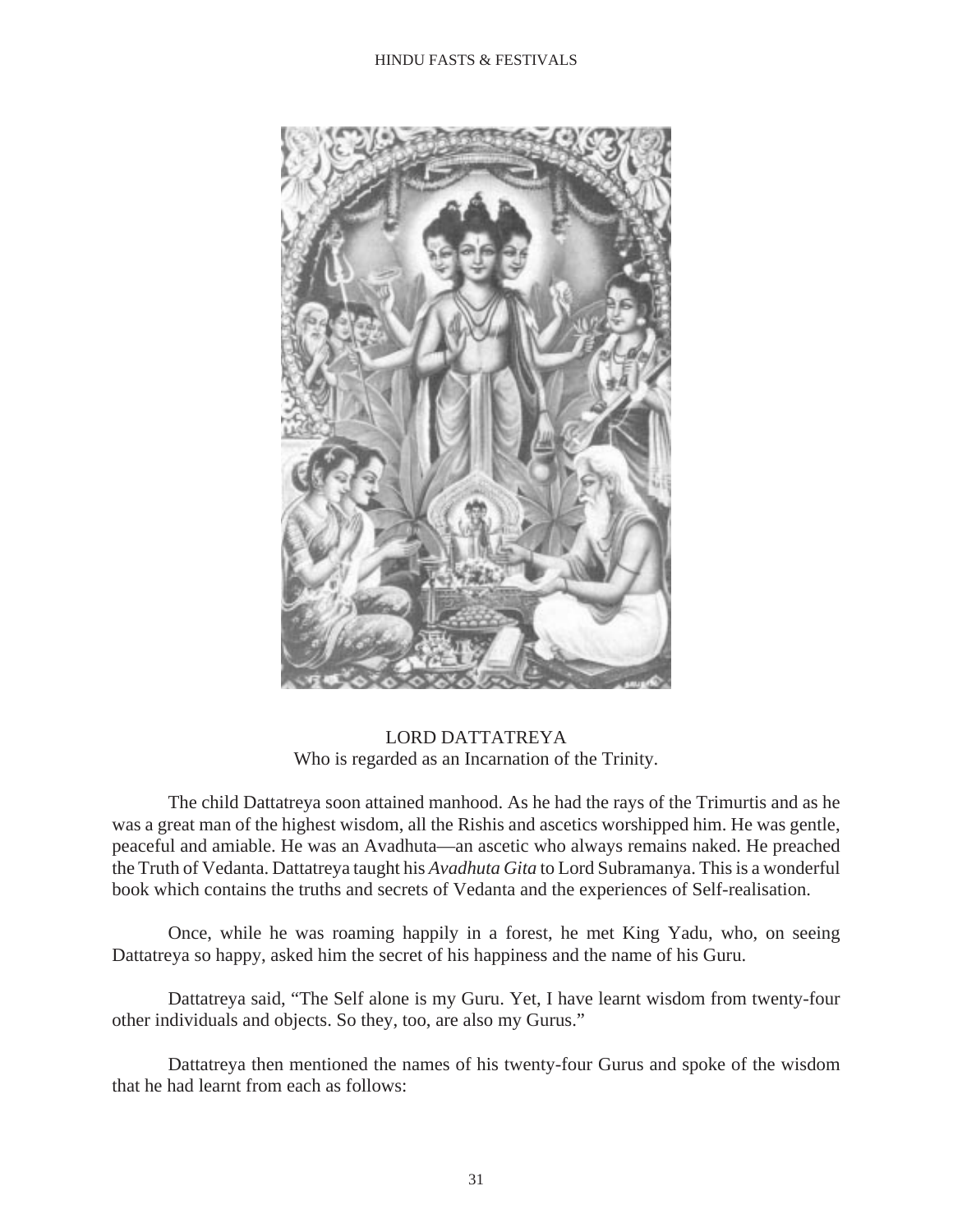"The names of my twenty-four Gurus are earth, water, fire, sky, moon, sun, pigeon, python, ocean, moth, honey-gatherers (black bee), bees, elephant, deer, fish, the dancing-girl Pingala, raven, child, maiden, serpent, arrow-maker, spider and beetle.

1. I learnt patience and doing good to others from the *earth.*

2. From *water,* I learnt the quality of purity.

3. I learnt from *air*to be without attachment though I move with many people in this world.

4. From *fire* I learnt to glow with the splendour of Self-knowledge and austerity.

5. I learnt from the *sky* that the Self is all-pervading and yet it has no contact with any object.

6. I learnt from the *moon* that the Self is always perfect and changeless and it is only the limiting adjuncts that cast shadows over it.

7. Just as a sun reflected in various pots of water appears as so many different reflections, so also Brahman appears different because of the bodies caused by the reflection through the mind. This is the lesson I have learnt from the *sun.*

8. I once saw a pair of *pigeons* with their young birds. A fowler spread a net and caught the young birds. The mother pigeon was very much attached to her children. She fell into the net and was caught. From this I have learnt that attachment is the root cause of earthly bondage.

9. The *python* does not move about for its food. It remains contented with whatever it gets, lying in one place. From this I learnt to be unmindful of food and to be contented with whatever I get to eat.

10. Just as the *ocean* remains unmoved, even though hundreds of rivers flow into it, so also the wise man should remain unmoved among all the various sorts of temptations, difficulties and troubles.

11. To control the sense of sight and to fix the mind on the Self, is the lesson I learnt from the *moth.*

12. I take a little food from one house and a little from another house and thus appease my hunger. I am not a burden on the householder. This I learnt from the *black bee* which gathers honey from various flowers.

13. *Bees* collect honey with great trouble, but a hunter comes along and takes the honey away easily. From this I learnt that it is useless to hoard things.

14. The male *elephant,* blinded by lust, falls into a pit covered with grass, even at the sight of a female elephant. Therefore, one should destroy lust.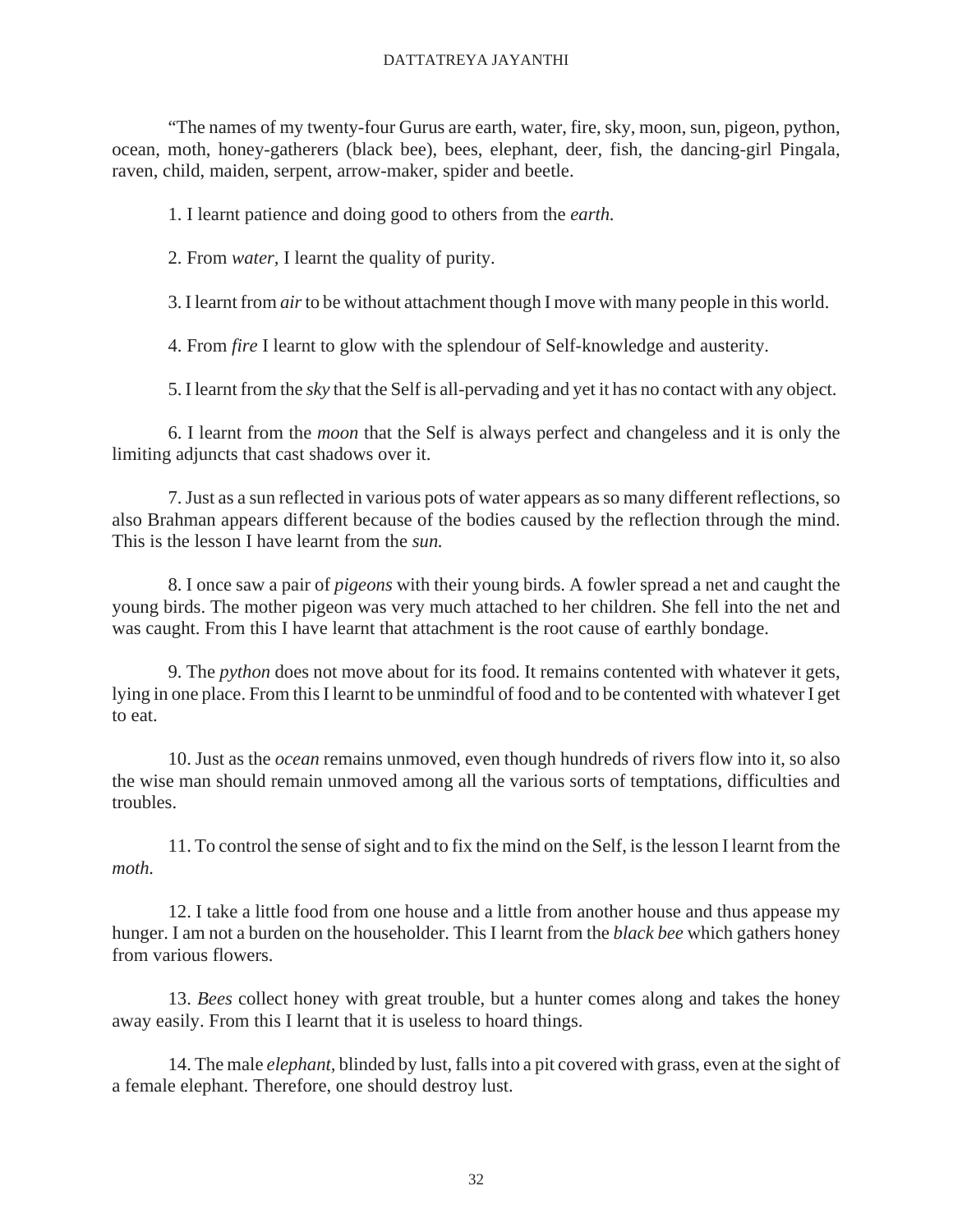15. The *deer* is enticed and trapped by the hunter through its love of music. Therefore, one should never listen to lewd songs.

16. Just as a *fish* that is covetous of food falls an easy victim to the bait, so also the man who is greedy for food loses his independence and easily gets ruined.

17. There was a *dancing girl* named Pingala. Being tired of looking for customers, one night she became hopeless. She had to be contented with what traffic she had that day and retired to a sound sleep. I learnt from this fallen woman the lesson that the abandonment of hope leads to contentment.

18. A *raven* picked up a piece of flesh. It was pursued and beaten by other birds. It dropped the piece of flesh and attained peace and rest. From this I learnt that a man in the world undergoes all sorts of troubles and miseries when he runs after sensual pleasures and that he becomes as happy as the bird when he abandons them.

19. The *child* who sucks milk is free from all cares, worries and anxieties, and is always cheerful. I learnt the virtue of cheerfulness from the child.

20. The *maiden* was husking paddy. Her bangles made much noise and there were visitors from her husband's house. To silence the bangles, she removed them, one by one. Even when there were just two, they produced some noise. When she had only one, it did not make any noise, and she was happy. I learnt from the maiden that living among many would create discord, disturbance, dispute and quarrel. Even among two there might be unnecessary words or strife. The ascetic or the Sannyasin should remain alone in solitude.

21. A *serpent* does not build its own hole. It dwells in the holes dug out by others. Even so, an ascetic should not build a home for himself. He should live in a temple or a cave built by others.

22. I learnt from the *arrow-maker* the quality of intense concentration of mind.

23. The *spider* pours out of its mouth long threads and weaves them into cobwebs. Then it gets itself entangled in the net of its own making. Even so, man makes a net of his own ideas and gets entangled in it. The wise man should, therefore, abandon all worldly thoughts and think of Brahman only.

24. The *beetle* catches hold of a worm, puts it in its nest and gives it a sting. The poor worm, always fearing the return of the beetle and sting, and thinking constantly of the beetle, becomes a beetle itself. I learnt from the beetle and the worm to turn myself into the Self by contemplating constantly on It; thus I gave up all attachment to the body and attained liberation."

The king was highly impressed by listening to these enlightening words of Lord Dattatreya. He abandoned the world and practised constant meditation on the Self.

Dattatreya was absolutely free from intolerance or prejudice of any kind. He learnt wisdom from whatever source it came. All seekers after wisdom should follow the example of Dattatreya.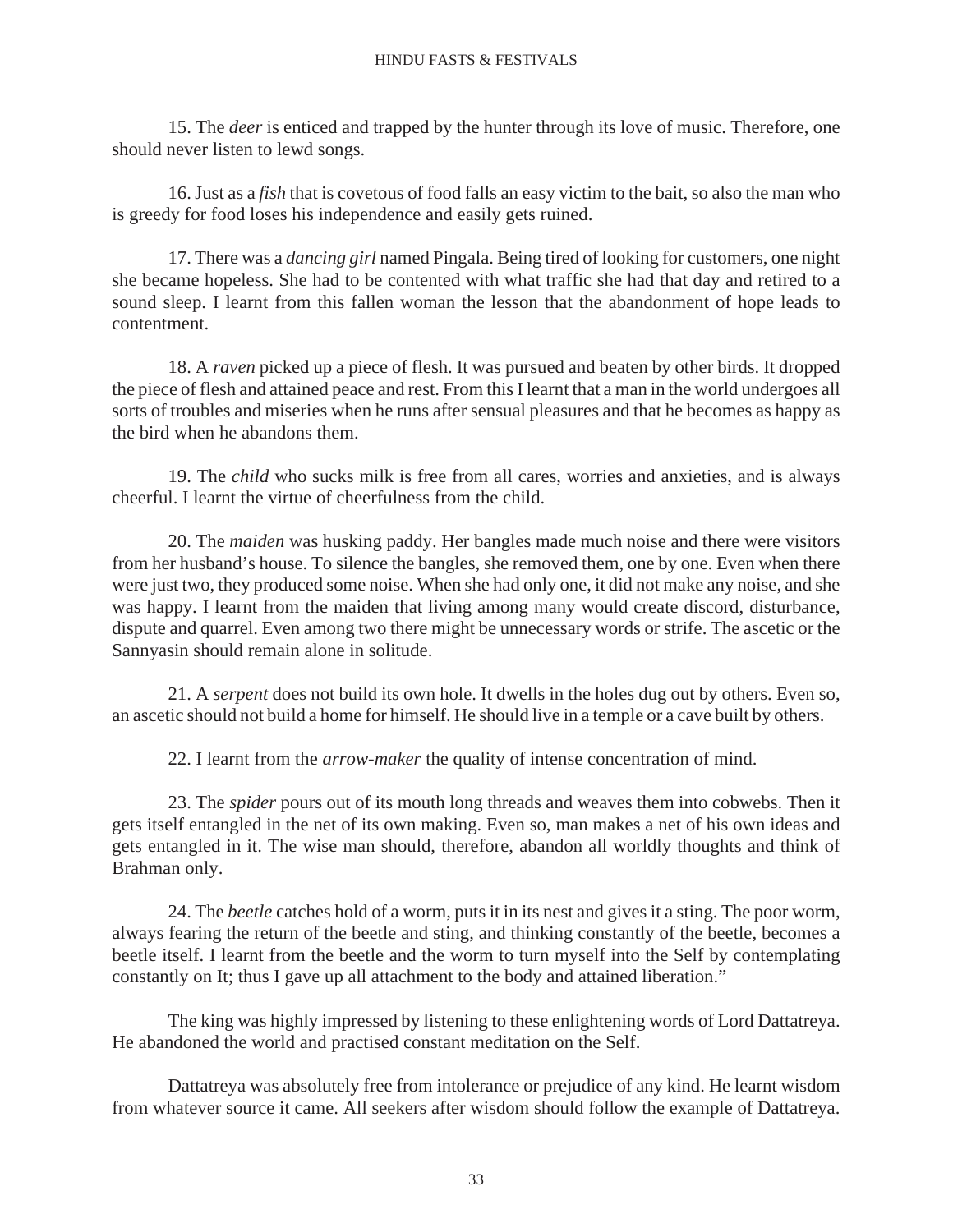### DATTATREYA JAYANTHI

On Dattatreya Jayanthi, get up at Brahmamuhurta and meditate. Fast and pray throughout the day. Do not mix with anybody. Live in total seclusion. Forget the body. Identify yourself with the blissful Self. Study Dattatreya's glorious works, namely, the *Avadhuta Gita* and the *Jivanmukta Gita*. Worship Lord Dattatreya's (or, your own Guru's) form. Take wholesome resolves that you will follow the great teachings of Lord Dattatreya. You will realise the Self very soon.

At the Sivananda Ashram, Rishikesh, this day is celebrated every year on a grand scale, in the Dattatreya Temple, on a hillock near the main Ashram.

1. The glorious Image of Lord Dattatreya is duly worshipped, with bathing and flowers.

2. All the spiritual aspirants assemble there, singing the Lord's Names and glories.

3. Discourses are given by Yogis and Sannyasins, on the life and teachings of Lord Dattatreya during this gathering as well as during the night Satsang at the Ashram. The *Avadhuta Gita* and the *Jivanmukta Gita* are also read and explained.

4. It is a day of great rejoicing.

May you all enjoy the choicest blessings of Lord Dattatreya, and may you all attain the highest goal, Self-realisation in this very birth!

# **GANESH CHATURTHI**

SALUTATIONS to Lord Ganesha who is Brahman Himself, who is the Supreme Lord, who is the energy of Lord Shiva, who is the source of all bliss, and who is the bestower of all virtuous qualities and success in all undertakings.

*Mushikavaahana modaka hastha, Chaamara karna vilambitha sutra, Vaamana rupa maheshwara putra, Vighna vinaayaka paada namasthe*

**MEANING**: "O Lord Vinayaka! the remover of all obstacles, the son of Lord Shiva, with a form which is very short, with mouse as Thy vehicle, with sweet pudding in hand, with wide ears and long hanging trunk, I prostrate at Thy lotus-like Feet!"

Ganesh Chaturthi is one of the most popular of Hindu festivals. This is the birthday of Lord Ganesha. It is the day most sacred to Lord Ganesha. It falls on the 4th day of the bright fortnight of Bhadrapada (August-September). It is observed throughout India, as well as by devoted Hindus in all parts of the world.

Clay figures of the Deity are made and after being worshipped for two days, or in some cases ten days, they are thrown into water.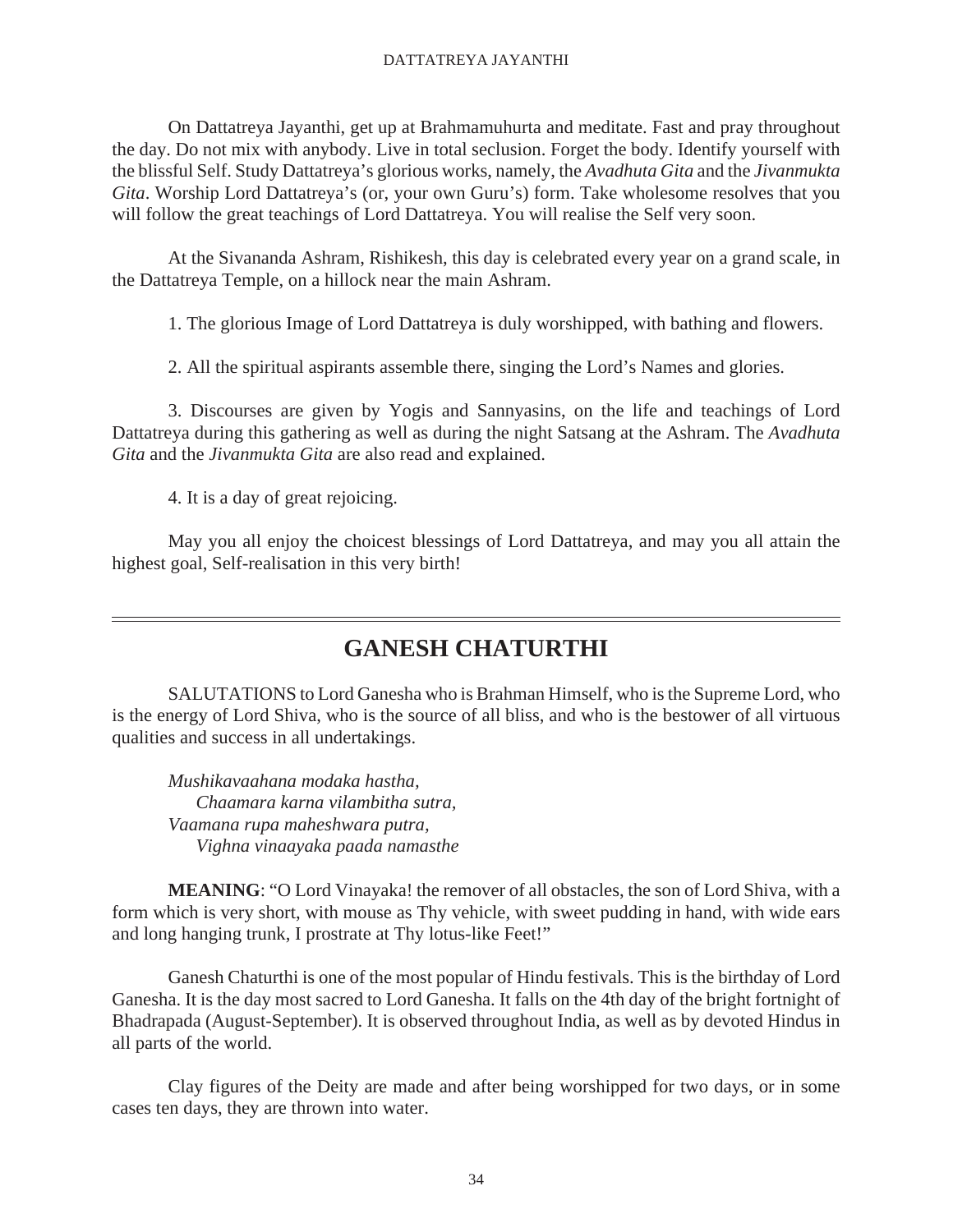Lord Ganesha is the elephant-headed God. He is worshipped first in any prayers. His Names are repeated first before any auspicious work is begun, before any kind of worship is begun.

He is the Lord of power and wisdom. He is the eldest son of Lord Shiva and the elder brother of Skanda or Kartikeya. He is the energy of Lord Shiva and so He is called the son of Shankar and Umadevi. By worshipping Lord Ganesha mothers hope to earn for their sons the sterling virtues of Ganesha.

The following story is narrated about His birth and how He came to have the head of an elephant:

Once upon a time, the Goddess Gauri (consort of Lord Shiva), while bathing, created Ganesha as a pure white being out of the mud of Her Body and placed Him at the entrance of the house. She told Him not to allow anyone to enter while she went inside for a bath. Lord Shiva Himself was returning home quite thirsty and was stopped by Ganesha at the gate. Shiva became angry and cut off Ganesha's head as He thought Ganesha was an outsider.

When Gauri came to know of this she was sorely grieved. To console her grief, Shiva ordered His servants to cut off and bring to Him the head of any creature that might be sleeping with its head facing north. The servants went on their mission and found only an elephant in that position. The sacrifice was thus made and the elephant's head was brought before Shiva. The Lord then joined the elephant's head onto the body of Ganesha.

Lord Shiva made His son worthy of worship at the beginning of all undertakings, marriages, expeditions, studies, etc. He ordained that the annual worship of Ganesha should take place on the 4th day of the bright half of Bhadrapada.

Without the Grace of Sri Ganesha and His help nothing whatsoever can be achieved. No action can be undertaken without His support, Grace or blessing.

In his first lesson in the alphabet a Maharashtrian child is initiated into the Mantra of Lord Ganesha, *Om Sri Ganeshaya Namah*. Only then is the alphabet taught.

The following are some of the common Names of Lord Ganesha: Dhoomraketu, Sumukha, Ekadantha, Gajakarnaka, Lambodara, Vignaraja, Ganadhyaksha, Phalachandra, Gajanana, Vinayaka, Vakratunda, Siddhivinayaka, Surpakarna, Heramba, Skandapurvaja, Kapila and Vigneshwara. He is also known by many as Maha-Ganapathi.

His Mantra is *Om Gung Ganapathaye Namah*. Spiritual aspirants who worship Ganesha as their tutelary Deity repeat this Mantra or *Om Sri Ganeshaya Namah*.

The devotees of Ganesha also do Japa of the Ganesha Gayatri Mantra. This is as follows.

*Tat purushaaya vidmahe Vakratundaaya dheemahi Tanno dhanti prachodayaat.*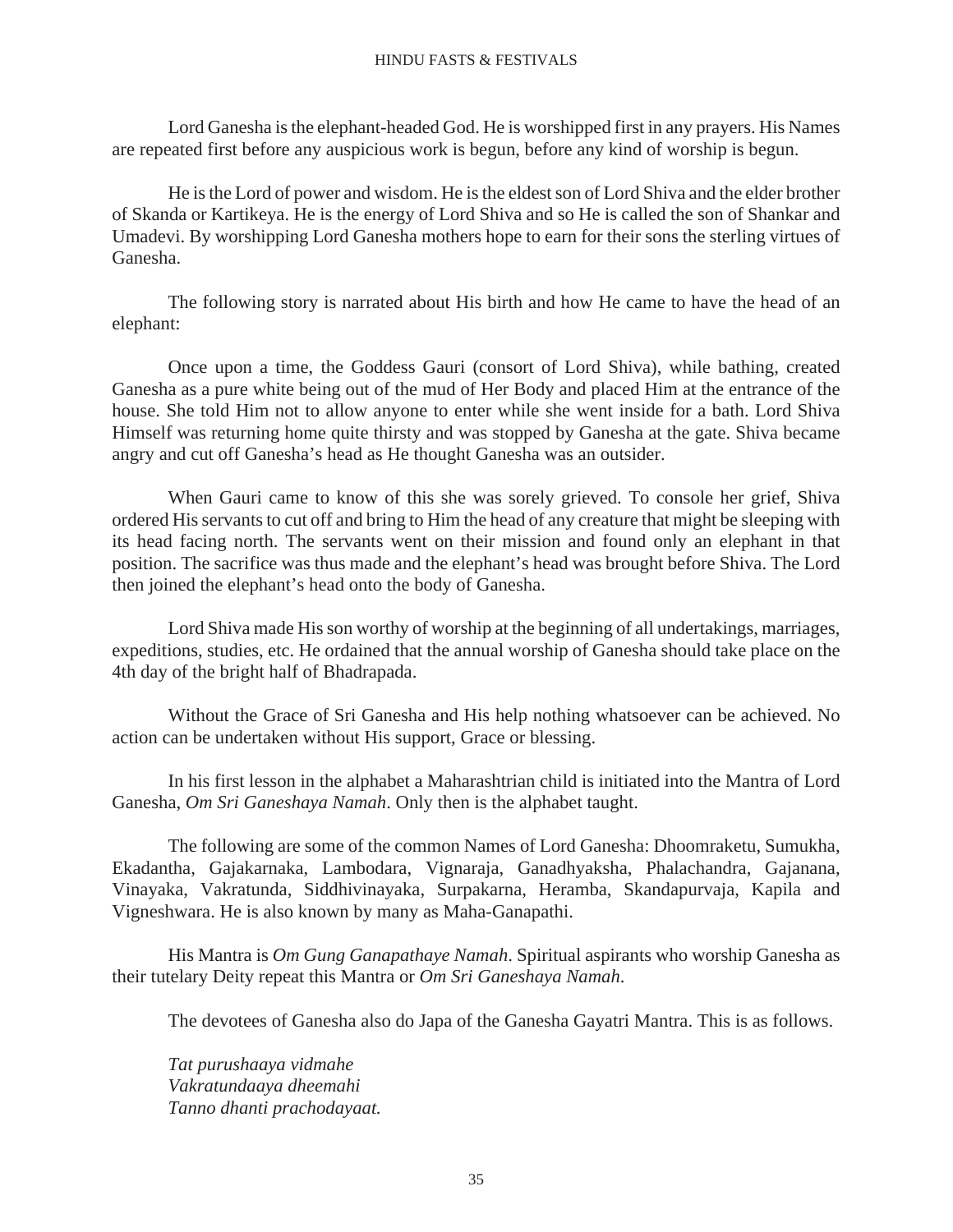### GANESH CHATURTHI

Lord Ganesha is an embodiment of wisdom and bliss. He is the Lord of Brahmacharins. He is foremost amongst the celibates.

He has as his vehicle a small mouse. He is the presiding Deity of the Muladhara Chakra, the psychic centre in the body in which the Kundalini Shakti resides.

He is the Lord who removes all obstacles on the path of the spiritual aspirant, and bestows upon him worldly as well as spiritual success. Hence He is called Vigna Vinayaka. His Bija Akshara (root syllable) is *Gung*, pronounced to rhyme with the English word "sung". He is the Lord of harmony and peace.

Lord Ganesha represents Om or the Pranava, which is the chief Mantra among the Hindus. Nothing can be done without uttering it. This explains the practice of invoking Ganesha before beginning any rite or undertaking any project. His two feet represent the power of knowledge and the power of action. The elephant head is significant in that it is the only figure in nature that has the form of the symbol for Om.

The significance of riding on a mouse is the complete conquest over egoism. The holding of the *ankusha* represents His rulership of the world. It is the emblem of divine Royalty.

Ganesha is the first God. Riding on a mouse, one of nature's smallest creatures and having the head of an elephant, the biggest of all animals, denotes that Ganesha is the creator of all creatures. Elephants are very wise animals; this indicates that Lord Ganesha is an embodiment of wisdom. It also denotes the process of evolution—the mouse gradually evolves into an elephant and finally becomes a man. This is why Ganesha has a human body, an elephant's head and a mouse as His vehicle. This is the symbolic philosophy of His form.

He is the Lord of Ganas or groups, for instance groups of elements, groups of senses, etc. He is the head of the followers of Shiva or the celestial servants of Lord Shiva.

The Vaishnavas also worship Lord Ganesha. They have given Him the name of Tumbikkai Alwar which means the divinity with the proboscis (the elephant's trunk).

Lord Ganesha's two powers are the Kundalini and the Vallabha or power of love.

He is very fond of sweet pudding or balls of rice flour with a sweet core. On one of His birthdays He was going around house to house accepting the offerings of sweet puddings. Having eaten a good number of these, He set out moving on His mouse at night. Suddenly the mouse stumbled—it had seen a snake and became frightened—with the result that Ganesha fell down. His stomach burst open and all the sweet puddings came out. But Ganesha stuffed them back into His stomach and, catching hold of the snake, tied it around His belly.

Seeing all this, the moon in the sky had a hearty laugh. This unseemly behaviour of the moon annoyed Him immensely and so he pulled out one of His tusks and hurled it against the moon, and cursed that no one should look at the moon on the Ganesh Chaturthi day. If anyone does, he will surely earn a bad name, censure or ill-repute. However, if by mistake someone does happen to look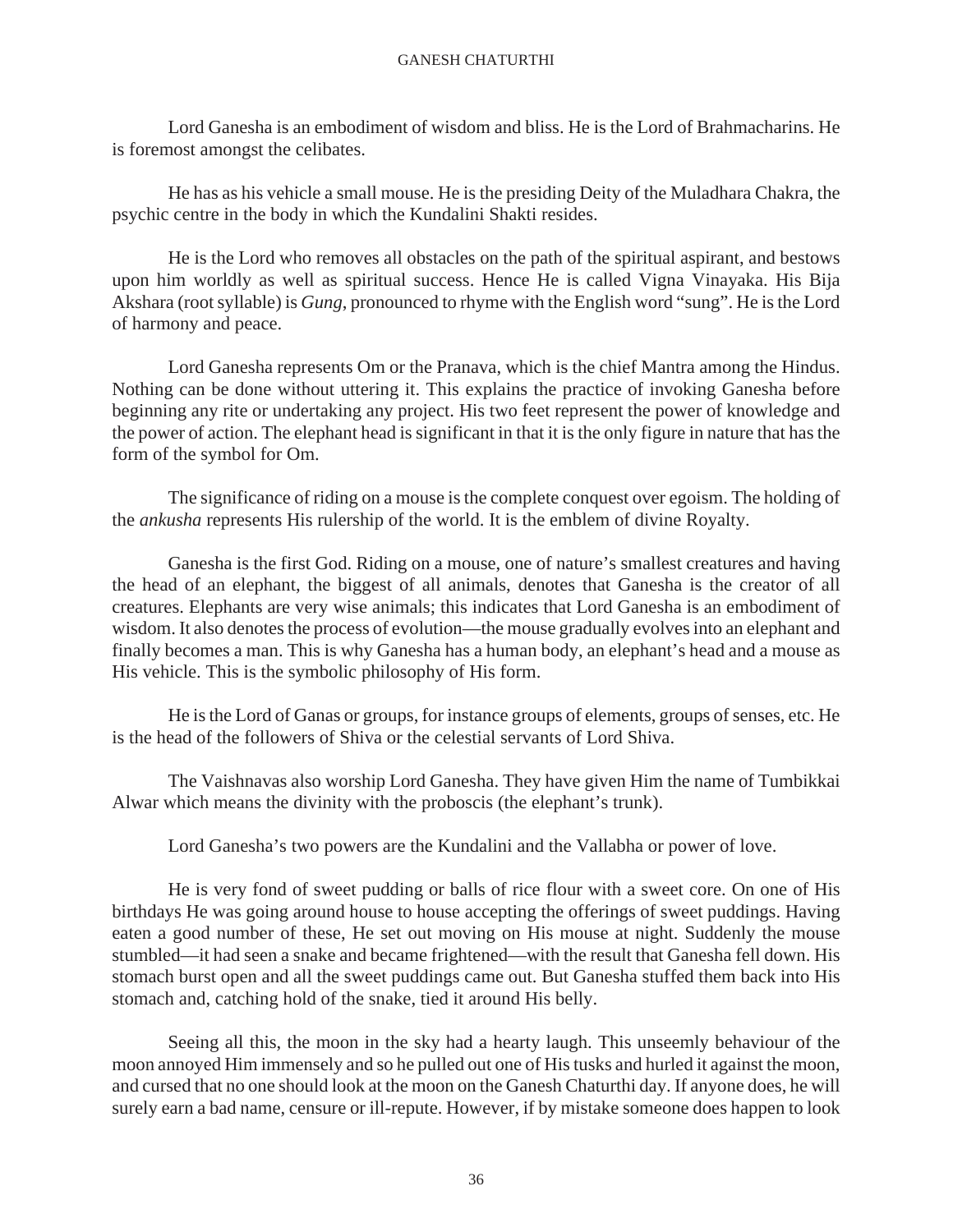at the moon on this day, then the only way he can be freed from the curse is by repeating or listening to the story of how Lord Krishna cleared His character regarding the Syamantaka jewel. This story is quoted in the *Srimad Bhagavatam*. Lord Ganesha was pleased to ordain thus. Glory to Lord Ganesha! How kind and merciful He is unto His devotees!

Ganesha and His brother Lord Subramanya once had a dispute as to who was the elder of the two. The matter was referred to Lord Shiva for final decision. Shiva decided that whoever would make a tour of the whole world and come back first to the starting point had the right to be the elder. Subramanya flew off at once on his vehicle, the peacock, to make a circuit of the world. But the wise Ganesha went, in loving worshipfulness, around His divine parents and asked for the prize of His victory.

Lord Shiva said, "Beloved and wise Ganesha! But how can I give you the prize; you did not go around the world?"

Ganesha replied, "No, but I have gone around my parents. My parents represent the entire manifested universe!"

Thus the dispute was settled in favour of Lord Ganesha, who was thereafter acknowledged as the elder of the two brothers. Mother Parvati also gave Him a fruit as a prize for this victory.

In the *Ganapathi Upanishad*, Ganesha is identified with the Supreme Self. The legends that are connected with Lord Ganesha are recorded in the Ganesha Khanda of the *Brahma Vivartha Purana*.

On the Ganesh Chaturthi day, meditate on the stories connected with Lord Ganesha early in the morning, during the Brahmamuhurta period. Then, after taking a bath, go to the temple and do the prayers of Lord Ganesha. Offer Him some coconut and sweet pudding. Pray with faith and devotion that He may remove all the obstacles that you experience on the spiritual path. Worship Him at home, too. You can get the assistance of a pundit. Have an image of Lord Ganesha in your house. Feel His Presence in it.

Don't forget not to look at the moon on that day; remember that it behaved unbecomingly towards the Lord. This really means avoid the company of all those who have no faith in God, and who deride God, your Guru and religion, from this very day.

Take fresh spiritual resolves and pray to Lord Ganesha for inner spiritual strength to attain success in all your undertakings.

May the blessings of Sri Ganesha be upon you all! May He remove all the obstacles that stand in your spiritual path! May He bestow on you all material prosperity as well as liberation!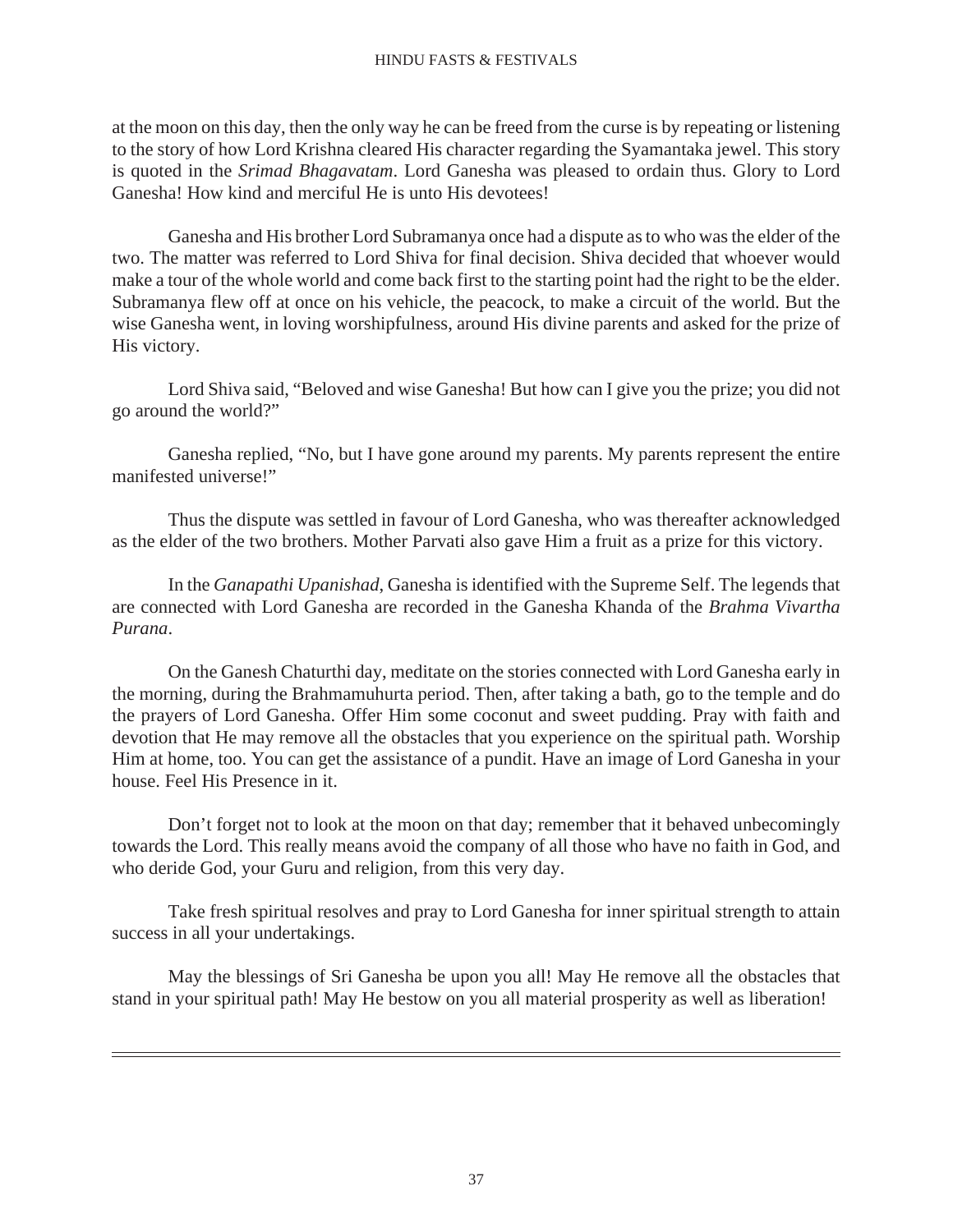### GITA JAYANTI

## **GITA JAYANTI**

THE GITA Jayanti, or the birthday of the *Bhagavad Gita*, is celebrated throughout India by all the admirers and lovers of this most sacred scripture on the eleventh day (Ekadashi) of the bright half of the month of Margaseersha (December-January), according to the Hindu almanac. It was on this day that Sanjaya narrated to King Dhritarashtra the dialogue between Sri Krishna and Arjuna, and thus made the glorious teachings of the Lord available to us, and to people of the world, for all time.

The Gita Jayanti marks one of the greatest days in the history of mankind. Nearly six thousand years ago on that day a dazzling flash of brilliant light lit up the firmament of human civilization. That flash, that marvellous spiritual effulgence, was the message of the *Bhagavad Gita*, given by the Lord Himself on the battlefield of Kurukshetra. Unlike ordinary flashes of light which die away after a split-second, this brilliant flash of that memorable day has continued to shine through the centuries, and even now illumines the path of humanity on its onward march to perfection.

The *Gita* is the most beautiful and the only truly philosophical song. It contains sublime lessons on wisdom and philosophy. It is the "Song Celestial". It is the universal gospel. It contains the message of life that appeals to all, irrespective of race, creed, age or religion.

The *Gita* was given to us about six thousand years ago through Arjuna, an Indian prince, by Sri Krishna, the Lord incarnate. The teachings are based on the *Upanishads*, the ancient, revealed metaphysical classics of India. The *Gita* shows a way to rise above the world of duality and the pairs of opposites, and to acquire eternal bliss and immortality. It is a gospel of action. It teaches the rigid performance of one's duty in society, and a life of active struggle, keeping the inner being untouched by outer surroundings, and renouncing the fruits of actions as offerings unto the Lord.

The *Gita* is a source of power and wisdom. It strengthens you when you are weak, and inspires you when you feel dejected and feeble. It teaches you to embrace righteousness and to resist unrighteousness.

The *Gita* is not merely a book or just a scripture. It is a living voice carrying an eternally indispensable and vital message to mankind. Its verses embody words of wisdom coming from the infinite ocean of knowledge, the Absolute Itself.

The voice of the *Gita* is the call of the Supreme. It is the divine sound explained. The primal source of all existence, all power, is the manifested sound, Om. This is the Divine Word. It is Nada Brahman, whose unceasing call is: "Be ye all ever merged in the eternal, unbroken, continuous consciousness of the Supreme Truth." This is the sublime message that the great *Gita* elaborates and presents in all comprehensiveness and in a universally acceptable form. It is verily this message of the *Bhagavad Gita* that I wish to recall and reproclaim with emphasis to you.

To be always conscious of the Divine, to ever feel the Divine Presence, to live always in the awareness of the Supreme Being in the chambers of your heart and everywhere around you, is verily to live a life of fullness and divine perfection on earth itself. Such constant remembrance of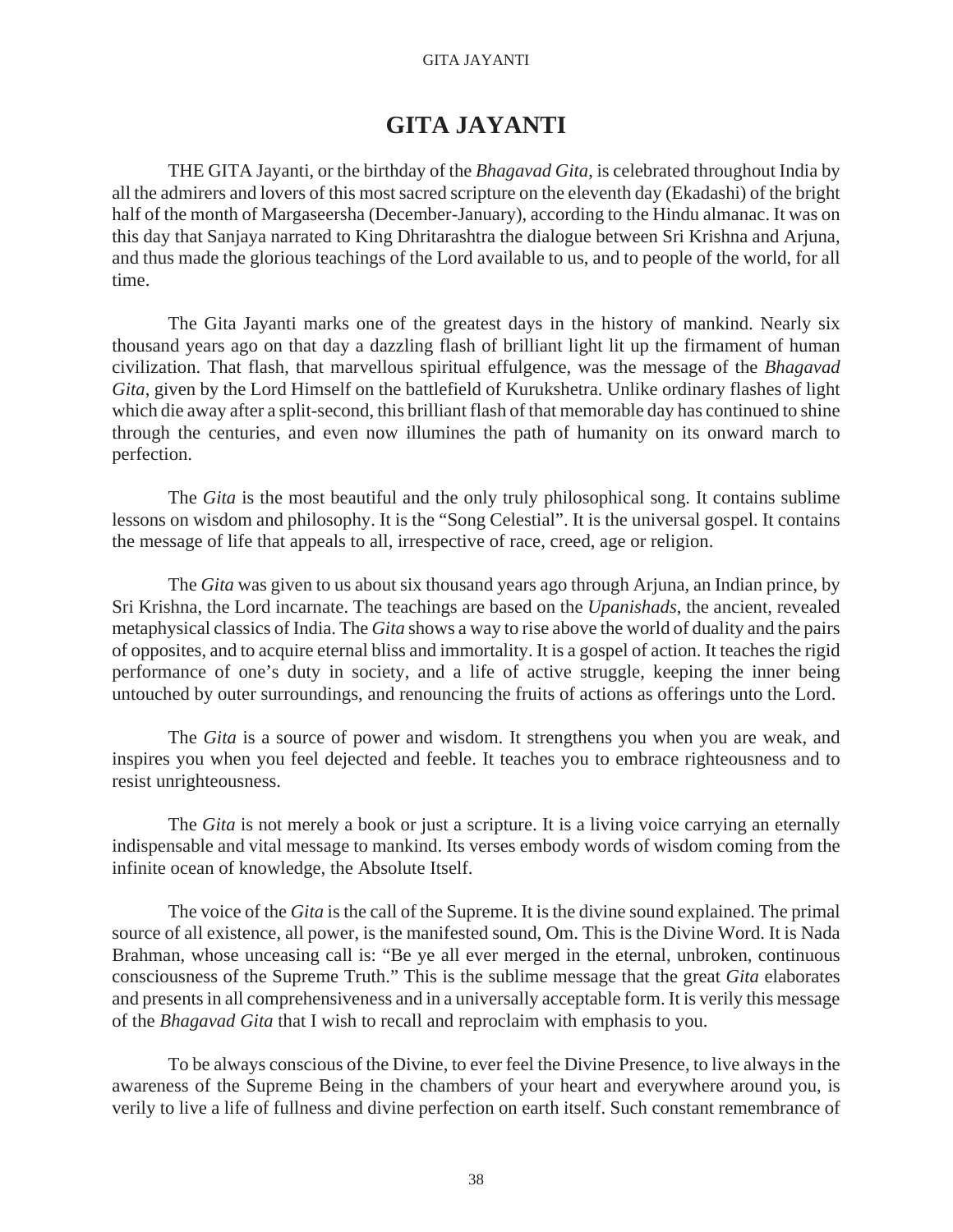God and such an attitude of mind will release you forever from the clutches of Maya and free you from all fear. To forget the Supreme is to fall into Maya. To forget Him is to be assailed by fear. To live in unbroken remembrance of the Supreme Truth is to remain always in the region of Light, far beyond Maya's reach.

Mark carefully how the *Gita* stresses again and again this lofty message. The Lord declares: "Keep thou thy mind in Me, in Me place thy reason".

In another verse He says: "Therefore, at all times remember Me and fight. You will surely attain Me, having thus offered yourself".

And yet again: "Perform thou action, remaining united with Me at heart".

The *Gita* guides you to glory with the watchwords: "Be thou divine-minded, devoted to Me as your goal, and let your subconscious mind be divine".

The Lord gives the following firm assurance also: "I become the saviour from this mortal world for those whose minds are set on Me".

Such is the most illuminating message of the *Gita*, seeking to lead man to a life of perfection even while performing his ordained role here. Long has this message been neglected by man. Forgetting the Lord, the world has turned towards sense indulgence and mammon. A terrible price has been paid. O man, enough of this forgetfulness! The Lord has warned you against heedlessness: "If, out of egoism, thou wilt not hear, then thou shalt perish".

It is a matter of great regret that many young men and women of India know very little of this most unique scripture. One cannot consider oneself as having attained a good standard of education if one does not have a sound knowledge of the *Srimad Bhagavad Gita*. All post-graduate knowledge, all research in universities is mere husk or chaff when compared to the wisdom of the *Gita*.

Live in the spirit of the teachings of the *Gita*. Mere talks or lectures will not help you in any way. Become a practical "man-of-the-*Gita*".

The *Gita* may be summarised in the following seven verses:

1. "Uttering the one-syllabled Om, the Brahman, and remembering Me, he who departs, leaving the body thus, attains the Supreme Goal".

2. "It is meet, O Lord, that the world delights and rejoices in Thy praise; the demons fly in fear to all quarters, and all the hosts of Siddhas bow to Thee!"

3. "With hands and feet everywhere, with eyes, heads and mouths everywhere, with ears everywhere, He exists in the world, enveloping all".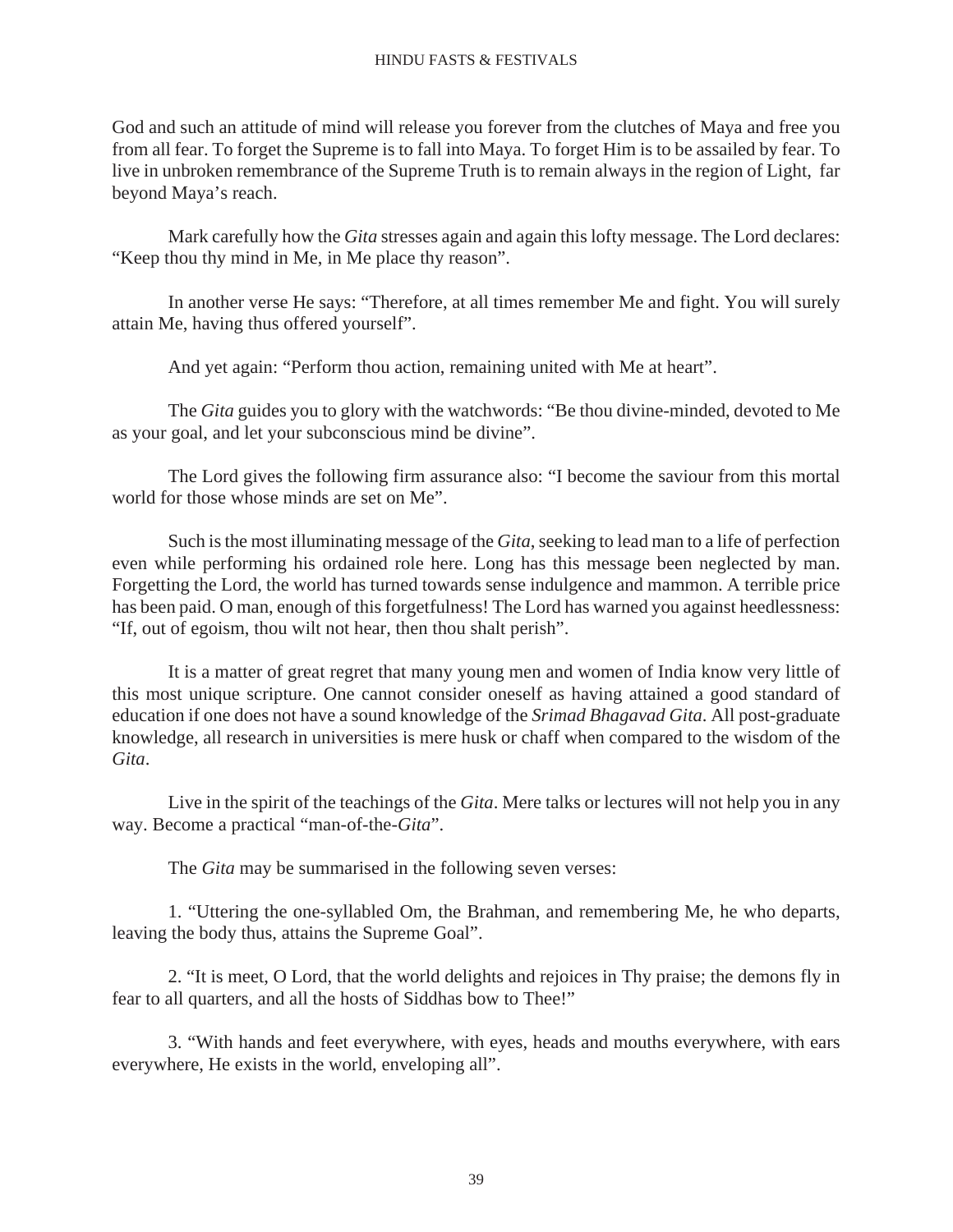4. "Whosoever meditates on the omniscient, ancient ruler of the whole world, minuter than an atom, the supporter of all, of form inconceivable, effulgent like the sun, such a one goeth beyond the darkness of ignorance".

5. "They, the wise, speak of the indestructible Asvattha, having its roots above and branches below, whose leaves are the metres or hymns; he who knows it is a knower of the *Vedas*".

6. "And I am seated in the hearts of all; from Me are memory and knowledge, as well as their absence. I am verily that which has to be known by all the *Vedas*; I am indeed the author of Vedanta, and the knower of the *Vedas* am I".

7. "Fix thy mind on Me; be devoted to Me; sacrifice to Me; bow down to Me; having thus united thy whole Self with Me, taking Me as the Supreme Lord, thou shalt verily come to Me".

Read the whole of the *Gita* on Sundays and other holidays. Study carefully again and again the verses in the second discourse, which deal with the state of the Sthitaprajna (a perfected Yogi and sage). Also study the eight nectarine verses in the twelfth discourse.

The study of the *Gita* alone is sufficient for the purpose of scriptural study. You will find in it a solution to all your problems. The more you study it with devotion and faith, the deeper will your knowledge become, the more penetrative would be your insight, and the clearer your thinking. Even if you live in the spirit of one verse of the Gita, all your miseries will come to an end and you will attain the goal of life—immortality and eternal peace.

None but the Lord can bring out such a marvellous and unprecedented book, which grants peace to its readers, and which guides them in the attainment of supreme bliss.

The teachings of the *Gita* are broad, sublime and universal. They do not belong to any particular cult, sect, creed, age, place or country. They are meant for all. They are within the reach of all. The Gita has a message for the solace, peace, freedom, salvation and perfection of all human beings.

At the Sivananda Ashram, Rishikesh, the holy and auspicious Gita Jayanti is observed every year on a grand scale:

1. All the aspirants wake up at 4 am and do meditation on the Lord.

2. From sunrise to sunset there is unbroken recitation of the *Gita*. The Samputa-method is used, that is, before and after each verse of the *Gita*, the following Samputa is recited:

*Sarva dharmaan parityajya maamekam sharanam vraja; Aham twa sarvapaapebhyo mokshayishyaami maa shucha.*

Thus, between two verses of the *Gita*, this verse is recited twice. This is an extremely efficacious method of earning the Grace of the Lord and the *Gita*, the Mother.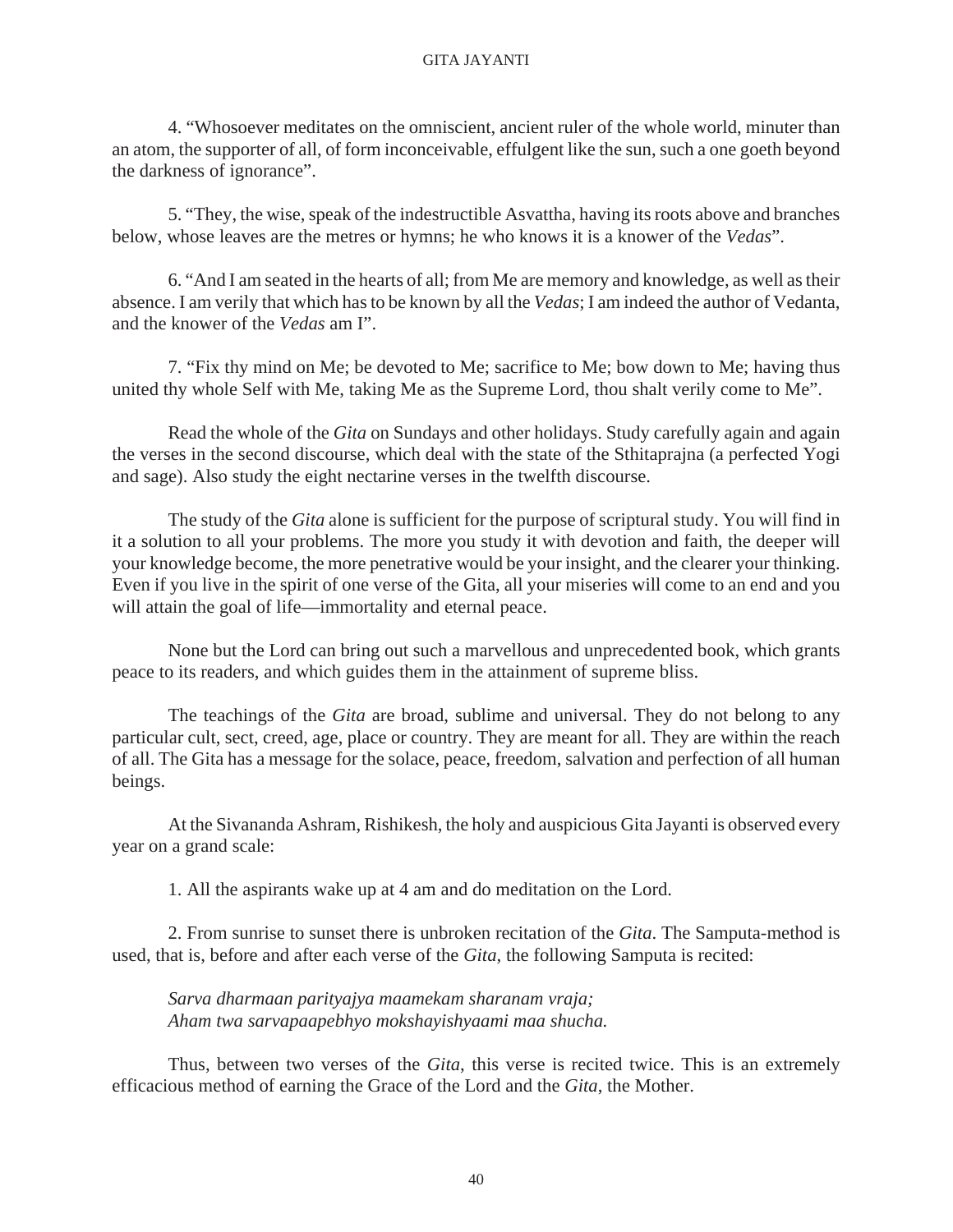### HINDU FASTS & FESTIVALS

3. All spiritual aspirants fast the whole day (it is also the Ekadashi).

4. Various competitions are held, especially for small children to manifest their talents in the recitation of the *Gita*. In the case of the slightly older children, they are given a chance to discourse upon the *Gita*. This is a wonderful way to of encourage children to study this sacred scripture.

5. In the evening, a special Satsang is held at which learned scholars, Yogis and Sannyasins discourse upon the the holy scripture.

6. Leaflets, pamphlets and books containing the teachings of the *Gita*, as also translations of the holy scripture, are distributed.

Take a resolve on Gita Jayanti that you will read at least one discourse of the Gita daily. Recite the Fifteenth Discourse before taking your meals. This is done at the Sivanandashram.

Keep a small pocket-sized edition of the *Gita* with you at all times. Mark a few verses in it which inspire you. Everyday, while you are waiting for your bus or train, or whenever you have a little leisure, pull out the book and read these verses. You will be ever inspired.

May you all lead the life taught by the *Gita*! May the *Gita*, the blessed Mother of the *Vedas*, guide and protect you! May it nourish you with the milk of the ancient wisdom of the *Upanishads*!

Glory to Lord Krishna, the Divine Teacher! Glory to Sri Vyasa, the poet of poets, who composed the *Gita*! May his blessings be upon you all!

# **HANUMAN JAYANTI**

*Yatra yatra raghunatha kirtanam; Tatra tatra kritha masthakanjalim; Bhaspavaari paripurna lochanam; Maarutim namata raakshasanthakam*

**MEANING**: "We bow to Maruti, Sri Hanuman, who stands with his palms folded above his forehead, with a torrent of tears flowing down his eyes wherever the Names of Lord Rama are sung".

SRI HANUMAN is worshipped all over India—either alone or together with Sri Rama. Every temple of Sri Rama has the *murti* or idol of Sri Hanuman. Hanuman is the Avatara of Lord Shiva. He was born of the Wind-God and Anjani Devi. His other names are Pavanasuta, Marutsuta, Pavankumar, Bajrangabali and Mahavira.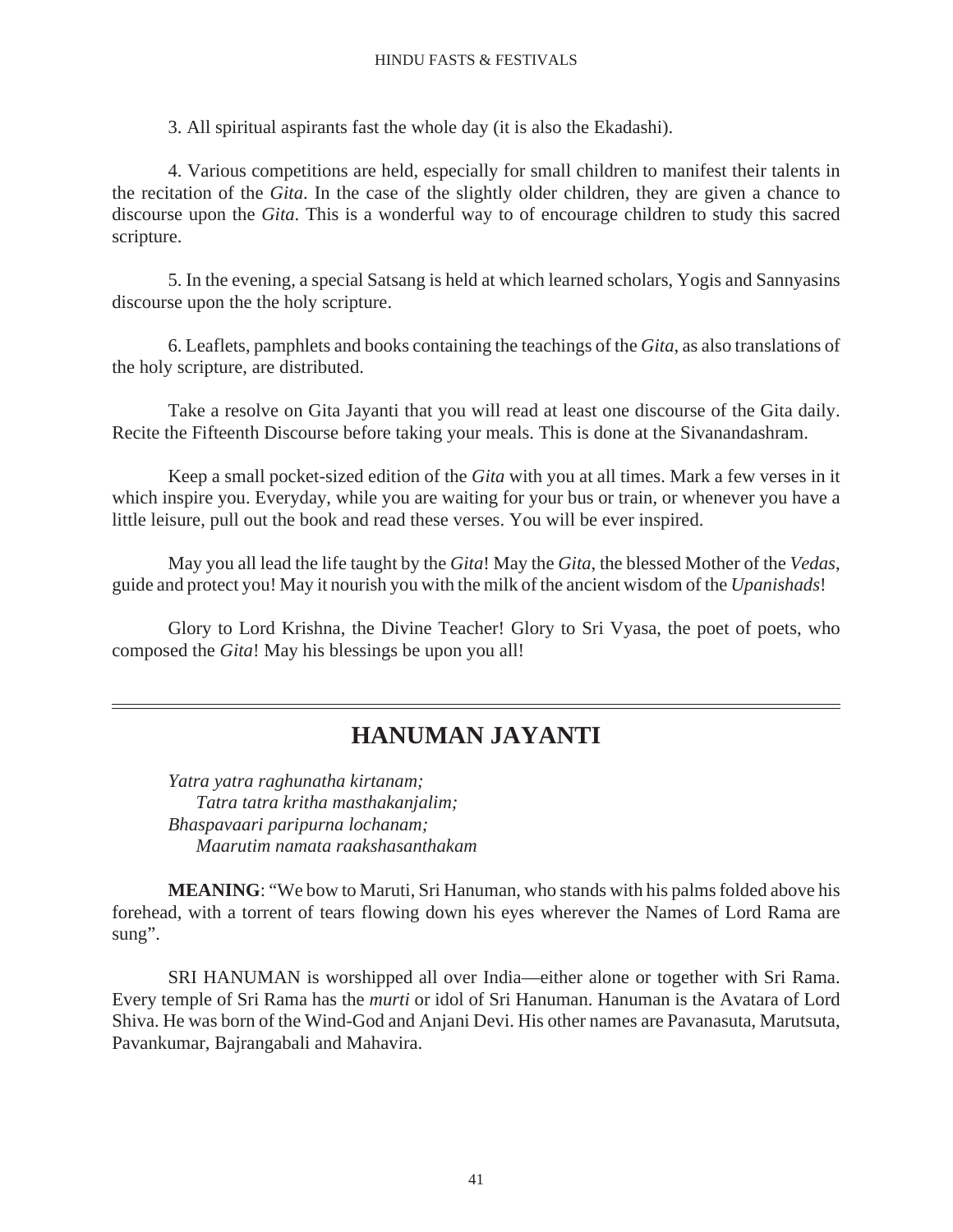### HANUMAN JAYANTI



### LORD HANUMAN Om Sri Hanumate Namah

He is the living embodiment of Ram-Nam. He was an ideal selfless worker, a true Karma Yogi who worked desirelessly and dynamically. He was a great devotee and an exceptional Brahmachari or celibate. He served Sri Rama with pure love and devotion, without expecting any fruit in return. He lived to serve Sri Rama. He was humble, brave and wise. He possessed all the divine virtues. He did what others could not do—crossing the ocean simply by uttering Ram-Nam, burning the city of Lanka, and bringing the *sanjeevini* herb and restoring Lakshmana to life again. He brought Sri Rama and Lakshmana from the nether world after killing Ahiravana.

He had devotion, knowledge, spirit of selfless service, power of celibacy, and desirelessness. He never boasted of his bravery and intelligence.

He said to Ravana, "I am a humble messenger of Sri Rama. I have come here to serve Rama, to do His work. By the command of Lord Rama, I have come here. I am fearless by the Grace of Lord Rama. I am not afraid of death. I welcome it if it comes while serving Lord Rama."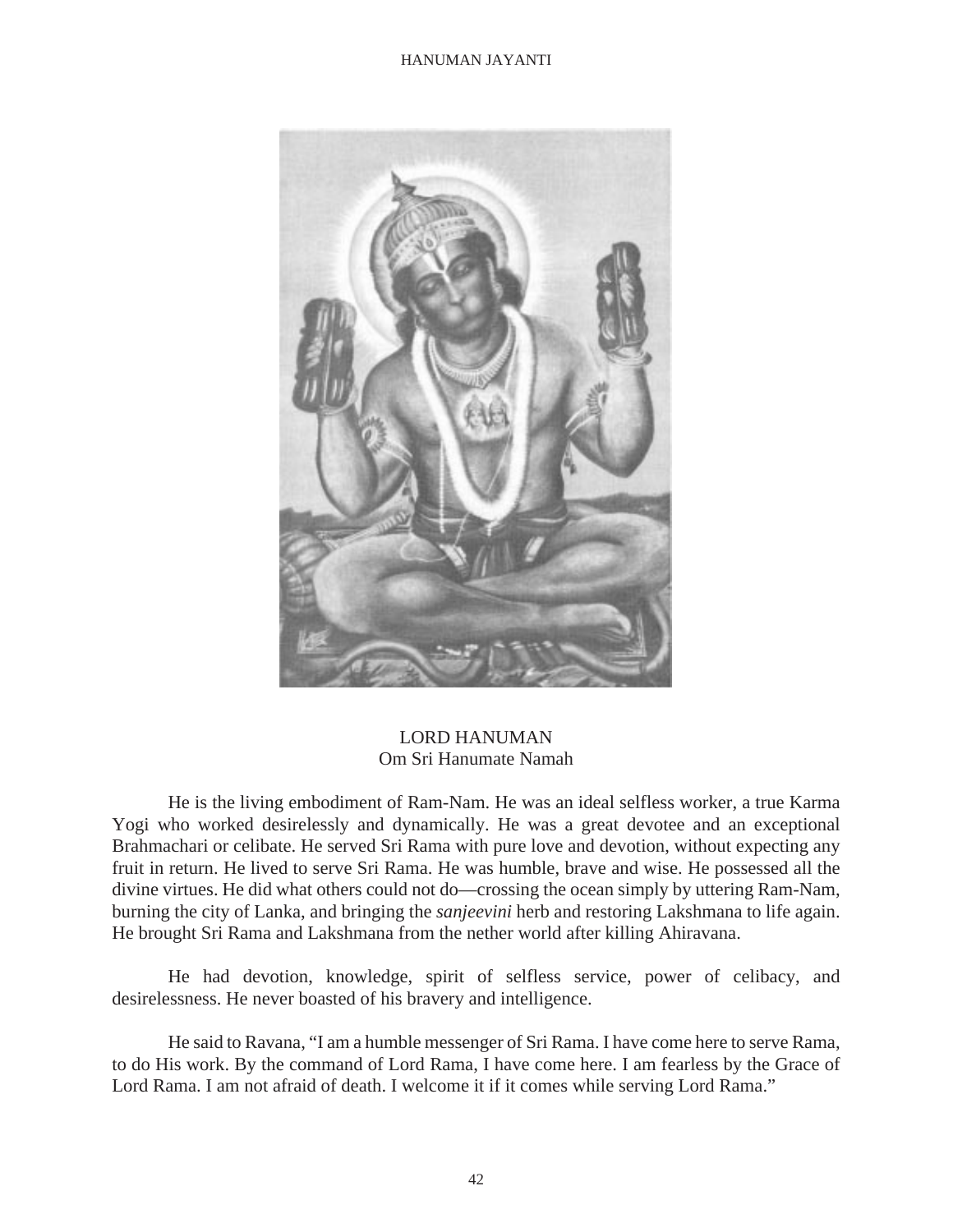Mark here how humble Hanuman was! How very devoted he was to Lord Rama! He never said, "I am the brave Hanuman. I can do anything and everything."

Lord Rama Himself said to Sri Hanuman, "I am greatly indebted to you, O mighty hero! You did marvellous, superhuman deeds. You do not want anything in return. Sugriva has his kingdom restored to him. Angada has been made the crown prince. Vibhishana has become king of Lanka. But you have not asked for anything at any time. You threw away the precious garland of pearls given to you by Sita. How can I repay My debt of gratitude to you? I will always remain deeply indebted to you. I give you the boon of everlasting life. All will honour and worship you like Myself. Your *murti* will be placed at the door of My temple and you will be worshipped and honoured first. Whenever My stories are recited or glories sung, your glory will be sung before Mine. You will be able to do anything, even that which I will not be able to!"

Thus did Lord Rama praise Hanuman when the latter returned to Him after finding Sita in Lanka. Hanuman was not a bit elated. He fell in prostration at the holy feet of Lord Rama.

Lord Rama asked him, "O mighty hero, how did you cross the ocean?"

Hanuman humbly replied, "By the power and glory of Thy Name, my Lord."

Again the Lord asked, "How did you burn Lanka? How did you save yourself?"

And Hanuman replied, "By Thy Grace, my Lord."

What humility Sri Hanuman embodied!

There are many who want wealth in return for their services. Some do not want wealth, but they cannot resist name and fame. Others do not want any of these, but they want approbation. Still others want nothing, but they boast of their deeds. Hanuman was above all these. That is why he is recognised as an ideal Karma Yogi and an unsurpassed adept in Bhakti. His life is full of object lessons. Everyone should try his best to follow the noble example of Hanuman.

His birthday falls on Chaitra Shukla Purnima (the March-April full moon day).

On this holy day worship Sri Hanuman. Fast on this day. Read the *Hanuman Chalisa*. Spend the whole day in the Japa of Ram-Nam. Sri Hanuman will be highly pleased and will bless you with success in all your undertakings.

Glory to Hanuman! Glory to his Lord, Sri Rama!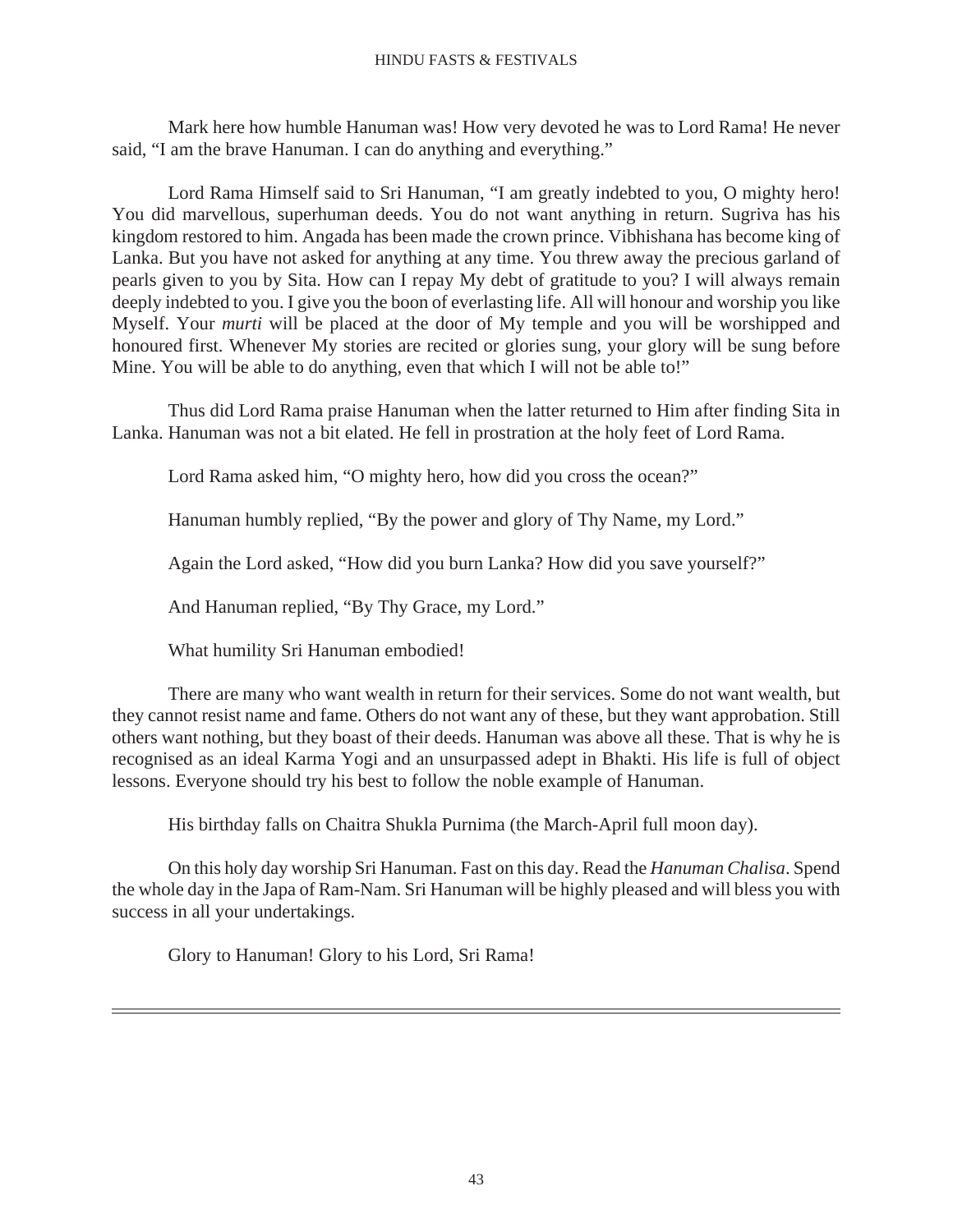### KRISHNA JANMASHTAMI

# **KRISHNA JANMASHTAMI**

THIS IS THE birthday of Lord Krishna, the eighth Divine Incarnation. It falls on the 8th day of the dark half of the month of Bhadrapada (August-September). This is one of the greatest of all Hindu festivals. Lord Krishna was born at midnight. A twenty-four hour fast is observed on this day, which is broken at midnight.

Temples are decorated for the occasion. Kirtans are sung, bells are rung, the conch is blown, and Sanskrit hymns are recited in praise of Lord Krishna. At Mathura, the birthplace of Lord Krishna, special spiritual gatherings are organised at this time. Pilgrims from all over India attend these festive gatherings.

The Lord appeared when the moon entered the house of Vrishabha at the constellation of the star Rohini, on Wednesday, the 8th day of the second fortnight of the month of Sravana, which corresponds to the month of Bhadrapada Krishnapaksha according to the Barhaspatyamana, in the year of Visvavasu, 5,172 years ago (from 1945), which means 3227 B.C.

Study the *Bhagavatam* and the *Pancharatras*, which are equal to the *Upanishads*. You will know all about the glory of Lord Krishna, His Lilas and superhuman deeds. The eighth Avatara, Krishna, who has become the Beloved of India and the world at large, had a threefold objective: to destroy the wicked demons, to play the leading role in the great war fought on the battlefield of Kurukshetra (where he delivered His wonderful message of the *Gita*) and to become the centre of a marvellous development of the Bhakti schools of India.

There is no true science except devotion to Lord Krishna. That man is wealthy indeed who loves Radha and Krishna. There is no sorrow other than lack of devotion to Krishna. He is the foremost of the emancipated who loves Krishna. There is no right course, except the society of Sri Krishna's devotees. The Name, virtues and Lilas (divine pastimes) of Krishna are the chief things to be remembered. The Lotus Feet of Radha and Krishna are the chief objects of meditation.

Sri Krishna is the ocean of bliss. His soul-stirring Lilas, which are the wonder of wonders, are its waves. The honeyed music of His flute attracts the minds of His devotees from all three regions. His unequalled and unsurpassed wealth of beauty amazes the animate and the inanimate beings. He adorns His friends with His incomparable love.

His palms bear the signs of a lotus and discus, the right sole of His feet of a flag, lotus, thunderbolt, an iron goad, barley seed, and the Swastika. His left sole has the rainbow, triangle, water-pot, crescent, sky, fish, and a cow's footprint. His Form is composed of condensed universal consciousness and bliss. His Body pervades the entire cosmos.

Devotion is the only means of attaining Lord Krishna. Bhakti kindles love for the Lord. When love is directed towards Krishna, man is freed from the bondage of the world.

Though Lord Krishna appeared in a human body, He had a divine body not composed of the five elements. He did not take any birth here in the usual sense of the term. He did not die. He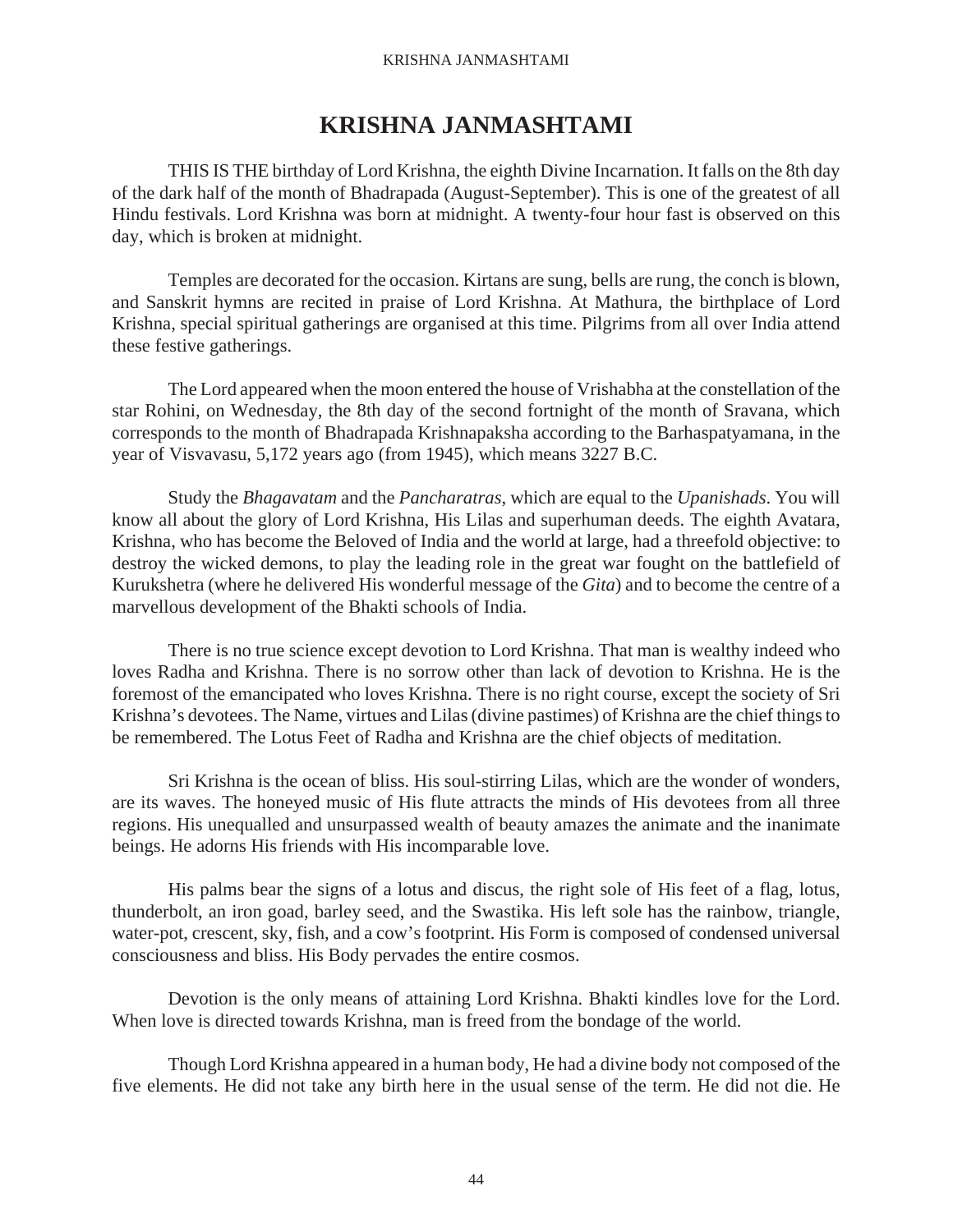appeared and disappeared through His Yoga Maya as He has declared in the *Gita*. This is a secret, known only to His devotees, Yogis and sages.

His enchanting form with flute in hand is worshipped in myriads of homes in India. It is a form to which is poured out devotion and supreme love from the hearts of countless devotees not only in India but also in the West. Millions of spiritual seekers worship Him and repeat His Mantra, *Om Namo Bhagavate Vasudevaya*.

Lord Krishna was great in knowledge, great in emotion, great in action, all at once. The scriptures have not recorded any life more full, more intense, more sublime and grander than the life of Sri Krishna.

Krishna has played various roles during His stay in the world. He was Arjuna's charioteer. He was an excellent statesman. He was a master musician; he gave lessons even to Narada in the art of playing the *veena*. The music of His flute thrilled the hearts of the Gopis and everyone else. He was a cowherd in Brindavan and Gokul. He exhibited miraculous powers even as a child. He killed many demons. He revealed His Comic Form to His mother, Yasoda. He performed the Rasa Lila, the secret of which can only be understood by devotees like Narada, Gauranga, Radha and the Gopis. He taught the supreme Truth of Yoga, Bhakti and Vedanta to Arjuna and Uddhava. He had mastered every one of the sixty-four fine arts. For all these reasons He is regarded as a full and complete manifestation of God.

Incarnations of God appear for special reasons under special circumstances. Whenever there is much unrighteousness, whenever confusion and disorder set in on account of unrighteousness and baffle the well-ordered progress of mankind, whenever the balance of human society is upset by selfish, ruthless and cruel beings, whenever irreligion and unrighteousness prevail, whenever the foundations of social organisations are undermined, the great Incarnation of God appears in order to re-establish righteousness and to restore peace.

An Incarnation is the descent of God for the ascent of man. A ray from the Cosmic Being in His potential state of manifestation descends on earth with mighty powers to keep up the harmony of the universe. The work done by the Incarnation of God and His teachings produce a benign influence on human beings and help them in their upward divine unfoldment and Self-realisation.

The Incarnation comes to reveal the divine nature of man and makes him rise above the petty materialistic life of passion and egoism.

The greatest manifestations are called Incarnations proper. Rishis, Munis, prophets, sons of God and messengers of God are minor manifestations.

The Incarnations usually come with their particular or favourite groups or companions. Lord Rama came with Lakshmana, Bharata and Shatrughna. Lord Krishna came with Balarama, Devas and Rishis. Sanaka came with Sanandana, Sanatkumara and Sanatsujata. Some, like Sri Shankara and Ramanuja, come as teachers and spiritual leaders. Some, like Chaitanya, are born to instill devotion in the hearts of people and turn their minds towards God. The Incarnations proper, like Krishna, come only when there is widespread catastrophe in the world.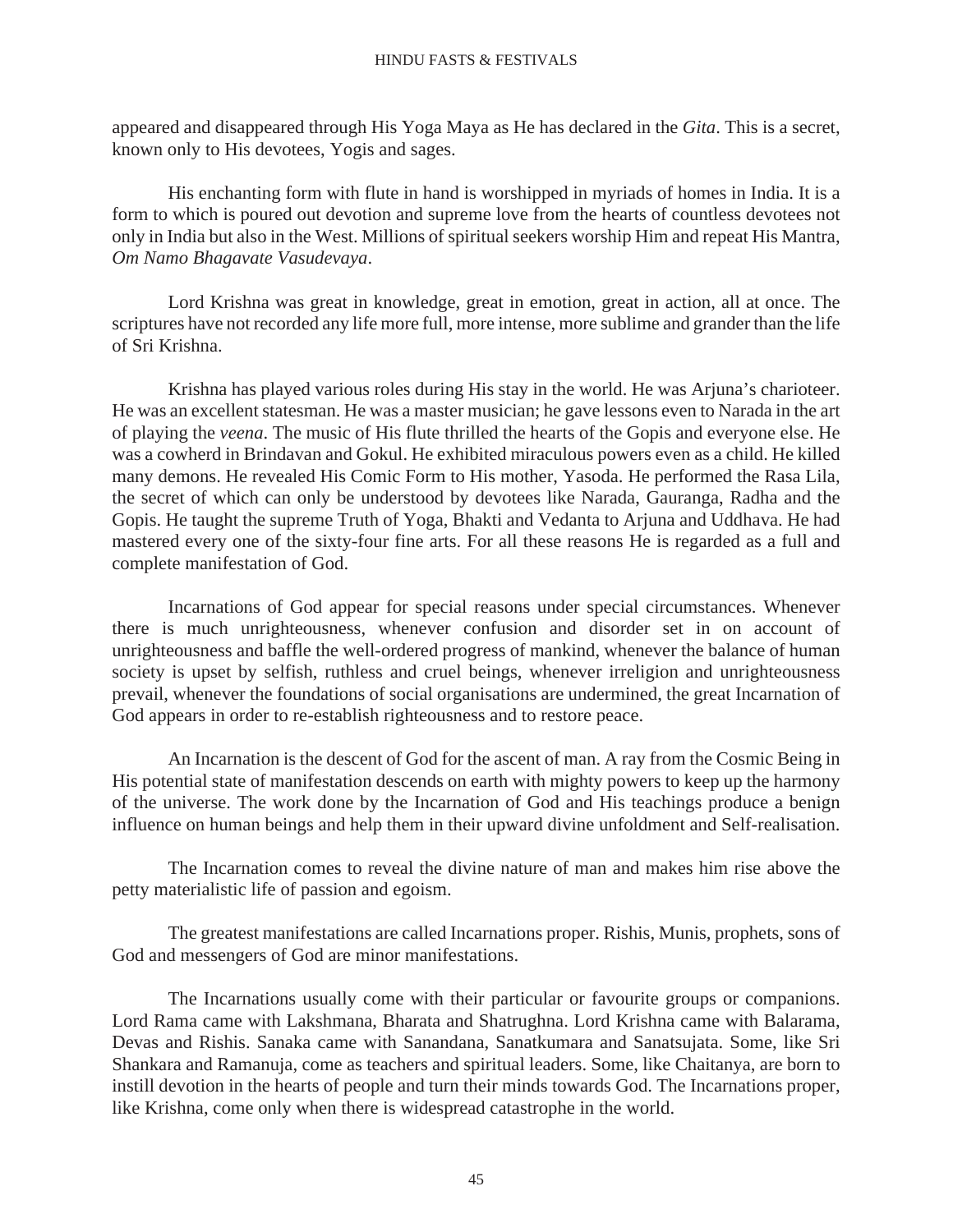#### KRISHNA JANMASHTAMI



### **LORD KRISHNA** Om Namo Bhagavate Vasudevaya

On the holy Krishna Janmashtami, the ladies in South India decorate their houses beautifully, ready to welcome the Lord. They prepare various sweetmeats and offer them to the Lord. Butter was Krishna's favourite, and this is also offered. From the doorway to the inner meditation room of the house the floor is marked with a child's footprints, using some flour mixed with water. This creates the feeling in them that the Lord's own Feet have made the mark. They treat the day as one of very great rejoicing. There is recitation of the *Bhagavatam*, singing and praying everywhere.

The Janmashtami is celebrated at the Sivananda Ashram, Rishikesh, with the following programme of intense spiritual activity:

1. During the preceding eight days, Japa of *Om Namo Bhagavate Vasudevaya* is done intensely.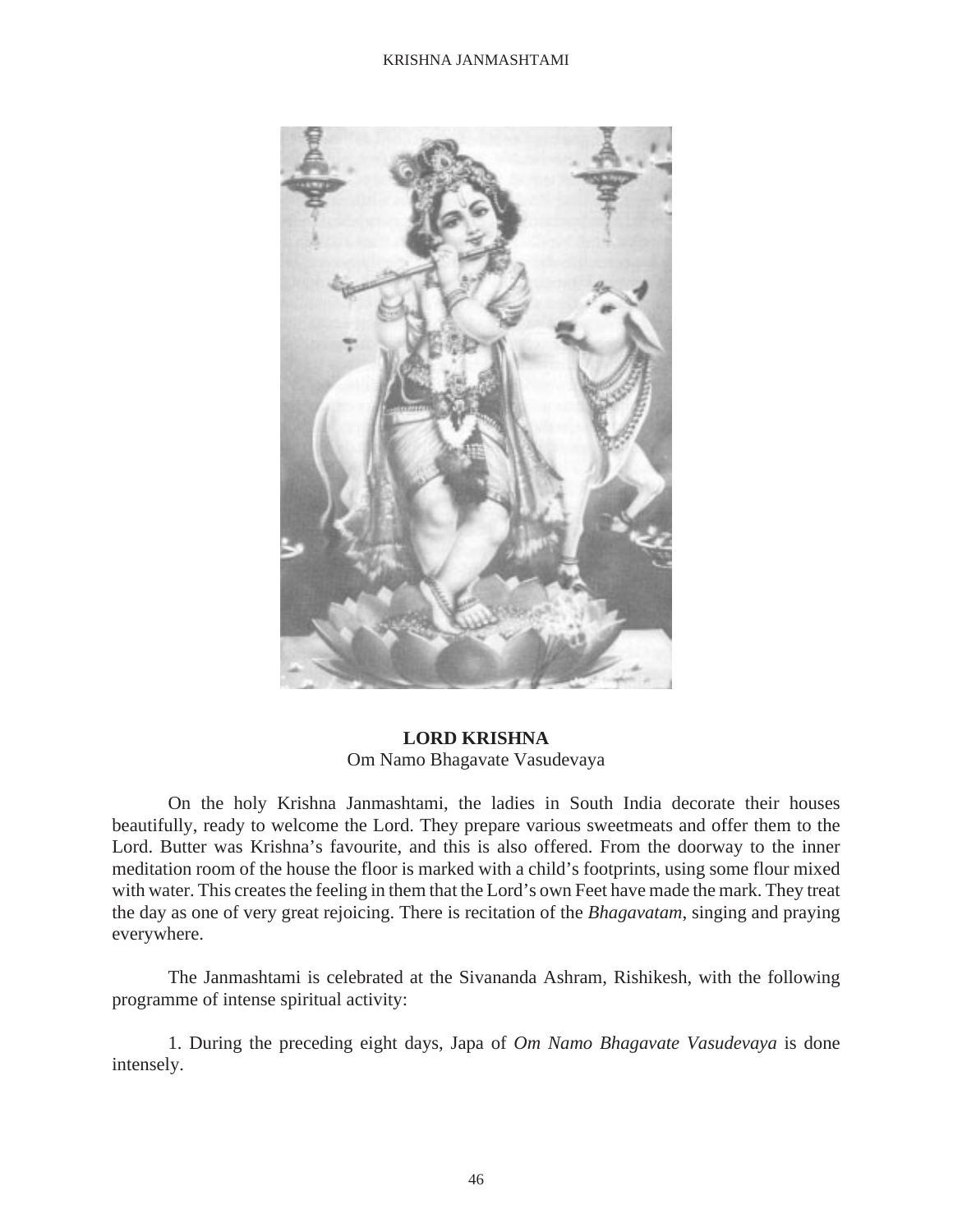2. Those who can, will recite the *Bhagavatam* during this period. Others will listen to it being recited.

3. On the birthday itself everyone fasts and spends the whole day in holy communion.

4. Everyone greets others with the holy Mantra, *Om Namo Bhagavate Vasudevaya*.

5. A grand *havan* is performed on that day.

6. There is continuous Satsang from 4a.m. early in the morning till night. Yogis, Sannyasins and learned men discourse upon the glorious life and teachings of the Lord.

7. From sunset people assemble in the elaborately decorated temple and sing the Lord's Names and glories.

8. Many hymns and portions of the *Bhagavatam*, especially the *Gopika Geetam*, are recited.

9. Towards midnight, there is a grand worship of Lord Krishna. The Lord is bathed with milk while His Name is chanted 108 times.

10. This worship concludes with offerings of flowers, waving of lights (Arati), and reading of that portion of the *Bhagavatam* which deals with the birth of Krishna. This synchronises with midnight, the hour of the Lord's birth, at which time the murti of the Lord is rocked in a beautifully decorated cradle. After this item, all the assembled devotees partake of the holy *prasad* or sacrament, and then retire, filled with the Grace and blessings of Lord Krishna.

If you cannot read the whole of the *Srimad Bhagavatam* during these days, at least you should recite the following four most important verses from the book. The leading two verses and the closing verse are the prologue and the epilogue respectively:

"Hear from Me the most secret knowledge coupled with the essential experience and its component parts.

"May you realise by My Grace, the knowledge of Myself and what form, qualities and actions I am endowed with.

1. "Before creation I alone existed. There was nothing, neither existence nor non-existence. I am that which remains after dissolution.

2. "Understand that to be Maya or illusion which is devoid of any purpose, which is not to be found in the Self and which is unreal like light and darkness.

3. "As the primary elements are amalgamated, with one another and also separate from one another at the same time, so I pervade the whole universe and am also separate from it.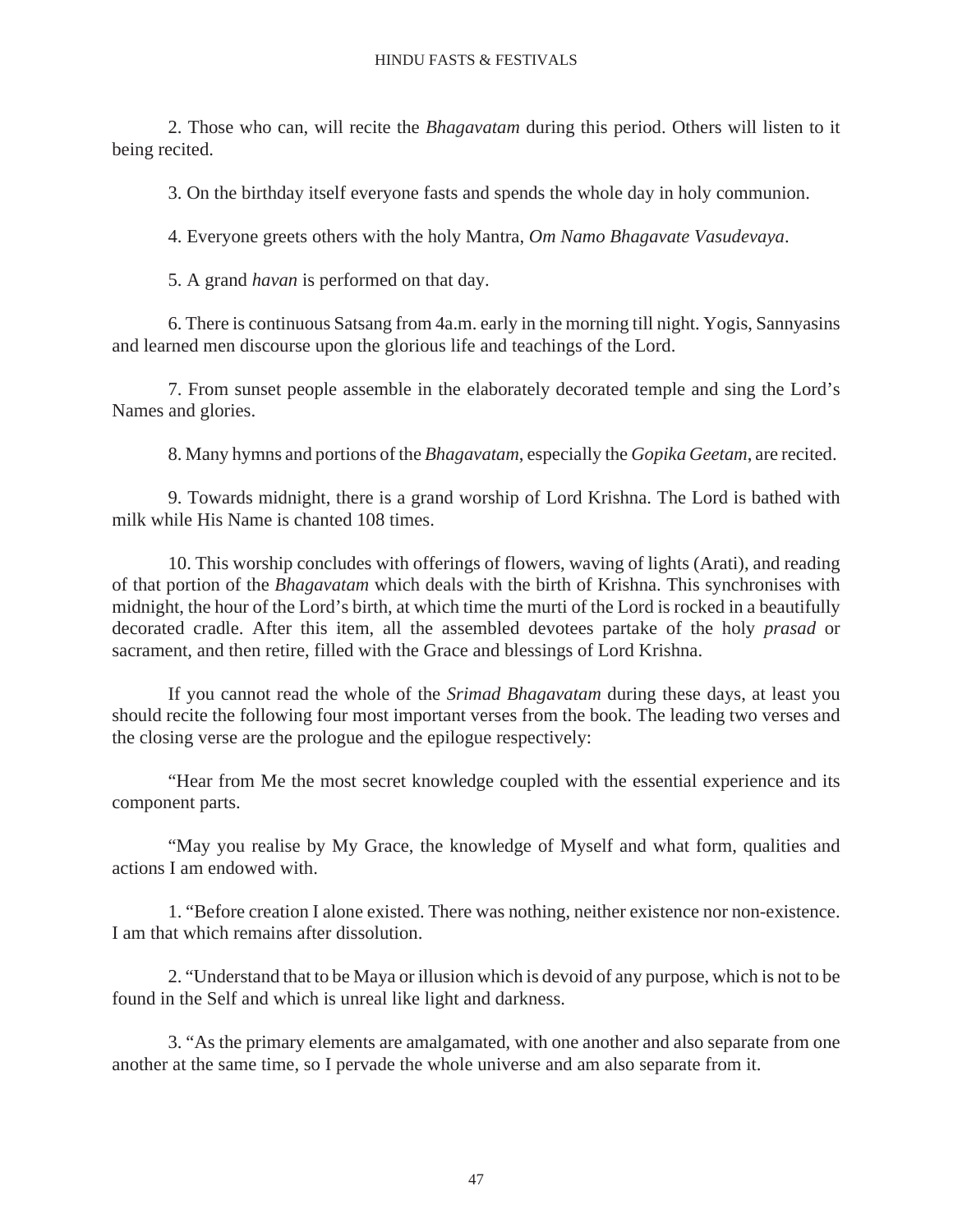4. "The aspirant should, by the method of positive and negative, know that thing which exists always and everywhere.

"Experience this truth through the highest superconscious state so that you will not be disturbed even by illusory objects".

There is another beautiful verse in the *Bhagavatam* which you can recite daily: "In days of yore, the Lord, born of Devaki, brought up in the house of Yasoda, killed the wicked Putana of illusive form and lifted the Govardhana hill, killed Kamsa and the sons of the Kuru race, and protected the sons of Kunti. Thus is recited the essence of the ancient *Bhagavat Purana* consisting of the nectarine stories of the deeds of Lord Krishna".

May the blessings of Lord Krishna and Sri Radha be upon you all!

# **SHANKARA JAYANTHI**

*Guru charanam, bhaja charanam, Satguru charanam, bhava haranam. Maanasa bhajare, guru charanam, Dustara bhava saagara taranam. Guru maharaaj guru jaya jaya, Para brahma satguru jaya jaya*

RELIGION IS realisation; it is not mere learning—this is the divine message which stands deeply in the minds of every Hindu. This is not a mere fancy. This is not a mental conception. This is not a stretch of imagination. It is not a coinage of the brain. Nor is it a decision arrived at by vehement vituperation and incongruent argumentation promulgated by an ordinary intellectual prodigy.

This is the assertion of Shankara, India's greatest philosopher-saint, the incarnation of Lord Shiva, reverently known as Srimath Adi Shankaracharya.

What can we take him for except the Lord Himself, who proclaims authoritatively and undauntedly: "I am the Self of all; I am the all; I am transcendent; I am one without a second; I am the Absolute; I am the infinite Consciousness; I am homogeneous bliss".

Shankara is our Vedanta Guru. He was God incarnate. He was born at a time when Indian thought and culture were decaying; when they underwent sore distraction; when ethical glory and the widespread influence of the Buddhistic cult was gradually dying; when there was complete chaos and confusion; when innumerable sects sprang up and, with their own individual doctrines, confounded the masses; when evil social influences and blind superstitions, garbed falsely in the clothes of religion, attracted the credulous masses into a frenzy, and ambushed them into complete ignorance of the ultimate Reality. There were no less than seventy-two cults and sects of this type which carried away people from the right path.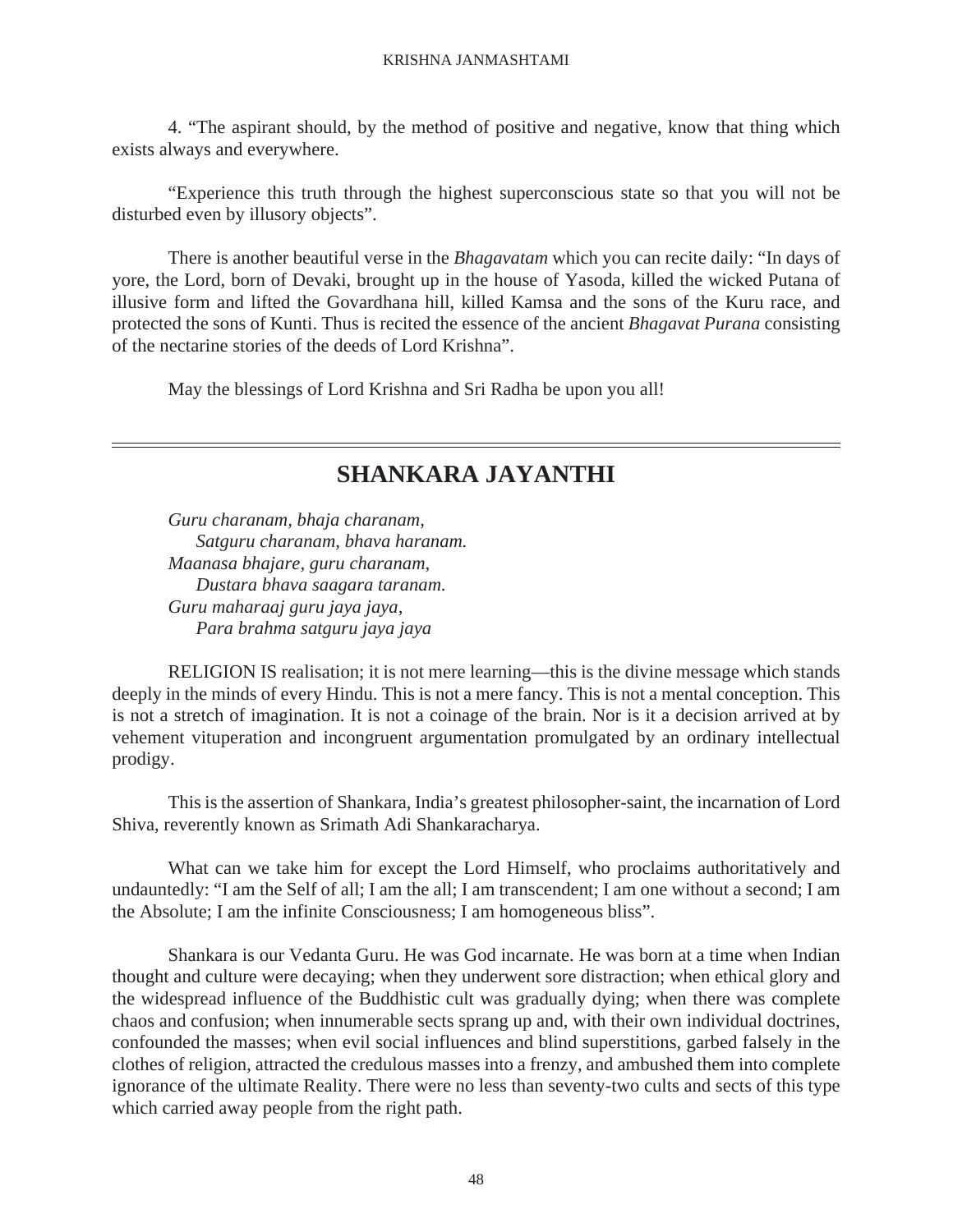#### HINDU FASTS & FESTIVALS



### **BHAGAVAN SHANKARACHARYA**

The Founder of the School of Monistic philosophy, Who is regarded as the Avatara of Lord Shiva.

The advent of Lord Krishna rejuvenated Hindu religion and saved many a soul from complete ruin, souls which would otherwise have subjugated themselves to passivism due to the misinterpretation of the *Vedas* and the *Upanishads.* In the same way, Shankara appeared on earth to deliver very many struggling souls. He set them free, and enlightened them through his peaceful, unostentatious persuasion and loving propaganda. Through his irresistible logic, he planted the triumphant banner of unique intellectual conquest over all other schools of philosophy. Before him, all other theories proved to be phantoms and fallacies.

It was only Shankara who gave the unshakable concrete form to Hinduism and established the unity and purity of enlightened Hindu thought and culture. Superstitions and corrupt practices melted away in no time.

The age-long six systems of theism which were suppressed by the prattlers re-emerged in their original glory only through the concerted efforts of Shankara.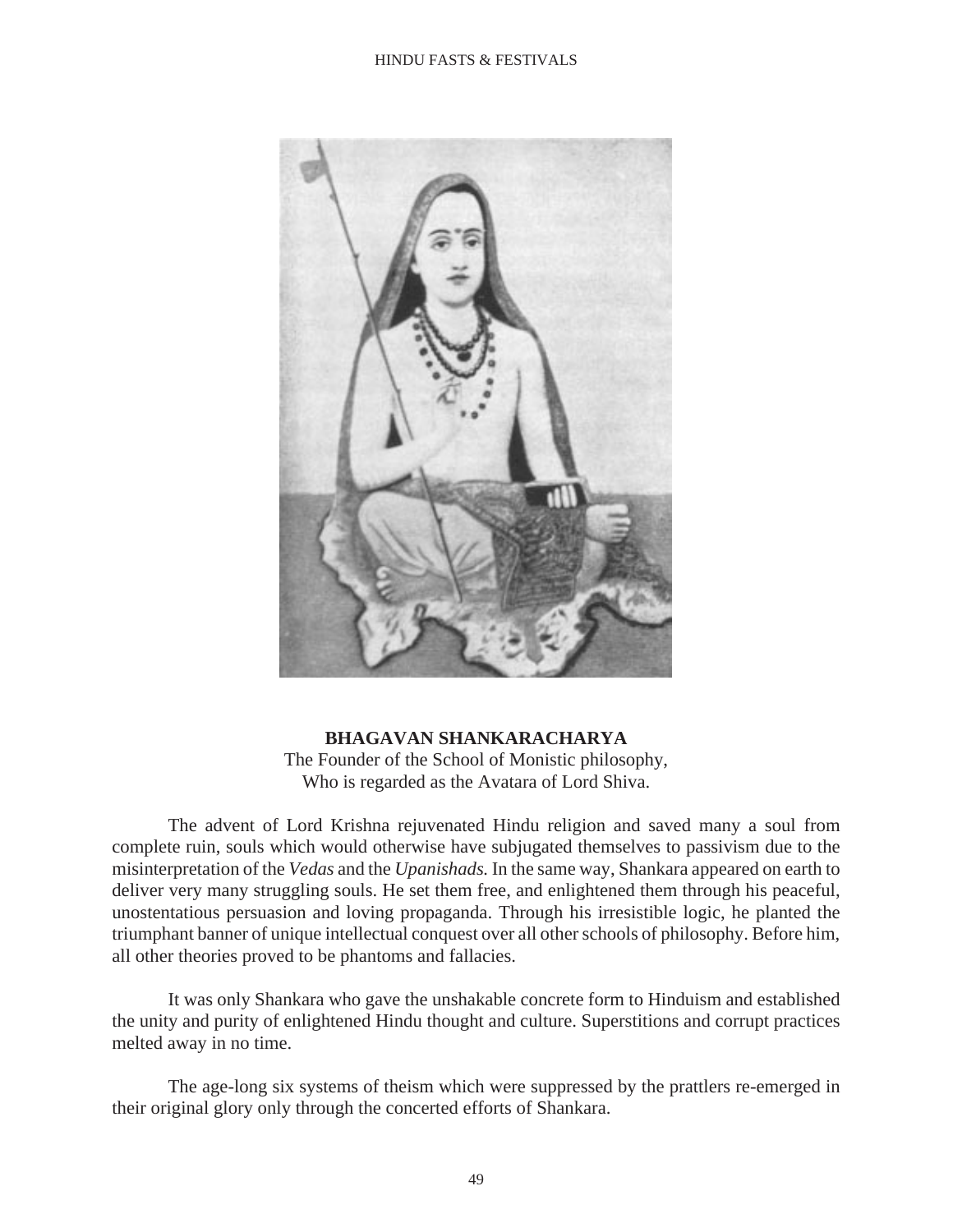#### SHANKARA JAYANTHI

His victory over other systems of philosophy was not due to a stubborn grip onto his own faith and reasoning without considering the pros and cons of others. He had mastered even the minutest intricasies of the other theories. The underlying currents of his thoughts were the foundations of the other systems. It is for this reason alone that his philosophy was recognised with much reverence by all the other schools of thought, despite differences in their superstructure.

The secret of his conquest and the charm therein lay in his most apt and reasonable illustrations in every case. He never based his arguments on theoretical axioms and untestified hypotheses, but entirely on integral experience. Further, all his arguments were based upon the *Vedas* as well, which are genuine and authoritative.

Shankara never entered into hot discussions to substantiate his case or disprove others' theories. With his gigantic intellect he poured out his masterly exposition in simple and clear terms with the same supreme authority of the *Gita, Upanishads* and the *Brahma Sutras,* the self-evident validity of the *Sruti Pramana,* and so on.

Above all, the philosophy of Shankara is not restricted to the highly intellectual. It is within the easy reach of even the layman. With his profound knowledge, all-comprehensive learning, keen intuitive insight and convincing explanations, he has erected the strong edifice of Vedanta, equally accessible to the scholar and the layman. How effectively he prescribed "Bhaja Govindam" to the scholar who was racking his brains in committing various scriptures to memory!

Vedanta is not the only aspect of philosophy he has preached to the world. He has entered the heart of every earnest seeker after truth. He encourages the worship of various forms of the Lord and greatly advocates Bhakti. Without a tinge of partiality to one form or the other, he has composed innumerable hymns, each brimming with devotion and philosophical truth, each inculcating divine ecstasy and perennial joy even in the tender undeveloped mind. His untiring work for the welfare of mankind marks him out as a veritable, dynamic Karma Yogi, too.

At the background of all these, his devotion to his Guru is supermost. Mark what he says: "Any person who realises 'I am That Brahman' through the unparalleled mercy and glance of the Sadguru, loses all feelings of doubt and, with his mind free from illusion, attains liberation even while living in the body". How much efficacy and glory lie in devotion to the Guru!

Shankara Jayanthi falls on the 5th day of the bright half of Vaisakh (May-June). On this day, study his works, pray and meditate. May you be showered with his blessings!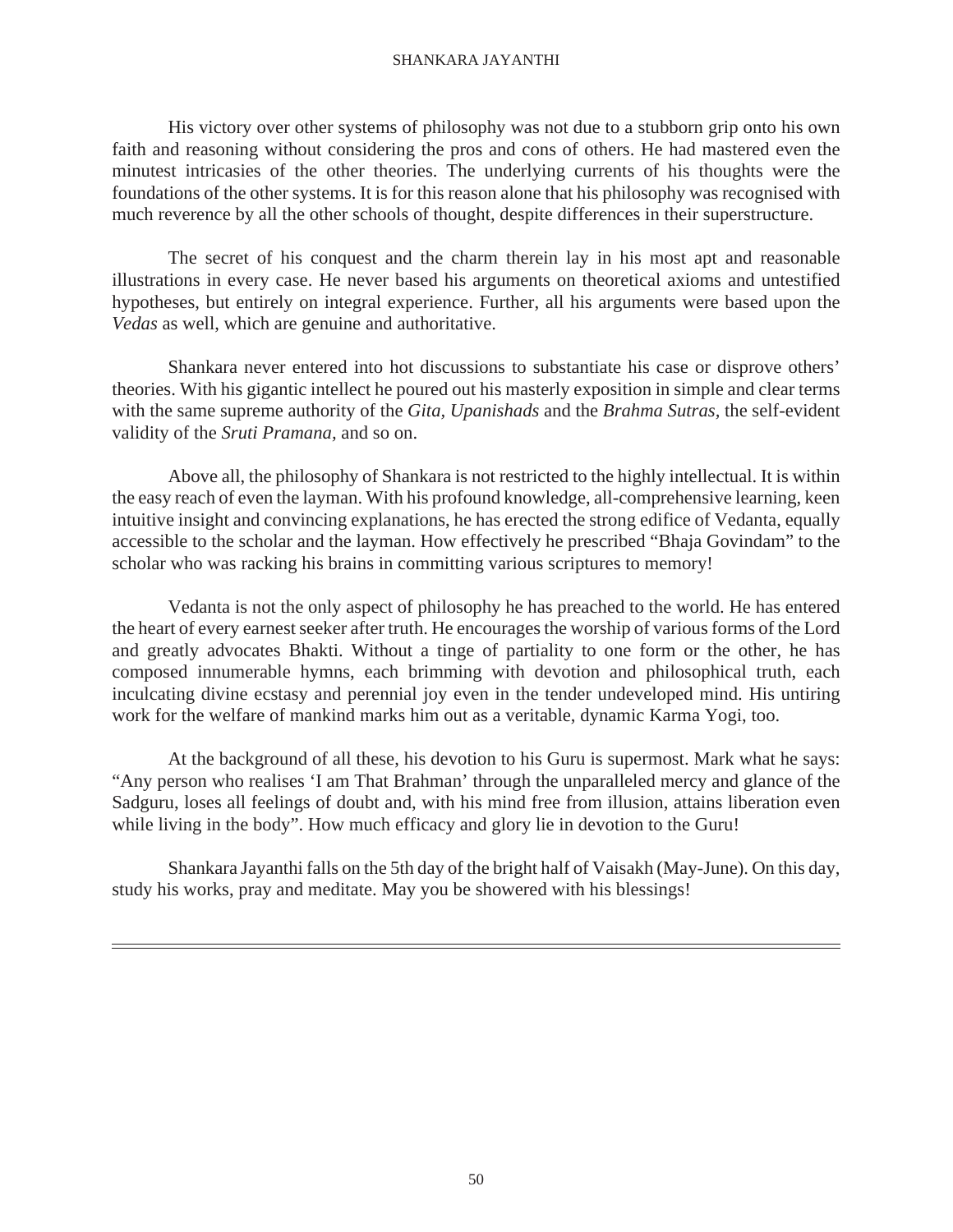## **SKANDA SASHTI**

PROSTRATIONS and humble salutations to Lord Subramanya, the Supreme Being, who is the ruler of this universe, who is the indweller of our hearts, who is the second son of Lord Siva, who is the beloved of Valli and Deivayanai, who bestows boons easily on His devotees, who is the embodiment of power, wisdom, love and bliss.

The mighty demon, Tarakasura, had been oppressing the celestials very much. He drove them out from heaven. All the gods then went to Brahma to appeal for help.

Brahma said to the gods, "O Devas, I cannot destroy Taraka, as he has obtained My Grace through severe penance. But let Me give you a suggestion. Get the help of Cupid, the God of Love. Induce him to tempt Lord Siva, who remains absorbed in His Yoga Samadhi. Let Lord Siva unite with Parvati. A powerful son, Lord Subramanya, will be born to them. This son will destroy the demon that harasses you."

Indra, the chief of the gods, thereupon requested Cupid to go with his wife, Rati, and his companion Vasanta (the season of spring), to Mount Kailas, the abode of Siva. Cupid carried out the instruction at once, for it was already springtime. Standing behind a tree, Cupid shot his arrow of passion towards Siva, whilst Parvati was placing some flowers in His hands. The moment their hands met, Siva experienced a distracting feeling. He wondered what it was that disturbed His Yoga. He looked around and saw Cupid crouching behind the tree.

The Lord opened His "third eye", the inner eye of intuition, and Cupid was burnt to ashes by the fire that emanated from it. That is why the God of Love is also called Ananga, which means "bodiless".

After burning Cupid, the Lord ascertained by His Yogic vision that the birth of Lord Subramanya was absolutely necessary to destroy the powerful Taraka. Siva's seed was thrown into the fire which, unable to retain it, threw it into the Ganges, which in turn threw it into a reed forest. This is where Lord Subramanya was born; hence, He is called Saravanabhava—"born in a reed-forest". He became the leader of the celestial hosts and the destroyer of Taraka as Brahma had ordained.

Lord Subramanya is an incarnation of Lord Siva. All incarnations are manifestations of the one Supreme Lord. Lord Subramanya and Lord Krishna are one.

Lord Krishna says in the *Gita*: "....of army generals, I am Skanda".

The Lord manifests Himself from time to time in various names and forms, for the sake of establishing righteousness and subduing the wicked.

Lord Subramanya is a ray born of the Consciousness of Lord Siva. Valli and Deivayanai are His two wives. They represent the power of action and the power of knowledge respectively. He is the easily accessible Godhead in this dark age of ignorance and godlessness. In this He is no different from Hanuman. He gives material and spiritual prosperity and success in every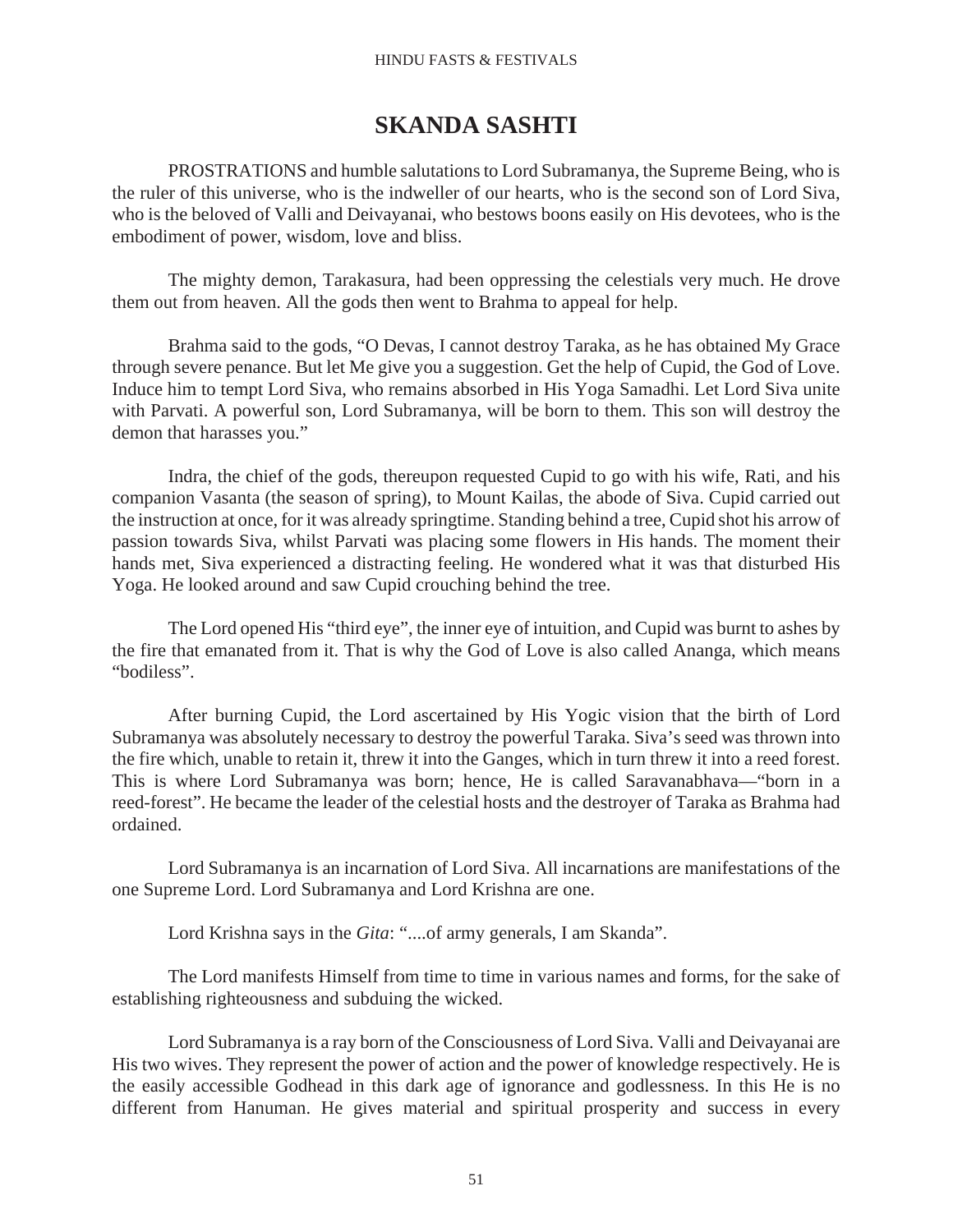undertaking of His devotees, even if they show a little devotion to Him. He is worshipped with great devotion in South India. Lord Subramanya's other names are Guha, Muruga, Kumaresa, Kartikeya, Shanmukha, and Velayudhan.

In His picture, Lord Subramanya holds a spear in His hand, just as Lord Shiva holds the trident. This is an emblem of power. It indicates that He is the Ruler of the universe. His vehicle is the peacock. He rides on it. This signifies that He has conquered pride, egoism and vanity. There is a cobra under His feet, which indicates that He is absolutely fearless, immortal and wise. Valli is on His one side, Deivayanai on the other. Sometimes He stands alone with His spear. In this pose He is known as Velayudhan; this is His Nirguna aspect, which is free from the illusory power of Nature.

The six heads represent the six rays or attributes, namely, wisdom, dispassion, strength, fame, wealth and divine powers. They indicate that He is the source of the four *Vedas*, the Vedangas and the six schools of philosophy. They also indicate His control over the five organs of knowledge as well as the mind. They denote that He is the Supreme Being with thousands of heads and hands. That His head in turned in all directions signifies He is all-pervading. They indicate that He can multiply and assume forms at His will.

There are big temples of Lord Subramanya at Tiruchendur, in Udipi, Palani Hills, in Ceylon and Tiruparankundrum. The Lord spent His childhood days in Tiruchendur and took Mahasamadhi at Kathirgamam. If anyone goes to Kathirgamam with faith, devotion and piety, and stay in the temple there for two or three days, the Lord Himself grants His vision to the devotee. The devotee is filled with rich spiritual experiences. A big festival is held in the temple every year on Skanda Sashti. Thousands of people visit the place. "Mountains" of camphor are burnt on this occasion.

Skanda Sashti falls in November. It is the day on which Lord Subramanya defeated the demon Taraka. Great festivals are held on this day with great pomp and grandeur. Devotees also do Bhajan and Kirtan on a grand scale. Thousands are fed sumptuously. Many incurable diseases are cured if one visits Palani and worships the Lord there. In South India, the Lord Subramanya's Lilas are dramatized on the stage.

In addition to the Skanda Sashti, devotees of Lord Subramanya observe weekly and monthly days in His honour. Every Friday, or the Kartigai Nakshatram day every month, or the sixth day of the bright fortnight,—all these are sacred days for His devotees. The sixth day of the month of Tulam (October-November) is the most auspicious of them all. This is the Skanda Sashti day.

In many places the festival commences six days prior to the Sashti itself and concludes on the day of the Sashti. During these days, devotees recite various inspiring hymns and read stories connected with Lord Subramanya. They worship the Lord and take *Kavadi* (see below). They go on pilgrimage to the various Subramanya shrines.

The famous Nakkerar has composed the Tirumurukatrupadai in His praise. He who studies this famous work daily with devotion and faith, gets certain success in life as well as peace and prosperity. The *Tiruppugal* is another well-known book in Tamil, which contains the inspiring devotional songs of Arunagirinathar in praise of Lord Subramanya. The *Kavadichindu* songs are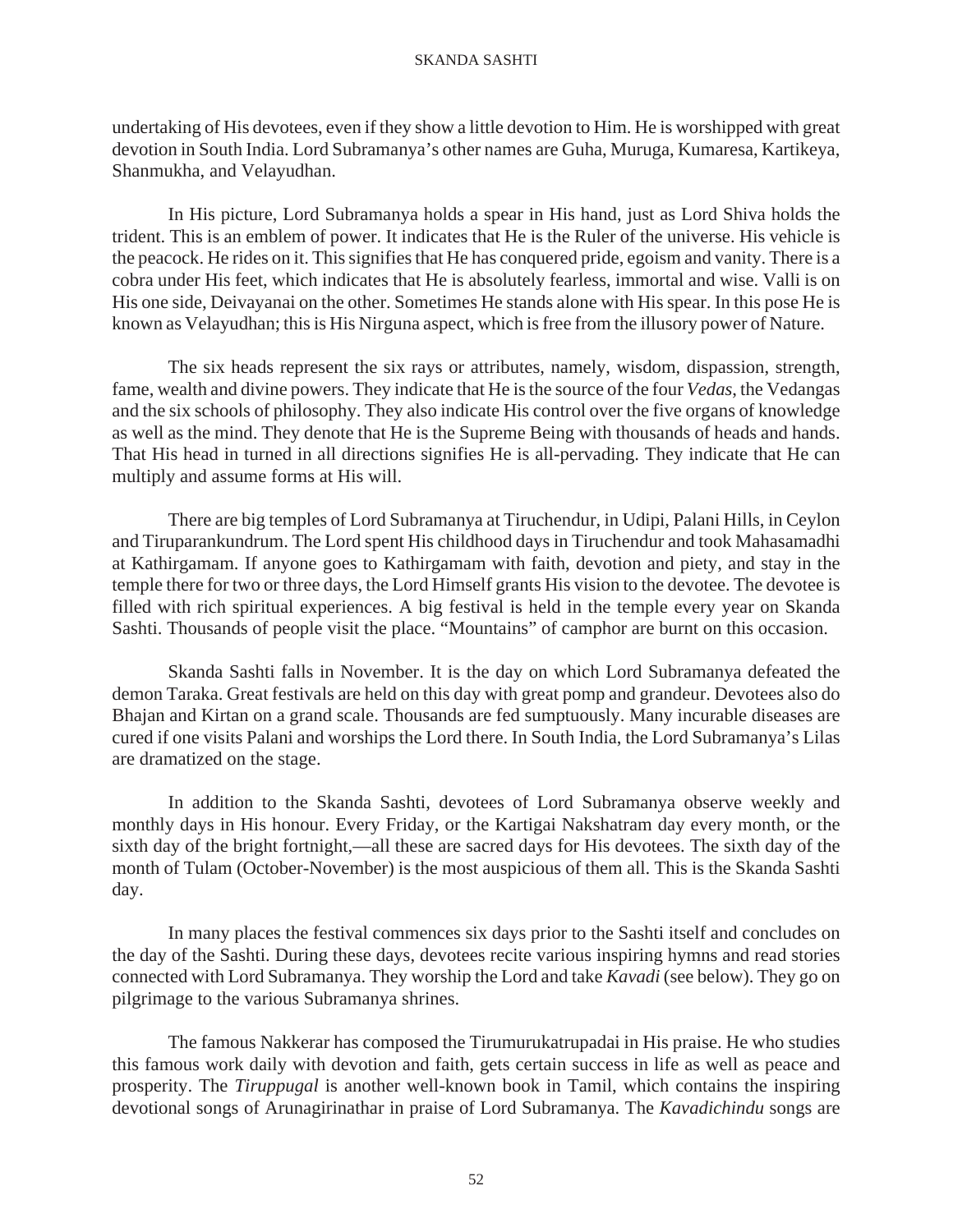also in praise of the Lord. The *Skanda Sashti Kavacham* is another famous hymn in praise of Lord Subramanya and is sung particularly on festive occasions.

## **The Kavadi Festival**

Perhaps the most potent propitiatory rite that a devotee of Shanmukha undertakes to perform is what is known as the Kavadi. The benefits that the devotee gains from offering a Kavadi to the Lord are a millionfold greater than the little pain that he inflicts upon himself.

Generally, people take a vow to offer the Lord a Kavadi for the sake of tiding over a great calamity. Though this might, on the face of it, appear a little mercenary, a moment's reflection will reveal that it contains in it the seed of supreme love of God. The worldly object is achieved, no doubt, and the devotee takes the Kavadi; but after the ceremony he gets so God-intoxicated that his inner spiritual being gets awakened. This is also a method that ultimately leads to the supreme state of devotion.

*Kavadi:* The Kavadi has various shapes and sizes, from the simple shape of a hawker's storehouse (a wooden stick with two baskets at each end, slung across the shoulder) to the costly palanquin structure, profusely flower-bedecked and decoratively interwoven with peacock feathers. In all cases the Kavadi has a good many brass bells adorning it and announcing it as the Kavadi-bearer draws it along. As the Kavadi-bearer very often observes silence, the bells are the only eloquent signs of a Kavadi procession.

Now, the two baskets hanging at each end of the Kavadi contain rice, milk or other articles that the devotee has vowed to offer the Lord. The more devout among them, and especially those who do it as a Sadhana, collect these articles by begging. They travel on foot from village to village, and beg from door to door. The villagers offer their articles directly into the basket of the Kavadi. The Kavadi-bearer continues begging until the baskets are full or the avowed quantity is reached, and then offers the Kavadi to the Lord. Some keen devotees undertake to walk barefoot from home to one of the shrines of Lord Subramanya, bearing the Kavadi all the way and collecting materials for the offering. He has to walk a hundred miles sometimes! The people who place the articles in the baskets also receive the Lord's blessings.

*The Kavadi-bearer:* The Kavadi-bearer is required to observe various rules between the time he takes up the Kavadi, and the day of the offering. He has to perform elaborate ceremonies at the time of assuming the Kavadi, and at the time of offering it to the Lord. He also puts on the dress of a Pandaram, a Saivite mendicant. It consists of a saffron-coloured cloth, a conical scarlet cap, and a cane silver-capped at both ends. Lord Siva, the Supreme Pandaram Himself, loves to wear this dress. The Pandaram lives on alms only. The bare chest of the Kavadi-bearer is covered with several *rudraksha malas*.

The Kavadi-bearer observes strict celibacy. Only pure, Sattwic food is taken; he abstains from all sorts of intoxicating drinks and drugs. He thinks of God all the time. Many of the Kavadi-bearers, especially those who do it as a spiritual Sadhana, impose various forms of self-torture. Some pass a sharp little spear through their tongue, which is made to protrude out of the mouth. Others may pass a spear through the cheek. This sort of piercing is done in other parts of the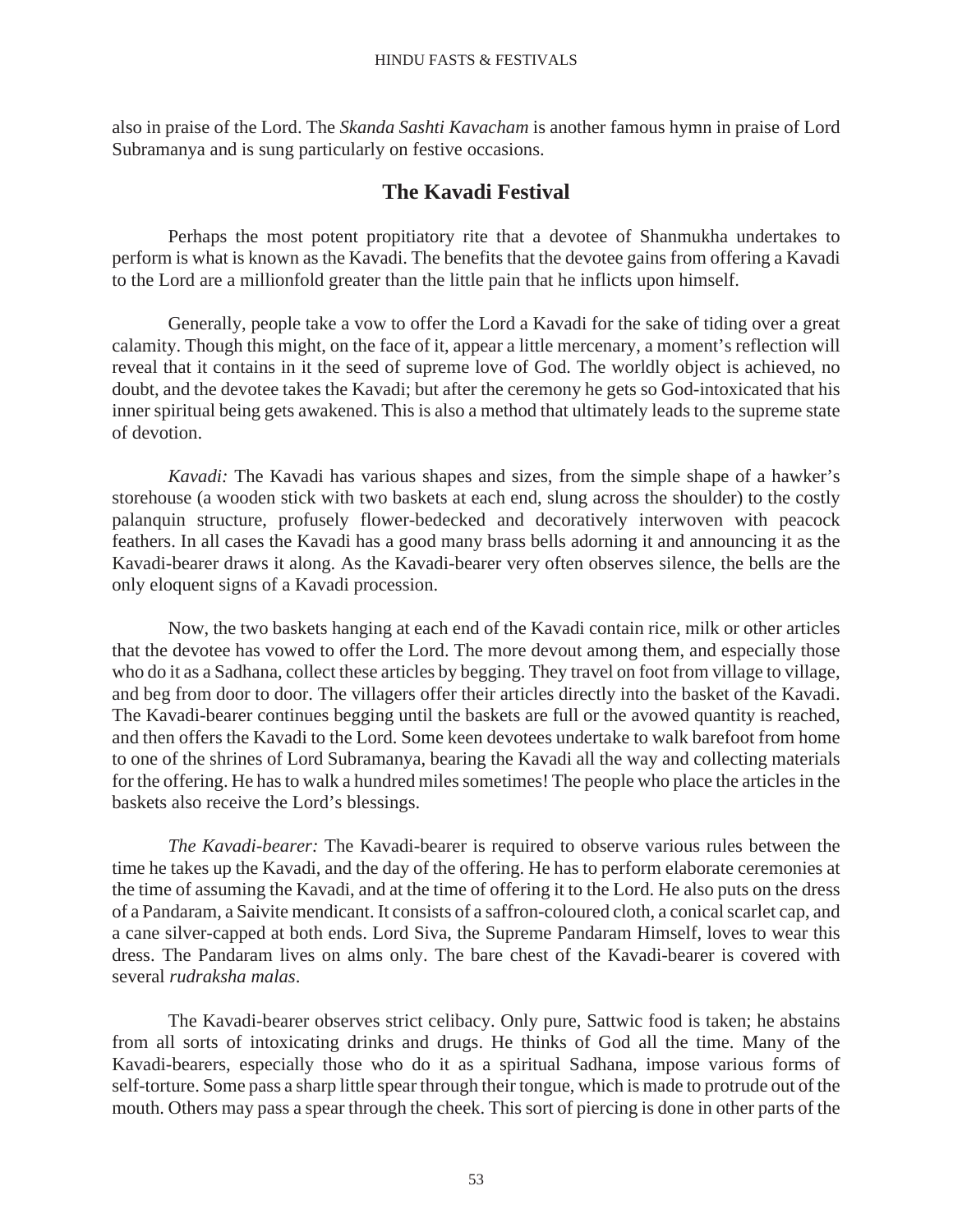body also. The bearer does not shave; he grows a beard. He eats only once a day. The spear pierced through his tongue or cheek reminds him of the Lord constantly. It also prevents him from speaking. It gives him great power of endurance.

The Kavadi-bearer enjoys a high state of religious fervour. He dances in ecstasy. His very appearance is awe-inspiring; there is divine radiance on his face. Devotees often experience the state of feeling union with the Lord. Sometimes the Deity enters them and possesses them for some time.

*Agni Kavadi:* This is the most difficult Kavadi-offering. With the Kavadi hanging on his shoulder, the devotee walks through a pit of burning coals. Hymns are sung in praise of the Lord by those assembled all around the pit. Drums are beaten and incense is burnt. The entire atmosphere is awe-inspiring. The true devotee enters into ecstasy and easily walks over the fire.

At the Sivananda Ashram in India, Skanda Sashti is observed for six days, preceding and including the Sashti day.

1. Devotees of Lord Subramanya live on milk and fruit and do rigorous Sadhana.

2. All spiritual aspirants get up at 4am during Brahmamuhurta and meditate on the Lord.

3. On each of the six days, all the participants do as many malas of the Mantra *Om Saravanabhavaya Namah* as possible. They even greet one another with this Mantra.

4. Yogis and learned scholars deliver lectures on Subramanya Tattwa or the divine sport of the Lord. During the evening Satsang, hymns in praise of Lord Subramanya are sung. Readings are taken from my book *Lord Shanmukha and His Worship*. Devotees sing inspiring songs on the Lord.

5. Every day there is elaborate ceremonial worship of the image of Lord Subramanya installed in the Bhajan Hall.

6. On the last day a grand *havan* (fire-worship) is conducted. The Satsang is devoted entirely to the adoration of Lord Subramanya.

Pray from the bottom of your heart: "O my Lord Subramanya, O all-merciful Lord! we have neither faith nor devotion. We do not know how to worship Thee in the proper manner, or to meditate on Thee. We are Thy child who have lost the way, forgotten the goal and Thy Name. Is it not Thy duty, O compassionate Father, to take us back? O Mother, will you not introduce me to Thy Lord? Mother's love for Her children is deeper and truer than any object in this world. Though we have become worthless and undutiful children, O beloved Mother Valli, pardon us! Make us dutiful and faithful. We are Thine from this very second. Always Thine. All is Thine. It is the Mother's duty to correct, educate and mould Her reckless child when it strays aimlessly on the wrong path. Remove the gulf or the veil of delusion that separates us from Thee. Bless us. Enlighten us. Take us back to Thy Lotus Feet. We have nothing more to say. This is our fervent prayer to Thee and Thy Lord, our beloved and ancient Parents."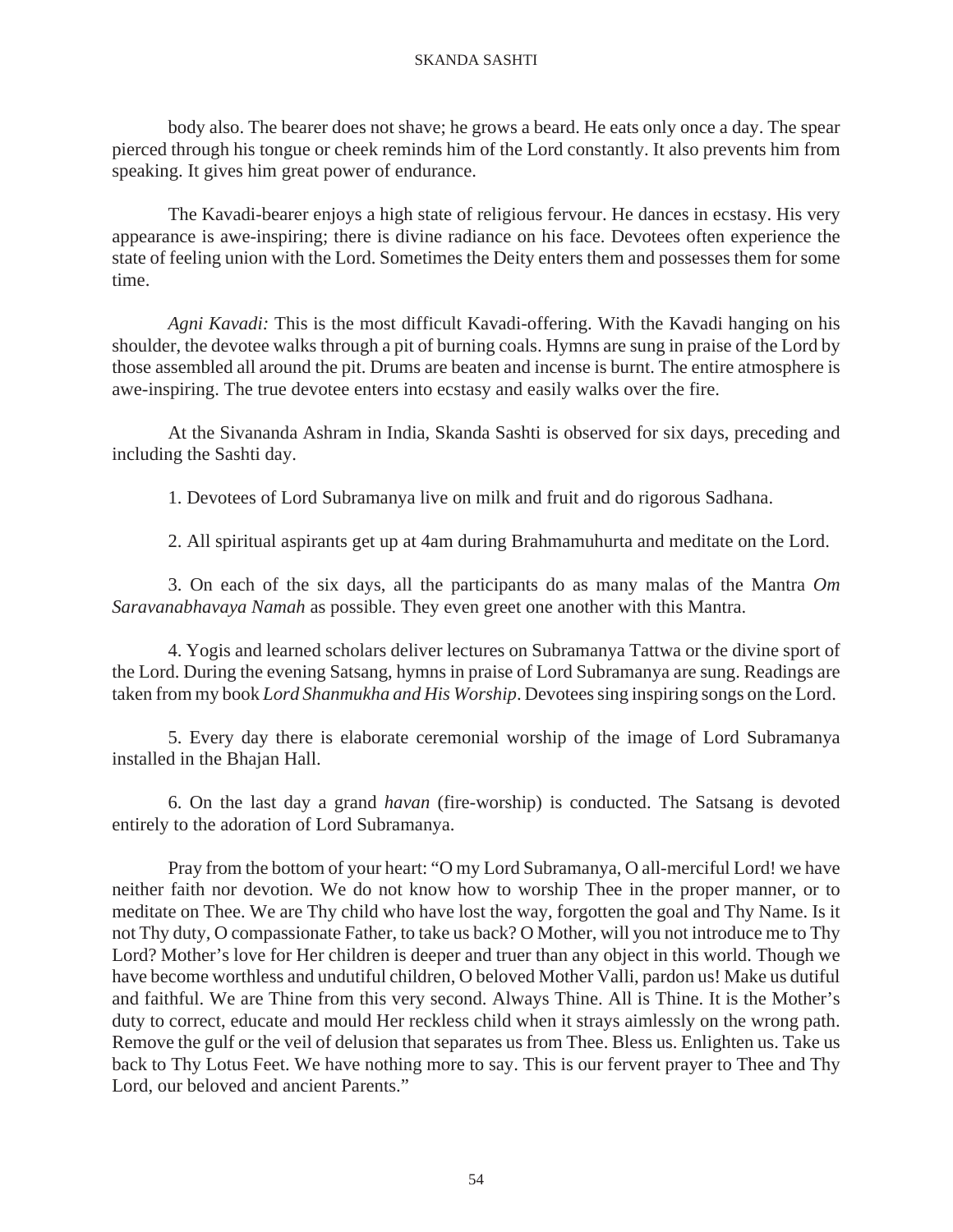May Lord Subramanya shower His Grace upon you!

## **RAMNAVMI**

*Om Sri Ram Jai Ram Jai Jai Ram*

SALUTATIONS to Lord Rama, an Incarnation of Lord Vishnu, who is measureless, who is of the nature of pure Consciousness and bliss, who is the consort of Sita, Master of Sri Hanuman, and the Lord of the three worlds, who took His birth at His own will in order to establish righteousness, destroy the wicked and protect His devotees.

Ramnavami or the birthday of Lord Rama falls on the 9th day of the bright fortnight of the month of Chaitra (March-April).

Rama was the Lord Hari Himself, incarnate on earth for the destruction of Ravana. He was well accomplished, beautiful and endowed with royal marks. His glory and prowess were unlimited. He was peerless on earth. He was free from malice. He was gentle. He was the protector of all His people. He always addressed them in gentle words. He never used any harsh words even when somebody provoked Him. He held sway over the whole world.

Let Sri Rama be your ideal. Ideals are remembered and adored for the purpose of adopting them in your own life. The Ramnavmi celebration or the Vasanta Navaratri every year is an opportune period for us to saturate ourselves with the spirit of Lord Rama. We love and adore our ideals because we express thereby our yearning to unite with them. In our worship of God it is implied that we should be virtuous, good and perfect even as God is. Hence the wise instruction: "One should become divine in order to be able to worship God". One cannot be a real worshipper of Lord Rama unless one makes an honest attempt to grow in the virtues that the Lord represents. On the other hand, worship of Lord Rama is itself the surest means to develop such virtues.

One who approaches Sri Rama with love and worshipfulness becomes large-hearted, pure in spirit, good-natured and dispassionate in thought, word and deed. A true devotee of Lord Rama is His representative, with His power and His knowledge.

Lord Rama was the prince of the Ikshvaku race. He was virtuous and of manly strength. He was the Lord of the mind and the senses. Brave and valiant, He was yet gentle and modest. He was a sage in counsel, kind and sweet in speech, and most courteous and handsome in appearance. He was the master of all the divine weapons, and a great warrior. Ever devoted to the good and prosperity of His kingdom and His subjects, He was a defender of the weak and the protector of the righteous. Endowed with numerous wondrous powers of the mind, He was well versed in all sciences—in military science as well as the science of the Self.

Deep and unfathomed like the ocean, firm and steadfast like the Himalayan mountains, valiant like Lord Vishnu, He was the joy of Kaushalya. Though fierce like fire on the battlefield, He was calm like the cool breeze of the Mandara Hills, patient like Mother Earth, bounteous like the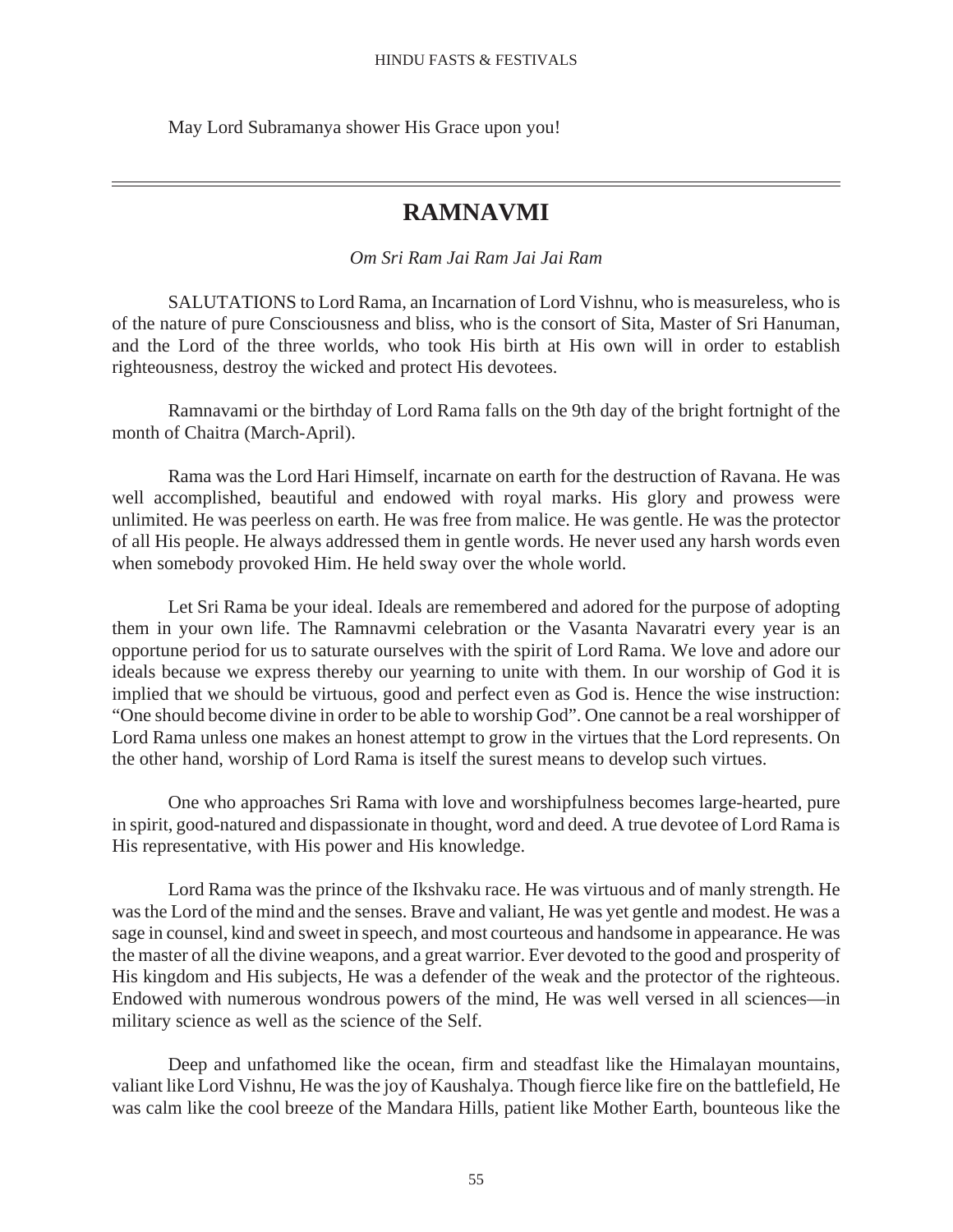#### RAMNAVMI

god of wealth and righteous like the lord of justice himself. In the pains and the griefs of His people, His heart swiftly sympathised with the sufferers. In the festive scenes which held them in joy, He like a father, shared their joys. By His honour and heroism, as well as by His gentleness and love for His subjects, He greatly endeared Himself to the hearts of His people. Such a great person was the Lord Rama!

Lord Rama was the best of men with a sterling character. He was the very image of love. He was an ideal son, an ideal brother, an ideal husband, an ideal friend and an ideal king. He can be taken to embody all the highest ideals of man. He led the ideal life of a householder to teach the tenets of righteousness to humanity. He ruled His people so well that it came to be known as Ram-Rajya, which meant the rule of righteousness, the rule which bestows happiness and prosperity on all.

The noblest lesson embodied in the *Ramayana* is the supreme importance of righteousness in the life of every human being. Righteousness is the spiritual spark of life. Cultivation of righteousness is the process of unfoldment of the latent divinity in man. The glorious incarnation of the Supreme Being in the form of Lord Rama has exemplified the path of righteousness. Let mankind follow His footsteps and practise the ideals cherished by Him, for it is only thus that there can be everlasting peace, prosperity and welfare in this world.

None but the righteous can be truly happy. None but he who has the correct sense of duty and the will for its implementation can be said to live worthily. One must be imbued with a definite conviction about the supremacy of moral principles, ethical values and spiritual ideals. These ought to guide one's day-to-day actions and serve as powerful means for the culture of the human personality. That is the purpose of life. That is the way to Self-realisation. That is the message and the mission of Lord Rama's fife on earth.

To a devotee, Sri Rama is not simply a good and a great person, but God Himself. Rama was the son of King Dasaratha of Ayodhya, but He is also the divine omnipresent, omnipotent and omniscient God. The destruction of the ten-headed Ravana signifies the annihilation of the mind or the ten senses. Worship of Lord Rama is worship of the all-pervading Godhead Himself. Read the prayers offered by Mandothari and Brahma in the Yuddha Kanda of the *Ramayana*. They refer to Rama as the one Creator of the universe, the God of all, the Ruler of the universe.

Devotion to God is not a simple emotion. It is the result of intense dispassion and purity of heart and attitude. You should strive your utmost to possess the good qualities that are extolled in the *Ramayana* and exemplified in the life of Lord Rama. Otherwise, emotion may rise up in you temporarily to a kind of ecstasy, but you will not experience divine consciousness thereby. Devotion is a fruit which ripens gradually through the processes of self-restraint and virtue. Without intense dispassion there can be no real Sadhana for Self-realisation. Only after detachment from the world of things, is it possible to attain the Supreme Godhead. Remember this.

Devotion has absolutely nothing to do with age, caste, creed, position or sex. Generally, the worldly-minded people say: "We will practise meditation and devotion when we retire from service." This is a serious mistake. How can you do serious Sadhana after squeezing out all your energy in working? How will you be able to practise the strict Yogic discipline in your old age? Is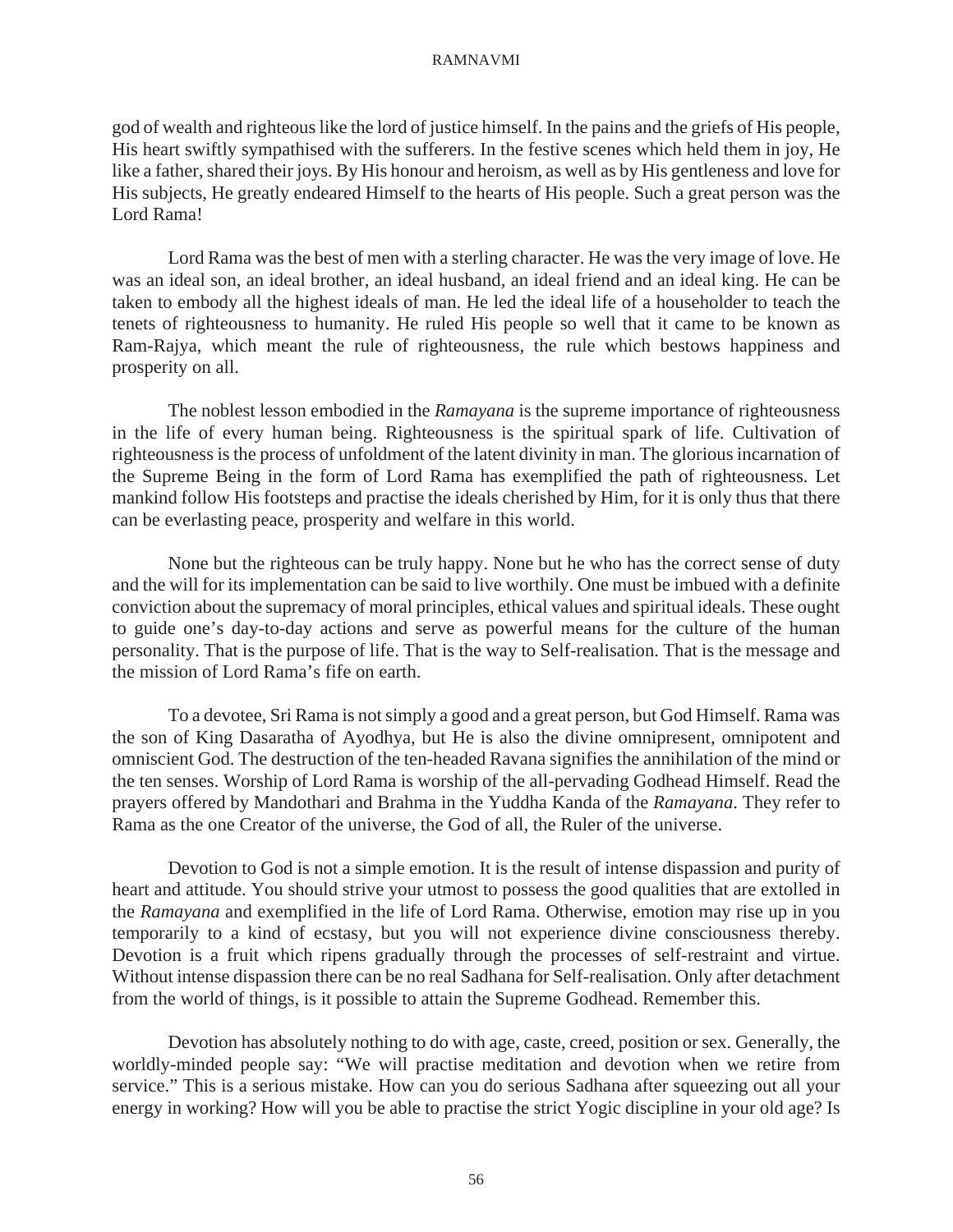there any certainty in life? No, the spiritual seeds of discipline and devotion must be sown in you while you are young, while your heart is tender and untainted. Then only will it strike a deep root, blossom forth and bear fruit when you become old and retire. Only then can you bravely face the god of death and meet him with a smile!

I shall tell you the means of attaining the final release from the great cycle of births and deaths. Devotion to Lord Rama is a great purifier of the heart. From devotion arises knowledge. From knowledge comes the realisation of the pure Self. Knowing this perfectly, one goes to the Supreme Abode and merges in the Supreme Self.

Without first developing devotion to Rama who is the Self, who lives in the hearts of all beings, who is all bliss and who is peerless, how can man cross the ocean of worldly life which has sorrow, pain and misery for its waves?

Do thou therefore worship Lord Rama who is Vishnu and the consort of Sita who is Lakshmi. Abandon all foolishness and enmity. Take to the service of Lord Rama.

The Lord is extremely fond of those who have surrendered themselves to Him. He has given this promise in the *Ramayana*: "To anyone who once takes shelter under Me and solicits 'I am Thine', I bestow fearlessness from all beings. This is My vow".

Even a great sinner who is full of evil qualities and who is fond of other people's wealth, is freed from all kinds of faults that pertain to worldly life if only he remembers the Lord always. He attains purity and goes to the supreme abode of the Lord.

The Name of Lord Rama is the greatest purifier of the heart. It wipes away all one's sins. Not only this, but it wipes away the sinful tendencies as well. The Name is sweeter than the sweetest of objects. It is the haven of peace. It is the very life of pure souls. It is the purifier of all purifying agencies. It quenches the consuming fire of worldly desires. It awakens the knowledge of God. It bathes the aspirant in the, ocean of divine bliss. Glory to Sri Rama and His Name!

O Devotee! recite His Name, sing His glory and serve His Lotus Feet. Enthrone in your heart Lord Rama of dark hue, whose image is reflected in the heart of Lord Shiva. Blessed is the pious soul who uninterruptedly drinks the nectar of Sri Rama's Name which has been churned out of the ocean of the *Vedas*, which removes the impurities of the Kali Yuga or the iron age, which lives constantly on the lips of Lord Shiva, which is a sovereign remedy or unfailing specific to cure the disease of worldly existence and which is the life of Mother Sita.

Ram-Nam burns ignorance, passion and sin. With or without knowledge, correctly or incorrectly, when the word "Rama" is pronounced it showers a rain of good upon the devotee. Sri Rama is Brahman who takes one across the ocean of worldly existence. Rama is one in across whom the Yogis sport, that is, the Self within.

Lord Shiva tells His consort Parvati: "This Ram-Nam is equal to the Lord's thousand Names, or repetition of the Mantra a thousand times".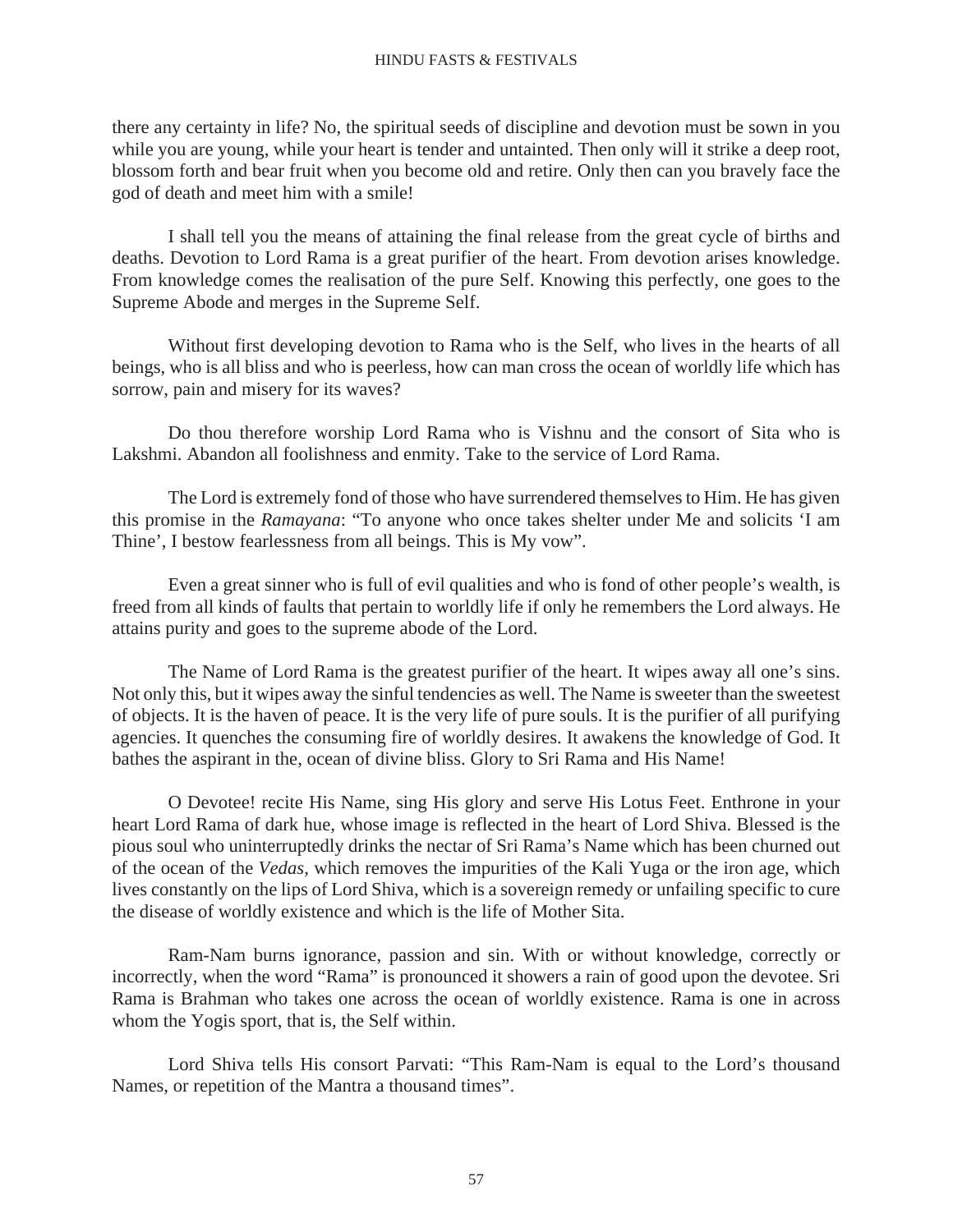

### **LORD SRI RAMA** *Om Sri Ramaya Namah*

I call this the anti-gossip tonic. When you find that you are wasting your time in gossip, repeat His Name several times. You can make up for the time lost, and the mind will be slowly weaned away from the habit of gossiping.

Sri Rama is also a wish-fulfilling tree. He will bestow upon you whatever you want! Just read what Lord Shiva further says:

"The seat of all good things, the destroyer of all impurities of this age of darkness, purer than purity itself, the food for the journey of aspirants on the path to salvation, their only resting place, the very life-breath of virtuous men, is the Divine Name of Sri Rama. So say the sages".

On the auspicious Ramnavmi day take a firm resolve that you will repeat Ram-Nam with every breath and that you will endeavour to lead a righteous life.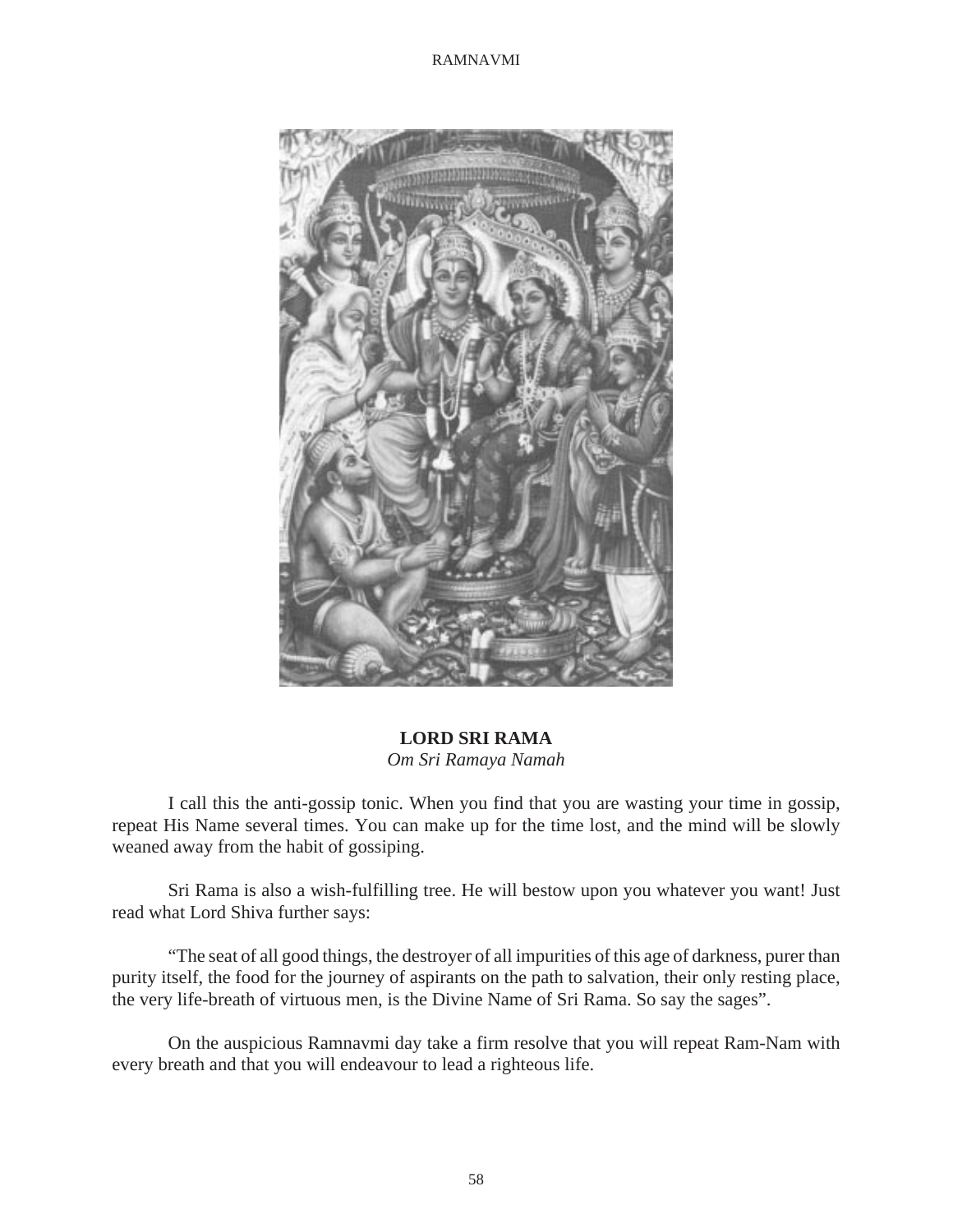Ramnavmi is one of the most important festivals of the Vaishnava sect of the Hindus. However, even those who adore Lord Shiva celebrate the occasion. Some observe a strict fast on the day. Temples are decorated and the image of Lord Rama is richly adorned. The holy *Ramayana* is read in the temples. At Ayodhya, the birthplace of Sri Rama, a big fair is held on this day.

In South India the Sri Ramnavmi Utsavam is celebrated for nine days with great fervour and devotion. Those talented in the art of story-telling narrate the thrilling episodes of the *Ramayana*. The Kirtanists chant the holy Name of Rama and celebrate the wedding of Rama with Sita on this great day. It is an extremely colourful ceremony, highly inspiring and instructive, too.

At the Sivananda Ashram, Rishikesh, Ramnavmi is celebrated for nine days as follows:

1. Spiritual seekers do as much Japa as possible. The sacred Mantras *Om Sri Ramaya Namah* or *Om Sri Ram Jai Ram Jai Jai Ram* are chanted.

2. Devotees read the whole of the *Ramayana*, either the Sanskrit version of Sage Valmiki or the Hindi version of Saint Tulsidas, during these nine days.

Those who cannot recite the entire epic may read this single verse which contains in a nutshell the story of the *Ramayana*: "Formerly, Sri Rama went to the forests, where Rishis did penance, and killed the illusive deer. Sita was carried away and Jatayu was killed. Rama met Sugriva, killed Vali and crossed the ocean. The city of Lanka was burnt by Hanuman. The demons, Ravana and Kumbhakarna, were then killed. Thus is recited the holy *Ramayana*".

3. Devotees greet one another with "Sri Ram" or "Jai Ram-ji-ki".

4. Those who have adopted Lord Rama as their favourite Deity observe a fast, taking only milk and fruit for all the nine days. Some fast only on the Ramnavmi day itself

5. On the final or Ramnavmi day, there is a grand worship of Lord Rama in the gorgeously decorated temple. All the Vedic rituals including Laksharchana are performed.

6. A *havan* is also performed.

7. From four in the morning to late at night, there is Ram and Ram alone everywhere!

8. Leaflets, booklets and books relating to Lord Rama are distributed.

9. Special meetings are held in the evening at which discourses on the life and teachings of the Lord are delivered.

10. Earnest seekers take resolves to accelerate their spiritual progress.

O beloved seekers! time is fleeting. Know the value of time. Time is most precious. Utilise every second profitably. Do not procrastinate. Abandon all idle gossiping. Forget the past. Live every moment of your life for the realisation of the divine ideal and goal. Unfold your latent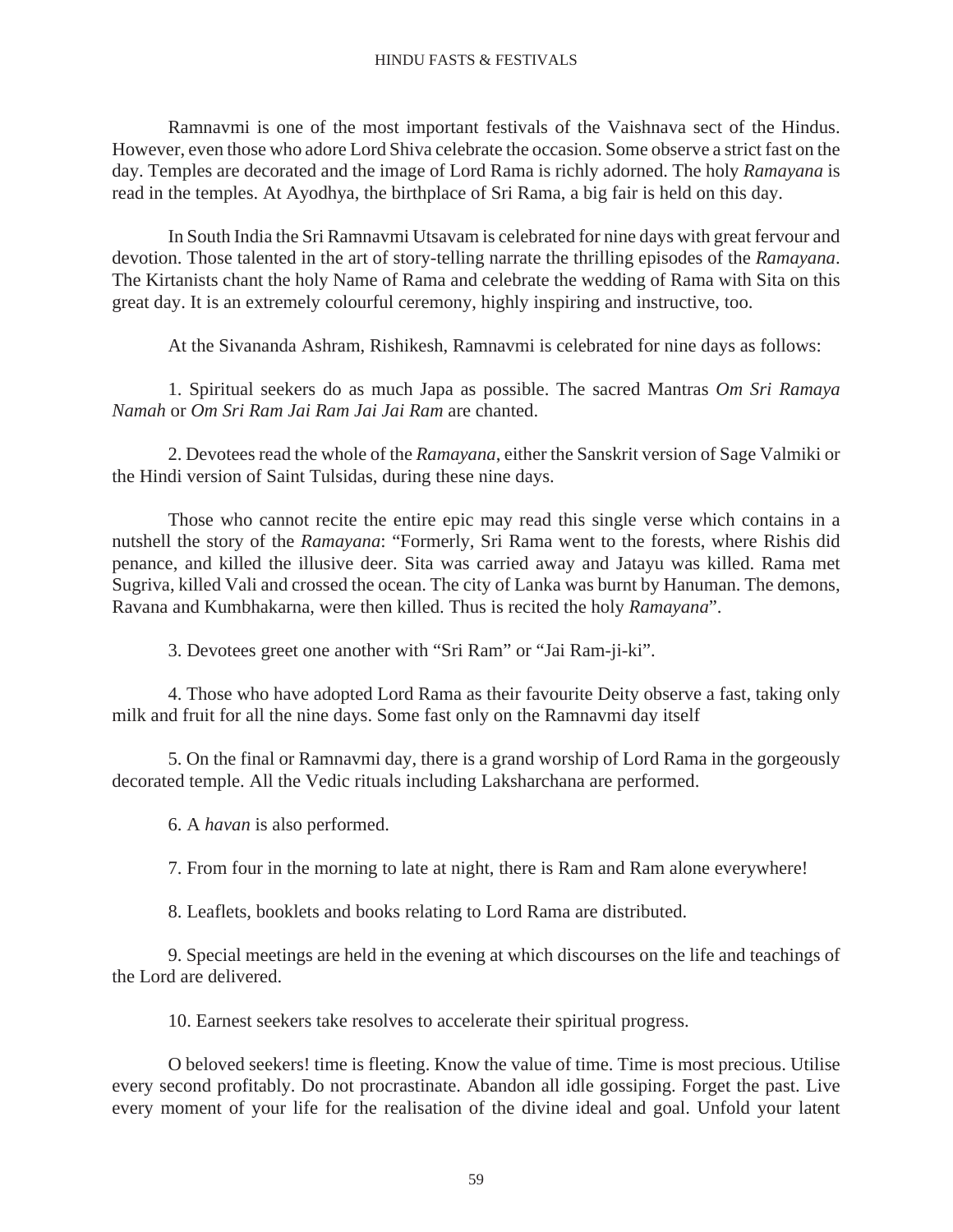faculties. Grow, evolve and become a superhuman or a dynamic Yogi. Struggle hard and reach the goal of life.

May you all attain the final beatitude of life through intense devotion towards Lord Rama! May you live immersed in the ecstasy of divine love! May Sri Rama who is as effulgent as a million suns and who is adored by the gods and devotees, protect you all! May the blessings of Lord Rama be upon you all!

## **PRADOSHA VRATA**

ALL THINGS in this vast creation function upon definite laws. There is always a beautiful system and sound rationale governing every phenomenon and process, mundane or mystical. Just as the gross elements and physical forces operate differently under different states and conditions, so also the subtler and higher forces respond and react in the inner mystic planes, and in the purely spiritual processes like meditation, prayer, worship, etc. Therefore, you will find definite injunctions for performing certain types of worship in the morning, certain other injunctions for the midday prayers, and still others for the evening worship. Again, some observances are meant to be performed during certain phases of the moon, some when a particular star is in the ascendant, or at the time of a particular conjunction of planets.

The Pradosha worship is to be done in the evening twilight on the 13th day of each lunar fortnight. It is the worship of Lord Shiva for victory and success in all undertakings, and the fulfilment of all your heart's cherished desires. When you desire to obtain a favour from a superior person, don't you naturally approach him at a moment when he is likely to be in a very pleasant frame of mind? You will perhaps see him after he has had a good dinner and is happily chatting with a friend in a hearty, expansive mood. Even so, the Hindu, especially the Hindu who is engaged in the motivated type of worship, usually selects the most pleasant aspect of God for his worship. He performs it at a time which the ancient Rishis experienced as being the most helpful and efficacious in propitiating the Deity. The Pradosha worship is based on such mystic psychology.

Pradosha is the worship of Lord Shiva and Parvati when they both are in an extremely propitious mood. Repeatedly worsted in war by the demons, the gods approached Lord Shiva to bless them with a leader for their celestial hosts. They came to the Lord at twilight on the thirteenth day of the lunar fortnight and found Him in the blissful company of His consort, Parvati. Hymned and glorified by them, Siva immediately granted their prayerful request. Hence, the extreme auspiciousness of the period.

The *Skanda Purana* relates how Sandilya Muni prescribed this Vrata to a certain Brahmin lady. She came to the sage with two boys, her son, Suchivrata, and an orphan prince, Dharmagupta, whose father was slain in battle and the kingdom overrun by enemies.

Acting upon the advice of the sage, the woman and the boys performed the Vrata with great devotion. After four months, that is, in the eighth Pradosha, Suchivrata obtained a pot of nectar and drank the divine ambrosia. Prince Dharmagupta won the hand of a celestial princess and, as ordered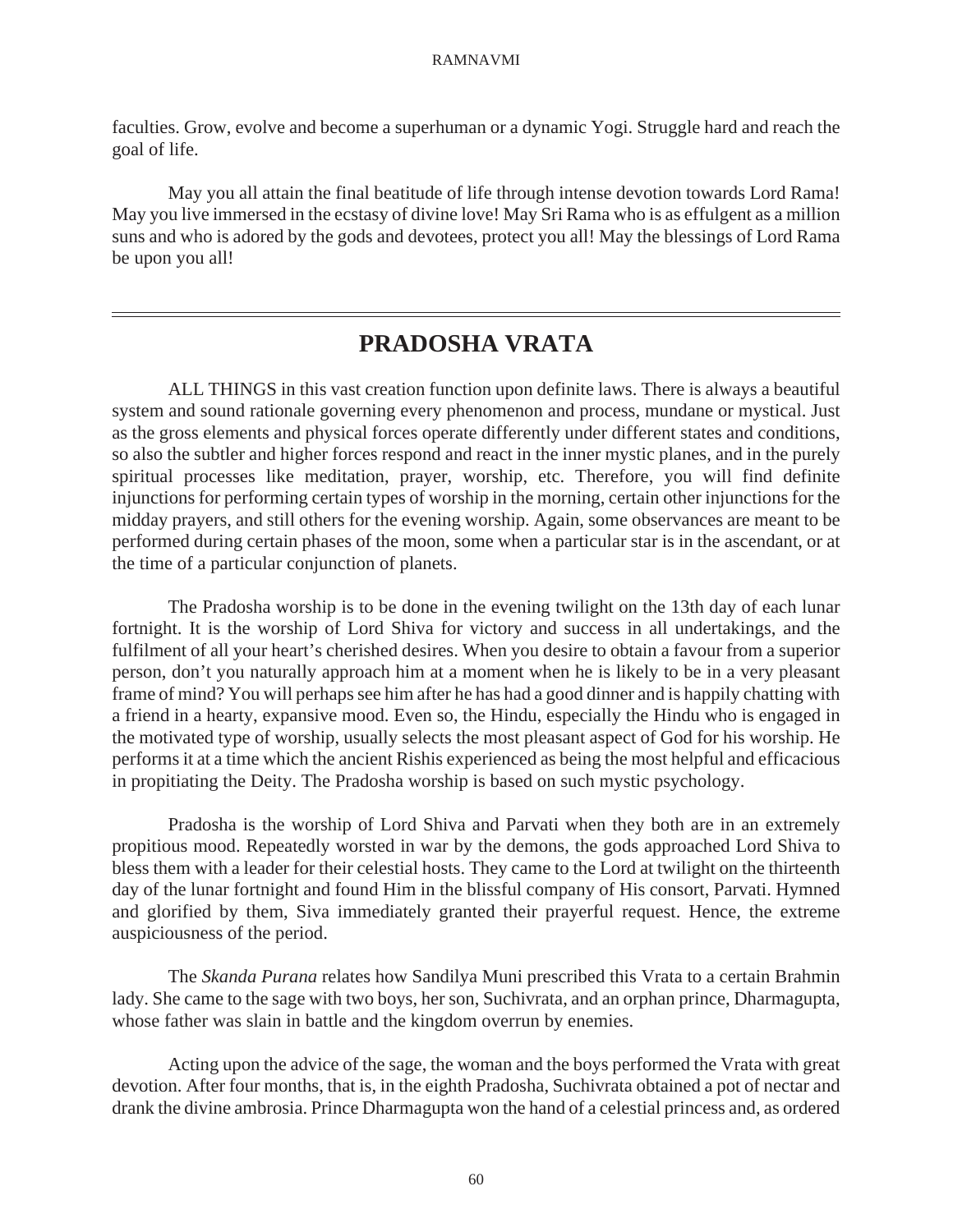by Lord Siva, with the help of the celestial king himself, his enemies were slain and his kingdom restored to him. Then Dharmagupta attained the Lord's supreme abode. So easily, and yet so greatly is the Lord of Kailas pleased by this Vrata.

One who takes this Vrata fasts on that day, and keeps vigil at night after the fast is over. Bathing an hour before sunset, the worshipper first performs a preliminary worship of Lord Shiva, together with all the others of His divine family, namely, Parvati, Ganesha, Skanda and Nandi. After the worship of Ganesha, Lord Shiva is invoked in the special *kalasha* placed on a square *mandala* with a lotus drawn in it and spread over with *darbha* grass. After the formal worship has been completed, a Pradosha story is read and heard by the devotees. This is followed by the recitation of the Maha Mrityunjaya Mantra 108 times. In the end the sacred *kalasha* water is partaken of, the sacred ash is applied to the forehead, and the water which was used to bathe the Lord, is drunk. A gift of a pot, a cloth and an image of the Lord is given to a Brahmin to conclude the worship.

A very important point to be remembered in this connection is that during this auspicious period all the hosts of celestial beings and gods come down from the heavens and attend the worship in their subtle forms. This adds immensely to the sanctity of the worship.

This Vrata is highly lauded by the scriptures and is of very great sanctity and importance to worshippers of Lord Shiva. The mere sight of the Deity in a temple during this period will destroy all sins and bestow bountiful blessings and Grace upon the fortunate beholder. Even a single *bael* leaf (leaf taken from the wood-apple tree) offered to the Lord at this unique, auspicious moment equals a hundred Mahapujas. It is usual to have special additional lights in the shrine during the Pradosha. To light even a single wick at this juncture is highly meritorious and productive of untold benefits, spiritual as well as material. Most fortunate and blessed is the person who performs the Pradosha Vrata, for upon him Lord Shiva showers His choicest Grace and blessings in a very short time.

Here is the Yogic interpretation of the Pradosha:

According to the Shiva-Raja Yoga, concentration is directed towards the central point in the middle of the eyebrows, where the spiritual light can be perceived by the Yogi who turns the vision inwards. The Yogi passes through various stages, all of which are subdivisions of the four states of waking, dreaming, deep sleep, and the Superconscious State or Samadhi. Each one of these states is further sub-divided into four states, for example, the waking-dreaming, waking-sleep, waking-fourth, and waking-waking. It will be seen that when the states are sub-divided in this way, the first three states comprise a total of twelve sub-states. The thirteenth is the fourth-waking. There is correspondence between this and the 13th day of the lunar fortnight, either bright or dark.

Those who worship Mother Shakti have certain beliefs of their own, one of which is that the Goddess that is worshipped acquires one ray on each of the days of the bright fortnight, starting from the first day. Thus, on the full moon night, the Goddess would have received fifteen rays and would be ready for the final form of worship intended to benefit the devout worshipper in all ways. That is why the Navavarana worship is always conducted on the full moon day.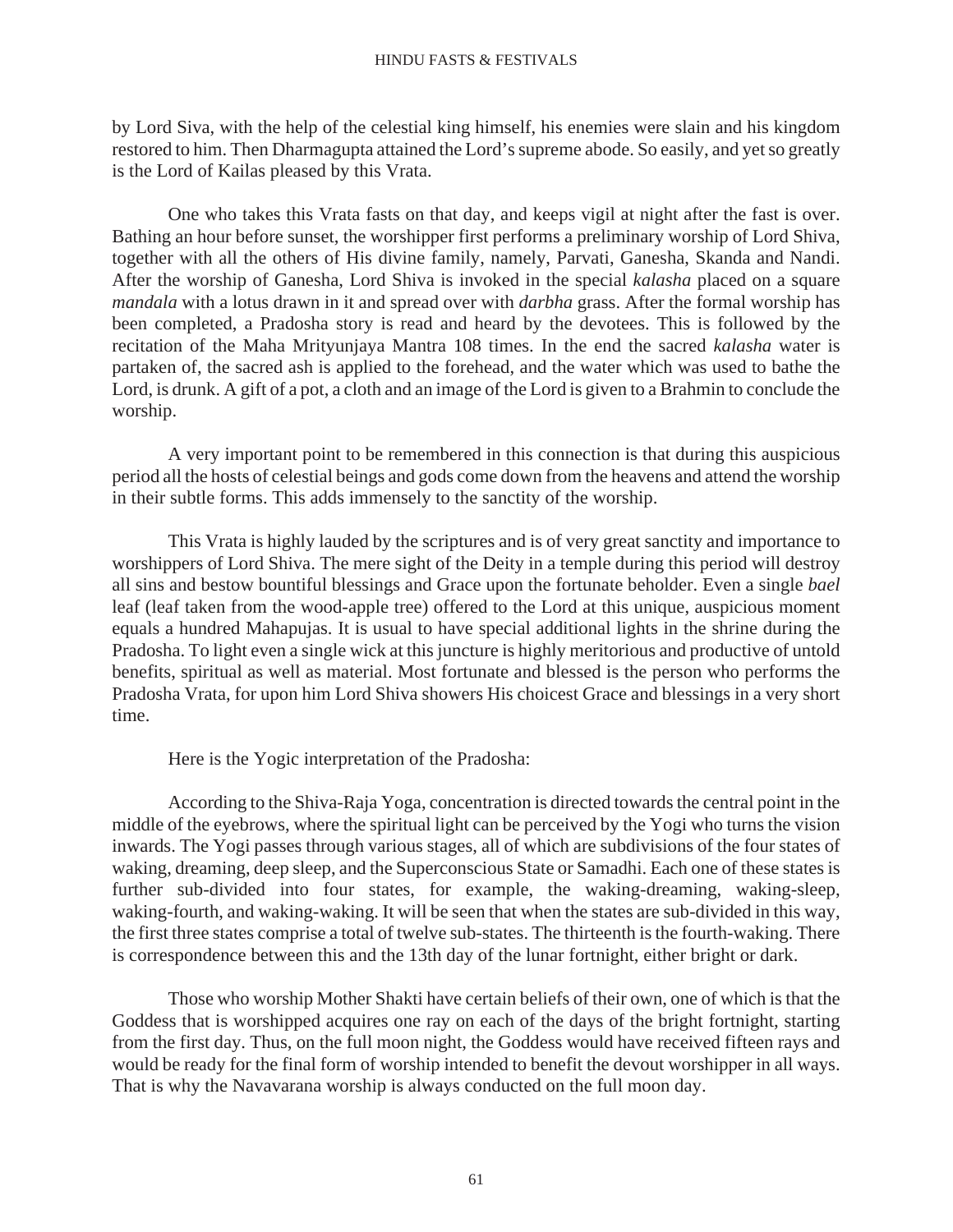The moon is believed to have a direct influence on the mind. Incidentally, the word *mati* means both the moon and the mind.

According to Shiva-Raja Yoga there are two channels through which the Prana flows. These are the Ida and the Pingala, ruled respectively by the moon and the sun. Midway between these two there is a third, known as Sushumna. The Yogi is asked to start the practice of Yoga when the breath is passing through the lunar channel. This coincides with the flow of the breath through the left nostril. If, however, at the time of practice the flow is through the right nostril, the Yogi is asked to perform a special exercise by which to change the flow to the left. When the Yogi concentrates on the point between the eyebrows, he transcends, stage by stage, the first twelve sub-states. The current of breath continues flowing through the lunar channel. The "moon" is gaining more and more strength. When the 13th day is reached, the spiritual power of the Yogi has correspondingly increased, and he is in a condition to see the lights which appear in the nerve centre in between the eyebrows. In inverse proportion to the increase in concentration is the duration of the Yogi's breath. At the start of the practice, the breath will occupy a space of 16 fingers (inches approximately). The moment the concentration has led him from the waking to the dream state, the length of the breath becomes only 12 fingers. In this way, when he reaches the thirteenth stage, only 4 fingers of breath would remain. As this breath now circulates only within the nostril, no breath is noticeable at the tip of the nose. From that moment the light is fixed permanently at the centre between the eyebrows, and the Yogi would have realised the object of his practice.

Let me now describe the actual process of Shiva-Raja Yoga:

The Yogi sits in utter darkness, with the head and body erect, eyes open, and the gaze directed to the centre of the eyebrows. He utters the Mantra in his mind and, without restraining his breath, concentrates his gaze at the middle of the eyebrows, ever on the thought of the appearance of the lights. The deep concentration resulting thereby yields the following fruits, in order.

First, he overcomes the distractions of his mind. He reaches a stage wherein he seems to hear somebody talking somewhere in the distance. The words are not distinct, but a sort of murmur is heard. Nevertheless, since his mind is elsewhere, he pays no attention to it. In fact, the sound comes from nowhere outside. It is his own mind that produces these sounds. The mind is actually functioning in its form as sound. Soon afterwards, this sound ceases, and he begins to see all sorts of visions, in the same manner as we see pictures in a movie. It appears (as if in a dream) that he is passing through hills of varying degrees of beauty, through seas and lakes of all sorts of colours and shapes, and through clouds of different hues. The clouds appear dark and thick at first and thin out gradually. These are scenes which are very pleasant to witness. But they are only thought-forms, an imagery created by the mind as it is functioning as a form. It is in this stage that the Yogi may hear musical notes as well—of the flute, violin, cymbals or any other instrument.

The Yogi then passes through an entirely different experience. He suddenly awakens from a deep sleep. He does not remember when he got into the sleep state, but he is conscious of the sudden awakening. The truth is that he had not slept at all. His mind became a complete blank, he lost consciousness of the workings of the mind, which was nonetheless still active all the time. When he regained consciousness, he suddenly felt his awareness once again. He is now tempted to examine himself to ascertain if his posture is still erect and if his eyes are still fixed between his eyebrows.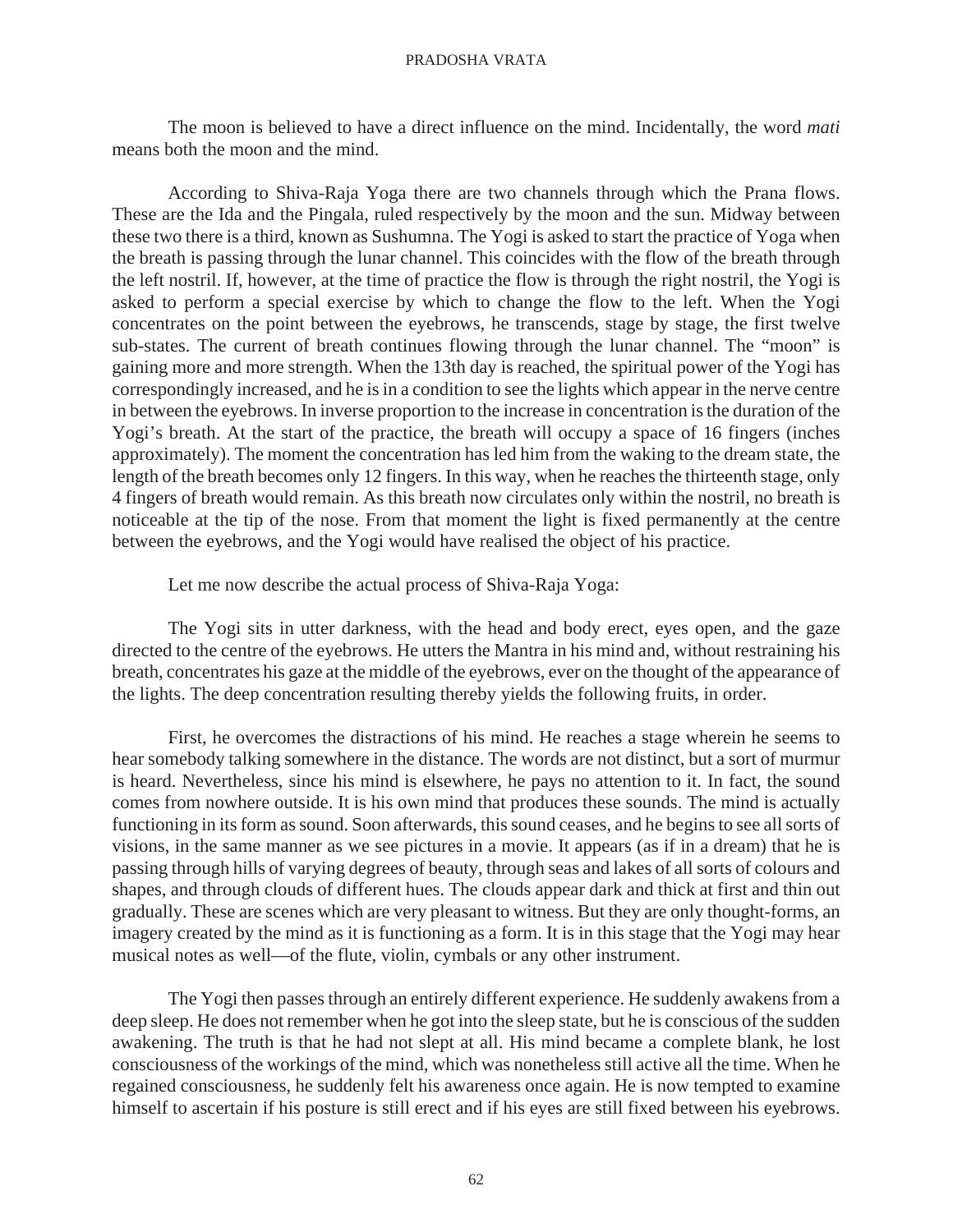Finding no change in these he realises that the temporary loss of consciousness was only a stage which he passed through in his Yoga.

Next comes the stage when he feels as if something of the nature of a hot nail is pricking him at the centre of his eyebrows. In the earlier period of his practice there will only be this sensation, but as he advances, this is followed by the appearance of the lights. Even then there are various stages which have to be passed before the lights get their proper shape.

At first a yellow and a red light appear, the red being in the centre and two yellow flame-like lights on either side. After a few days, all these colours pass away and he begins to see a steady light of the shape and colour of the moon. As his practice advances, this grows brighter and brighter, and the whole room in which the Yogi sits is gradually illumined, starting with the intensity of twilight until it becomes a flood of bright light. Yet in this state nothing that is in the room is seen; other things which are not there, begin to appear. They come and go with amazing rapidity, and reveal many things to him.

Thus far, we have dwelt upon only the first four stages of the entire series of sixteen stages which have to be passed through by the Shiva-Raja Yogi before he finally attains union with Lord Shiva. The details of the experiences at each stage vary from man to man, as also from day to day. But, in the main, these are the stages:

At first, the Yogi is aware of what transpires about him. He is in the waking part of the waking state. Then the pictures come in the dream part of his waking state. The feeling of overpowering sleep occurs in the deep sleep part of the waking state. The appearance of the light occurs in the fourth part of the waking stage.

The dream and the deep sleep states also have their four sub-divisions which have to be passed. When the Yogi comes to the thirteenth stage, he is in the waking part of the fourth state. The vision of Lord Shiva in the form of Self-Consciousness now begins. The form of the Lord appears before him as though coming out of the lights, which began at stage four of the sixteen stages. From this stage onwards the mind loses its sense of separate activity. It becomes deeply absorbed in the Self within.

On the 13th lunar day Nature assists the worshipper in waking up from his mental deep sleep and in becoming aware of the fourth state. The Yogi who practises his Yoga on the Pradosha day gets these experiences of Lord Shiva quite readily.

Similar to the above is the significance of the worship of Lord Ganesha on the 4th day of the lunar fortnight. This corresponds to the Fourth part of the waking state, when the lights are first seen. On the 8th day or the Ashtami, Mother Durga is adored. This corresponds to the fourth part of the dream state. Ekadashi or the 11th day corresponds to the deep sleep part of the deep sleep state. In this state there is complete unawareness of the mind. This is the most favourable moment for a direct contact with God, the indweller. If we fast and pray on this day, we can reduce our bodily activities to the minimum and can have the vision of the Lord who resides in our heart.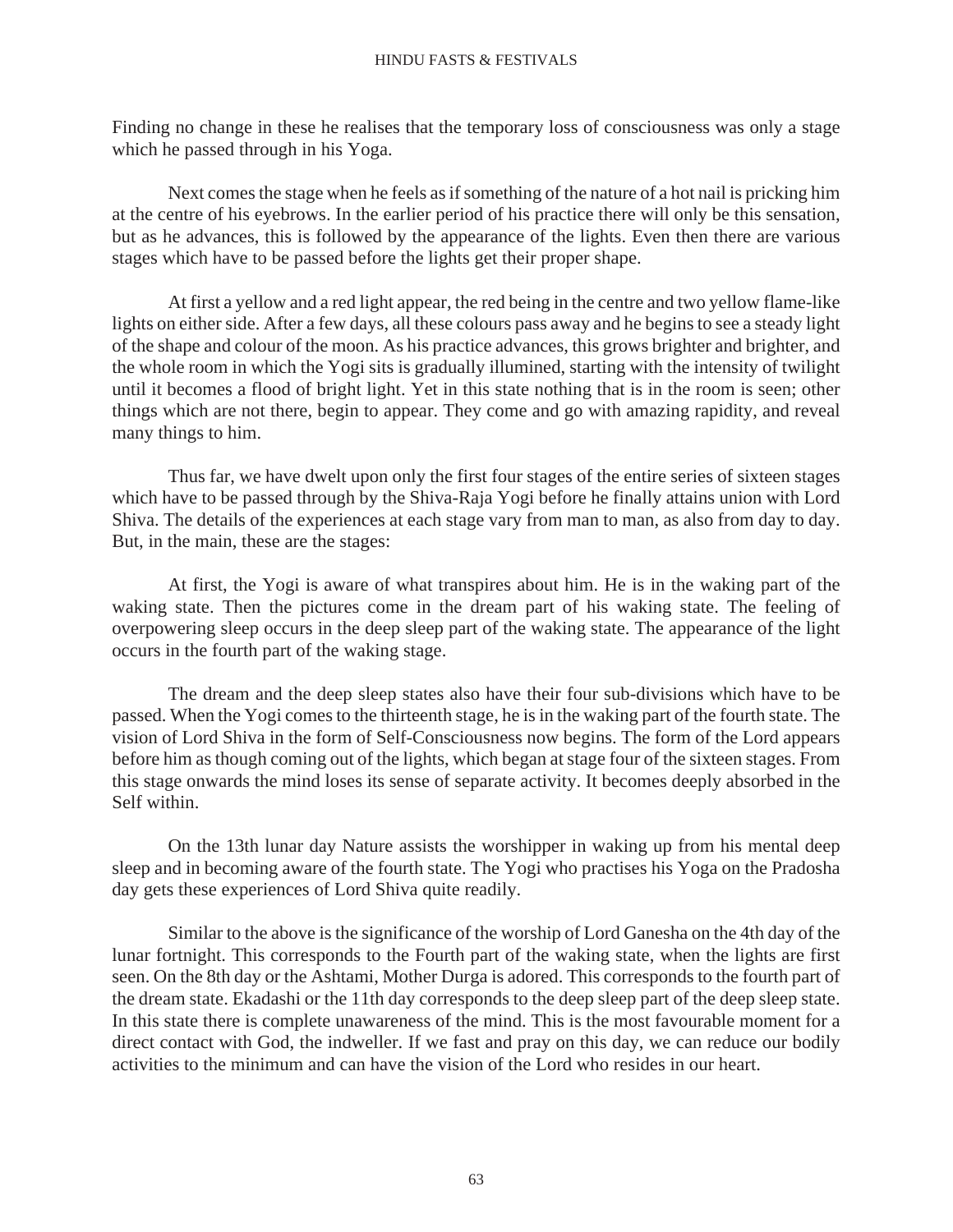If we thus analyse the rationale of our holy days, we discover that our ancients took particular care to effect a synthesis of Yoga—Karma, Jnana and Bhakti.

At the Sivananda Ashram in India, a special *havan* and an elaborate worship are conducted for the long life, health, success and prosperity of all. The Lord's sacred *prasad* is sent to devotees all over the world.

## **SATYA NARAYANA VRATA**

YOU ARE all familiar with Narada Rishi. He is the Triloka Sanchari—the one who moves about in the three worlds. When he once visited the earth plane, there was great misery. He was unable to find a way to relieve human suffering. He at once approached Lord Narayana and related to Him the sad state of affairs on earth.

Lord Narayana said to Narada, "O venerable Rishi, let people observe the Satya Narayana Vrata in the evening of Shankranti or Purnima. Let them all hear the story (Katha) of Satya Narayana. All miseries will come to an end. There is no doubt of this."

Rishi Narada thereupon returned to earth and preached the glory of the Satya Narayana Vrata. Many observed the vow without taking any food during the course of the day and attained what they desired. All were happy and prosperous.

The observance of the Satya Narayana Vrata does not cost much. You need only give a small gift to the pundit who comes to read the story and then distribute some *prasad* which also need not be very costly. Some wheat flour and sugar will make up the *prasad.* A little curd and some fruit are required. Even the poorest man can observe this Vrata.

In North India the vow is observed by the vast majority of people. It takes about three hours to complete the whole observance. It is generally observed on the full moon day, particularly the Kartik, Vaisakh, Sravan and Chaitra Purnimas and the Shankranti day. It can also be done on new moon days.

Five stories are connected with this Vrata. They speak about the glory of Lord Narayana and His Grace, His *prasad,* and of the incalculable benefit derived by observing the Vrata. He who hears these stories with faith, devotion and one-pointedness of mind derives considerable benefit. The first of these is the story of Narada, narrated above. The other stories have great moral lessons in them concerning truthfulness, fulfilment of promises, etc.

## **2. The Story of a Poor Brahmin**

There was a very poor Brahmin. He was living on alms. Lord Narayana appeared before him in the form of an old Brahmin, asked him to observe the Satya Narayana Vrata and gave him His word of assurance that he would be free from poverty, by observing this Vrata. The Brahmin acted accordingly. All his desires were fulfilled.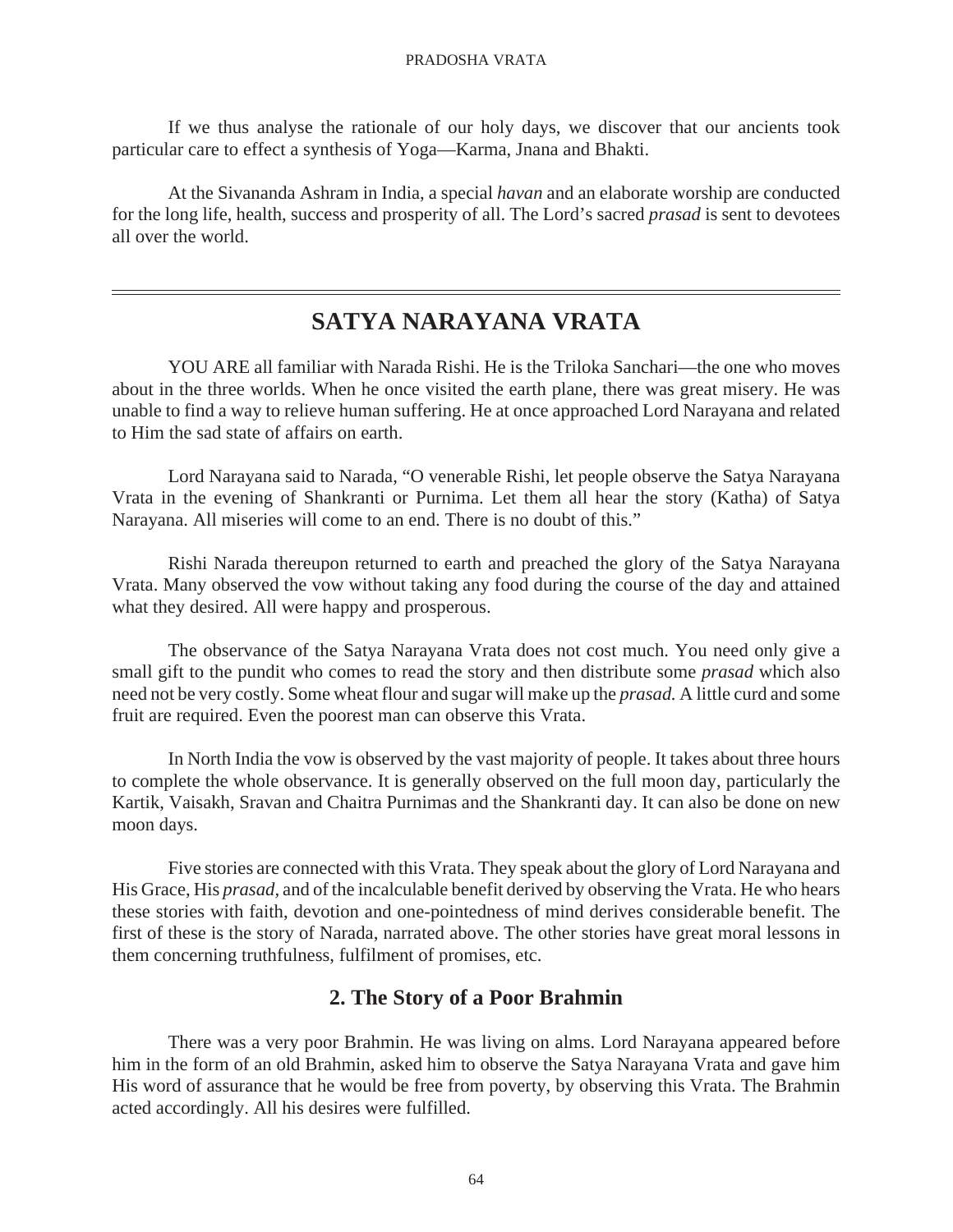## **3. The Story of a Wood-cutter**

The same Brahmin then did the Vrata on a grand scale. A poor wood-cutter entered the compound of the Brahmin to drink some water. The Katha of Satya Narayana was going on. The wood-cutter, attracted only by the skill of the story-teller, sat down and heard it with rapt attention. He also was inspired to observe the Vrata in his house. He took some *prasad* and ate it.

Then he went to the market-place and sold his bundle of fuel. He received double the usual amount for his fuel. He immediately purchased the things that were necessary for the Vrata and observed it along with his family members, with intense faith and devotion. All his desires were fulfilled. He enjoyed everything that was possible on this earth plane. After death he attained the supreme abode of Satya Loka where Truth alone prevails.

## **4. The Story of a Merchant**

Once upon a time King Ulkamukha reigned over the earth. He was a devotee of Lord Satya Narayana. The queen, too, was very pious. One day they observed a fast and performed the Satya Narayana Vrata on the banks of the holy Bhadrasheela.

A merchant named Sadhu came to the king and asked him what he was doing. The king explained to the merchant all about the Satya Narayana Vrata. When Sadhu returned home he narrated to his wife, Lilavathi, the glory of the Satya Narayana Vrata as he heard it from the king. Thereupon, both resolved to observe it, provided they were blessed with a child. Lilavathi soon brought forth a girl whom they named Kalavathi.

Sadhu now thought that he would postpone the Vrata till after his daughter was married. The wedding of Kalavathi took place in course of time, but Sadhu had entirely forgotten his resolve. After some time he went to foreign countries for trade along with his son-in-law.

Lord Narayana felt it was high time He reminded Sadhu of his resolve. One night, while Sadhu was at a place called Ratnasarpur, he was suddenly arrested and imprisoned along with his party by the royal police. The police suspected them to be thieves. At the same time, thieves had robbed the property of Sadhu in his native place.

Meanwhile, poor Lilavathi and Kalavathi were leading a miserable life in the streets. One day Kalavathi went to get alms and it so happened that she received some *prasad* of Lord Satya Narayana from a temple. She came back to her mother and pleaded that they, too, should observe the Vrata. They thus observed the Vrata and worshipped Lord Satya Narayana.

That very day, the king of Ratnasarpur dreamt that Sadhu and his party were not really guilty of any theft and that they should be released else he would be destroyed along with his relatives. The king at once released Sadhu and his party from prison, giving them double the value for their merchandise.

Sadhu was on his way back to his native village when Lord Satya Narayana appeared before him in the guise of a mendicant and asked him what he had in the boat. Sadhu suspected that the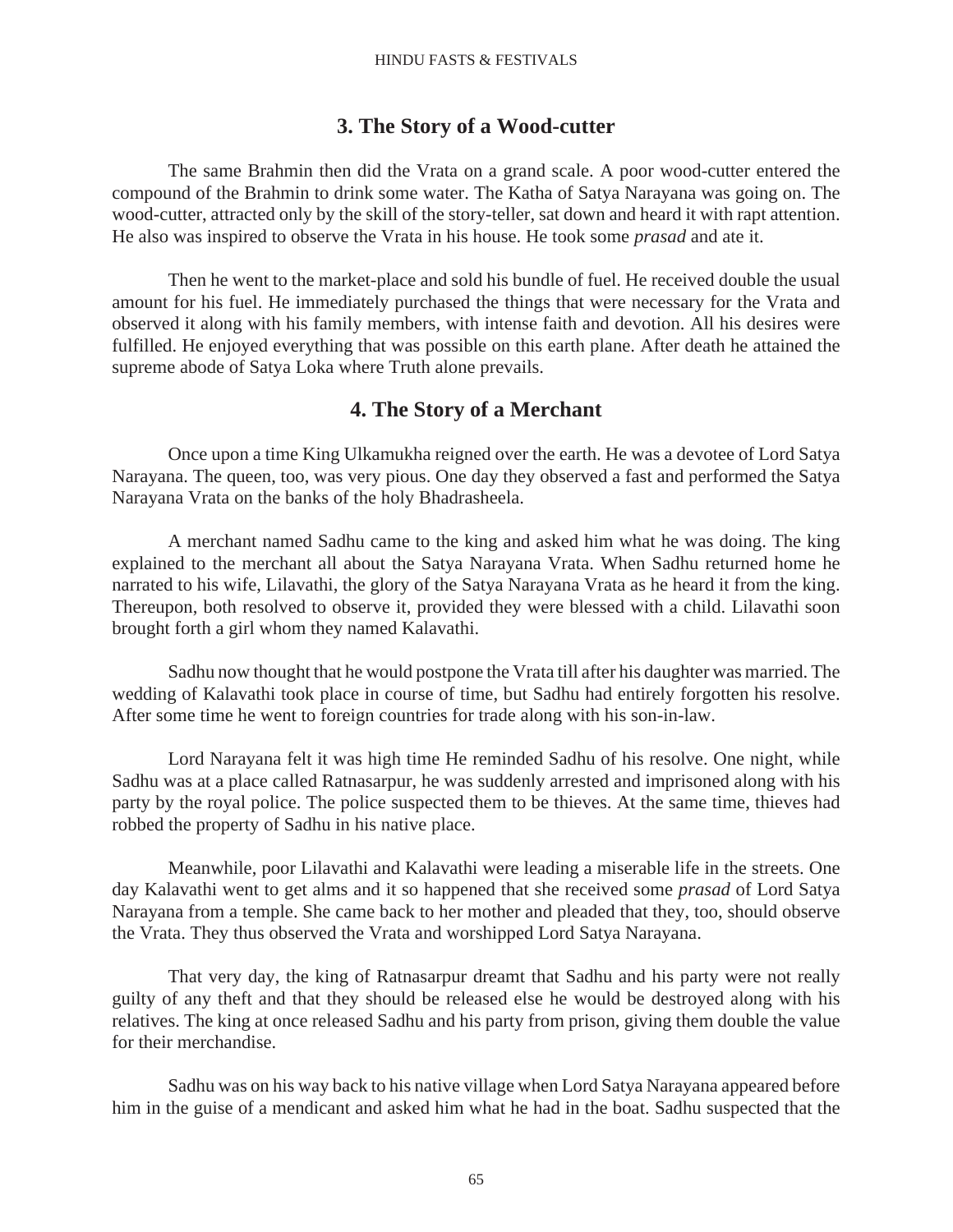mendicant might ask him for some money. He therefore replied that there were bundles of leaves only in the boat.

The mendicant replied, "Your words will come true, O merchant!"

That night, while Sadhu was on his usual round of checking the contents of the boat, he found that the jewels had indeed all turned into leaves! He realised that this was due to uttering falsehood to the mendicant. He quickly went out in search of the mendicant, found him in a secluded spot and begged his pardon.

The mendicant sternly said, "You have not kept up your promise of observing the Satya Narayana Vrata." Then he revealed his true identity to the merchant, gave him words of solace and disappeared.

Sadhu came back to his boat and found that all the bags contained jewels again. He worshipped Lord Satya Narayana with intense faith and devotion.

After five days, Sadhu reached his native place. He sent a message to inform his wife and daughter of his arrival. At the time when the messenger arrived to give the news, Lilavathi and Kalavathi were hearing the Satya Narayana Katha. When they had finished the worship they went to meet Sadhu, but, alas! they had forgotten to take the *prasad* of the Lord.

Lord Satya Narayana wanted to point out their carelessness in not taking the *prasad*. The boat with its wealth and their son-in-law sank. The son-in-law struggled in desperation for his life. Sadhu who was on the shore prayed and worshipped the Lord. A divine voice was heard in the sky: "Kalavathi has not taken My *prasad.* So this has happened." Kalavathi hurried back to her house and ate the *prasad*. She returned, and with sheer joy on her face, beheld both her father and her husband who was miraculously saved through the Grace of Lord Satya Narayana. Even the boat and the jewels were recovered miraculously. All rejoiced. Sadhu narrated all that had happened during his travel and how he was saved by the Lord when in distress.

Thenceforth, the couple, Sadhu and Lilavathi, regularly observed the Satya Narayana Vrata during Purnima and Shankranti, and lived happily ever after. They attained the blissful abode of Lord Narayana.

## **5. The Story of King Tungadhwaja**

One day King Tungadhwaja went out hunting. After walking a long distance he was overcome by fatigue. He sat under a banyan tree. Some boys of the cowherd class were performing the Vrata of Satya Narayana in the vicinity of the banyan tree. The boys came to know that a king was resting under the tree. One of them respectfully took some *prasad* and placed it before the king.

The king did not want to attend the function, nor prostrate before the Lord. He did not take the *prasad* either. In fact, he cast a look of disgust at the offering, and proudly returned to his capital.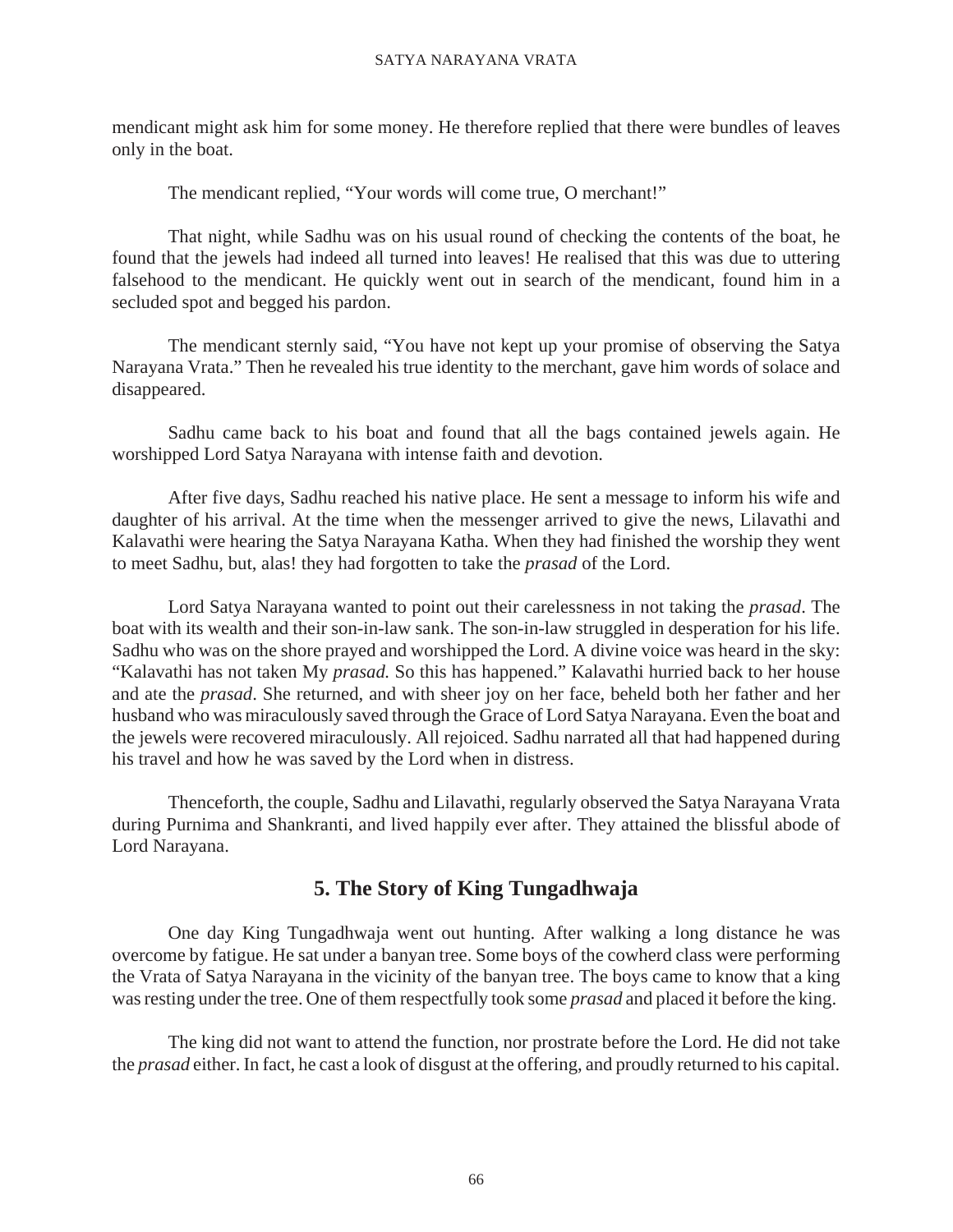The Lord wanted to teach the king a lesson. The king was given the news that his sons and daughters died and his whole property was destroyed. He inwardly understood that this was due to the disrespect he had shown to the Lord and His *prasad*. He repented very much for his wrong doing.

With a sore but repentant heart, he made his way to the banyan tree where the boys had worshipped the Lord. He himself now performed the worship with intense faith and devotion. Lord Satya Narayana showered His Grace upon the king. He got back his lost property and his children. The king thereafter regularly worshipped the Lord and lived happily.

He who observes this Vrata, which is even being observed by the gods themselves, with faith, devotion and self-surrender; he who hears the sacred story of Lord Satya Narayana with faith and devotion; he who attends the worship and eats the *prasad*—he certainly attains health, wealth and joy. He is uplifted from the mire of worldliness and the clutches of death. He finally abides in the Truth.

In the Kali Yuga, worship of Lord Hari through the Satya Narayana Vrata makes one happy, peaceful and prosperous. This is the truth described in the ancient epics.

# **SHIVARATRI**

THIS FALLS on the 13th (or 14th) day of the dark half of Phalgun (February-March). The name means "the night of Shiva". The ceremonies take place chiefly at night. This is a festival observed in honour of Lord Shiva. Shiva was married to Parvati on this day.

People observe a strict fast on this day. Some devotees do not even take a drop of water. They keep vigil all night. The Shiva Lingam is worshipped throughout the night by washing it every three hours with milk, curd, honey, rose water, etc., whilst the chanting of the Mantra *Om Namah Shivaya* continues. Offerings of *bael* leaves are made to the Lingam. *Bael* leaves are very sacred as, it is said, Lakshmi resides in them.

Hymns in praise of Lord Shiva, such as the *Shiva Mahimna Stotra* of Pushpadanta or Ravana's *Shiva Tandava Stotra* are sung with great fervour and devotion. People repeat the Panchakshara Mantra, *Om Namah Shivaya*. He who utters the Names of Shiva during Shivaratri, with perfect devotion and concentration, is freed from all sins. He reaches the abode of Shiva and lives there happily. He is liberated from the wheel of births and deaths. Many pilgrims flock to the places where there are Shiva temples.

## **The Story Of King Chitrabhanu**

In the Shanti Parva of the *Mahabharata*, Bhishma, whilst resting on the bed of arrows and discoursing on Dharma, refers to the observance of Maha Shivaratri by King Chitrabhanu. The story goes as follows.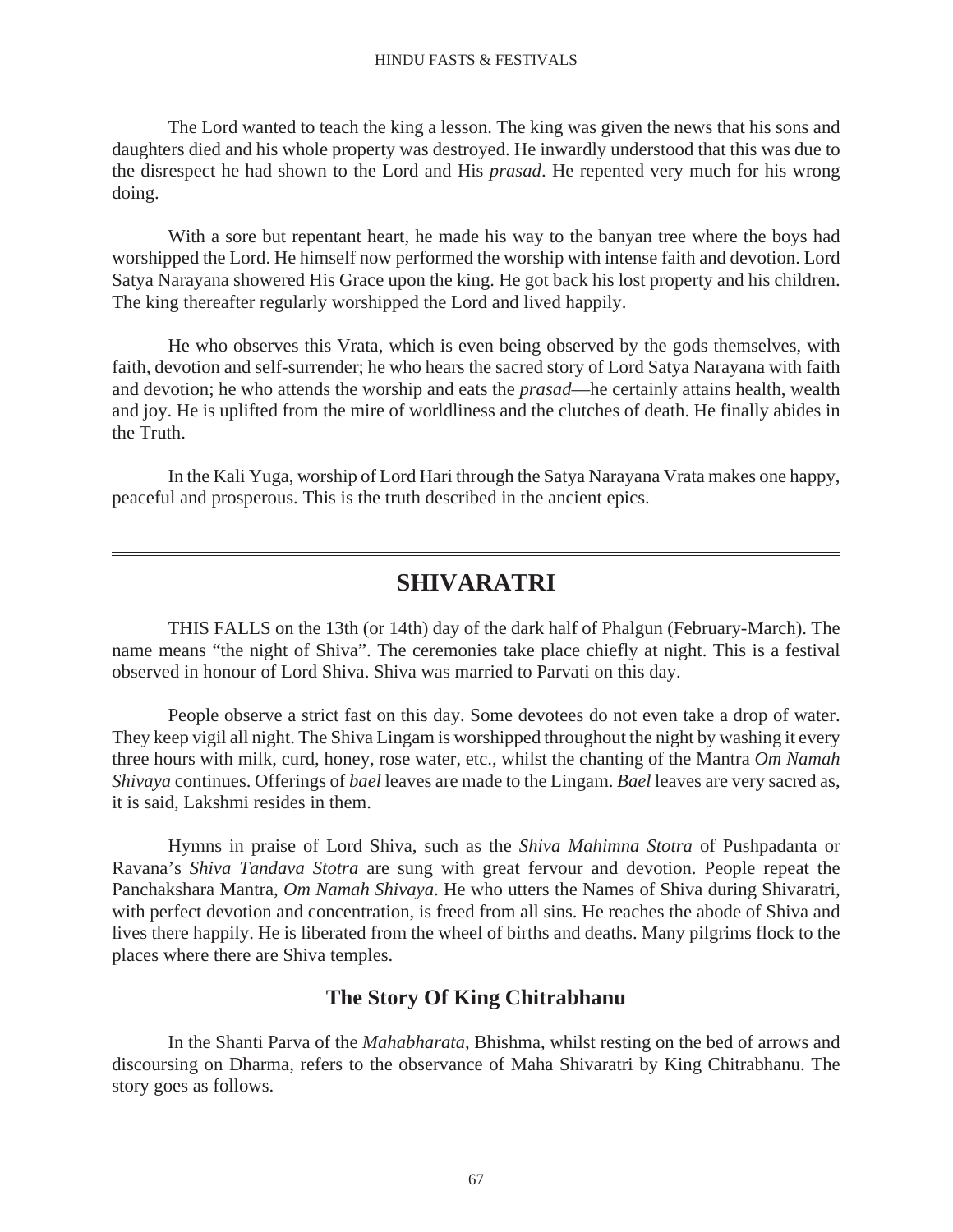

#### **LORD SHIVA**

#### *Om Namah Shivaya*

Once upon a time King Chitrabhanu of the Ikshvaku dynasty, who ruled over the whole of Jambudvipa, was observing a fast with his wife, it being the day of Maha Shivaratri. The sage Ashtavakra came on a visit to the court of the king.

The sage asked, "O king! why are you observing a fast today?"

King Chitrabhanu explained why. He had the gift of remembering the incidents of his previous birth.

The king said to the sage: "In my past birth I was a hunter in Varanasi. My name was Suswara. My livelihood was to kill and sell birds and animals. One day I was roaming the forests in search of animals. I was overtaken by the darkness of night. Unable to return home, I climbed a tree for shelter. It happened to be a *bael* tree. I had shot a deer that day but I had no time to take it home. I bundled it up and tied it to a branch on the tree. As I was tormented by hunger and thirst, I kept awake throughout the night. I shed profuse tears when I thought of my poor wife and children who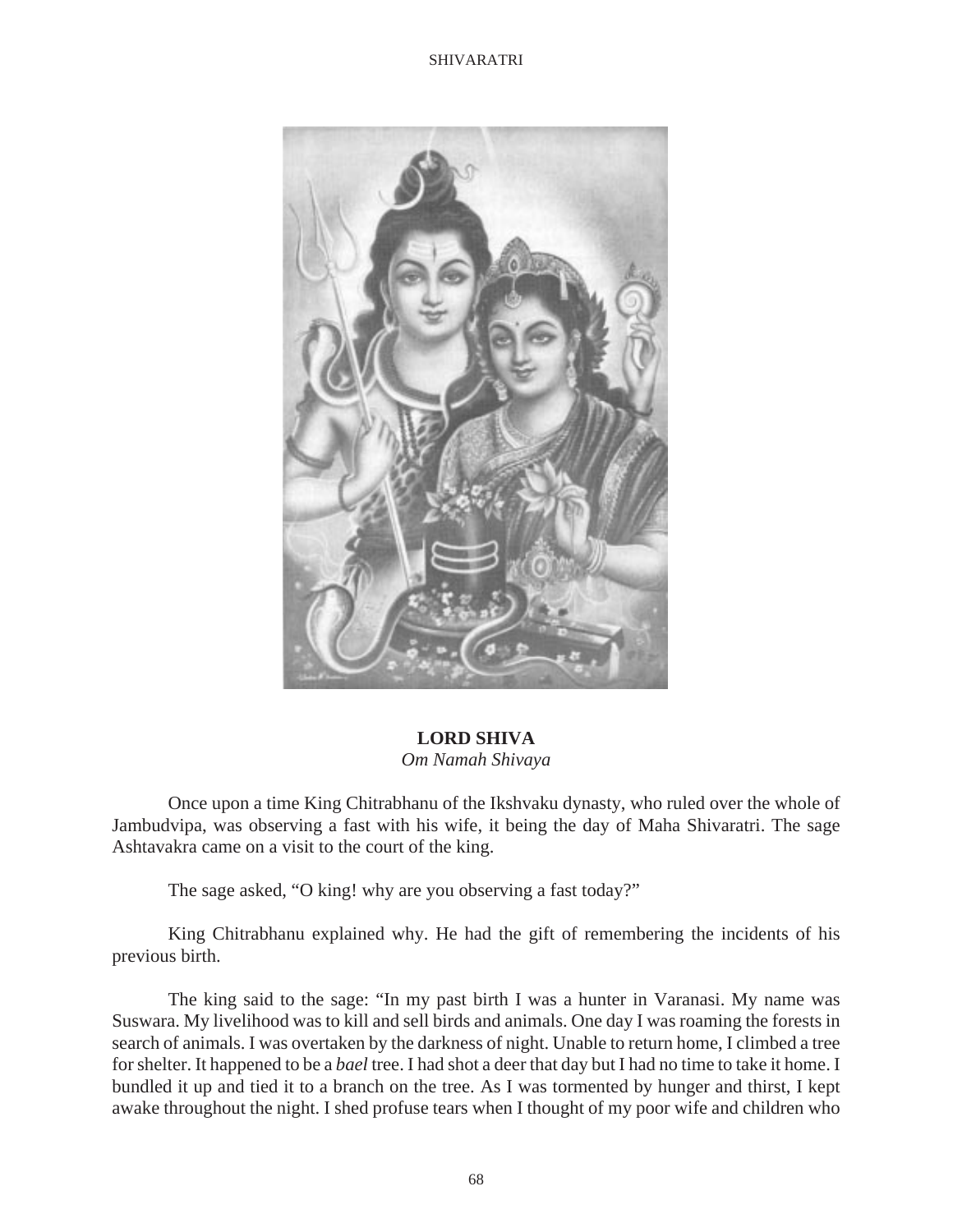were starving and anxiously awaiting my return. To pass away the time that night I engaged myself in plucking the *bael* leaves and dropping them down onto the ground.

"The day dawned. I returned home and sold the deer. I bought some food for myself and for my family. I was about to break my fast when a stranger came to me, begging for food. I served him first and then took my food.

"At the time of death, I saw two messengers of Lord Shiva. They were sent down to conduct my soul to the abode of Lord Shiva. I learnt then for the first time of the great merit I had earned by the unconscious worship of Lord Shiva during the night of Shivaratri. They told me that there was a Lingam at the bottom of the tree. The leaves I dropped fell on the Lingam. My tears which I had shed out of pure sorrow for my family fell onto the Lingam and washed it. And I had fasted all day and all night. Thus did I unconsciously worship the Lord.

"I lived in the abode of the Lord and enjoyed divine bliss for long ages. I am now reborn as Chitrabhanu."

# **Spiritual Significance of the Ritual**

The Scriptures record the following dialogue between Sastri and Atmanathan, giving the inner meaning of the above story.

*Sastri:* It is an allegory. The wild animals that the hunter fought with are lust, anger, greed, infatuation, jealousy and hatred. The jungle is the fourfold mind, consisting of the subconscious mind, the intellect, the ego and the conscious mind. It is in the mind that these "wild animals" roam about freely. They must be killed. Our hunter was pursuing them because he was a Yogi. If you want to be a real Yogi you have to conquer these evil tendencies. Do you remember the name of the hunter in the story?

*Atmanathan:* Yes, he was called Suswara.

*Sastri:* That's right. It means "melodious". The hunter had a pleasant melodious voice. If a person practices Yama and Niyama and is ever conquering his evil tendencies, he will develop certain external marks of a Yogi. The first marks are lightness of the body, health, steadiness, clearness of countenance and a pleasant voice. This stage has been spoken of in detail in the *Swetaswatara Upanishad*. The hunter or the Yogi had for many years practised Yoga and had reached the first stage. So he is given the name Suswara. Do you remember where he was born?

*Atmanathan:* Yes, his birthplace is Varanasi.

Sastri: Now, the Yogis call the Ajna Chakra by the name Varanasi. This is the point midway between the eyebrows. It is regarded as the meeting place of the three nerve currents (Nadis), namely, the Ida, Pingala and the Sushumna. An aspirant is instructed to concentrate on that point. That helps him to conquer his desires and evil qualities like anger and so on. It is there that he gets a vision of the Divine Light within.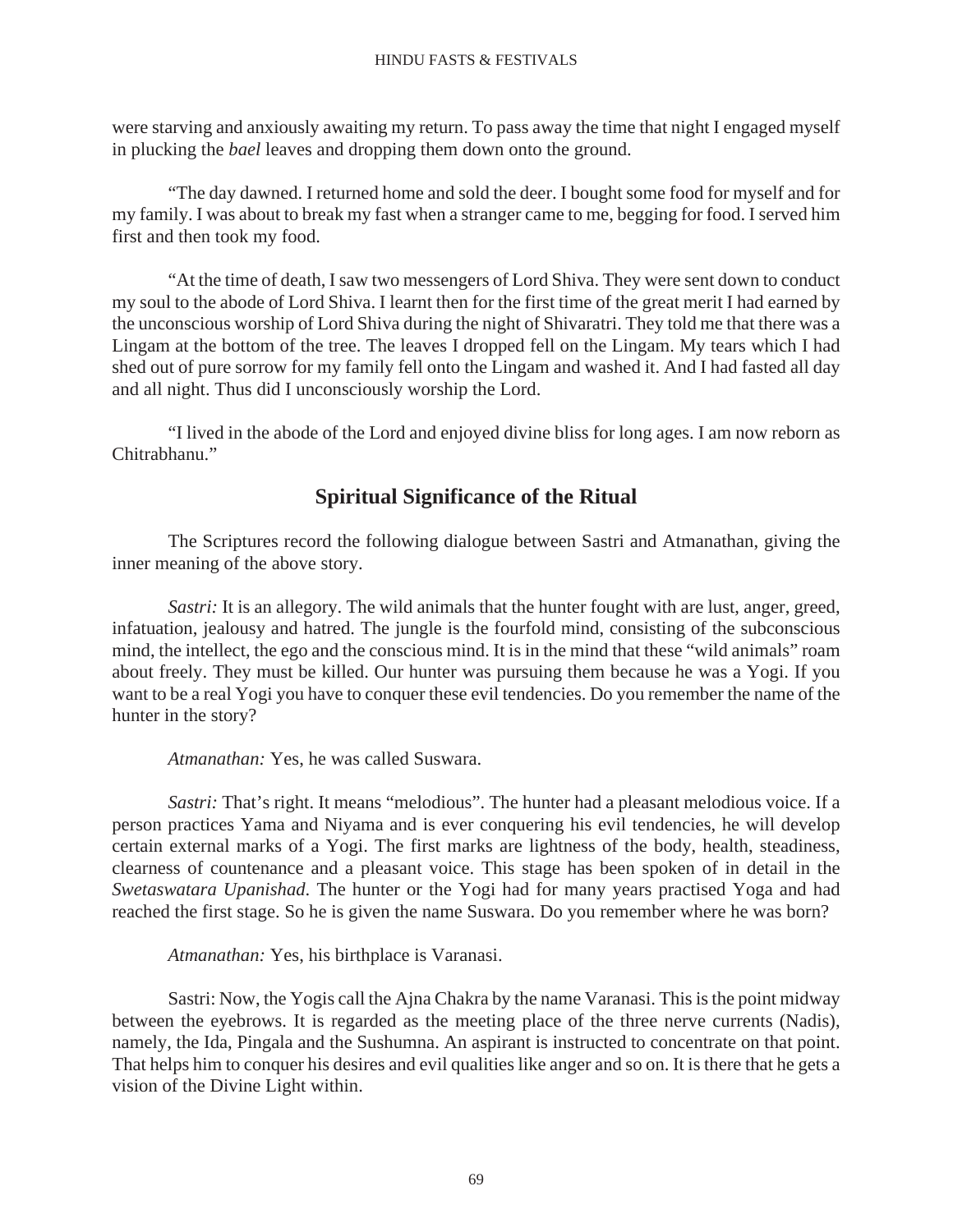*Atmanathan:* Very interesting! But how do you explain his climbing up the *bael* tree and all the other details of the worship?

*Sastri:* Have you ever seen a *bael* leaf?

*Atmanathan:* It has three leaves on one stalk.

*Sastri:* True. The tree represents the spinal column. The leaves are threefold. They represent the Ida, Pingala and Sushumna Nadis, which are the regions for the activity of the moon, the sun and fire respectively, or which may be thought of as the three eyes of Shiva. The climbing of the tree is meant to represent the ascension of the Kundalini Shakti, the serpentine power, from the lowest nerve centre called the Muladhara to the Ajna Chakra. That is the work of the Yogi.

*Atmanathan:* Yes, I have heard of the Kundalini and the various psychic centres in the body. Please go on further; I am very interested to know more.

*Sastri:* Good. The Yogi was in the waking state when he began his meditation. He bundled up the birds and the animals he had slain and, tying them on a branch of the tree, he rested there. That means he had fully conquered his thoughts and rendered them inactive. He had gone through the steps of Yama, Niyama, Pratyahara, etc. On the tree he was practising concentration and meditation. When he felt sleepy, it means that he was about to lose consciousness and go into deep sleep. So he determined to keep awake.

*Atmanathan:* That is now clear to me; you certainly do explain it very well. But why did he weep for his wife and children?

*Sastri:* His wife and children are none other than the world. One who seeks the Grace of God must become an embodiment of love. He must have an all-embracing sympathy. His shedding of tears is symbolical of his universal love. In Yoga also, one cannot have illumination without Divine Grace. Without practising universal love, one cannot win that Grace. One must perceive one's own Self everywhere. The preliminary stage is to identify one's own mind with the minds of all created beings. That is fellow-feeling or sympathy. Then one must rise above the limitations of the mind and merge it in the Self. That happens only in the stage of Samadhi, not earlier.

*Atmanathan:* Why did he pluck and drop the *bael* leaves?

*Sastri:* That is mentioned in the story only to show that he had no extraneous thoughts. He was not even conscious of what he was doing. All his activity was confined to the three Nadis. The leaves, I have said before, represent the three Nadis. He was in fact in the second state, namely, the dream state, before he passed into the deep sleep state.

*Atmanathan:* He kept vigil the whole night, it is said.

*Sastri:* Yes, that means that he passed through the deep sleep state successfully. The dawning of day symbolises the entrance into the Fourth state called Turiya or superconsciousness.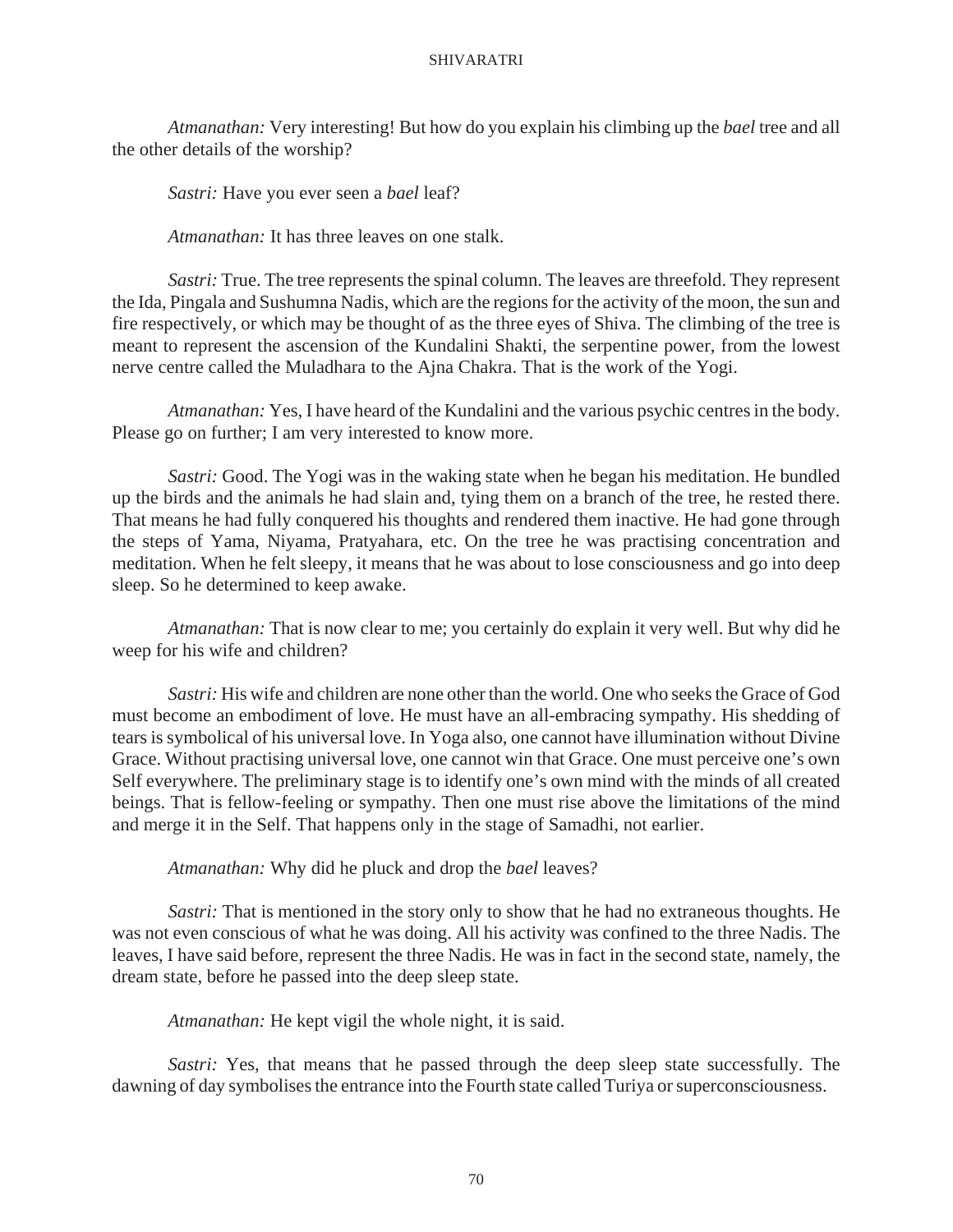#### HINDU FASTS & FESTIVALS

*Atmanathan:* It is said that he came down and saw the Lingam. What does that mean?

*Sastri:* That means that in the Turiya state he saw the Shiva Lingam or the mark of Shiva in the form of the inner lights. In other words, he had the vision of the Lord. That was an indication to him that he would realise the supreme, eternal abode of Lord Shiva in course of time.

*Atmanathan:* So it appears from what you say that the sight of the lights is not the final stage?

*Sastri:* Oh no! That is only one step, albeit a difficult one. Now think of how the story continues. He goes home and feeds a stranger. A stranger is one whom you have not seen before. The stranger is no other than the hunter himself, transformed into a new person. The food was the likes and dislikes which he had killed the previous night. But he did not consume the whole of it. A little still remained. That was why he had to be reborn as King Chitrabhanu. Going to the world of Shiva (Salokya) is not enough to prevent this. There are other stages besides Salokya. These are Samipya, Sarupya and finally Sayujya. Have you not heard of Jaya and Vijaya returning from Vaikunta?

*Atmanathan:* Yes, I have understood now.

### **Lord Shiva's Assurance**

When creation had been completed, Shiva and Parvati went out to live on the top of Mount Kailas. Parvati asked, "O venerable Lord! which of the many rituals observed in Thy honour doth please Thee most?"

The Lord replied, "The 14th night of the new moon, in the dark fortnight during the month of Phalgun, is my most favourite day. It is known as Shivaratri. My devotees give me greater happiness by mere fasting than by ceremonial baths and offerings of flowers, sweets and incense.

"The devotee observes strict spiritual discipline in the day and worships Me in four different forms during each of the four successive three-hour periods of the night. The offering of a few *bael* leaves is more precious to Me than the precious jewels and flowers. My devotee should bathe Me in milk at the first period, in curd at the second, in clarified butter at the third, and in honey at the fourth and last. Next morning, he should feed the Brahmins first and, after performing the prescribed ceremonies, he can break his fast. O Parvati! there is no ritual which can compare with this simple routine in sanctity."

Parvati was deeply impressed by the speech of Loid Shiva. She repeated it to Her friends who in their turn passed it on to the ruling princes on earth. Thus was the sanctity of Shivaratri broadcast all over the world.

The two great natural forces that afflict man are Rajas (the quality of passionate activity) and Tamas (that of inertia). The Shivaratri Vrata aims at the perfect control of these two. The entire day is spent at the Feet of the Lord. Continuous worship of the Lord necessitates the devotee's constant presence in the place of worship. Motion is controlled. Evils like lust, anger, and jealousy,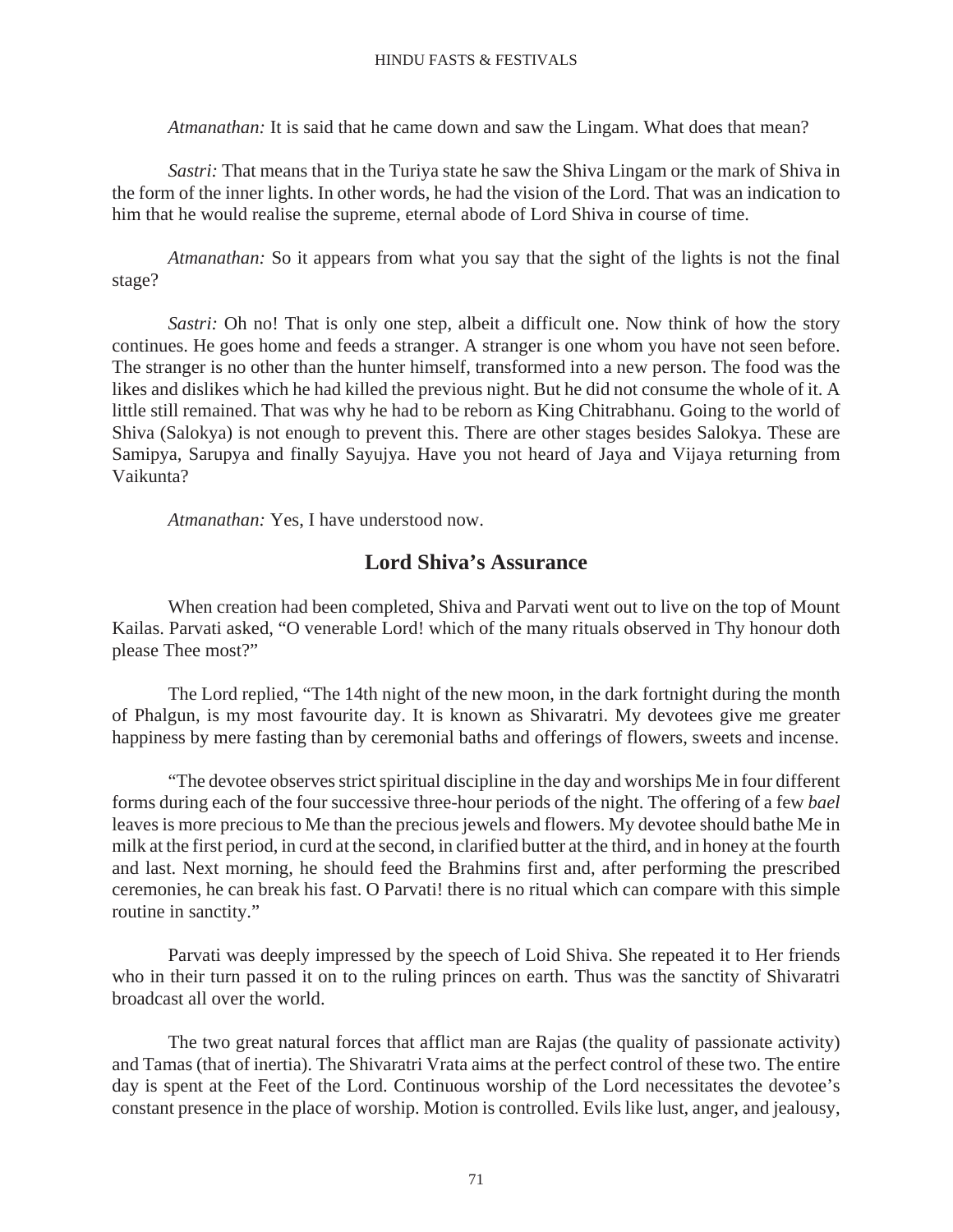born of Rajas are ignored and subdued. The devotee observes vigil throughout the night and thus conquers Tamas also. Constant vigilance is imposed on the mind. Every three hours a round of worship of the Shiva Lingam is conducted. Shivaratri is a perfect Vrata.

The formal worship consists of bathing the Lord. Lord Shiva is considered to be the Form of Light (which the Shiva Lingam represents). He is burning with the fire of austerity. He is therefore best propitiated with cool bathing. While bathing the Lingam the devotee prays: "O Lord! I will bathe Thee with water, milk, etc. Do Thou kindly bathe me with the milk of wisdom. Do Thou kindly wash me of all my sins, so that the fire of worldliness which is scorching me may be put out once for all, so that I may be one with Thee—the One alone without a second."

At the Sivananda Ashram, Rishikesh, the Shivaratri festival is celebrated in the following manner.

1. All spiritual aspirants fast the whole day, many of them without taking even a single drop of water.

2. A grand *havan* is performed for the peace and welfare of all.

3. The whole day is spent in doing the Japa of *Om Namah Shivaya* and in meditation upon the Lord.

4. At night all assemble in the temple and chant *Om Namah Shivaya* the whole night.

5. During the four quarters of the night the Shiva Lingam is worshipped with intense devotion.

6. Sannyas Diksha is also given on this day to sincere seekers on the path.

Offer this inner worship to Lord Shiva daily: "I worship the jewel of my Self, the Shiva residing in the Lotus of my heart. I bathe Him with the water of my pure mind brought from the river of faith and devotion. I worship Him with the fragrant flowers of Samadhi—all this so that I may not be born again in this world."

Here is another formula for the supreme worship of the Lord: "O Shiva! you are my Self. My mind is Parvati. My Pranas are your servants. My body is your house. My actions in this world are your worship. My sleep is Samadhi. My walk is circumambulation of you. My speech is your prayer. Thus do I offer all that I am to you.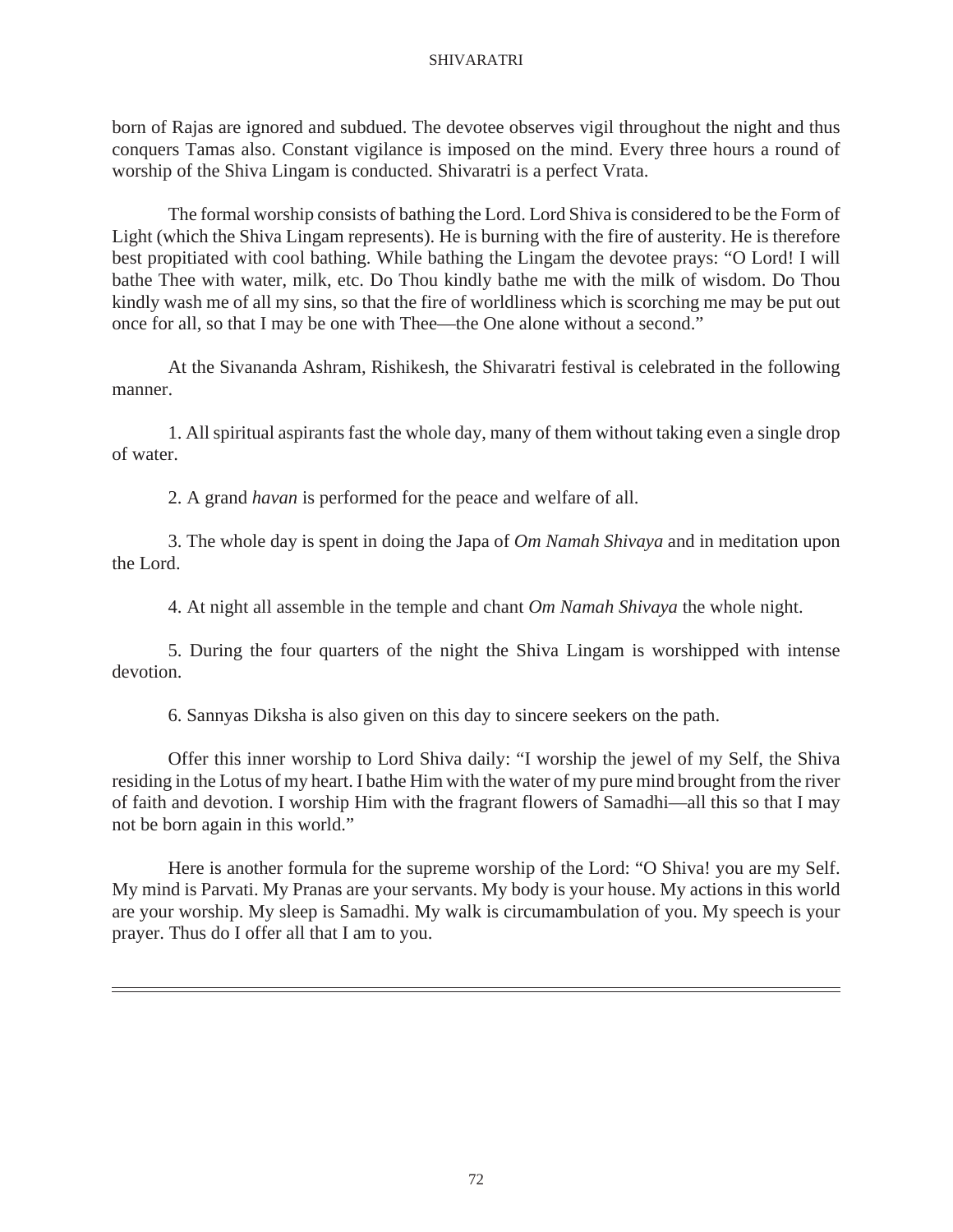# **VAIKUNTA EKADASHI**

VAIKUNTA Ekadashi falls in the month of Marga-seersha (December-January). This is observed with all solemnity in the temples of Lord Vishnu. Fasting is prescribed on all Ekadashis, that is, the 11th day of the lunar fortnight, twice a month.

In this Kali Yuga, even if just one Ekadashi is observed with dispassion, faith and devotion, and if the mind is wholly fixed on Hari, one is freed from the rounds of birth and death. There is no doubt about this. The scriptures give us their assurance on this point.

Devotees fast on this day, observe vigil the whole night and do Japa, Hari Kirtan and meditation. Some do not take even a drop of water. Those who are unable to fast completely can take some light fruit and milk.

No rice should be taken on Ekadashi days. This is very important. The sweat that fell down from the head of Brahma assumed the form of a demon and said to the Lord, "O Lord! now give me an abode to dwell."

Brahma replied, "O demon! go and dwell in the rice particles eaten by men on Ekadashi day and become worms in their stomach."

For this reason rice is prohibited on Ekadashi. If one observes the Ekadashi fast regularly, Lord Hari is propitiated. All sins are destroyed. The mind is purified. Devotion gradually develops. Love for God becomes intense. Orthodox people in South India observe complete fasting and vigil even on ordinary Ekadashi days. For the devotees of Lord Vishnu, every Ekadashi is a very sacred day.

# **Benefits of Fasting**

Nowadays, many educated people do not observe fasting on this sacred day. This is due to the impact of the dark, vicious, materialistic forces. When the intellect develops a little, people begin to enter into arguments and unnecessary discussions. Intellect is a hindrance on the spiritual path. They who have not developed the heart but who have developed their intellect begin to doubt and question at every step. They are led astray. They want a "why" and a "how" for everything. They want "scientific" explanations for all phenomena.

God is beyond proofs and presumptions. One has to approach religion and the scriptures with great faith, reverence and purity of heart. Then only are the secrets of religion revealed unto him like the apple in the palm of one's hand. Does anybody ask his mother to prove who is his father?

Fasting controls passion. It checks the emotions. It controls the senses also. It is a great penance. It purifies the mind and the heart. It destroys a multitude of sins. Fasting controls the tongue in particular which is the deadliest enemy of man. Fasting overhauls the respiratory, circulatory, digestive and urinary systems. It destroys all the impurities of the body and all sorts of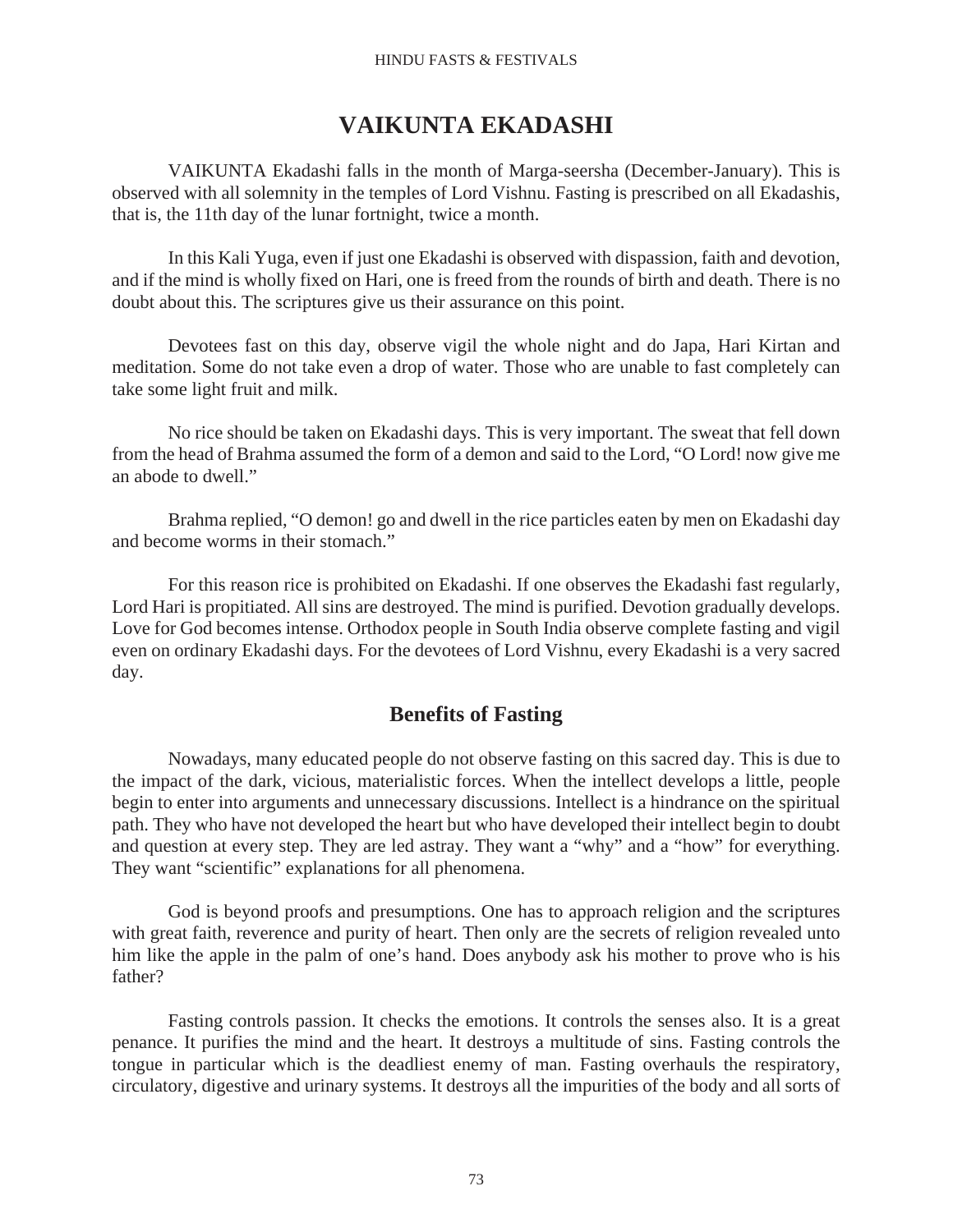#### VAIKUNTA EKADASHI

poisons. It eliminates uric acid deposits. Just as impure gold is rendered pure by melting it in the crucible again and again, so also this impure mind is rendered purer by repeated fasting.

Young and robust Brahmacharis (celibates) should observe fasting whenever passion troubles them. Only then will they have very good meditation, as the mind will be rendered calm. The chief object of fasting is to render the system calm so that one is able to practise meditation rigorously during that period.

Withdraw the senses and fix the mind on God. Pray to God to guide you and to throw a flood of light on your spiritual path. Say with feeling: "O God, guide me! Protect me, protect me! I am Thine, I am Thine! Forsake me not!" You will be blessed with purity, light and strength. Follow this Sadhana on the days that you fast, Ekadashi days in particular.

Fasting is one of the ten canons of Yoga. However, avoid excessive fasting. It will produce weakness. Use your common sense. If you cannot fast for the full twenty-four hours, at least fast for 10-12 hours and then take some milk and fruit. Gradually increase your fast to 15 hours and then up to 24 hours. Fasting makes a man strong, both spiritually and mentally.

In his code, the *Manu Smriti,* the great Hindu lawgiver, Manu, prescribes fasting for the removal of the five capital sins. Diseases that are pronounced incurable by doctors are cured by fasting. Occasionally, a complete fast is greatly desirable for all to keep up good health, to give adequate rest to the internal organs and maintain celibacy. All diseases have their origin in overeating and verily fasting is the only method to cure this.

Complete fasting helps to control sleep. Taking recourse to tea to control sleep is not desirable. You will not gain any spiritual strength if you depend on an external agent. During fasting avoid all company. Live alone. Utilise your time in Sadhana. When breaking a fast do not take a heavy meal or a heavy food that is hard to digest. Milk or some fruit juice is beneficial.

Moderation in eating and withdrawal of the senses in Yogic meditation are the obverse and the reverse of the same coin. Moderation consists in taking a little food or water just to keep the body in good working order.

In the *Gita* you will find: "Verily, Yoga is not for him who eats too much, nor who abstains to excess, nor who sleeps too much, nor to the excessively wakeful".

The Yogi withdraws his senses from the particular sense objects. The senses are made to turn into or get involved into the mind. When one is fully established in these two practices, supreme control of the senses is achieved.

Once there was a demon, Mura, who oppressed the gods. The gods approached Lord Hari for protection. Hari sent Yoga Maya to kill the demon. Yoga Maya carried out the behests of the Lord successfully.

Then the Lord said to Yoga Maya, "Those who observe Ekadashi will be freed from all sins, and you will be called by the name Ekadashi."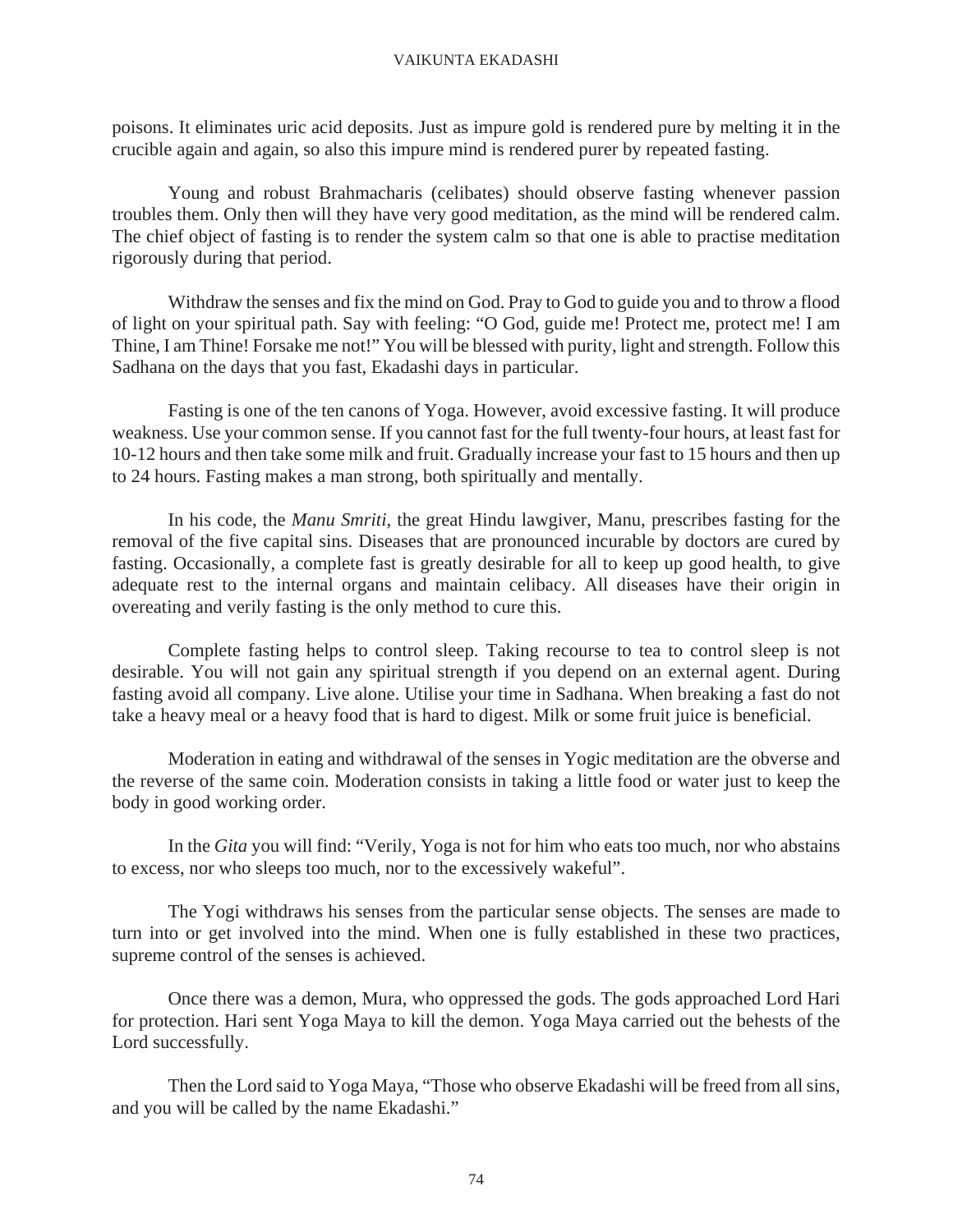#### HINDU FASTS & FESTIVALS

King Ambarisha was a great votary of Lord Hari. He practised the Ekadashi Vrata for a year. Ambarisha obtained His Grace. On one occasion he fasted for three consecutive days. He was about to break the fast when Rishi Durvasa appeared as his guest. The king received him with due respect and requested him to take his meals. The Rishi agreed and went to bathe in the river. The king waited patiently for a long time, but the Rishi did not return. Time was running out; if the king did not eat anything before the day ended his Vrata would not bear fruit. And if he ate, he would be showing disregard to the Rishi. As a compromise the king took a little water to serve both the conditions.

When Durvasa returned from his bath, he knew exactly what had happened, and was angry. He tore a hair from his tuft and charged it to kill Ambarisha. The king was unmoved. The discus of Lord Vishnu destroyed the power of the hair of Durvasa. It now followed the Rishi wherever he went and tried to destroy him.

Rishi Durvasa went to Brahma and Shiva for help, but to no avail. He went to Lord Hari who said to him, "I am dependent on My devotees. My heart is in the possession of My devotees. Go thou, therefore, to Ambarisha; beg his pardon and thou shalt be saved."

Ambarisha thereupon prayed to the charged hair to desist from its course, and saved the Rishi. Durvasa thanked him from the bottom of his heart.

# **VARA LAKSHMI VRATA**

LORD SHIVA describes the glory of this Vrata in the *Skanda Purana.* It is performed by a woman whose husband is still living. Maha Lakshmi is the abode of all auspiciousness and prosperity. This worship of Maha Lakshmi is done to obtain good progeny, and for the health and long life of the husband.

The Vrata is observed on the Friday immediately preceding the full moon day of the month of Sravan (August-September). After a purificatory bath, the lady should put on a clean, fresh cloth and make a *mandala* with the drawing of a lotus upon it. A *kalasha* filled with rice and topped with fresh mango leaves, a coconut and cloth are placed on the *mandala* and Lakshmi is invoked therein. Fresh grains are used in the worship as they convey the idea of growth and prosperity.

After the worship of the *kalasha,* follows the worship of Ganesha, then the worship of the *raksha* or the sacred thread. Now the main worship of Vara Lakshmi begins and the *raksha* is worshipped a second time. It is then tied to the right hand of the lady. After the worship various auspicious articles are given as charity to some deserving lady whose husband is alive. This lady is also fed with dainties.

Lakshmi not only bestows wealth and all sorts of material prosperity, but also imparts divine wisdom to all Her devotees. She is Vidya Shakti. She introduces Her devotees to Her Lord. She recommends them to Her Lord for their salvation.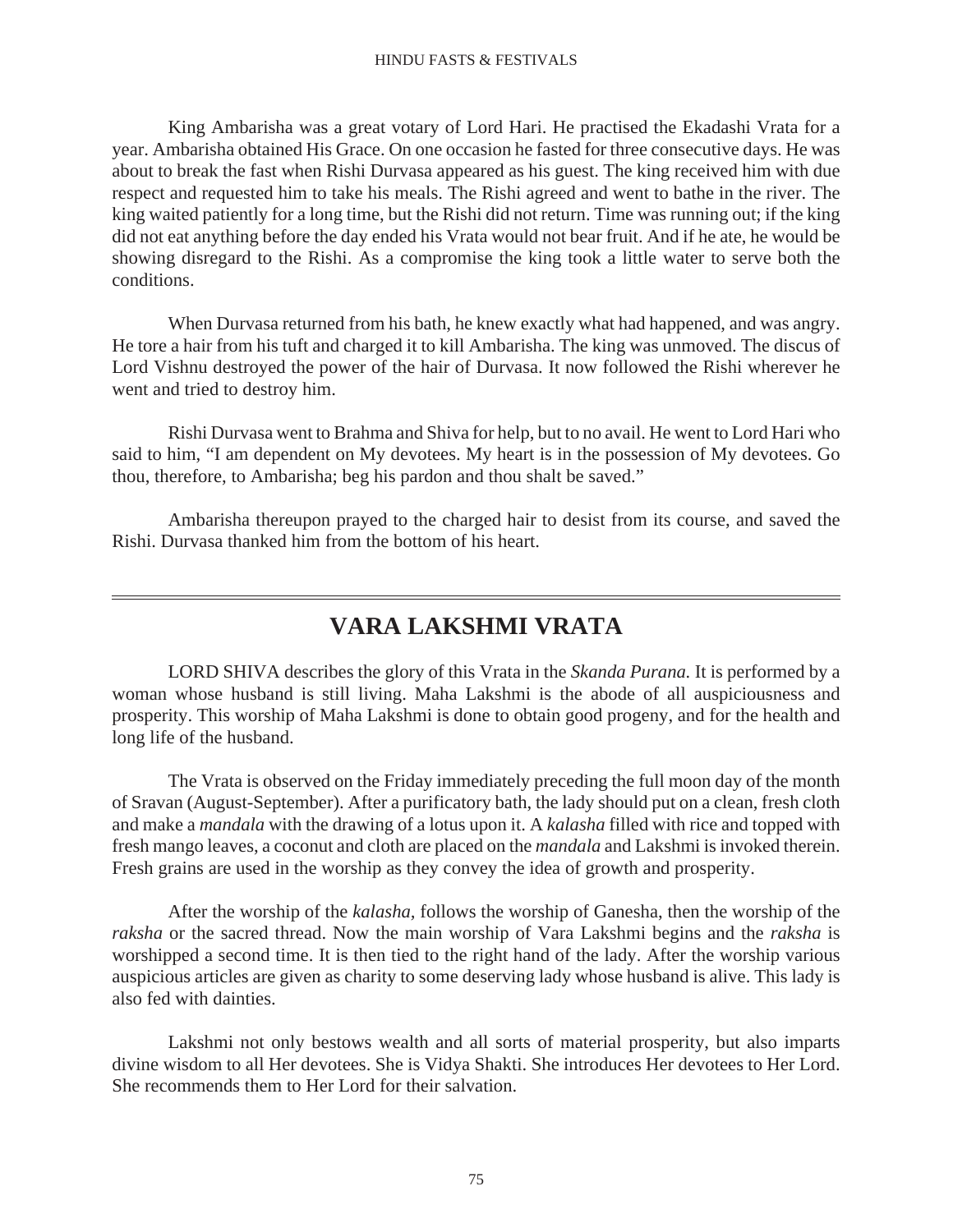

#### **MOTHER LAKSHMI**

The Giver of Prosperity and Happiness

She is the power of Lord Narayana who is also known as Lord Vishnu or Lord Hari. Narayana is God's aspect of preservation. He is an embodiment of Shuddha Sattwa. Lakshmi is His causal body. She is Maya, the illusory power of Nature. She deludes the whole world by Her veiling power and projects it through Her projecting power. She Herself as Vidya-Lakshmi enlightens the spiritual aspirant. Beauty, grace, a picturesque scenery or charming landscape, modesty, love, prosperity, music, the five elements and their combinations, the internal organs, mind, Prana, intellect—all these are Her manifestations.

Without Lakshmi even Sannyasins cannot do propaganda or preaching work or run their institutions. They are in fact more in need of Lakshmi than the householders because they have to do great dynamic work for human weal. Sri Shankara worshipped Devi, Lakshmi and Saraswathi for success in his work. All great prophets and divine messengers who have done great spiritual work in the past were devotees of Mother Lakshmi, Devi and Saraswathi.

May Goddess Lakshmi bless you all! Let us repeat Her Mantra: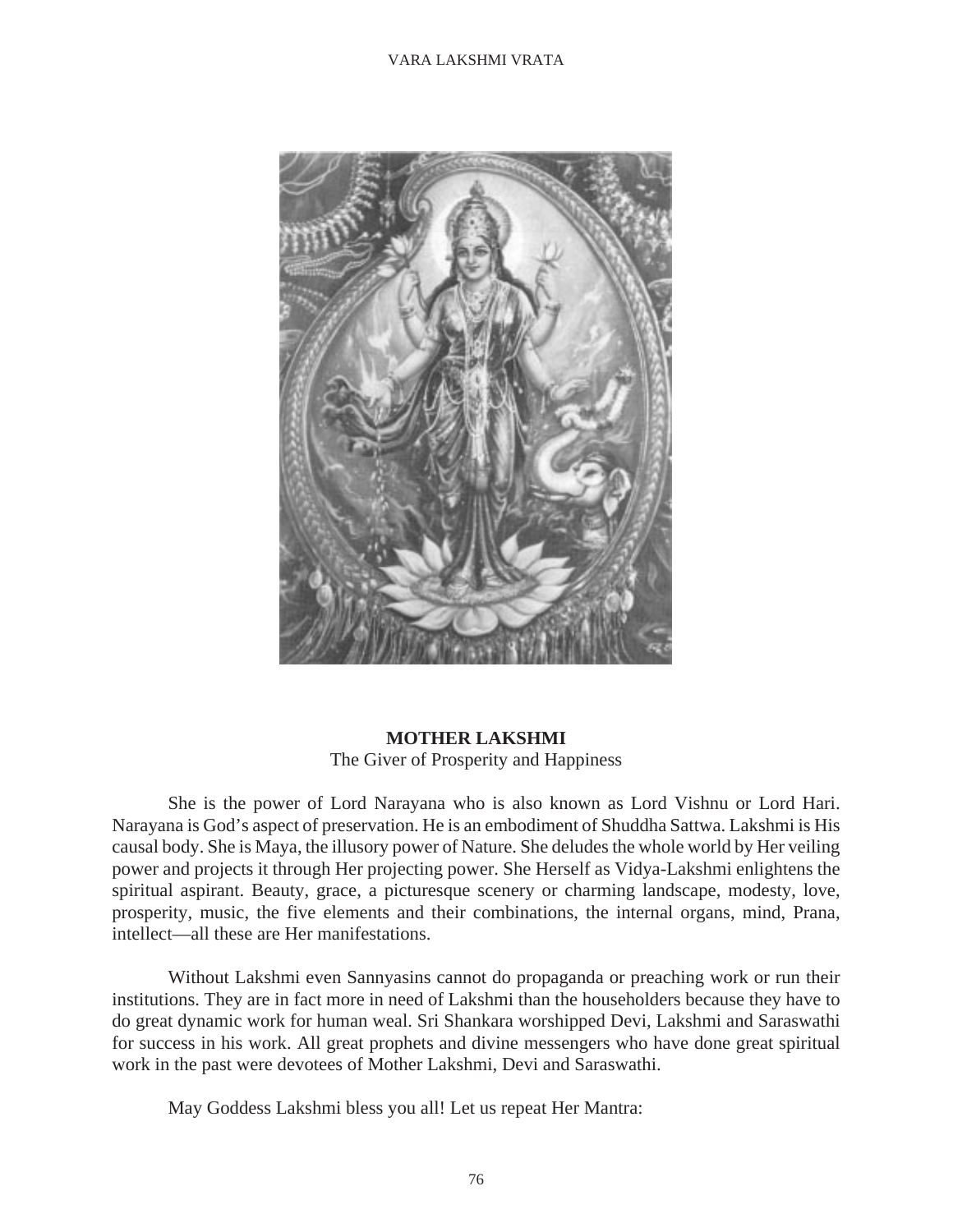*Om mahaadevyai cha vidmahe; Vishnu patnyai cha dheemahi Tanno lakshmi prachodayat.*

# **SPECIAL OBSERVANCES**

#### **The Eclipse**

WHEN THE gods and the demons churned the milky ocean in days of yore, nectar came out of it. Lord Vishnu assumed the form of Mohini, a charming lady, deluded the demons and distributed the nectar only among the gods. But Rahu had disguised himself as a god. The sun and the moon pointed this out to Mohini who immediately slashed off the demon's head. Since the nectar had by then already reached up to the neck, he did not die. Thus the head came to be known as Rahu and the body as Ketu. To avenge this betrayal, Rahu and Ketu periodically eclipse the sun and the moon.

Astronomically speaking, when the sun, the moon and the earth are all in line, with the moon or the earth at the centre, a solar or lunar eclipse takes place respectively.

At the time of the eclipse, people bathe in the sacred rivers. They do charitable acts. They give cows, money and gold. The day after the eclipse they feed the poor, the Brahmins and the Sadhus. After the eclipse they clean their houses, vessels, etc., and take a bath before they start cooking.

One should not take food during the eclipse. When the eclipse begins the food should by then have been digested. One should take food only after seeing the sun or the moon free from the eclipse. When the clear sun or the moon is not seen before sunset or sunrise, in the case of the solar and lunar eclipse respectively, food can be taken only after the sun or the moon is seen the next day.

Pregnant women should not see the sun or the moon during the time of the eclipse. If they do the child born may have some kind of defect. He may be born deaf, dumb or blind. Householders are forbidden from sexual intercourse on the day of the eclipse, for the same reason.

At this time one should take great care in avoiding bleeding, scorpion stings, etc. These have disastrous results. Even an earthworm has a poisonous effect when it bites one during an eclipse.

Those who do Japa at the time of the eclipse derive great benefits. The effect of Japa and Sankirtan during the eclipse contributes towards relieving the suffering of humanity and also of the planets. These people receive the blessings of the gods. They attain perfection quickly. Those who wish to tap the subtle force locked in the Mantra that will cure scorpion stings should stand in water and repeat the appropriate Mantra.

The little intellect cannot understand many things in this universe. Hence, have faith in the words of sages.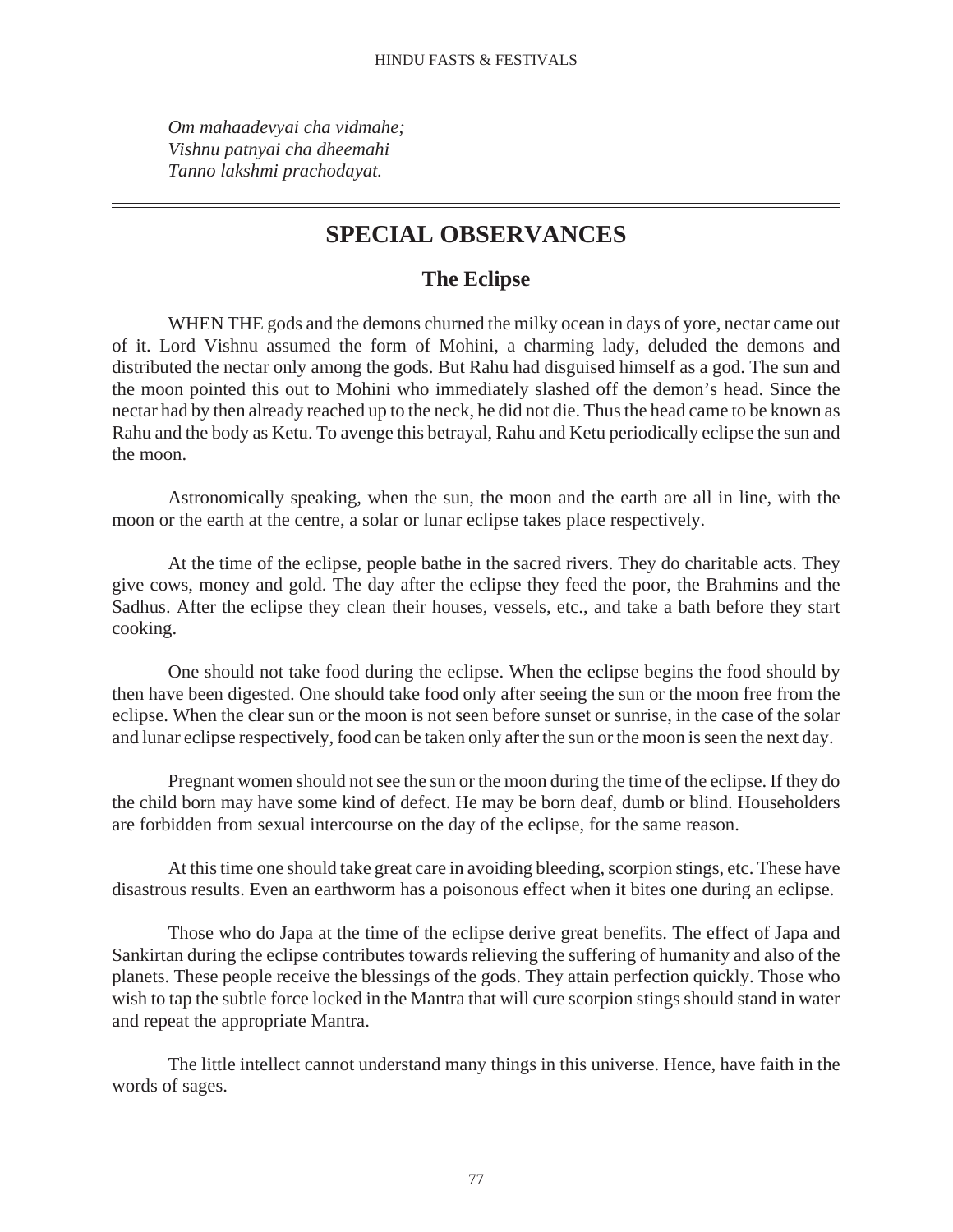Ignorance has eclipsed Self-knowledge. However, this eclipse will disappear. You will shine in your own glory. This is the spiritual significance of the eclipse.

#### **Mahalaya Amavasya**

The dark fortnight of Aswayuja (September-October) is known as the Mahalaya Paksha or the fortnight specially sacred for offering oblations to the departed ancestors. The last day of this period, the new moon day, is considered as the most important day in the year for performing obsequies and rites.

The renowned hero of the *Mahabharata,* Karna, when he left the mortal coil, ascended to the higher worlds and the great charity he had done here was returned to him hundredfold. But, it was all gold and silver; there was no food, as he had not done any food-charity! He prayed to the god of death. So, he was sent back to earth for fourteen days, to make up for this deficiency.

For fourteen days, he fed Brahmins and the poor, and offered oblations of water. On his return to the higher regions, he had food in plenty. It is these fourteen days that are commemorated in the Mahalaya Paksha. Due to the grace of the god of death, it has been ordained that offerings made during this period benefit all the departed souls, whether they are connected to you or not.

Charity in the form of food is important during this observance. Life depends upon food. You cannot preach religion to empty stomachs. This human body is the most important vehicle for realising God. How precious must food be which keeps the body fit for Yoga! The gift of food is the greatest gift. Therefore, give food in plenty, not only during the Mahalaya fortnight but all through the year.

*Om Tat Sat Brahmaparnamastu*

# **PHILOSOPHY OF IDOL WORSHIP**

THE IDOL is a support for the neophyte. It is a prop in his spiritual childhood. A form or image is necessary for worship in the beginning. It is an external symbol of God for worship. It is a reminder of God. The material image calls up the mental idea. Steadiness of mind is obtained by image worship. The worshipper will have to associate the ideas of infinity, omnipotence, omniscience, purity, perfection, freedom, holiness, truth and omnipresence with the form of worship he chooses.

It is not possible for all to fix the mind on the Absolute. A concrete form is necessary for the vast majority for practising concentration. To behold God everywhere and to practise the presence of God is not possible for the ordinary man. Idol worship is the easiest form of worship for the modern man.

A symbol is absolutely indispensable for fixing the mind. The mind wants a prop to lean upon. It cannot hold a conception of the Absolute in the initial stages. Without the help of some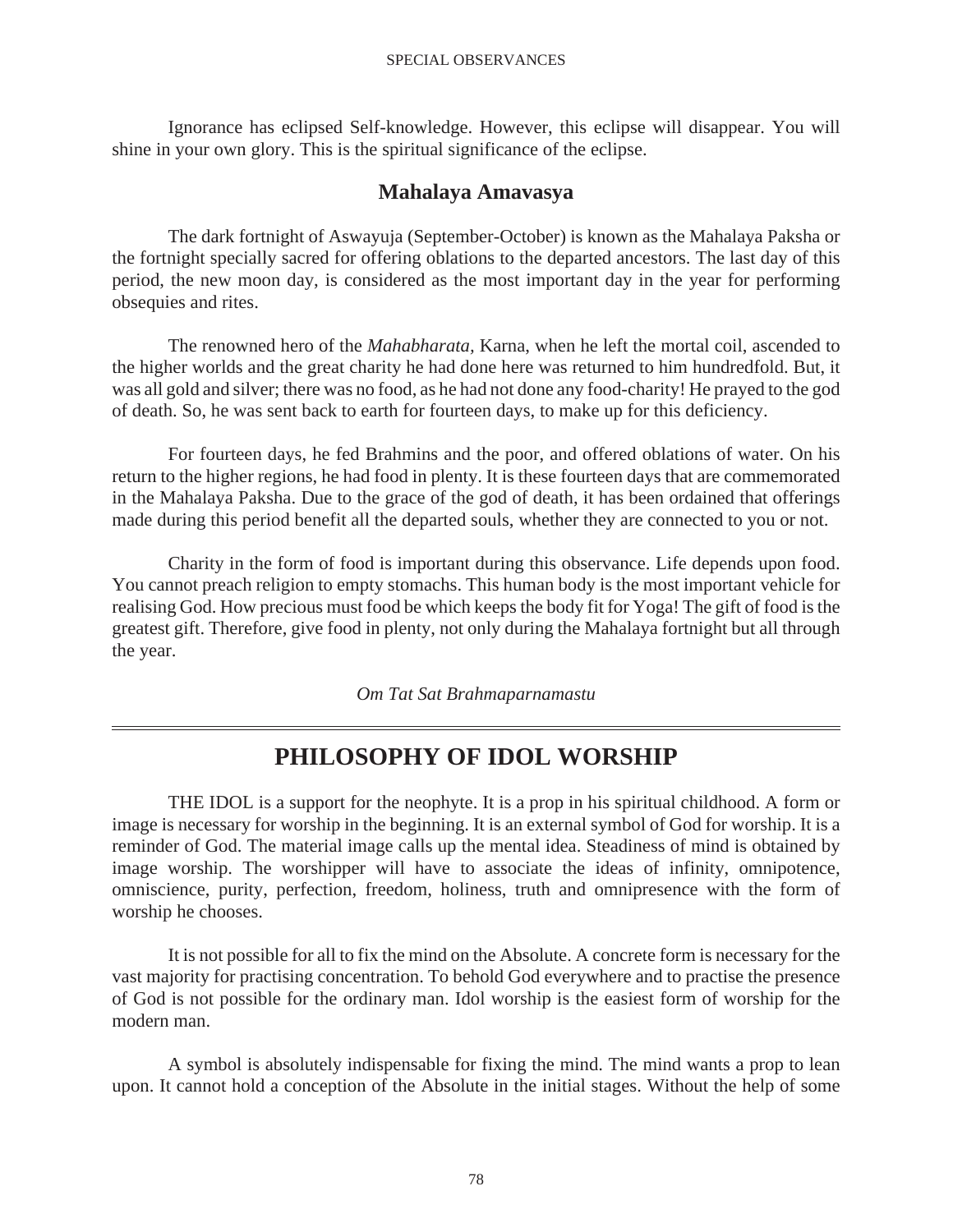external aid the mind cannot be centralised. In the beginning, therefore, concentration or meditation is not possible without a symbol.

### **Everyone an Idol Worshipper**

Idol worship is not peculiar to Hinduism. Christians worship the Cross. They have the image of the Cross in their mind. The Muslims keep the image of the Kaaba stone when they kneel and do prayers. The people of the whole world, save a few Yogis and Vedantins, are all worshippers of idols. They keep some image or the other in their mind.

The mental image also is a form of idol. The difference is not one of kind, but only of degree. All worshippers, however intellectual they may be, generate a form in the mind and make the mind dwell on that image.

Everyone is thus an idol worshipper. Pictures, drawings, etc., are only forms of idols. A gross mind needs a concrete symbol as a prop and a subtle mind requires an abstract symbol. Even a Vedantin has the symbol Om to fix his wandering mind. It is not only the pictures or images in stone and in wood that are idols, but dialectics and great leaders also become idols. So, why condemn idolatry?

# **A Medium for Establishing Communion With God**

Idols are not the idle fancies of sculptors, but are shining channels through which the heart of the devotee is attracted to God and flows towards Him. Though apparently the image is worshipped, the devotee feels the presence of the Lord in it and pours out his devotion unto it. It is the appalling ignorance of the modern sensual man that clouds his vision and prevents him from seeing Divinity in the lovely and enchanting idols of His forms.

The wonderful scientific advances of this century ought to convince one of the glory of idol worship. How are the songsters and orators confined to a small boxlike thing called a radio or a T.V.? The latter are merely lifeless, mechanical structures which would break into a thousand pieces if thrown violently; and yet, if you know how to handle it, you can hear through it the music and see through it the pictures occurring several thousands of miles away. Even as you catch the sound-waves of people all over the globe through the radio and T.V., it is possible to commune with the all-pervading Lord through the medium of an idol. The divinity of the all-pervading God is vibrant in every atom of creation. There is not a speck of space where He is not. Why do you then say that He is not in the idols?

There are many who would glibly say: "Oh, God is an all-pervading formless Being. How can He be confined to this idol!" Are these people ever conscious of His omnipresence? Do they always see Him and Him alone in everything? No. It is their ego that prevents them from bowing to the idols of God and with that motive they put this lame excuse forward.

Empty vessels make much sound. A practical man who does meditation and worship, who is full of knowledge and real devotion, always keeps silent. He influences and teaches others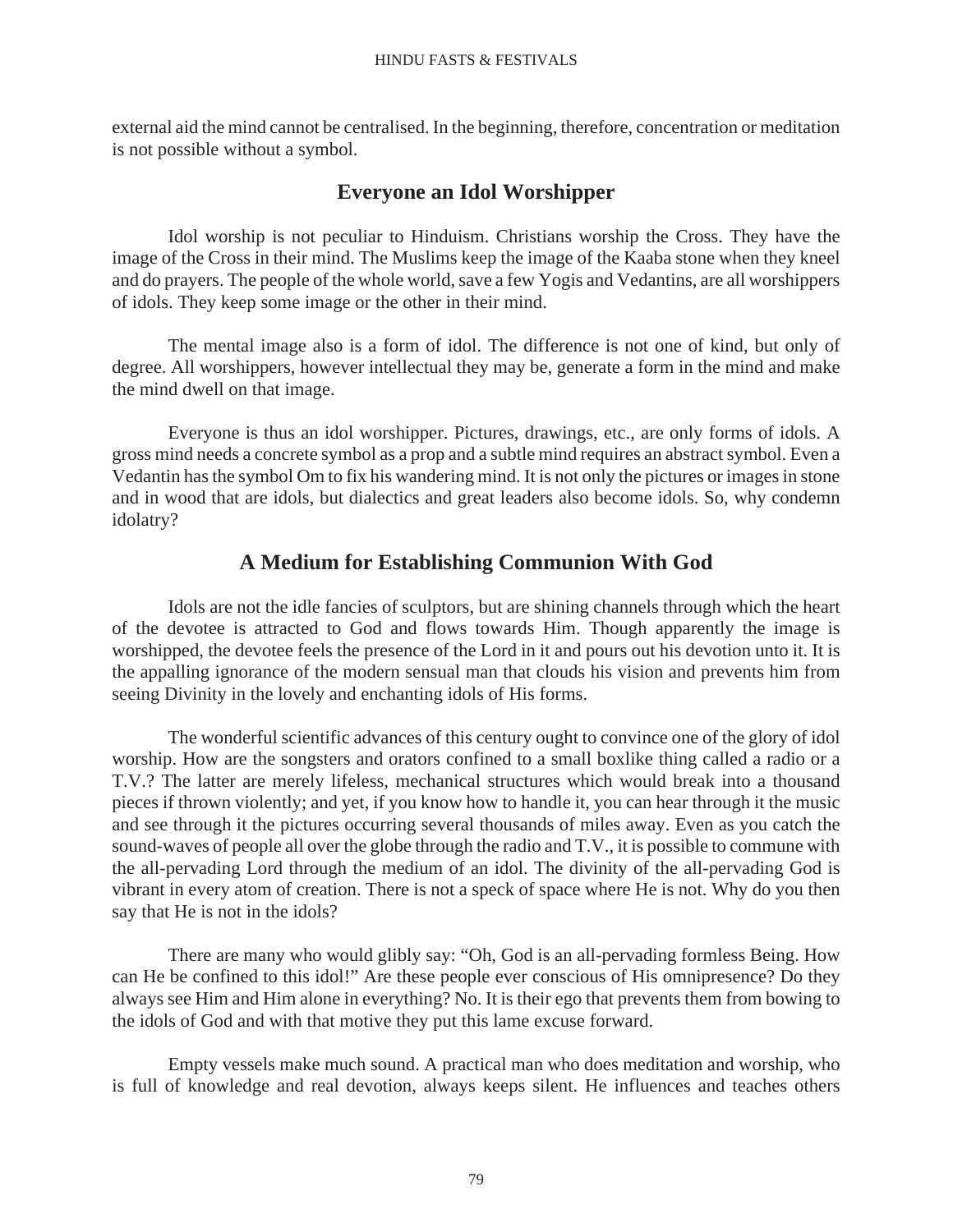through silence. He alone knows whether an idol is necessary in the beginning of concentration or not.

However intellectual one may be, one cannot concentrate without the help of some symbol. An intellectual or a learned person may say on account of his pride and vanity: "I do not like an idol. I do not wish to concentrate on a form." He cannot concentrate on the formless One. He thinks that people will laugh at him when they come to know that he is meditating on an idol. He never does any meditation on the formless One. He simply talks and argues and poses. He wastes his life in unnecessary discussions only. An ounce of practice is better than tons of theories.

Intellect is a hindrance in the vast majority of intellectual persons. They say that the existence of Brahman is guess-work, the superconscious state is a bluff and Self-realisation is an imagination of the Vedantins. Deluded souls! They are steeped in ignorance. They are carded away by their secular knowledge which is mere husk when compared to the knowledge of the Self. There is no hope of salvation for such people. First, their wrong impressions should be flushed by good impressions through Satsang. Then only will they realise their mistakes. May the Lord bestow on them clear understanding and thirsting for real knowledge!

# **A Symbol of God**

The idol is a substitute or symbol. The image in a temple, though it be made of stone, wood or metal, is precious for a devotee as it bears the mark of his Lord, as it represents something which he holds holy and eternal. A flag is only a small piece of painted cloth, but to a soldier it stands for something that he holds very dear. He is prepared to give up his life in defending his flag. Similarly, the image is very dear to a devotee. It speaks to him in its own language of devotion. Just as the flag arouses martial valour in the soldier, so also the image arouses devotion in the devotee. The Lord is superimposed on the image and the image generates divine thoughts in the worshipper.

A piece of ordinary white paper or coloured paper has no value. You throw it away. But, if there is the stamp of the Government on the paper (currency note), you keep it safe in your money pocket or trunk. Even so, an ordinary piece of stone has no value for you. You throw it away. But, if you behold the stone idol of Lord Krishna at Pandharpur or any other idol in shrines, you bow your head with folded palms, because there is the stamp of the Beloved Lord on the stone. The devotee superimposes on the stone idol his own Lord and all His attributes.

When you worship an image, you do not say: "This image has come from Jaipur. It was bought by Prabhu Singh. Its weight is 50 lbs. It is made of white marble. It has cost me Rs.500." No! You superimpose all the attributes of the Lord on the image and pray: "O Inner Ruler! You are all-pervading. You are omnipotent, omniscient and all-merciful. You are the source of everything. You are eternal, unchanging. You are the life of my life, the Soul of my soul! Give me light and knowledge! Let me dwell in Thee for ever!"

When your devotion and meditation become intense and deep, you do not see the stone image. You behold the Lord only who is pure Consciousness. Image worship is very necessary for beginners.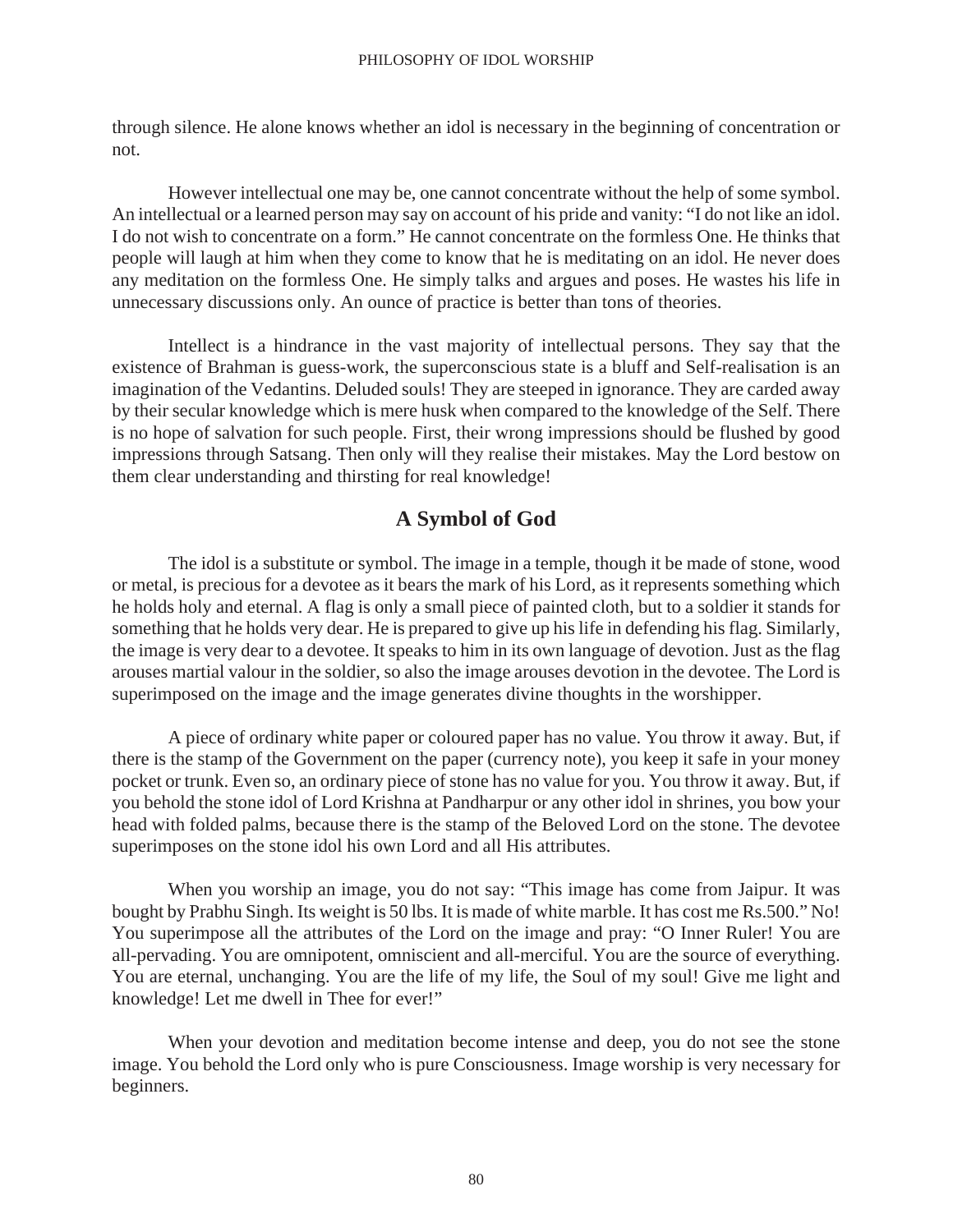### **An Integral Part of the Cosmos**

For a beginner, the idol is an absolute necessity. By worshipping the idol, the Lord is pleased. The idol is made up of the five elements. The five elements constitute the body of the Lord. The idol remains an idol, but the worship goes to the Lord.

If you shake hands with a man, he is highly pleased. You have touched only a small part of his body and yet he is happy. He smiles and welcomes you. Even so, the Lord is highly pleased when a small portion of His cosmic body is worshipped. An idol is a part of the body of the Lord. The whole world is His body. The devotion goes to the Lord.

The worshipper superimposes on the image the Lord and all His attributes. He does the sixteen forms of reverence to the Lord. First, the Presence of the Deity is invoked. Then a seat is offered, the feet are washed, water is offered, and then hospitality is offered. The idol is bathed, dressed and invested with the sacred thread. Sandal paste is applied to its forehead, flowers are offered, and incense is burnt. Then a lamp is lit and waved before the Deity. Food is now offered, together with the burning of camphor. A gift of gold is offered. Finally (the sixteenth step), the Deity is bidden farewell.

In these external forms of worship, the inner love finds expression. The wandering mind is fixed now in this form of worship. The aspirant gradually feels the nearness of the Lord. He attains purity of heart and slowly annihilates his egoism.

To the worshipper who has faith in the symbol, any kind of image is the body of the Lord, be it made of stone, clay, or brass, or be it a picture, drawing, etc. Such worship can never be idolatry. All matter is a manifestation of God. God is present in everything. Everything is an object of worship, for all is a manifestation of God who is therein worshipped. The very act of worship implies that the object of worship is superior and conscious. This way of looking at things must be attained by the devotee. The untutored mind must be trained to view things in the above manner.

#### **Idol worship Develops Devotion**

Idol worship makes concentration for man simple and easy. You can bring before your mind's eye the great pastimes of the Lord in His particular incarnation in which you view Him. This is one of the easiest modes of Self-realisation. It is one that suits the majority of people today.

Just as the picture of a famous warrior evokes heroism in your heart, so also a look at the picture of God will elevate your mind to divine heights. Just as the child develops the maternal feeling by caressing, nursing and protecting its doll made of rags, and suckles it in an imaginary manner, so also the devotee develops the feeling of devotion by worshipping the idol and concentrating on it.

## **Unveiling the Divinity in the Idol**

Regular worship and other modes of demonstrating our inner feeling of recognition of divinity in the idol unveil the Divinity latent in it. This is truly a wonder and a miracle. The picture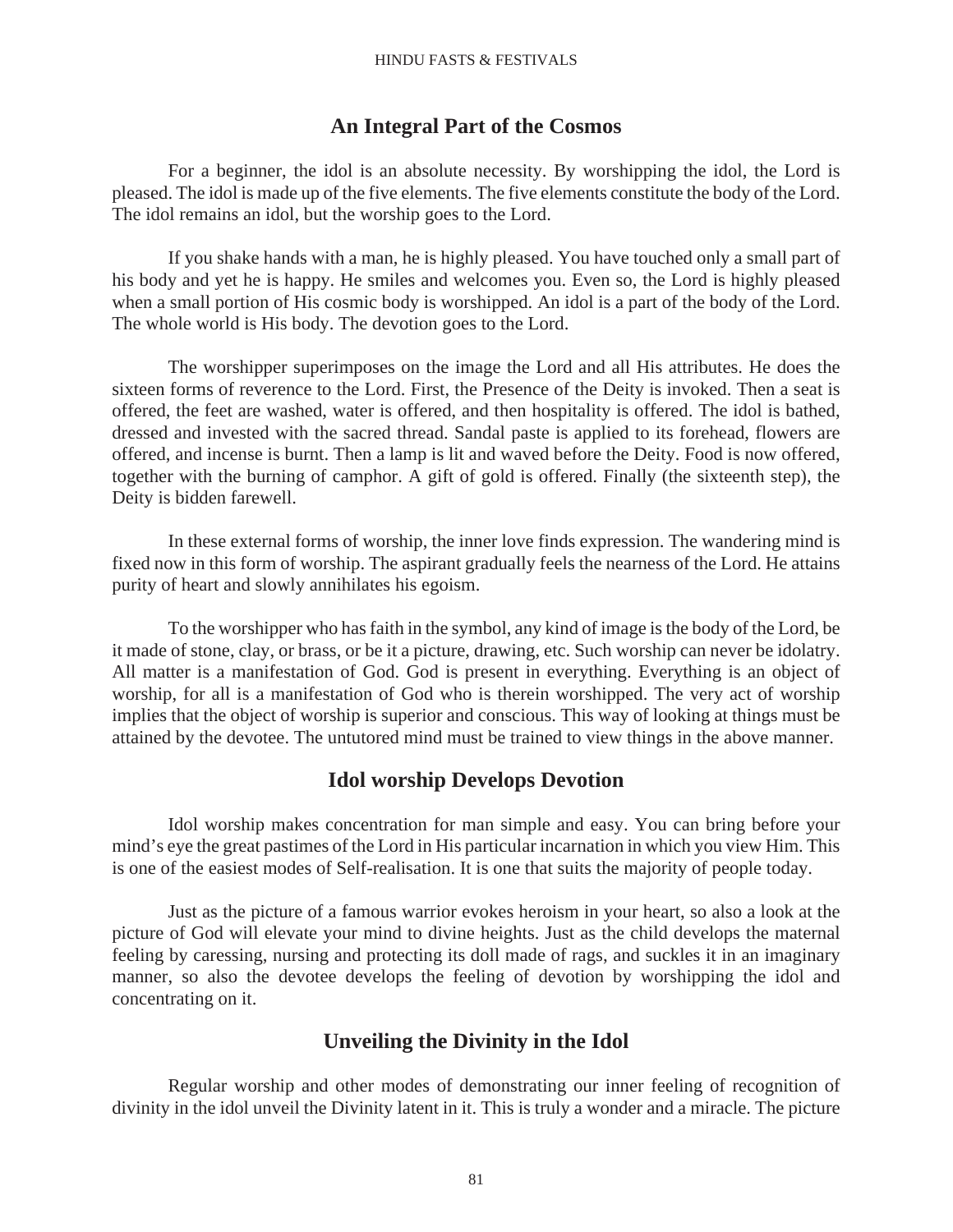comes to life. The idol speaks. It will answer your questions and solve your problems. The God in you has the power to awaken the latent Divinity in the idol. It is like a powerful lens that focuses the sun's rays onto a bundle of cotton. The lens is not fire and the cotton is not fire either, nor can the sun's rays by themselves burn the cotton. However, when all three are brought together in a particular manner, fire is generated and the cotton is burnt. Similar is the case with the idol, the aspirant, and the all-pervading Divinity. The idol is the lens which brings into focus the all-pervading rays of Divinity and lights up the aspirant with divine illumination.

God is enshrined in the idol. From here, He will protect you in a special manner. The idol will perform miracles. The place where it is installed is at once transformed into a temple, nay, a Vaikunta or Kailas in reality. Those who live in such a place are freed from miseries, from diseases, from failures and from worldliness itself. The awakened Divinity in the idol acts as a guardian angel blessing all, conferring the highest good on those who bow to it.

#### **The Image—A Mass of Consciousness**

The idol is only a symbol of the Divine. A devotee does not behold therein a block of stone or a mass of metal. It is an emblem of God for him. He visualises the indwelling Presence in the idol. All the sixty-three Nayanar saints of South India attained God-realisation through worship of the Shiva Linga, the image of Lord Shiva. For a devotee, the image is a mass of consciousness. He draws inspiration from it. It guides him. It talks to him. It assumes the human form to help him in a variety of ways.

The image of Lord Shiva in the temple at Madura in South India helped the fuel-cutter and the old woman. The image in the temple at Tirupati assumed a human form and gave witness in the court to help His devotees. These are marvels and mysteries. Only the devotees understand them.

## **When Idols Become Alive**

For a devotee or a sage, there is no such thing as insentient matter. Everything is consciousness. The devotee actually beholds the Lord in the idol. Narsi Mehta was put to the test by a king. The king said, "O Narsi! if you are a true, sincere devotee of Lord Krishna, if, as you say, the idol is Lord Krishna Himself, let this idol move." According to the prayer of Narsi Mehta, the idol did move. The sacred bull, Nandi, standing before Shiva's idol, took the food offered by Tulsidas. The idol of Krishna played with Mirabai. It was full of life and consciousness for her.

When Appayya Dikshita went to the Tirupati temple in South India, the Vaishnavas refused to grant him admission. The next morning they found that the idol of Lord Vishnu in the temple had changed to the idol of Lord Shiva. The priest was greatly astonished and startled. He asked pardon and prayed to Appayya Dikshita to change the idol again to that of Lord Vishnu.

Kanaka Das was a great devotee of Lord Krishna in Udipi, in the district of South Kanara, in South India. He was not allowed to enter the temple on account of his low birth. Kanaka Das went round the temple and saw a small window at the back of the temple. He seated himself in front of the window. He was soon lost in singing songs in praise of Lord Krishna. Many people gathered round him. They were very powerfully attracted by the sweet melody of his music and the depth of his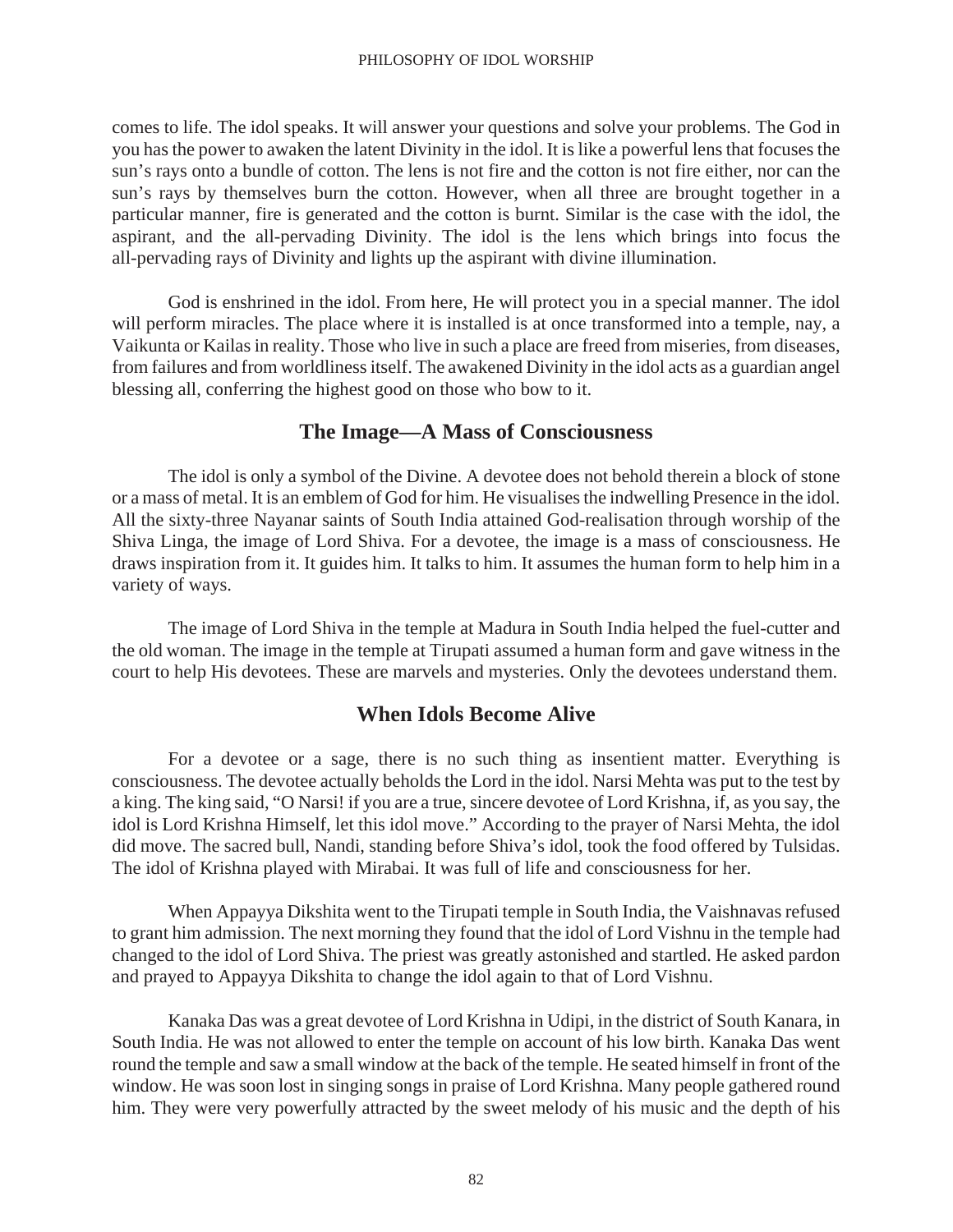devotion. Lord Krishna turned round to enable Kanaka Das to get His Darshan. The priests were struck with wonder. Even today, pilgrims are shown the window and the place where Kanaka Das sat and sang.

The idol is the same as the Lord, for it is the vehicle of the expression of the Mantra-consciousness which is the Deity. The devotee should regard the idol in the temple with the same attitude of respect and reverence that he would evince should the Lord Himself appear before him in person and speak to him in articulate sound.

## **Vedanta and Idol Worship**

A pseudo-Vedantin feels ashamed to bow before an idol in the temple. He feels that his Advaita (attitude of oneness) will evaporate if he prostrates himself. Study the lives of the reputed Tamil saints—Appar, Sundarar, Sambandhar, and others. They all had the highest Advaitic realisation. They saw Lord Shiva everywhere. Yet, they visited all temples of Shiva, prostrated before the idol and sang hymns which are on record till today. The sixty-three Nayanar saints solely practised the worship of the idols of Shiva and attained God-consciousness thereby. They swept the floor of the temple, collected flowers, made garlands for the Lord and put lights in the temple. They were illiterate, but attained the highest realisation. They were practical Yogis and their hearts were saturated with pure devotion. They were embodiments of Karma Yoga. All practised the Yoga of synthesis. The idol was all consciousness to them, not a mere block of stone.

Madhusudana Swami, who had Advaitic realisation, who beheld oneness of the Self and who had the feeling of oneness with all creation, was intensely attached to the form of Lord Krishna with flute in His hands.

Tulsidas realised the all-pervading essence. He had Cosmic Consciousness. He communed with the all-pervading, formless Lord. And yet, his passion for Lord Rama with bow in His hand did not vanish. When he was at Brindavan, beholding the idol of Lord Krishna with flute in hand, he said, "I will not bow my head to this form." At once Lord Krishna's form assumed the form of Lord Rama. Then only he bowed his head.

Tukaram also had the same cosmic experience as that of Tulsidas. He sings in one of his songs: "I see my Lord all-pervading, just as sweetness pervades the sugar-cane", and yet, he always speaks of his Lord Vittala of Pandharpur with His hands on the hips. Mirabai also realised her identity with the all-pervading Krishna, and yet she was not tired of repeating again and again, "My Giridhar Nagar!"

From the above facts, we can clearly infer that one can realise God through worship of the idol; that the idol is a great aid for the realisation of the Lord in His all-pervading, formless aspect also; that the worship of the idol is very essential for the purpose of concentration and meditation in the beginning; and that such a worship is not in any way a hindrance to the attainment of God-realisation.

Those who vehemently attack idol worship are groping in extreme darkness and ignorance, and have no real knowledge of worship. They enter into unnecessary, vain debates and discussions